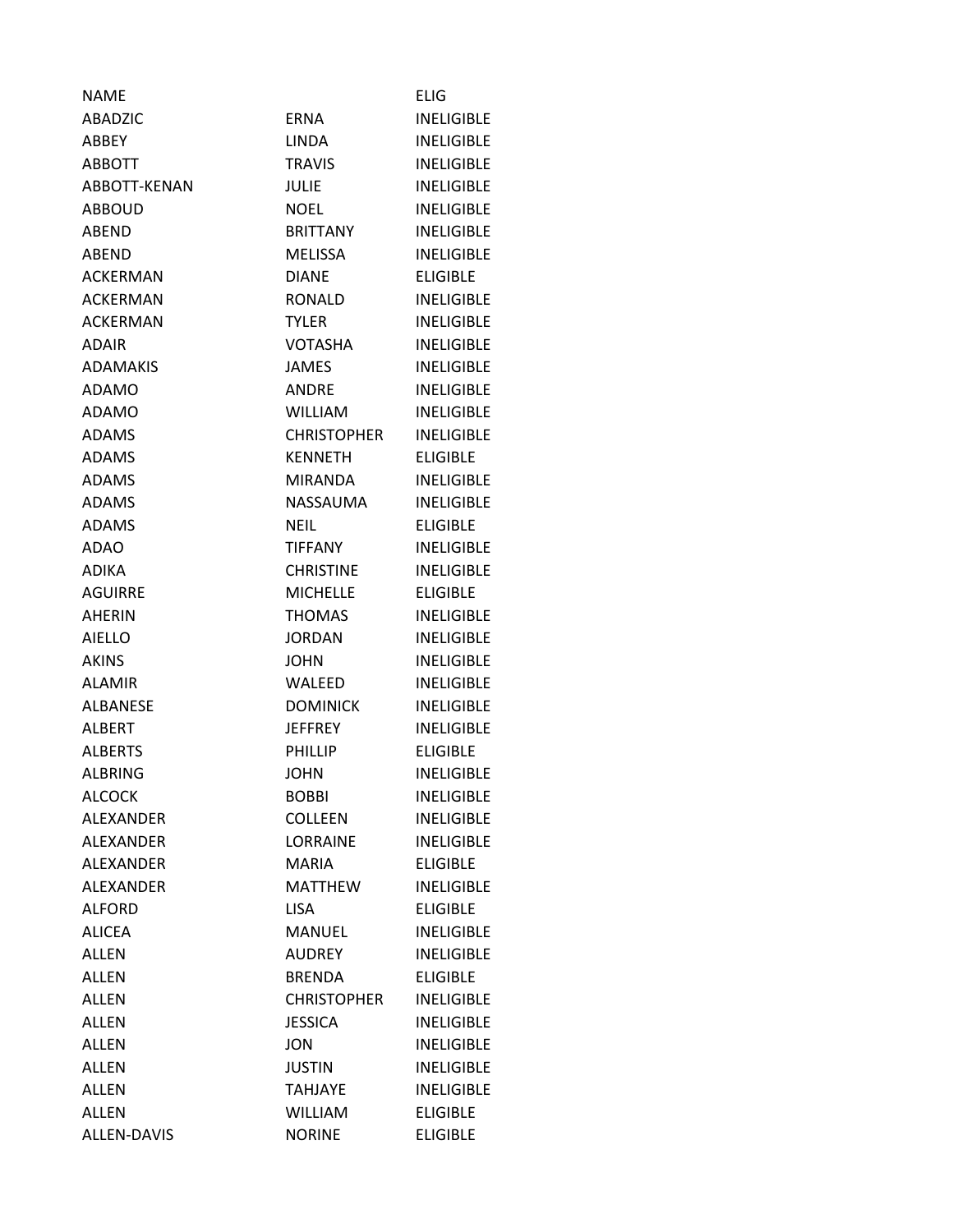| <b>ALLMANN</b>   | NADJA            | <b>INELIGIBLE</b> |
|------------------|------------------|-------------------|
| ALLNATT          | MARK             | <b>ELIGIBLE</b>   |
| ALOI             | <b>ANTHONY</b>   | <b>INELIGIBLE</b> |
| <b>ALOZAIME</b>  | <b>MONIRA</b>    | <b>INELIGIBLE</b> |
| <b>AMAYA</b>     | <b>ANNA</b>      | <b>INELIGIBLE</b> |
| <b>AMBROSE</b>   | DAVID.           | <b>INELIGIBLE</b> |
| <b>AMBROSE</b>   | <b>JOSHUA</b>    | <b>INELIGIBLE</b> |
| <b>AMIDON</b>    | <b>PATRICK</b>   | <b>INELIGIBLE</b> |
| <b>AMIDON</b>    | REBECCA          | <b>INELIGIBLE</b> |
| <b>AMIDON</b>    | <b>WHITNEY</b>   | <b>INELIGIBLE</b> |
| AMIDON-MURRAY    | WENDY            | <b>ELIGIBLE</b>   |
| AMOAH            | <b>BONNIE</b>    | <b>ELIGIBLE</b>   |
| ANASTASIOU       | NICHOLAS         | <b>INELIGIBLE</b> |
| ANDERSEN         | <b>TRACY</b>     | <b>INELIGIBLE</b> |
| ANDERSON         | <b>ELIZABETH</b> | <b>INELIGIBLE</b> |
| <b>ANDERSON</b>  | <b>JESSE</b>     | <b>INELIGIBLE</b> |
| <b>ANDERSON</b>  | <b>JONATHAN</b>  | <b>ELIGIBLE</b>   |
| <b>ANDERSON</b>  | MARY             | <b>ELIGIBLE</b>   |
| <b>ANDERSON</b>  | <b>SCOTT</b>     | <b>INELIGIBLE</b> |
| <b>ANDERSON</b>  | <b>ZACHARY</b>   | <b>INELIGIBLE</b> |
| ANDERSON-JR      | ALBERT           | <b>INELIGIBLE</b> |
| <b>ANDREWS</b>   | <b>JENNIE</b>    | <b>INELIGIBLE</b> |
| <b>ANDREWS</b>   | SEAN             | <b>INELIGIBLE</b> |
| ANDREWS-JR       | <b>KENNETH</b>   | <b>INELIGIBLE</b> |
| <b>ANTHONY</b>   | <b>JOANNA</b>    | <b>ELIGIBLE</b>   |
| <b>ANTOINE</b>   | <b>TRUDI</b>     | <b>INELIGIBLE</b> |
| ANTRIM           | <b>TERI</b>      | <b>INELIGIBLE</b> |
| <b>APONTE-JR</b> | <b>HECTOR</b>    | <b>INELIGIBLE</b> |
| <b>APPEL</b>     | <b>ALYSSA</b>    | <b>INELIGIBLE</b> |
| <b>APPLES</b>    | <b>ALTON</b>     | <b>INELIGIBLE</b> |
| <b>ARGUS</b>     | <b>DAVID</b>     | <b>ELIGIBLE</b>   |
| ARLUKIEWICZ      | <b>STEVEN</b>    | <b>INELIGIBLE</b> |
| <b>ARMSTRONG</b> | <b>CHRISTINE</b> | <b>INELIGIBLE</b> |
| ARMSTRONG-MERLE  | HEIDI            | <b>INELIGIBLE</b> |
| <b>ARNEY</b>     | DAWN             | <b>INELIGIBLE</b> |
| <b>ARNOLD</b>    | <b>DONALD</b>    | <b>INELIGIBLE</b> |
| <b>ARNOLD</b>    | <b>ROBIN</b>     | <b>INELIGIBLE</b> |
| ARRANCE-DOUD     | LAVERN           | <b>ELIGIBLE</b>   |
| ARSENAULT        | KALEY            | <b>INELIGIBLE</b> |
| <b>ARSITZ</b>    | <b>MICHAEL</b>   | <b>INELIGIBLE</b> |
| <b>ASHBARRY</b>  | ANDREW           | <b>INELIGIBLE</b> |
| <b>ASHE</b>      | KIMBERLY         | <b>INELIGIBLE</b> |
| ASHERMAN         | <b>NANCY</b>     | <b>ELIGIBLE</b>   |
| <b>ASHKAR</b>    | WAEL             | <b>INELIGIBLE</b> |
| <b>ASHLEY</b>    | TAMARA           | <b>INELIGIBLE</b> |
| <b>ATIEH</b>     | <b>CHARLES</b>   | <b>INELIGIBLE</b> |
| <b>ATKINSON</b>  | <b>RYAN</b>      | <b>INELIGIBLE</b> |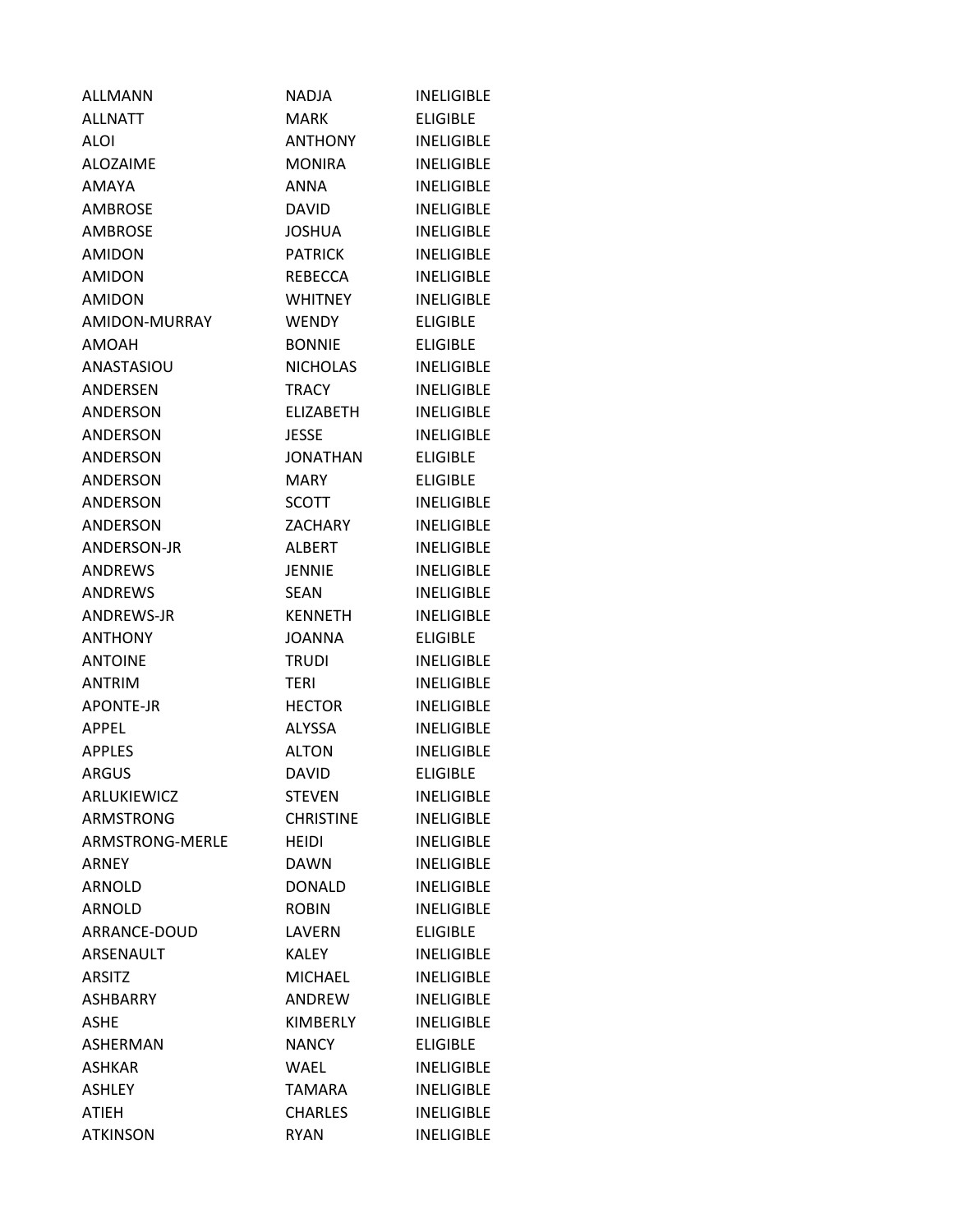| <b>AUBER</b>             | <b>ROSEMARY</b>  | <b>ELIGIBLE</b>   |
|--------------------------|------------------|-------------------|
| <b>AUGELLO</b>           | <b>ROBIN</b>     | <b>ELIGIBLE</b>   |
| <b>AUMELL</b>            | DANIEL           | <b>INELIGIBLE</b> |
| <b>AUNGIER</b>           | BRADLEY          | <b>ELIGIBLE</b>   |
| <b>AURELI</b>            | <b>AARON</b>     | <b>INELIGIBLE</b> |
| <b>AURELI</b>            | MARYLOU          | <b>ELIGIBLE</b>   |
| <b>AUSTIN</b>            | AMY              | <b>INELIGIBLE</b> |
| <b>AUWAE</b>             | ALANA            | <b>INELIGIBLE</b> |
| <b>AUWAERTER</b>         | <b>KATHERINE</b> | <b>INELIGIBLE</b> |
| <b>AVERY</b>             | <b>GEORGE</b>    | <b>INELIGIBLE</b> |
| AVERY                    | <b>OWEN</b>      | <b>INELIGIBLE</b> |
| AVERY-JR                 | <b>ROBERT</b>    | <b>INELIGIBLE</b> |
| <b>AYLSWORTH INGALLS</b> | LAURA            | <b>ELIGIBLE</b>   |
| <b>AZZARELLI</b>         | <b>SUSAN</b>     | <b>INELIGIBLE</b> |
| <b>BABCOCK</b>           | <b>MELISSA</b>   | <b>INELIGIBLE</b> |
| <b>BACH</b>              | <b>STACY</b>     | <b>INELIGIBLE</b> |
| <b>BACKUS</b>            | <b>CYNTHIA</b>   | <b>ELIGIBLE</b>   |
| <b>BADALAMENTI</b>       | <b>SUSAN</b>     | <b>ELIGIBLE</b>   |
| <b>BADGLEY</b>           | WENDY            | <b>ELIGIBLE</b>   |
| <b>BAGGETT</b>           | <b>DAVID</b>     | <b>ELIGIBLE</b>   |
| <b>BAILEY</b>            | <b>JENNIFER</b>  | <b>INELIGIBLE</b> |
| <b>BAILEY</b>            | <b>RICHARD</b>   | <b>INELIGIBLE</b> |
| <b>BAILEY</b>            | <b>STEVEN</b>    | <b>INELIGIBLE</b> |
| <b>BAJISH</b>            | <b>MICHAEL</b>   | <b>INELIGIBLE</b> |
| <b>BAKER</b>             | <b>BRADLEY</b>   | <b>INELIGIBLE</b> |
| BAKER                    | <b>CHARLES</b>   | <b>ELIGIBLE</b>   |
| <b>BAKER</b>             | <b>CYNTHIA</b>   | <b>INELIGIBLE</b> |
| <b>BAKER</b>             | <b>MICHAEL</b>   | <b>INELIGIBLE</b> |
| <b>BAKER</b>             | <b>PAUL</b>      | <b>INELIGIBLE</b> |
| <b>BAKER</b>             | <b>SEAN</b>      | <b>INELIGIBLE</b> |
| <b>BAKER</b>             | <b>SHIRLISA</b>  | <b>INELIGIBLE</b> |
| <b>BALAMUT</b>           | <b>ERIC</b>      | <b>INELIGIBLE</b> |
| <b>BALCOMB</b>           | AMBER            | <b>INELIGIBLE</b> |
| <b>BALDRINI</b>          | <b>MATTHEW</b>   | <b>INELIGIBLE</b> |
| <b>BALDWIN</b>           | <b>BRENDA</b>    | <b>ELIGIBLE</b>   |
| <b>BALIN</b>             | <b>DARIENN</b>   | <b>INELIGIBLE</b> |
| <b>BALL</b>              | <b>ROBERT</b>    | <b>ELIGIBLE</b>   |
| <b>BALLA</b>             | <b>RODNEY</b>    | <b>INELIGIBLE</b> |
| <b>BALLARD</b>           | <b>EILEEN</b>    | <b>INELIGIBLE</b> |
| <b>BALLARD</b>           | <b>LINDA</b>     | <b>ELIGIBLE</b>   |
| <b>BANE</b>              | <b>PATRICK</b>   | <b>ELIGIBLE</b>   |
| <b>BANKERT</b>           | <b>LISA</b>      | <b>INELIGIBLE</b> |
| <b>BANKS</b>             | <b>BLAIR</b>     | <b>INELIGIBLE</b> |
| <b>BANUSKI</b>           | <b>LISA</b>      | <b>INELIGIBLE</b> |
| <b>BARBATO</b>           | <b>GINA</b>      | <b>INELIGIBLE</b> |
| <b>BARBOSA</b>           | <b>DAVID</b>     | <b>INELIGIBLE</b> |
| <b>BARBOUR</b>           | SHANNON          | <b>INELIGIBLE</b> |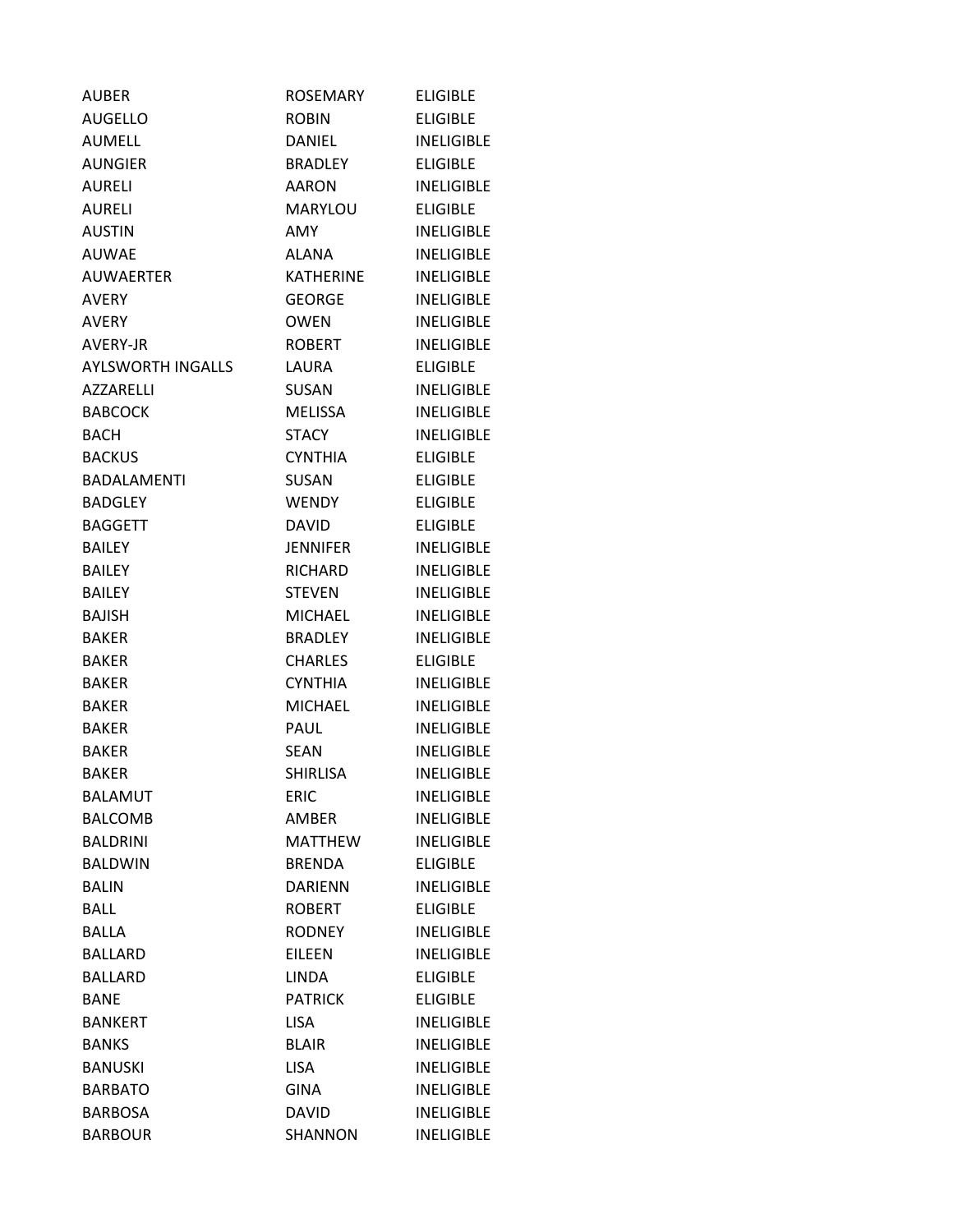| <b>BARCLAY-JR</b>  | <b>MICHAEL</b>     | <b>INELIGIBLE</b> |
|--------------------|--------------------|-------------------|
| <b>BARLETTA</b>    | <b>LUIGI</b>       | <b>INELIGIBLE</b> |
| <b>BARLOW</b>      | <b>STEPHANIE</b>   | <b>INELIGIBLE</b> |
| <b>BARNELLO</b>    | <b>JEANNE</b>      | <b>ELIGIBLE</b>   |
| <b>BARNELLO</b>    | STEPHEN            | <b>ELIGIBLE</b>   |
| <b>BARNISH</b>     | <b>THOMAS</b>      | <b>ELIGIBLE</b>   |
| <b>BARNO</b>       | ANDREW             | <b>INELIGIBLE</b> |
| <b>BARONE</b>      | <b>ANTHONY</b>     | <b>INELIGIBLE</b> |
| BARRELLA           | <b>ASHLEY</b>      | <b>INELIGIBLE</b> |
| <b>BARRETT</b>     | <b>JON</b>         | <b>INELIGIBLE</b> |
| <b>BARRIGAR</b>    | <b>MICHAEL</b>     | <b>INELIGIBLE</b> |
| <b>BARRY</b>       | MATTHEW            | <b>INELIGIBLE</b> |
| <b>BARRY</b>       | <b>MAUREEN</b>     | <b>INELIGIBLE</b> |
| <b>BARTHEL</b>     | <b>CHARLENE</b>    | <b>INELIGIBLE</b> |
| <b>BARTLETT</b>    | <b>PETER</b>       | <b>INELIGIBLE</b> |
| <b>BARTLETT</b>    | SHAWN              | <b>INELIGIBLE</b> |
| <b>BARTLETT</b>    | <b>TIMOTHY</b>     | <b>INELIGIBLE</b> |
| <b>BATES</b>       | <b>JOHN</b>        | <b>INELIGIBLE</b> |
| <b>BATTAGLIA</b>   | <b>JOHN</b>        | <b>INELIGIBLE</b> |
| <b>BATTELLE</b>    | <b>RENE</b>        | <b>INELIGIBLE</b> |
| <b>BATTISTA</b>    | <b>PETER</b>       | <b>ELIGIBLE</b>   |
| <b>BAUER</b>       | <b>TREVOR</b>      | <b>INELIGIBLE</b> |
| <b>BAVARIA</b>     | LINDA              | <b>INELIGIBLE</b> |
| <b>BAXTER</b>      | <b>RONALD</b>      | <b>ELIGIBLE</b>   |
| <b>BAZLEY</b>      | <b>MICHELE</b>     | <b>INELIGIBLE</b> |
| <b>BEACH</b>       | SCOTT              | <b>INELIGIBLE</b> |
| <b>BEADNELL</b>    | <b>MATTHEW</b>     | <b>INELIGIBLE</b> |
| <b>BEAN</b>        | <b>STEVEN</b>      | <b>INELIGIBLE</b> |
| <b>BEAUDOIN</b>    | <b>THOMAS</b>      | <b>INELIGIBLE</b> |
| <b>BEAULIEU-II</b> | <b>RODE</b>        | <b>INELIGIBLE</b> |
| <b>BECHTEL</b>     | <b>ROBERT</b>      | <b>INELIGIBLE</b> |
| <b>BECK</b>        | <b>BARRY</b>       | <b>ELIGIBLE</b>   |
| <b>BECKER</b>      | <b>DANIEL</b>      | <b>INELIGIBLE</b> |
| <b>BECKER</b>      | <b>DAVID</b>       | <b>ELIGIBLE</b>   |
| <b>BECKWITH</b>    | <b>GREGORY</b>     | <b>INELIGIBLE</b> |
| <b>BEDARD</b>      | PAUL               | <b>INELIGIBLE</b> |
| <b>BEDNAREK</b>    | RICHARD            | <b>ELIGIBLE</b>   |
| <b>BEDNARSKI</b>   | <b>CHRISTOPHER</b> | <b>ELIGIBLE</b>   |
| <b>BEDNARZ</b>     | <b>TAMMY</b>       | <b>INELIGIBLE</b> |
| <b>BELCHER</b>     | <b>CRAIG</b>       | <b>INELIGIBLE</b> |
| <b>BELL</b>        | KIMBERLY           | <b>INELIGIBLE</b> |
| <b>BELL DENING</b> | <b>ROMONA</b>      | <b>INELIGIBLE</b> |
| <b>BELLINO</b>     | <b>CHERYL</b>      | <b>ELIGIBLE</b>   |
| <b>BELL-JR</b>     | <b>ROBERT</b>      | <b>INELIGIBLE</b> |
| <b>BELON</b>       | <b>JESSE</b>       | <b>INELIGIBLE</b> |
| <b>BELSITO</b>     | <b>ADA MARIE</b>   | <b>ELIGIBLE</b>   |
| <b>BENACK</b>      | <b>BRADLEY</b>     | <b>ELIGIBLE</b>   |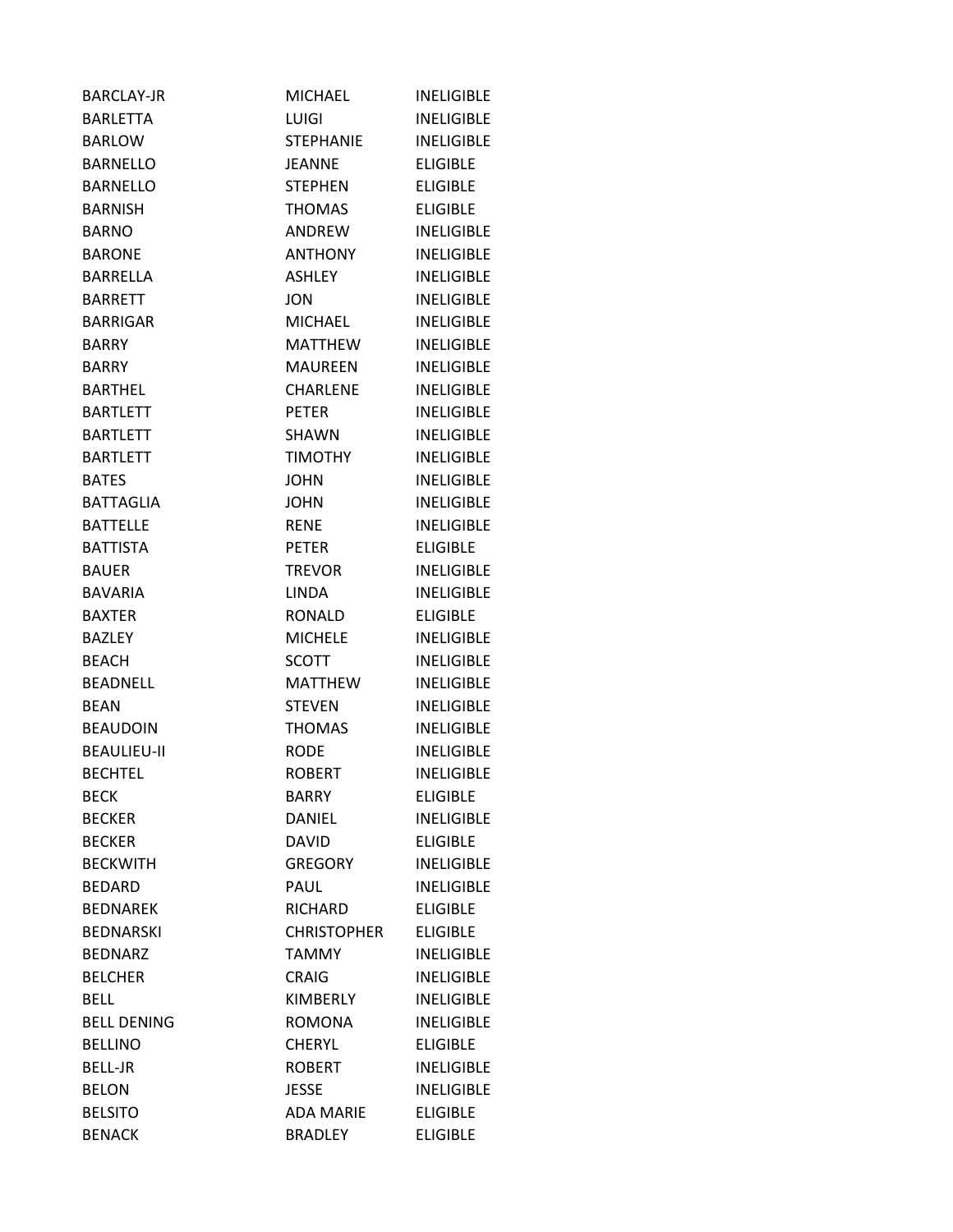| <b>BENACK</b>           | <b>LESLIE</b>   | <b>INELIGIBLE</b> |
|-------------------------|-----------------|-------------------|
| <b>BENJAMIN</b>         | <b>KURT</b>     | <b>INFLIGIBLE</b> |
| <b>BENJAMIN</b>         | MARCIA          | <b>INELIGIBLE</b> |
| <b>BENNETT</b>          | <b>AMANDA</b>   | <b>INELIGIBLE</b> |
| <b>BENNETT</b>          | <b>JOHN</b>     | <b>INELIGIBLE</b> |
| <b>BENSON</b>           | LEIKO           | <b>INELIGIBLE</b> |
| <b>BENTON</b>           | BRADLEY         | <b>INELIGIBLE</b> |
| <b>BERARDI</b>          | <b>ANTHONY</b>  | <b>ELIGIBLE</b>   |
| <b>BERARDI</b>          | <b>JOSEPH</b>   | <b>ELIGIBLE</b>   |
| <b>BERGMAN</b>          | SHAWN           | <b>INELIGIBLE</b> |
| <b>BERLINSKI</b>        | <b>MELISSA</b>  | <b>ELIGIBLE</b>   |
| <b>BEST</b>             | <b>JENNIFER</b> | <b>INELIGIBLE</b> |
| <b>BETHELMY</b>         | <b>JOEL</b>     | <b>INELIGIBLE</b> |
| <b>BETSEY-JR</b>        | <b>KEITH</b>    | <b>INELIGIBLE</b> |
| <b>BETTS</b>            | <b>JAMES</b>    | <b>INELIGIBLE</b> |
| <b>BETTS</b>            | <b>WILESA</b>   | <b>INFLIGIBLE</b> |
| <b>BEY-WRIGHT</b>       | <b>NADIA</b>    | <b>INELIGIBLE</b> |
| <b>BHATTARAI</b>        | YAM             | <b>INELIGIBLE</b> |
| <b>BICE</b>             | <b>JESSE</b>    | <b>INELIGIBLE</b> |
| <b>BICKFORD</b>         | <b>LUKE</b>     | <b>INELIGIBLE</b> |
| <b>BIELING</b>          | <b>DANIEL</b>   | <b>INELIGIBLE</b> |
| <b>BIGGS</b>            | <b>NICHOLAS</b> | <b>INELIGIBLE</b> |
| <b>BILBO-LANSING</b>    | MARY            | <b>ELIGIBLE</b>   |
| <b>BILL</b>             | JOSEPH          | <b>INELIGIBLE</b> |
| <b>BILLINGS</b>         | <b>DONNA</b>    | <b>ELIGIBLE</b>   |
| <b>BINDER</b>           | <b>JOSEPH</b>   | <b>INELIGIBLE</b> |
| <b>BISHOP</b>           | <b>JOSEPH</b>   | <b>INELIGIBLE</b> |
| <b>BISHOP-III</b>       | <b>ALFRED</b>   | <b>INELIGIBLE</b> |
| <b>BISNETT-JR</b>       | <b>CHARLES</b>  | <b>INELIGIBLE</b> |
| <b>BISSELL</b>          | NATHANIEL       | <b>INELIGIBLE</b> |
| <b>BIVENS</b>           | <b>ADRIA</b>    | <b>INELIGIBLE</b> |
| <b>BLACHFORD</b>        | <b>LISA</b>     | <b>ELIGIBLE</b>   |
| <b>BLACK</b>            | <b>JEREMIAH</b> | <b>INELIGIBLE</b> |
| <b>BLACKFORD</b>        | <b>PATRICK</b>  | <b>INELIGIBLE</b> |
| <b>BLACKMON</b>         | <b>NIESHIA</b>  | <b>INELIGIBLE</b> |
| <b>BLAIR</b>            | <b>LISA</b>     | <b>INELIGIBLE</b> |
| <b>BLAIR</b>            | <b>RICHARD</b>  | <b>ELIGIBLE</b>   |
| <b>BLANCHARD</b>        | <b>HEATHER</b>  | <b>INELIGIBLE</b> |
| <b>BLANCHARD</b>        | <b>KIM</b>      | <b>INELIGIBLE</b> |
| <b>BLANCHARD</b>        | <b>WILLIAM</b>  | <b>INELIGIBLE</b> |
| <b>BLANCK</b>           | <b>AMBER</b>    | <b>INELIGIBLE</b> |
| <b>BLANCK</b>           | <b>BRENDAN</b>  | <b>INELIGIBLE</b> |
| <b>BLANDING-NEWCOMB</b> | TARA            | <b>INELIGIBLE</b> |
| <b>BLATCHER</b>         | <b>CRAIG</b>    | <b>INELIGIBLE</b> |
| <b>BLEICH</b>           | <b>JACLYN</b>   | <b>INELIGIBLE</b> |
| <b>BLEYLE</b>           | <b>WILLIAM</b>  | <b>ELIGIBLE</b>   |
| <b>BLOCK</b>            | <b>MICHAEL</b>  | <b>INELIGIBLE</b> |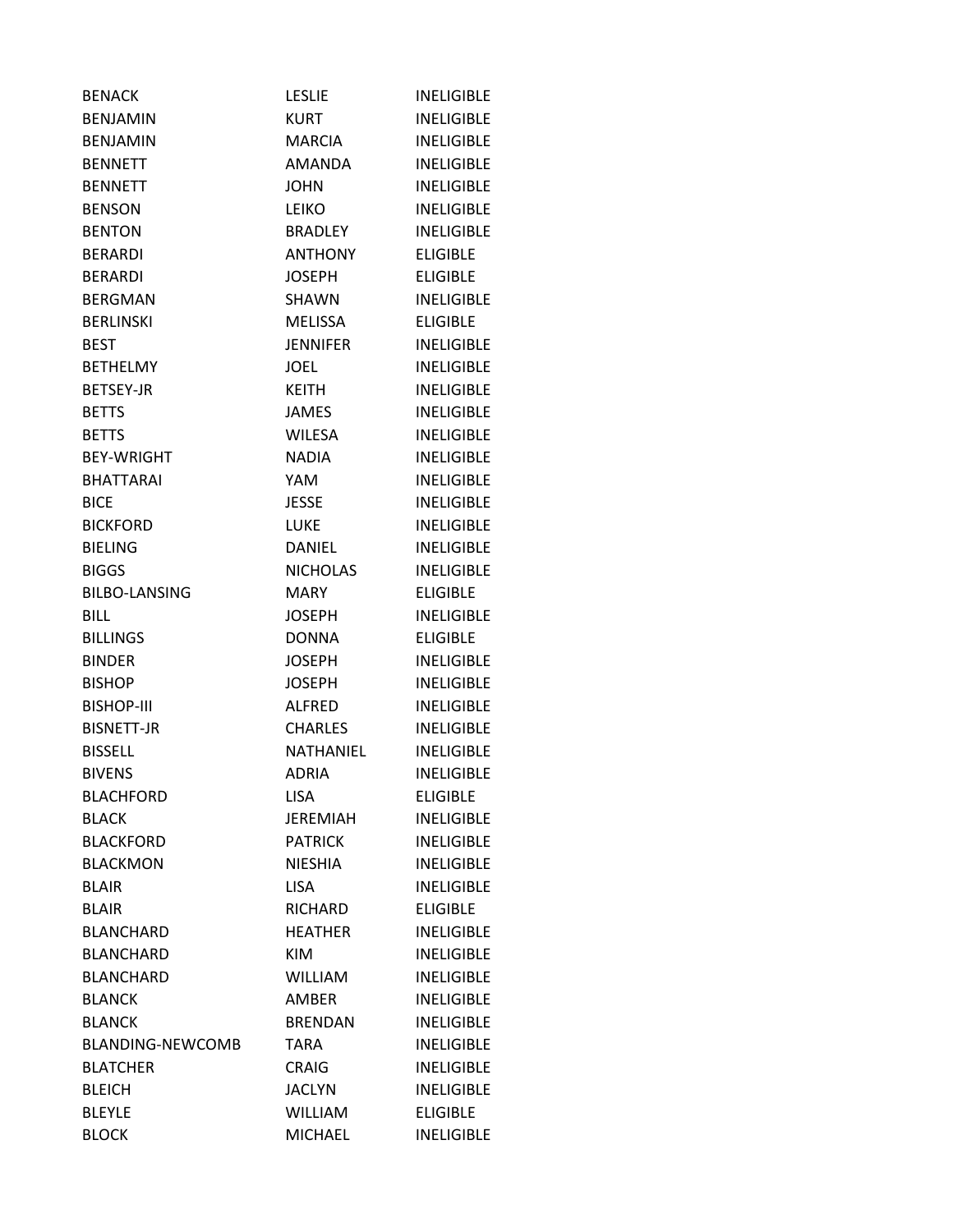| <b>BLOODGOOD</b>  | <b>DOUGLAS</b>  | <b>ELIGIBLE</b>   |
|-------------------|-----------------|-------------------|
| BLOODGOOD-JR      | <b>JOHN</b>     | <b>INELIGIBLE</b> |
| <b>BLOSS</b>      | MATTHEW         | <b>INELIGIBLE</b> |
| <b>BLOUNT</b>     | <b>TRAVIS</b>   | <b>INELIGIBLE</b> |
| <b>BLUMER</b>     | <b>JAMMIE</b>   | <b>ELIGIBLE</b>   |
| <b>BODINE</b>     | <b>ALLISON</b>  | <b>INELIGIBLE</b> |
| <b>BOLLINGER</b>  | <b>AMY</b>      | <b>INELIGIBLE</b> |
| <b>BONAPARTE</b>  | <b>SHIKI</b>    | <b>INELIGIBLE</b> |
| <b>BOND</b>       | SUSAN           | <b>ELIGIBLE</b>   |
| <b>BONNELL</b>    | SHANNON         | <b>INELIGIBLE</b> |
| <b>BONNEY</b>     | <b>KELLEY</b>   | <b>ELIGIBLE</b>   |
| <b>BONO</b>       | CHRISTOPHER     | <b>ELIGIBLE</b>   |
| <b>BONURA</b>     | <b>DEVIN</b>    | <b>INELIGIBLE</b> |
| <b>BORDEN</b>     | JONATHAN        | <b>INELIGIBLE</b> |
| <b>BORNSTEIN</b>  | KATHLEEN        | <b>ELIGIBLE</b>   |
| <b>BORST</b>      | <b>KELLY</b>    | <b>INELIGIBLE</b> |
| <b>BOSCO</b>      | LORETTA         | <b>INELIGIBLE</b> |
| <b>BOTT</b>       | DANIEL          | <b>INELIGIBLE</b> |
| <b>BOUCHARD</b>   | <b>JAMES</b>    | <b>INELIGIBLE</b> |
| <b>BOUGOURD</b>   | RICHARD         | <b>INELIGIBLE</b> |
| <b>BOULAIS</b>    | CAROL           | <b>INELIGIBLE</b> |
| <b>BOURDON</b>    | <b>TAYLOR</b>   | <b>INELIGIBLE</b> |
| <b>BOVA</b>       | <b>PAUL</b>     | <b>ELIGIBLE</b>   |
| <b>BOVALINO</b>   | SAMUEL          | <b>ELIGIBLE</b>   |
| <b>BOWEN</b>      | <b>MATTHEW</b>  | <b>INELIGIBLE</b> |
| <b>BOWLES</b>     | <b>KEVIN</b>    | <b>INELIGIBLE</b> |
| <b>BOWLES</b>     | <b>MICHAEL</b>  | <b>INELIGIBLE</b> |
| <b>BOWLES-JR</b>  | <b>WILLIAM</b>  | <b>INELIGIBLE</b> |
| <b>BOYD-II</b>    | <b>JOHN</b>     | <b>INELIGIBLE</b> |
| <b>BOYLAND</b>    | ALEXANDER       | <b>INELIGIBLE</b> |
| <b>BOYLE</b>      | <b>GEORGE</b>   | <b>ELIGIBLE</b>   |
| <b>BOYLE</b>      | <b>SUSAN</b>    | <b>INELIGIBLE</b> |
| <b>BRACY</b>      | <b>JASON</b>    | <b>INELIGIBLE</b> |
| <b>BRADLEY</b>    | <b>MICHAEL</b>  | <b>INELIGIBLE</b> |
| <b>BRADSHAW</b>   | <b>PAULA</b>    | <b>ELIGIBLE</b>   |
| <b>BRADWELL</b>   | <b>HAYWOOD</b>  | <b>INELIGIBLE</b> |
| <b>BRANCACCIO</b> | <b>MICHELLE</b> | <b>INELIGIBLE</b> |
| <b>BRANCH</b>     | <b>TODD</b>     | <b>ELIGIBLE</b>   |
| <b>BRAND</b>      | <b>WHITNEY</b>  | <b>INELIGIBLE</b> |
| <b>BRANNOCK</b>   | <b>JUSTIN</b>   | <b>INELIGIBLE</b> |
| <b>BRASSIE</b>    | KATHERINE       | <b>INELIGIBLE</b> |
| <b>BRASSIE</b>    | <b>KYLE</b>     | <b>INELIGIBLE</b> |
| <b>BRATEK</b>     | <b>ROBERT</b>   | <b>ELIGIBLE</b>   |
| <b>BRATJAN</b>    | <b>FRANK</b>    | <b>INELIGIBLE</b> |
| <b>BRAZELL</b>    | <b>WILLIAM</b>  | <b>ELIGIBLE</b>   |
| <b>BRENCKMAN</b>  | <b>RYAN</b>     | <b>INELIGIBLE</b> |
| <b>BRENNAN</b>    | PAUL            | <b>INELIGIBLE</b> |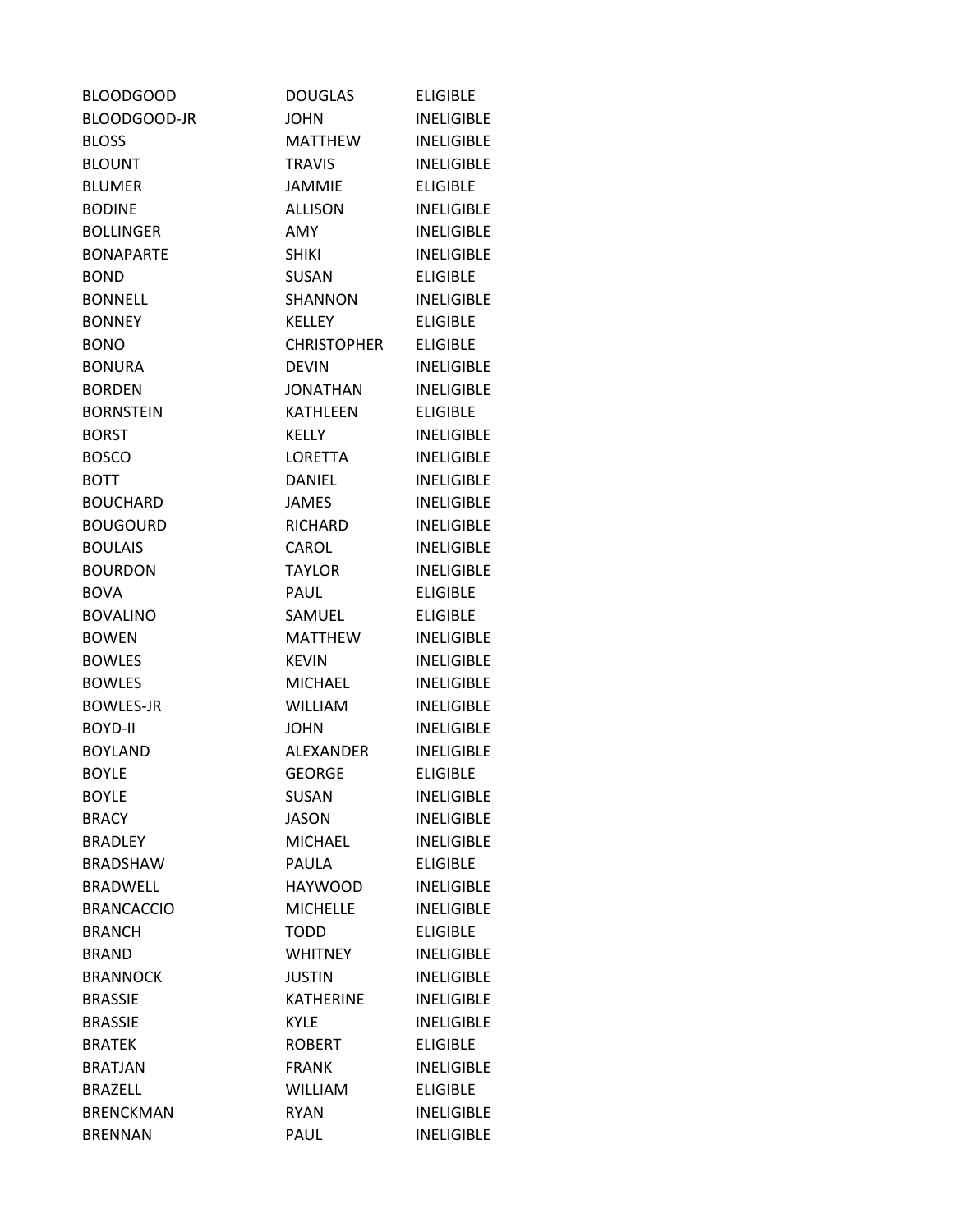| <b>BRENNAN</b>        | <b>THOMAS</b>      | <b>INELIGIBLE</b> |
|-----------------------|--------------------|-------------------|
| <b>BRETTSCHNEIDER</b> | <b>JUSTIN</b>      | <b>INELIGIBLE</b> |
| <b>BRIGGS</b>         | <b>KYLE</b>        | <b>INELIGIBLE</b> |
| <b>BRIGGS</b>         | <b>MARK</b>        | <b>INELIGIBLE</b> |
| <b>BRIGGS JR</b>      | <b>GLENN</b>       | <b>INELIGIBLE</b> |
| <b>BRINSON</b>        | <b>NICOLE</b>      | <b>INELIGIBLE</b> |
| <b>BRISSON</b>        | <b>DOREEN</b>      | <b>ELIGIBLE</b>   |
| <b>BRITT</b>          | <b>PHILIP</b>      | <b>INELIGIBLE</b> |
| <b>BROCKWAY</b>       | ADAM               | <b>INELIGIBLE</b> |
| <b>BROCKWAY</b>       | <b>HEATHER</b>     | <b>INELIGIBLE</b> |
| <b>BROCKWAY-II</b>    | <b>WILLIAM</b>     | <b>INELIGIBLE</b> |
| <b>BROGAN</b>         | <b>DANIEL</b>      | <b>INELIGIBLE</b> |
| <b>BRONNER</b>        | <b>MORGAN</b>      | <b>INELIGIBLE</b> |
| <b>BROWER</b>         | <b>CHRISTOPHER</b> | <b>INELIGIBLE</b> |
| <b>BROWN</b>          | <b>BARBARA</b>     | <b>ELIGIBLE</b>   |
| <b>BROWN</b>          | CANDACE            | <b>INELIGIBLE</b> |
| <b>BROWN</b>          | <b>CHRISTOPHER</b> | <b>INELIGIBLE</b> |
| <b>BROWN</b>          | <b>DAVID</b>       | <b>INELIGIBLE</b> |
| <b>BROWN</b>          | <b>DENISE</b>      | <b>ELIGIBLE</b>   |
| <b>BROWN</b>          | <b>DERECK</b>      | <b>INELIGIBLE</b> |
| <b>BROWN</b>          | DOUGLAS            | <b>INELIGIBLE</b> |
| <b>BROWN</b>          | <b>EDDIE</b>       | <b>INELIGIBLE</b> |
| <b>BROWN</b>          | <b>HENRY</b>       | <b>ELIGIBLE</b>   |
| <b>BROWN</b>          | <b>JAMES</b>       | <b>INELIGIBLE</b> |
| <b>BROWN</b>          | <b>JENNIFER</b>    | <b>INELIGIBLE</b> |
| <b>BROWN</b>          | <b>LEE</b>         | <b>INELIGIBLE</b> |
| <b>BROWN</b>          | <b>MONICA</b>      | <b>ELIGIBLE</b>   |
| <b>BROWN</b>          | PARIS-MONIQU       | <b>INELIGIBLE</b> |
| <b>BROWN</b>          | <b>PHILLIP</b>     | <b>INELIGIBLE</b> |
| <b>BROWN</b>          | SONYA              | <b>ELIGIBLE</b>   |
| <b>BROWN-BEY</b>      | <b>TAMELA</b>      | <b>INELIGIBLE</b> |
| <b>BROWN-JR</b>       | NATHANIEL          | <b>INELIGIBLE</b> |
| <b>BRUNELLI</b>       | <b>RONALD</b>      | <b>ELIGIBLE</b>   |
| <b>BRUSH</b>          | WILLIAM            | <b>ELIGIBLE</b>   |
| <b>BRUTCHER</b>       | <b>JOSHUA</b>      | <b>INELIGIBLE</b> |
| <b>BRYANT</b>         | <b>JAMEER</b>      | <b>INELIGIBLE</b> |
| <b>BRYANT-III</b>     | <b>ROBERT</b>      | <b>INELIGIBLE</b> |
| <b>BRYERS</b>         | BARBARA            | <b>INELIGIBLE</b> |
| BRYZ-GORNIA           | <b>JENNIFER</b>    | <b>INELIGIBLE</b> |
| <b>BRZOSTEK</b>       | <b>CHESTER</b>     | <b>INELIGIBLE</b> |
| <b>BRZOSTEK</b>       | <b>MICHAEL</b>     | <b>INELIGIBLE</b> |
| <b>BUCCI</b>          | <b>MATTHEW</b>     | <b>INELIGIBLE</b> |
| <b>BUCHANAN</b>       | <b>JASON</b>       | <b>INELIGIBLE</b> |
| <b>BUCK</b>           | <b>KAREN</b>       | <b>ELIGIBLE</b>   |
| <b>BUCK</b>           | <b>NEIL</b>        | <b>ELIGIBLE</b>   |
| <b>BUCKINGHAM</b>     | <b>KIESHA</b>      | <b>INELIGIBLE</b> |
| <b>BUCKLEY</b>        | AMY                | <b>INELIGIBLE</b> |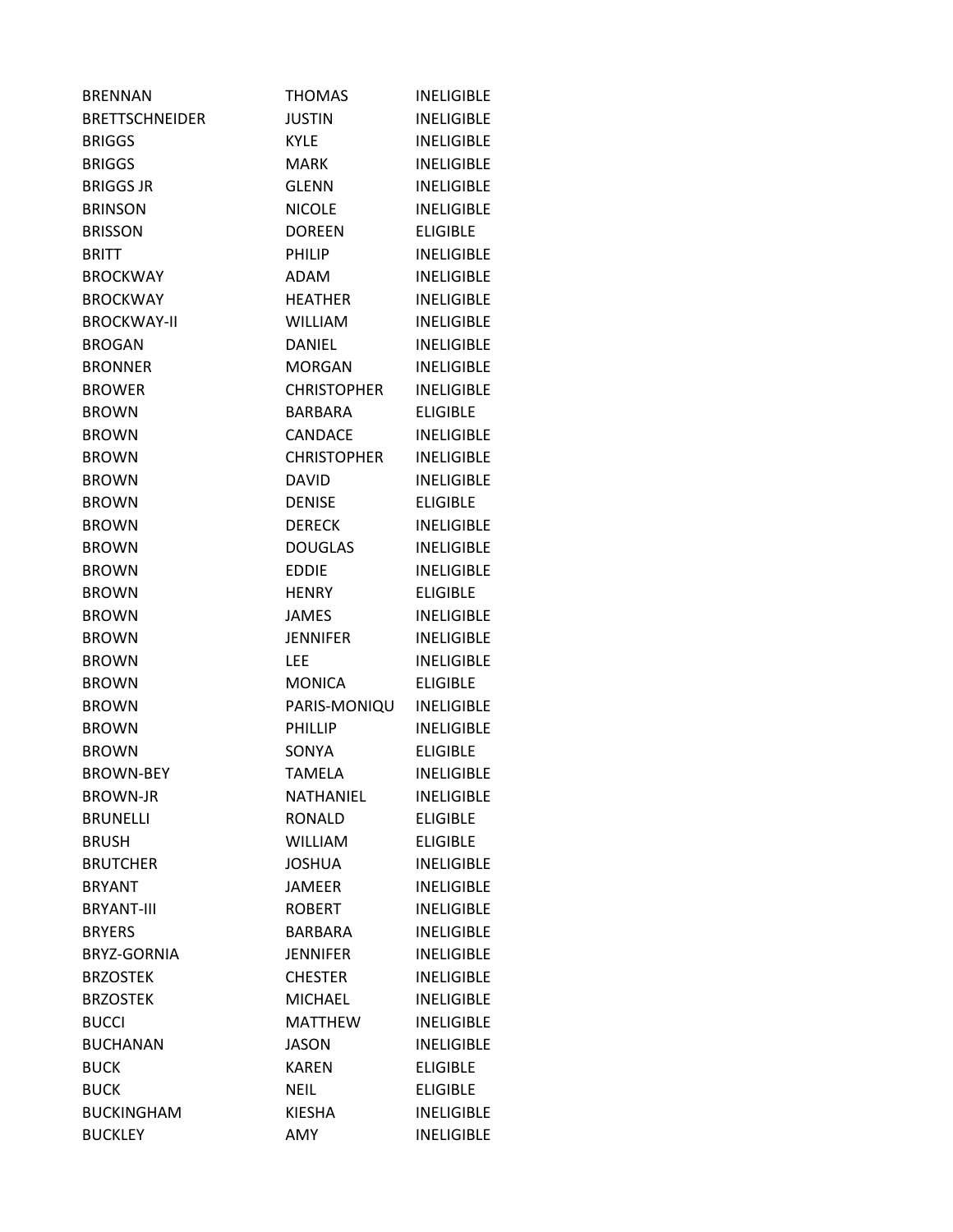| <b>BUCKLEY</b>     | <b>COLLEEN</b>   | <b>INELIGIBLE</b> |
|--------------------|------------------|-------------------|
| <b>BUCKLEY</b>     | <b>MATTHEW</b>   | <b>INELIGIBLE</b> |
| <b>BUCKMAN</b>     | <b>CAITLYN</b>   | <b>INELIGIBLE</b> |
| <b>BUCKTON</b>     | <b>GEORGE</b>    | <b>INELIGIBLE</b> |
| <b>BUCZEK</b>      | <b>MAGEN</b>     | <b>INELIGIBLE</b> |
| <b>BUFF</b>        | <b>STEVEN</b>    | <b>INELIGIBLE</b> |
| <b>BULAK</b>       | <b>JUSTIN</b>    | <b>INELIGIBLE</b> |
| <b>BULLOCK</b>     | <b>DOUGLAS</b>   | <b>INELIGIBLE</b> |
| <b>BUMBOLO</b>     | <b>MICHAEL</b>   | <b>INELIGIBLE</b> |
| <b>BURDICK</b>     | <b>TRACY</b>     | <b>INELIGIBLE</b> |
| <b>BURGESS</b>     | MELISSA          | <b>INELIGIBLE</b> |
| <b>BURGESS</b>     | TIMOTHY          | <b>INELIGIBLE</b> |
| <b>BURKE</b>       | <b>EILEEN</b>    | <b>ELIGIBLE</b>   |
| <b>BURKE</b>       | ROBERT           | <b>ELIGIBLE</b>   |
| <b>BURKE</b>       | <b>TRAVON</b>    | <b>INELIGIBLE</b> |
| <b>BURKE</b>       | <b>WILLIAM</b>   | <b>ELIGIBLE</b>   |
| <b>BURKETT</b>     | <b>MICHAEL</b>   | <b>INELIGIBLE</b> |
| <b>BURLINGAME</b>  | <b>DAWN</b>      | <b>INELIGIBLE</b> |
| <b>BURNETT</b>     | <b>ALBERT</b>    | <b>ELIGIBLE</b>   |
| <b>BURNETT</b>     | <b>MEGAN</b>     | <b>INELIGIBLE</b> |
| <b>BURNETTE-JR</b> | <b>JAMES</b>     | <b>INELIGIBLE</b> |
| <b>BURNHAM</b>     | ZACHARY          | <b>INELIGIBLE</b> |
| <b>BURNS</b>       | <b>BRIAN</b>     | <b>INELIGIBLE</b> |
| <b>BURNS</b>       | WILLIAM          | <b>INELIGIBLE</b> |
| <b>BURTIS</b>      | <b>TIMOTHY</b>   | <b>ELIGIBLE</b>   |
| <b>BURTON</b>      | <b>AMY</b>       | <b>INELIGIBLE</b> |
| <b>BUSH</b>        | ANGELA           | <b>INELIGIBLE</b> |
| <b>BUSH</b>        | <b>CHRISTINE</b> | <b>INELIGIBLE</b> |
| <b>BUSH</b>        | <b>MARK</b>      | <b>ELIGIBLE</b>   |
| <b>BUSH</b>        | MARTIN           | <b>INELIGIBLE</b> |
| <b>BUSH</b>        | MICHAEL          | <b>INELIGIBLE</b> |
| <b>BUSH-JR</b>     | <b>KENNETH</b>   | <b>INELIGIBLE</b> |
| <b>BUSKE-II</b>    | <b>DAVID</b>     | <b>INELIGIBLE</b> |
| <b>BUSTIN</b>      | <b>CARY</b>      | <b>ELIGIBLE</b>   |
| <b>BUTLER</b>      | <b>DANIEL</b>    | <b>INELIGIBLE</b> |
| <b>BUTLER</b>      | <b>JEREMY</b>    | <b>INELIGIBLE</b> |
| <b>BUTTIGLIERI</b> | <b>VINCENT</b>   | <b>INELIGIBLE</b> |
| <b>BUTTS</b>       | <b>ISOPHINE</b>  | <b>INELIGIBLE</b> |
| <b>CABREY-II</b>   | <b>JAMES</b>     | <b>INELIGIBLE</b> |
| CAGE               | LAKINAH          | <b>INELIGIBLE</b> |
| CAGE               | <b>MICHELE</b>   | <b>INELIGIBLE</b> |
| <b>CAHL</b>        | <b>KEVIN</b>     | <b>INELIGIBLE</b> |
| CAIELLA            | <b>JENNIFER</b>  | <b>INELIGIBLE</b> |
| CAIELLO            | <b>JACQULYN</b>  | <b>INELIGIBLE</b> |
| CAIELLO-JR         | <b>DAVID</b>     | <b>INELIGIBLE</b> |
| CALDWELL           | <b>AMON</b>      | <b>INELIGIBLE</b> |
| <b>CALKINS</b>     | <b>RODNEY</b>    | <b>INELIGIBLE</b> |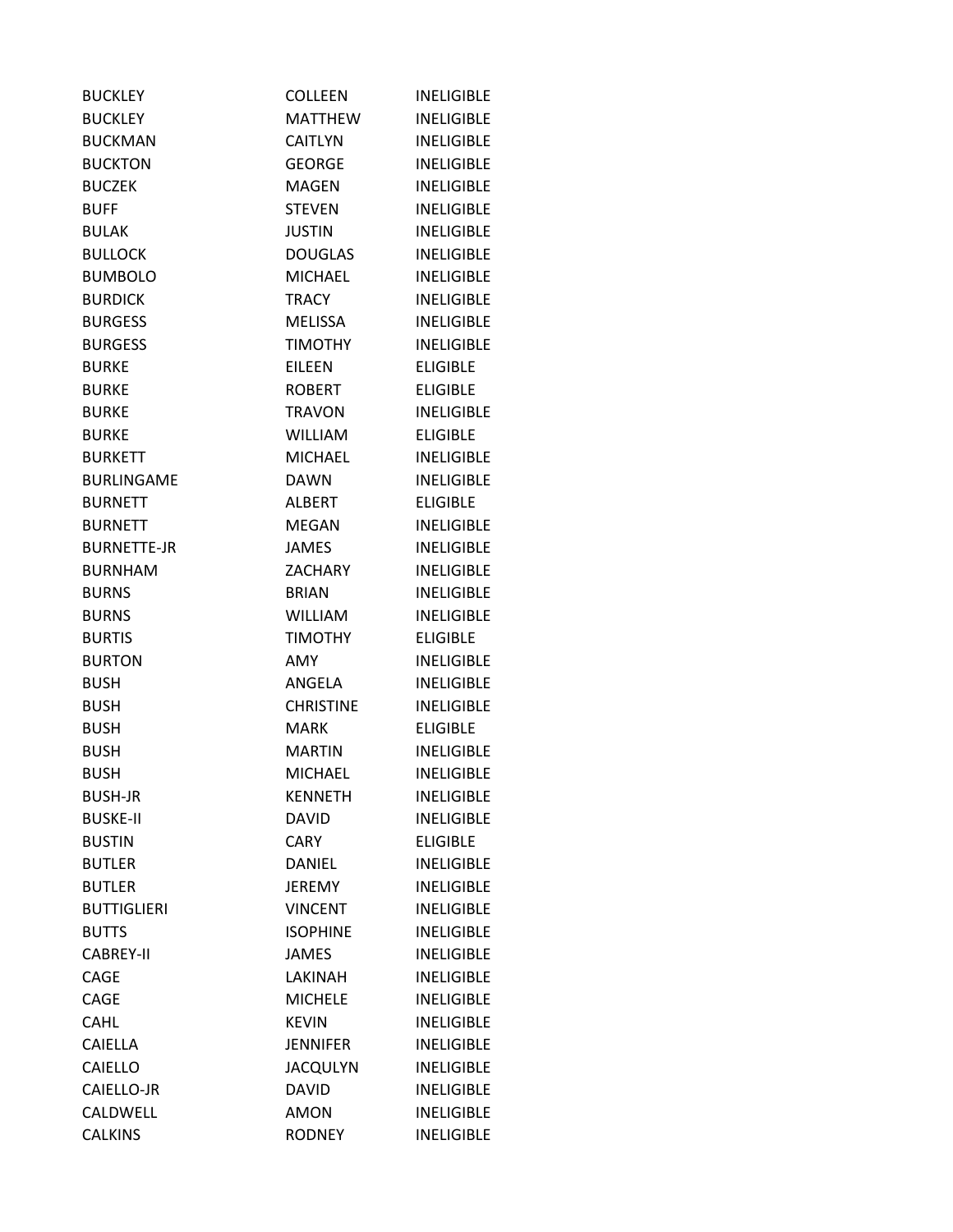| CALLAHAN         | <b>KATHLEEN</b>    | <b>INELIGIBLE</b> |
|------------------|--------------------|-------------------|
| CALOGERO         | MARYANNE           | <b>INELIGIBLE</b> |
| CAMBARERI        | <b>STEFANO</b>     | <b>ELIGIBLE</b>   |
| CAMEROTA         | <b>JOHN</b>        | <b>ELIGIBLE</b>   |
| CAMPAGNA         | <b>NICHOLAS</b>    | <b>INELIGIBLE</b> |
| CAMPAGNONI       | <b>JOHN</b>        | <b>INELIGIBLE</b> |
| CAMPANARO        | DANIEL             | <b>INELIGIBLE</b> |
| CAMPANELLO       | <b>ALISON</b>      | <b>INELIGIBLE</b> |
| CAMPANELLO       | <b>JOHN</b>        | <b>INELIGIBLE</b> |
| CAMPBELL         | ADAM               | <b>INELIGIBLE</b> |
| <b>CAMPBELL</b>  | <b>KYLE</b>        | <b>INELIGIBLE</b> |
| <b>CAMPBELL</b>  | <b>THEODORE</b>    | <b>INELIGIBLE</b> |
| CAMPBELL         | VANESSA            | <b>INELIGIBLE</b> |
| CANESTRARE       | <b>FLOREEN</b>     | <b>ELIGIBLE</b>   |
| CANTELLO         | ANGELO             | <b>ELIGIBLE</b>   |
| <b>CANTELLO</b>  | JAMES              | <b>INELIGIBLE</b> |
| CANTELLO         | <b>JOHN</b>        | <b>ELIGIBLE</b>   |
| <b>CANTRELL</b>  | ILANA              | <b>INELIGIBLE</b> |
| <b>CANTY</b>     | RICHARD            | <b>INELIGIBLE</b> |
| <b>CAPERS</b>    | WATTIE             | <b>INELIGIBLE</b> |
| <b>CAPOGRECO</b> | REBECCA            | <b>INELIGIBLE</b> |
| <b>CAPORIN</b>   | <b>CHRISTOPHER</b> | <b>INELIGIBLE</b> |
| CAPOZZA          | NICHOLAS           | <b>INELIGIBLE</b> |
| <b>CAPRIA</b>    | DONNA              | <b>INELIGIBLE</b> |
| <b>CAPRIOTTI</b> | SALVATORE          | <b>ELIGIBLE</b>   |
| CARDAMONE        | <b>CHRISTINE</b>   | <b>ELIGIBLE</b>   |
| <b>CARDEN</b>    | <b>MELANIE</b>     | <b>INELIGIBLE</b> |
| <b>CAREY</b>     | <b>JAMELL</b>      | <b>INELIGIBLE</b> |
| <b>CAREY</b>     | <b>MATTHEW</b>     | <b>INELIGIBLE</b> |
| <b>CAREY</b>     | <b>STACY</b>       | <b>INELIGIBLE</b> |
| CARFAGNO         | <b>MARK</b>        | <b>INELIGIBLE</b> |
| <b>CARKEY</b>    | <b>BENJAMIN</b>    | <b>INELIGIBLE</b> |
| CARLSON          | JACOB              | <b>INELIGIBLE</b> |
| CARLSON          | <b>MATTHEW</b>     | <b>INELIGIBLE</b> |
| <b>CARNES</b>    | <b>NOVENA</b>      | <b>INELIGIBLE</b> |
| <b>CARPENTER</b> | <b>KASEY</b>       | <b>INELIGIBLE</b> |
| <b>CARR</b>      | <b>EDEN</b>        | <b>INELIGIBLE</b> |
| <b>CARR</b>      | <b>KENNETH</b>     | <b>INELIGIBLE</b> |
| <b>CARRIER</b>   | <b>LYNN</b>        | <b>ELIGIBLE</b>   |
| <b>CARRION</b>   | <b>JOSEPH</b>      | <b>INELIGIBLE</b> |
| CARROLL          | <b>ISABELLE</b>    | <b>INELIGIBLE</b> |
| <b>CARSTEN</b>   | <b>ALVIRA</b>      | <b>ELIGIBLE</b>   |
| <b>CARSTEN</b>   | JAMES              | <b>INELIGIBLE</b> |
| CARSWELL-JR      | <b>LEARTIS</b>     | <b>INELIGIBLE</b> |
| <b>CARTER</b>    | <b>DEBORAH</b>     | <b>ELIGIBLE</b>   |
| <b>CARTER</b>    | <b>MARK</b>        | <b>INELIGIBLE</b> |
| <b>CARTER</b>    | <b>NYISHA</b>      | <b>INELIGIBLE</b> |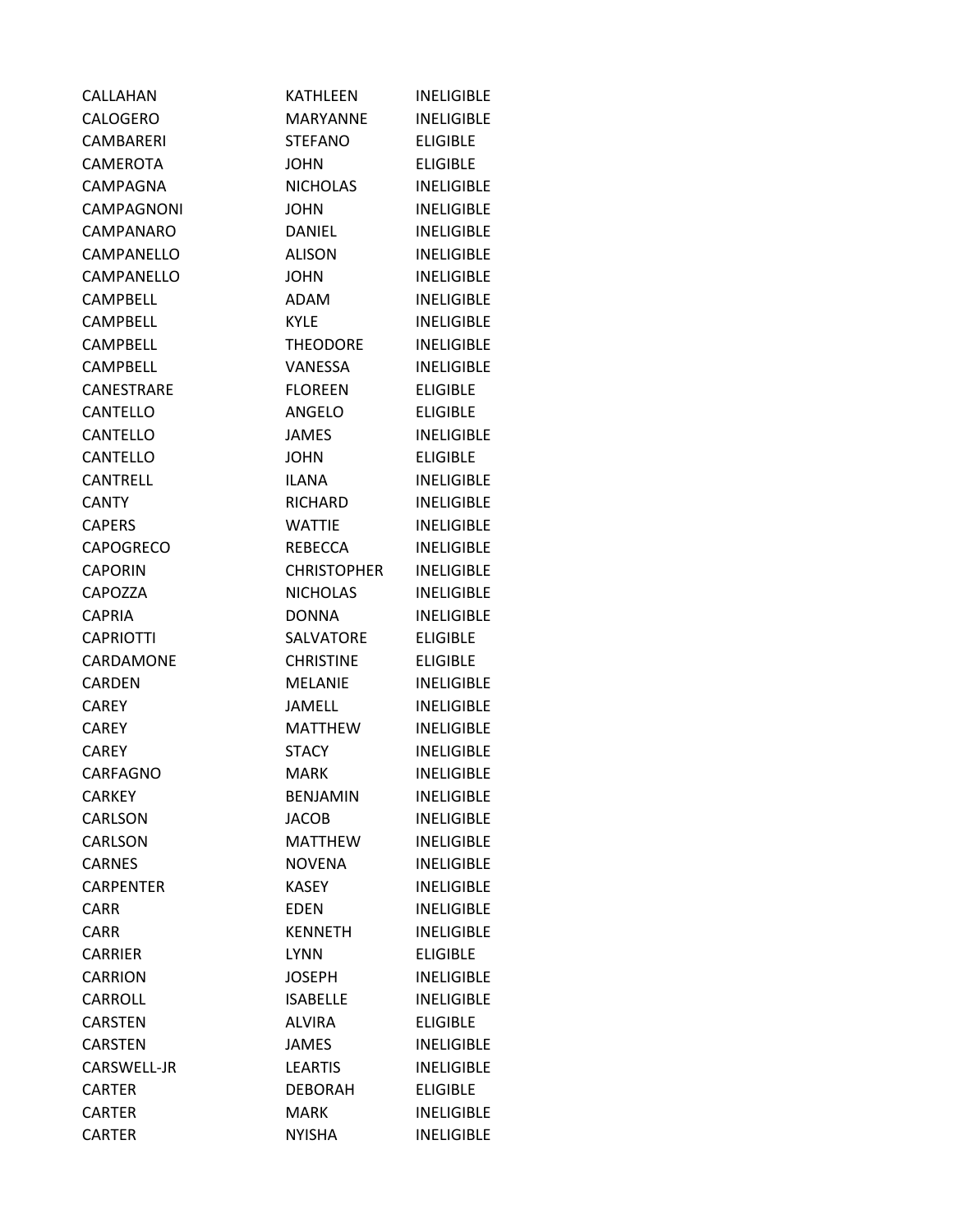| <b>CARTER</b>      | SANDRA             | <b>INELIGIBLE</b> |
|--------------------|--------------------|-------------------|
| CARTER             | TYLER              | <b>INELIGIBLE</b> |
| <b>CARULLI</b>     | <b>FRANK</b>       | <b>ELIGIBLE</b>   |
| <b>CARUSO</b>      | <b>DEBORAH</b>     | <b>INELIGIBLE</b> |
| <b>CARUSO-III</b>  | ANGELO             | <b>INELIGIBLE</b> |
| <b>CARVER</b>      | <b>THOMAS</b>      | <b>ELIGIBLE</b>   |
| <b>CASE</b>        | <b>FELICIA</b>     | <b>INELIGIBLE</b> |
| CASE               | <b>MICHELLE</b>    | <b>INELIGIBLE</b> |
| CASEY              | KIM                | <b>INELIGIBLE</b> |
| <b>CASIMIRO</b>    | <b>DOREEN</b>      | <b>INELIGIBLE</b> |
| <b>CASIMIRO</b>    | <b>PETER</b>       | <b>INELIGIBLE</b> |
| <b>CASKINETT</b>   | <b>KENNETH</b>     | <b>INELIGIBLE</b> |
| CASSALIA           | <b>JASON</b>       | <b>INELIGIBLE</b> |
| <b>CASSIDY</b>     | KIMBERLY           | <b>INELIGIBLE</b> |
| <b>CASTELLINI</b>  | <b>MICHAEL</b>     | <b>ELIGIBLE</b>   |
| <b>CASTER</b>      | <b>CHERYL</b>      | <b>ELIGIBLE</b>   |
| <b>CATHCART</b>    | <b>MICHAEL</b>     | <b>INELIGIBLE</b> |
| CAVALLARO          | <b>VERA</b>        | <b>INELIGIBLE</b> |
| CAVANAUGH          | <b>JOHN</b>        | <b>ELIGIBLE</b>   |
| CAVANAUGH          | <b>STEPHEN</b>     | <b>INELIGIBLE</b> |
| <b>CAWLEY</b>      | <b>CHRISTOPHER</b> | <b>INELIGIBLE</b> |
| <b>CENTORE</b>     | <b>PHILIP</b>      | <b>ELIGIBLE</b>   |
| <b>CENTRA</b>      | <b>JOHN</b>        | <b>INELIGIBLE</b> |
| <b>CERIO</b>       | <b>JAMES</b>       | <b>ELIGIBLE</b>   |
| <b>CERIO</b>       | <b>JOSEPH</b>      | <b>INELIGIBLE</b> |
| <b>CERIO</b>       | <b>JULIE</b>       | <b>INELIGIBLE</b> |
| <b>CERIO</b>       | <b>PATRICIA</b>    | <b>INELIGIBLE</b> |
| <b>CERIO</b>       | <b>TODD</b>        | <b>INELIGIBLE</b> |
| <b>CERIO-JR</b>    | <b>CHARLES</b>     | <b>INELIGIBLE</b> |
| <b>CERIO-JR</b>    | <b>THOMAS</b>      | <b>INELIGIBLE</b> |
| <b>CHAIRMONTE</b>  | <b>BRIAN</b>       | <b>INELIGIBLE</b> |
| <b>CHALUPNICKI</b> | JEFFREY            | <b>ELIGIBLE</b>   |
| CHAMBERLAIN        | <b>SHARON</b>      | <b>ELIGIBLE</b>   |
| CHAMPAGNE          | <b>CHEYENNE</b>    | <b>INELIGIBLE</b> |
| <b>CHAMPION</b>    | <b>EVA</b>         | <b>INELIGIBLE</b> |
| <b>CHAN</b>        | ALVIN              | <b>INELIGIBLE</b> |
| CHANELO            | JUAN               | <b>INELIGIBLE</b> |
| CHAPLIN            | <b>DAVID</b>       | <b>INELIGIBLE</b> |
| CHAPMAN            | <b>BEVERLEY</b>    | <b>ELIGIBLE</b>   |
| CHAPMAN            | <b>CHRISTINA</b>   | <b>ELIGIBLE</b>   |
| <b>CHAPMAN</b>     | <b>MARK</b>        | <b>INELIGIBLE</b> |
| <b>CHAPMAN</b>     | <b>ROBERT</b>      | <b>ELIGIBLE</b>   |
| <b>CHASE</b>       | MARGARET           | <b>ELIGIBLE</b>   |
| <b>CHASE</b>       | SHAUN              | <b>INELIGIBLE</b> |
| <b>CHAVERRI</b>    | ANDREW             | <b>INELIGIBLE</b> |
| <b>CHETWIN</b>     | JAMES              | <b>INELIGIBLE</b> |
| <b>CHICALLO</b>    | RICHARD            | <b>ELIGIBLE</b>   |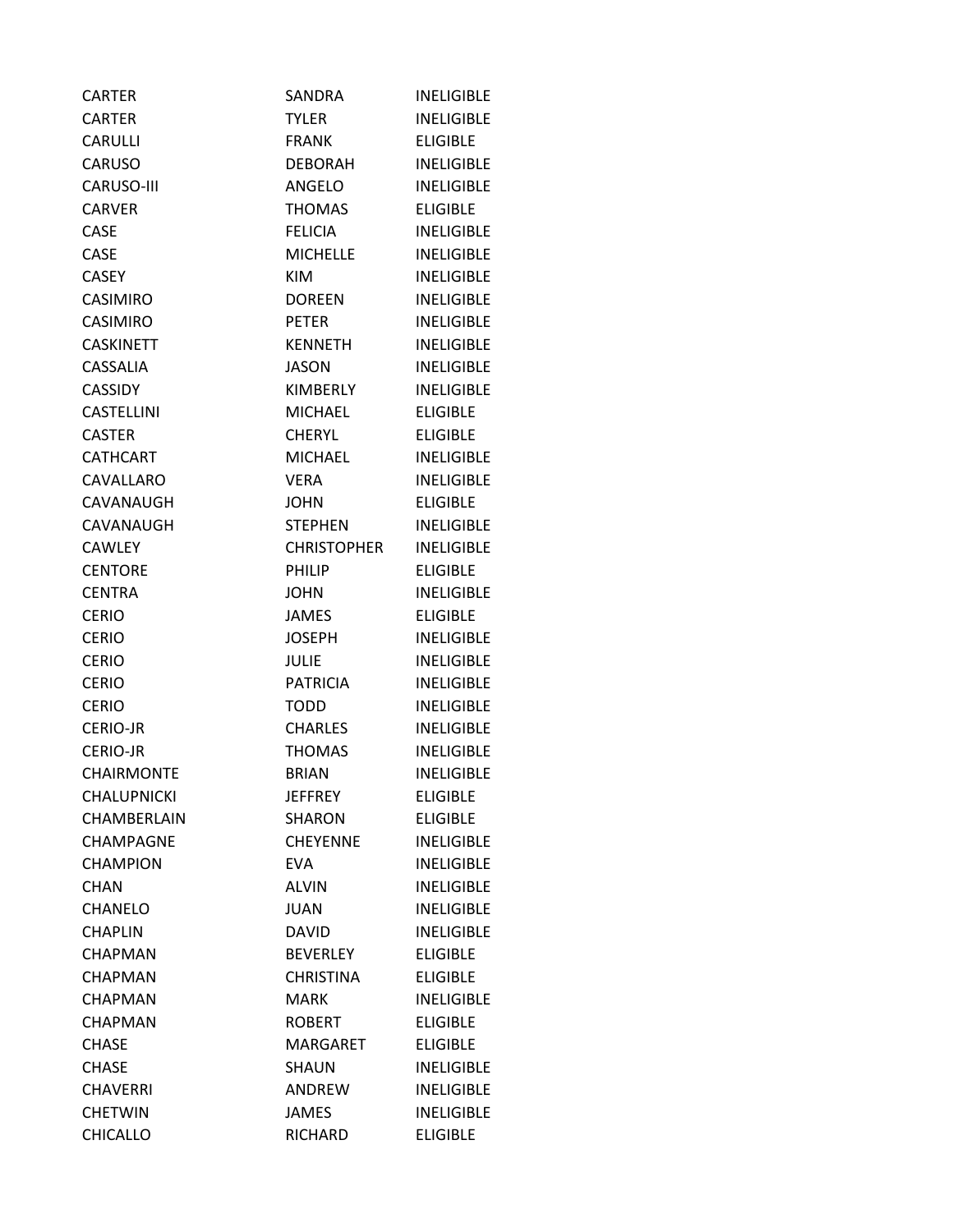| <b>CHIERA</b>        | TAMMY                  | <b>ELIGIBLE</b>   |
|----------------------|------------------------|-------------------|
| CHIMBER              | SHANE                  | <b>INELIGIBLE</b> |
| <b>CHISHOLM</b>      | <b>TEVIN</b>           | <b>INELIGIBLE</b> |
| <b>CHIZER</b>        | <b>JOSEPH</b>          | <b>INELIGIBLE</b> |
| <b>CHOUINARD</b>     | <b>DAVID</b>           | <b>ELIGIBLE</b>   |
| <b>CHRISTIAN</b>     | <b>JASON</b>           | <b>INELIGIBLE</b> |
| <b>CHRISTIAN</b>     | JERAMI                 | <b>INELIGIBLE</b> |
| <b>CHRISTIAN</b>     | LAURA                  | <b>INELIGIBLE</b> |
| <b>CHRISTIAN</b>     | <b>ROBERT</b>          | <b>INELIGIBLE</b> |
| <b>CHRISTIANO</b>    | <b>MARTHA</b>          | <b>ELIGIBLE</b>   |
| <b>CHRISTMAS</b>     | ADAM                   | <b>INELIGIBLE</b> |
| <b>CHRISTOU</b>      | <b>SIOBHAN</b>         | <b>INELIGIBLE</b> |
| <b>CHRISTY</b>       | EDWARD                 | <b>INELIGIBLE</b> |
| <b>CHURCHILL</b>     | <b>KALEIGH</b>         | <b>INELIGIBLE</b> |
| <b>CIAPPA</b>        | ERIN                   | <b>INELIGIBLE</b> |
| <b>CIBULA</b>        | <b>STACEY</b>          | <b>ELIGIBLE</b>   |
| <b>CICIARELLI</b>    | <b>DAVID</b>           | <b>INELIGIBLE</b> |
| <b>CICIARELLI</b>    | <b>JOSEPH</b>          | <b>ELIGIBLE</b>   |
| <b>CICIRIELLO</b>    | <b>MICHAEL</b>         | <b>INELIGIBLE</b> |
| <b>CIFARATTA</b>     | WILLIAM                | <b>ELIGIBLE</b>   |
| <b>CIPRIANO</b>      | <b>ANNETTE</b>         | <b>INELIGIBLE</b> |
| <b>CISZ</b>          | <b>JEFFREY</b>         | <b>INELIGIBLE</b> |
| <b>CLARK</b>         | ALISA                  | <b>ELIGIBLE</b>   |
| <b>CLARK</b>         | CASEY                  | <b>INELIGIBLE</b> |
| <b>CLARK</b>         | <b>CATHERINE</b>       | ELIGIBLE          |
| <b>CLARK</b>         | <b>CHRISTOPHER</b>     | <b>INELIGIBLE</b> |
| <b>CLARK</b>         | <b>JAMES</b>           | <b>INELIGIBLE</b> |
| <b>CLARK</b>         | <b>MICHELE</b>         | <b>ELIGIBLE</b>   |
| <b>CLARRY</b>        | <b>DAWN</b>            | <b>INELIGIBLE</b> |
| CLARRY               | <b>RANDY</b>           | <b>INELIGIBLE</b> |
| <b>CLEGHORN</b>      | <b>ROBERT</b>          | <b>ELIGIBLE</b>   |
| <b>CLEMENS</b>       | <b>CANDICE</b>         | <b>INELIGIBLE</b> |
| <b>CLEMENS</b>       | <b>JOSEPH</b>          | <b>INELIGIBLE</b> |
| <b>CLEMENS</b>       | <b>MICHAEL</b>         | <b>ELIGIBLE</b>   |
| <b>CLEMONS-JENNY</b> | ANISSA                 | <b>INELIGIBLE</b> |
| <b>CLERE</b>         | <b>CASSIE</b>          | <b>INELIGIBLE</b> |
| <b>CLISSON</b>       | <b>INGRID</b>          | <b>ELIGIBLE</b>   |
| <b>CLISSON</b>       | PAUL                   | <b>INELIGIBLE</b> |
| <b>CLISSON</b>       | <b>SCOTT</b>           | <b>ELIGIBLE</b>   |
| <b>CLOCHESSY</b>     | <b>JOHN</b>            | <b>INELIGIBLE</b> |
| <b>COBB</b>          | <b>MATTHEW</b>         | <b>INELIGIBLE</b> |
| <b>COCHRANE</b>      | <b>LISA</b>            | <b>INELIGIBLE</b> |
| <b>COCHRANE</b>      | <b>VALERIE</b>         | <b>ELIGIBLE</b>   |
| <b>CODY</b>          | <b>DEBRA</b>           | <b>INELIGIBLE</b> |
| COE                  | <b>GARY</b>            | <b>INELIGIBLE</b> |
| <b>COE</b>           | <b>WILLIAM</b><br>AMIE | <b>INELIGIBLE</b> |
| <b>COFFIN</b>        |                        | <b>INELIGIBLE</b> |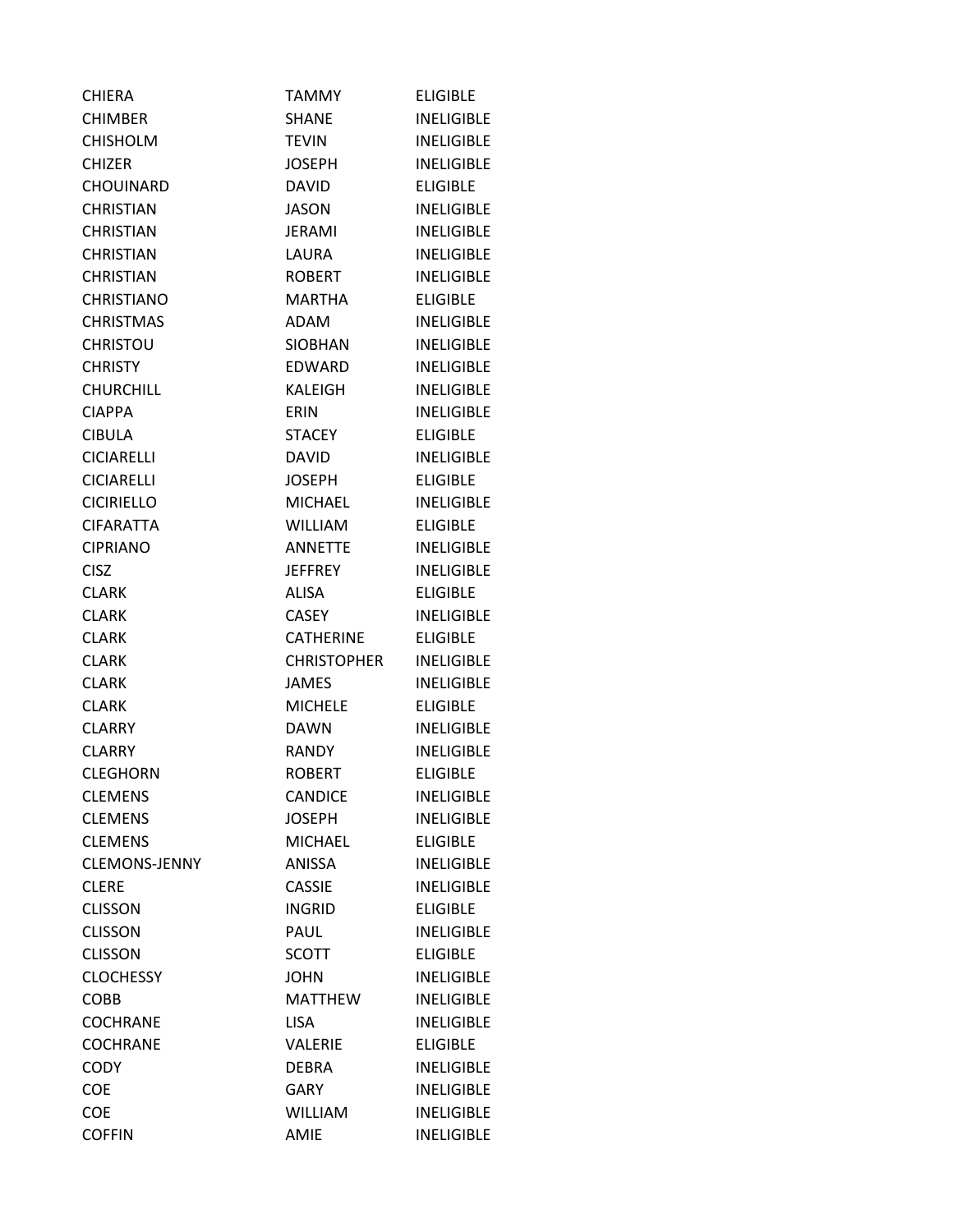| <b>COFFTA</b>    | <b>KATHLEEN</b>   | <b>INELIGIBLE</b> |
|------------------|-------------------|-------------------|
| <b>COLBERG</b>   | <b>GIOVANNI</b>   | <b>INFLIGIBLE</b> |
| <b>COLBERT</b>   | <b>JENNIFER</b>   | <b>INELIGIBLE</b> |
| COLEMAN          | <b>DAJUAN</b>     | <b>INELIGIBLE</b> |
| COLEMAN          | <b>DANIEL</b>     | <b>ELIGIBLE</b>   |
| <b>COLL</b>      | <b>ELIZABETH</b>  | <b>INELIGIBLE</b> |
| <b>COLLE</b>     | <b>KAITLYN</b>    | <b>INELIGIBLE</b> |
| <b>COLLINS</b>   | <b>ANTHONY</b>    | <b>INELIGIBLE</b> |
| <b>COLLINS</b>   | <b>BEVERLY</b>    | <b>INELIGIBLE</b> |
| <b>COLLINS</b>   | <b>CHRISTINA</b>  | <b>INELIGIBLE</b> |
| <b>COLLINS</b>   | LAURA             | <b>INELIGIBLE</b> |
| <b>COLOMBO</b>   | <b>JACINTA</b>    | <b>INELIGIBLE</b> |
| <b>COLOMBO</b>   | <b>MELISSA</b>    | <b>INELIGIBLE</b> |
| <b>COLOTON</b>   | <b>RONALD</b>     | <b>ELIGIBLE</b>   |
| <b>COLOTON</b>   | <b>ZACHARY</b>    | <b>INELIGIBLE</b> |
| <b>COMBS</b>     | <b>KEVIN</b>      | <b>INELIGIBLE</b> |
| COMBS-JR         | <b>CHARLES</b>    | <b>ELIGIBLE</b>   |
| <b>COMPAGNI</b>  | <b>CHADWICK</b>   | <b>INELIGIBLE</b> |
| <b>COMPOLI</b>   | <b>ANTHONY</b>    | <b>INELIGIBLE</b> |
| <b>CONDON</b>    | <b>JOSEPH</b>     | <b>ELIGIBLE</b>   |
| <b>CONKLIN</b>   | <b>EDWIN</b>      | <b>INELIGIBLE</b> |
| <b>CONNELLY</b>  | <b>BRANDON</b>    | <b>INELIGIBLE</b> |
| <b>CONNELLY</b>  | <b>MICHAEL</b>    | <b>INELIGIBLE</b> |
| <b>CONNELLY</b>  | <b>PATRICIA</b>   | <b>INELIGIBLE</b> |
| <b>CONNER</b>    | <b>BRIAN</b>      | <b>INELIGIBLE</b> |
| <b>CONNOR</b>    | <b>IVELIZ</b>     | <b>INELIGIBLE</b> |
| <b>CONNOR</b>    | <b>JULIE</b>      | <b>INELIGIBLE</b> |
| <b>CONSIGLIO</b> | <b>LISA</b>       | <b>INELIGIBLE</b> |
| CONSTANZA        | <b>MELISSA</b>    | <b>INELIGIBLE</b> |
| <b>CONTO</b>     | <b>MELISSA</b>    | <b>INELIGIBLE</b> |
| <b>CONWAY</b>    | <b>EUGENE</b>     | <b>INELIGIBLE</b> |
| <b>CONWAY</b>    | <b>SEAN</b>       | <b>INELIGIBLE</b> |
| <b>COOK</b>      | <b>JULIE</b>      | <b>INELIGIBLE</b> |
| <b>COOK</b>      | <b>TIMOTHY</b>    | <b>INELIGIBLE</b> |
| <b>COOLEY</b>    | <b>MARJORIE</b>   | <b>INELIGIBLE</b> |
| COOLICAN         | <b>JOSEPH</b>     | <b>ELIGIBLE</b>   |
| <b>COON</b>      | <b>KATHLEEN</b>   | <b>INELIGIBLE</b> |
| COON             | <b>ROBIN</b>      | <b>ELIGIBLE</b>   |
| <b>COOPER</b>    | <b>MARTIN</b>     | <b>INELIGIBLE</b> |
| <b>COOPER</b>    | <b>RUSSELL</b>    | <b>ELIGIBLE</b>   |
| <b>COOPER-JR</b> | <b>DAVID</b>      | <b>INELIGIBLE</b> |
| <b>COPANI</b>    | ANTHONY           | <b>INELIGIBLE</b> |
| <b>COPANI</b>    | <b>BRITTANY</b>   | <b>INELIGIBLE</b> |
| <b>COPANI</b>    | <b>JACQUELINE</b> | <b>INELIGIBLE</b> |
| <b>COPANI</b>    | <b>JAMES</b>      | <b>INELIGIBLE</b> |
| <b>CORBETT</b>   | <b>COLLEEN</b>    | <b>INELIGIBLE</b> |
| <b>CORBETT</b>   | <b>JAMES</b>      | <b>ELIGIBLE</b>   |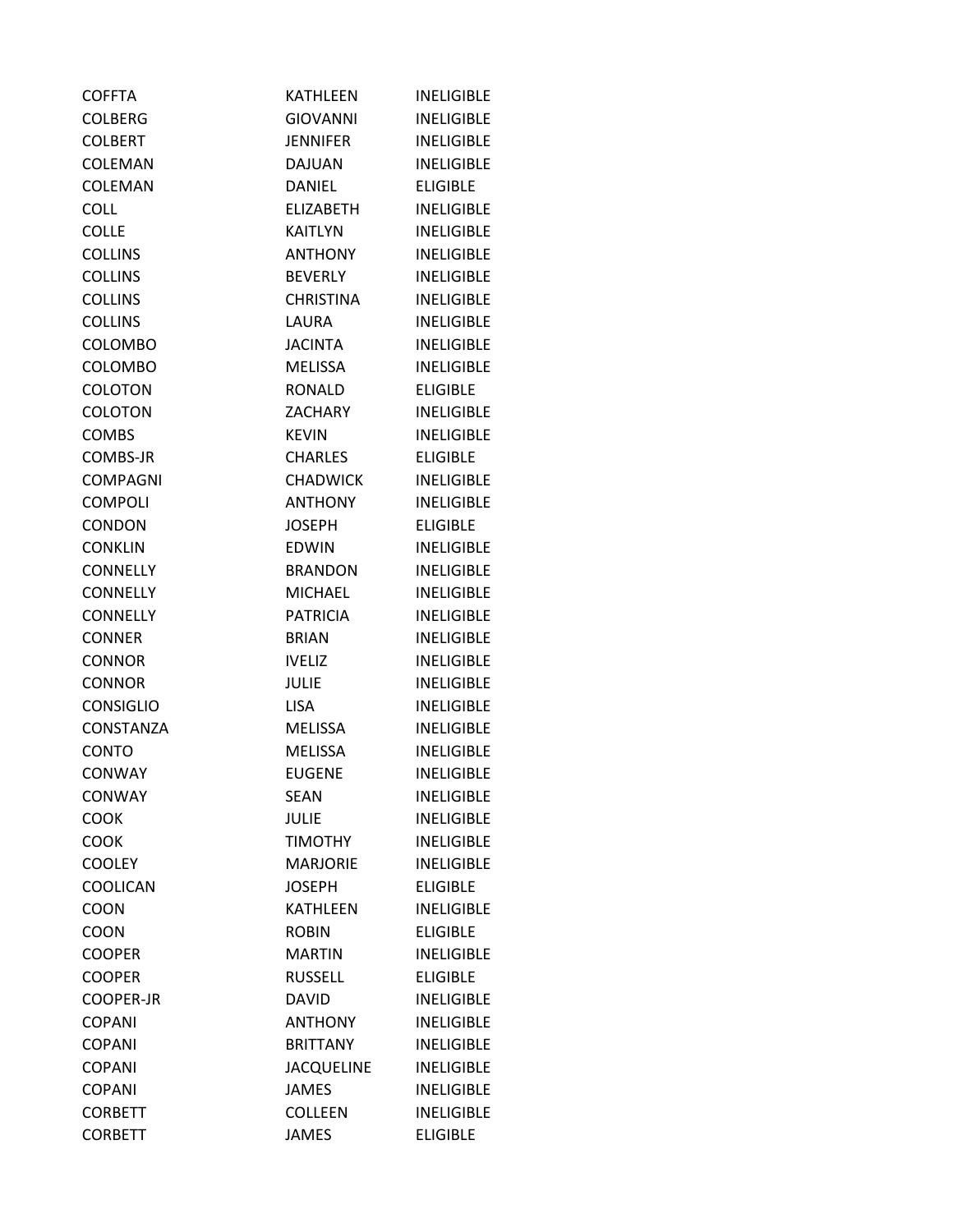| <b>CORBETT</b>     | LAURA              | <b>INELIGIBLE</b> |
|--------------------|--------------------|-------------------|
| <b>CORBETT</b>     | MARY.              | <b>INELIGIBLE</b> |
| <b>CORBETT</b>     | <b>PATRICK</b>     | <b>INELIGIBLE</b> |
| <b>CORCORAN-JR</b> | PHILIP             | <b>ELIGIBLE</b>   |
| <b>CORL</b>        | LUKE               | <b>INELIGIBLE</b> |
| <b>CORLETT</b>     | <b>KEVIN</b>       | <b>INELIGIBLE</b> |
| <b>CORN</b>        | JULIE              | <b>INELIGIBLE</b> |
| <b>CORN</b>        | <b>ROBERT</b>      | <b>INELIGIBLE</b> |
| <b>CORNELL</b>     | ELIZABETH          | <b>INELIGIBLE</b> |
| <b>CORNISH</b>     | <b>CHRISTOPHER</b> | <b>INELIGIBLE</b> |
| <b>CORRADO</b>     | KATHLEEN           | <b>ELIGIBLE</b>   |
| <b>CORRICE</b>     | MARCUS             | <b>INELIGIBLE</b> |
| <b>CORRON</b>      | <b>NICOLE</b>      | <b>INELIGIBLE</b> |
| <b>CORRON</b>      | RANDALL            | <b>INELIGIBLE</b> |
| CORSARO            | <b>ASHLEY</b>      | <b>INELIGIBLE</b> |
| <b>CORSARO</b>     | <b>DENNIS</b>      | <b>ELIGIBLE</b>   |
| <b>CORSARO</b>     | <b>DIANE</b>       | <b>INELIGIBLE</b> |
| CORSARO            | <b>JEREMY</b>      | <b>INELIGIBLE</b> |
| <b>COSENTINO</b>   | <b>TANJA</b>       | <b>INELIGIBLE</b> |
| <b>COSGROVE</b>    | <b>HELEN</b>       | <b>ELIGIBLE</b>   |
| <b>COSTA</b>       | MEGAN              | <b>INELIGIBLE</b> |
| <b>COSTANZO</b>    | <b>FRANK</b>       | <b>INELIGIBLE</b> |
| <b>COSTELLO</b>    | JAY.               | <b>ELIGIBLE</b>   |
| <b>COSTELLO</b>    | <b>MARK</b>        | <b>INELIGIBLE</b> |
| <b>COTE</b>        | <b>SHARON</b>      | <b>INELIGIBLE</b> |
| <b>COUGHLIN</b>    | <b>ROBERT</b>      | <b>ELIGIBLE</b>   |
| COULON             | <b>SUSANNA</b>     | <b>INELIGIBLE</b> |
| COWEN              | <b>DANIEL</b>      | <b>INELIGIBLE</b> |
| COX                | <b>CHRISTOPHE</b>  | <b>ELIGIBLE</b>   |
| <b>COX</b>         | <b>CORBIN</b>      | <b>INELIGIBLE</b> |
| COX                | GAIL               | <b>ELIGIBLE</b>   |
| COX                | LAUREN             | <b>INELIGIBLE</b> |
| <b>COX</b>         | <b>ROBIN</b>       | <b>INELIGIBLE</b> |
| <b>COX</b>         | <b>STEVEN</b>      | <b>INELIGIBLE</b> |
| <b>COYNE</b>       | <b>JOHN</b>        | <b>ELIGIBLE</b>   |
| <b>COYNE</b>       | <b>MARY</b>        | <b>ELIGIBLE</b>   |
| <b>COYNE</b>       | SEAN               | <b>INELIGIBLE</b> |
| <b>CRABTREE</b>    | <b>CRYSTAL</b>     | <b>INELIGIBLE</b> |
| <b>CRABTREE</b>    | <b>LINDSAY</b>     | <b>INELIGIBLE</b> |
| <b>CRAMER</b>      | <b>MARK</b>        | <b>INELIGIBLE</b> |
| <b>CRAMER</b>      | <b>MICHAEL</b>     | <b>INELIGIBLE</b> |
| CRANDALL           | <b>LISA</b>        | <b>INELIGIBLE</b> |
| <b>CRANE</b>       | <b>JOSHUA</b>      | <b>INELIGIBLE</b> |
| CRANGLE            | <b>TIMOTHY</b>     | <b>INELIGIBLE</b> |
| CRAWLEY            | KAHLIL             | <b>INELIGIBLE</b> |
| CREAMER            | <b>KARIN</b>       | <b>INELIGIBLE</b> |
| <b>CREATORE</b>    | KIMBERLY           | <b>INELIGIBLE</b> |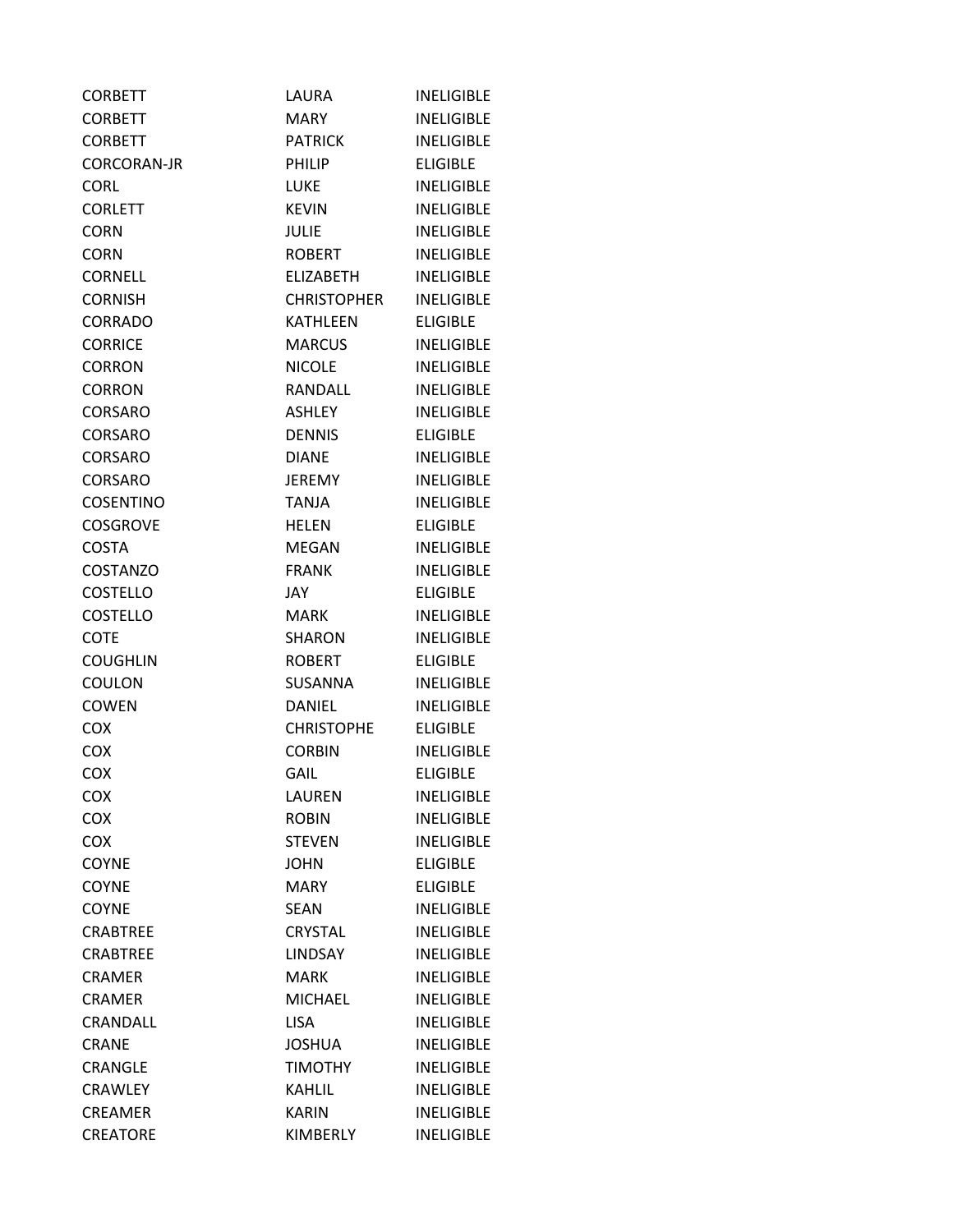| <b>CRESCENZI</b>  | <b>ANTHONY</b>     | <b>ELIGIBLE</b>   |
|-------------------|--------------------|-------------------|
| <b>CRITELLI</b>   | <b>CHRISTOPHER</b> | <b>INELIGIBLE</b> |
| <b>CROUSE</b>     | <b>DARIN</b>       | <b>INELIGIBLE</b> |
| <b>CROWELL</b>    | <b>MICHAEL</b>     | <b>INELIGIBLE</b> |
| <b>CROWLEY</b>    | <b>HEATHER</b>     | <b>INELIGIBLE</b> |
| <b>CRUMB</b>      | DARREN             | <b>INELIGIBLE</b> |
| <b>CRUMB</b>      | <b>ERICA</b>       | <b>INELIGIBLE</b> |
| <b>CRUMB</b>      | <b>MICHAEL</b>     | <b>INELIGIBLE</b> |
| <b>CRUZ</b>       | <b>ISAAC</b>       | <b>INELIGIBLE</b> |
| <b>CRUZ</b>       | <b>JENNIFER</b>    | <b>INELIGIBLE</b> |
| <b>CRYSLER</b>    | <b>TODD</b>        | <b>INELIGIBLE</b> |
| <b>CUFF</b>       | <b>SCOTT</b>       | <b>INELIGIBLE</b> |
| <b>CULLEN</b>     | MICHAEL            | <b>INELIGIBLE</b> |
| <b>CULLIPHER</b>  | <b>KATIE</b>       | <b>INELIGIBLE</b> |
| <b>CUMMINGS</b>   | <b>VICTORIA</b>    | <b>INELIGIBLE</b> |
| <b>CUNHA</b>      | <b>DAVID</b>       | <b>INELIGIBLE</b> |
| <b>CUNNINGHAM</b> | <b>STEPHANIE</b>   | <b>ELIGIBLE</b>   |
| <b>CUPO</b>       | <b>VINCENT</b>     | <b>INELIGIBLE</b> |
| <b>CURRO</b>      | <b>JOSEPH</b>      | <b>INELIGIBLE</b> |
| <b>CURRY</b>      | <b>KENNETH</b>     | <b>INELIGIBLE</b> |
| <b>CURTIS</b>     | <b>KIERSTEN</b>    | <b>INELIGIBLE</b> |
| <b>CUSHMAN-JR</b> | <b>DONALD</b>      | <b>INELIGIBLE</b> |
| <b>CUSTER</b>     | <b>ELIZABETH</b>   | <b>ELIGIBLE</b>   |
| <b>CWIRKO</b>     | <b>JEFFREY</b>     | <b>INELIGIBLE</b> |
| <b>CZAJAK</b>     | MARK.              | <b>INELIGIBLE</b> |
| <b>CZAPLICKI</b>  | <b>CARRIE</b>      | <b>INELIGIBLE</b> |
| <b>CZARNIAK</b>   | <b>JAMES</b>       | <b>INELIGIBLE</b> |
| <b>CZARNY</b>     | <b>DUSTIN</b>      | <b>INELIGIBLE</b> |
| <b>CZYZ</b>       | ALEESHA            | <b>INELIGIBLE</b> |
| <b>DAILY</b>      | <b>JACOB</b>       | <b>INELIGIBLE</b> |
| <b>DAINO</b>      | <b>VINCENT</b>     | <b>INELIGIBLE</b> |
| <b>DAIR</b>       | <b>MORGAN</b>      | <b>INELIGIBLE</b> |
| <b>DALEY</b>      | <b>JAMES</b>       | <b>INELIGIBLE</b> |
| <b>DAMANSKI</b>   | ABIGAIL            | <b>INELIGIBLE</b> |
| <b>DAMANSKI</b>   | <b>TRICIA</b>      | <b>INELIGIBLE</b> |
| <b>DANBOISE</b>   | <b>EVELIA</b>      | <b>ELIGIBLE</b>   |
| <b>DANBOISE</b>   | <b>REAL</b>        | <b>INELIGIBLE</b> |
| <b>DANCIL-II</b>  | <b>IRA</b>         | <b>INELIGIBLE</b> |
| <b>DANIELS</b>    | <b>CYNTHIA</b>     | <b>INELIGIBLE</b> |
| <b>DANIELS</b>    | <b>DEMETRIUS</b>   | <b>INELIGIBLE</b> |
| <b>DANIELS</b>    | <b>MATTHEW</b>     | <b>INELIGIBLE</b> |
| <b>DANIELS</b>    | <b>NATHAN</b>      | <b>INELIGIBLE</b> |
| <b>DANNER</b>     | TAMARA             | <b>INELIGIBLE</b> |
| <b>DANO</b>       | <b>BRENDA</b>      | <b>ELIGIBLE</b>   |
| <b>DANO</b>       | <b>TIMOTHY</b>     | <b>INELIGIBLE</b> |
| D'ARCY            | AMY                | <b>INELIGIBLE</b> |
| <b>DARDANO</b>    | <b>JOSEPH</b>      | <b>INELIGIBLE</b> |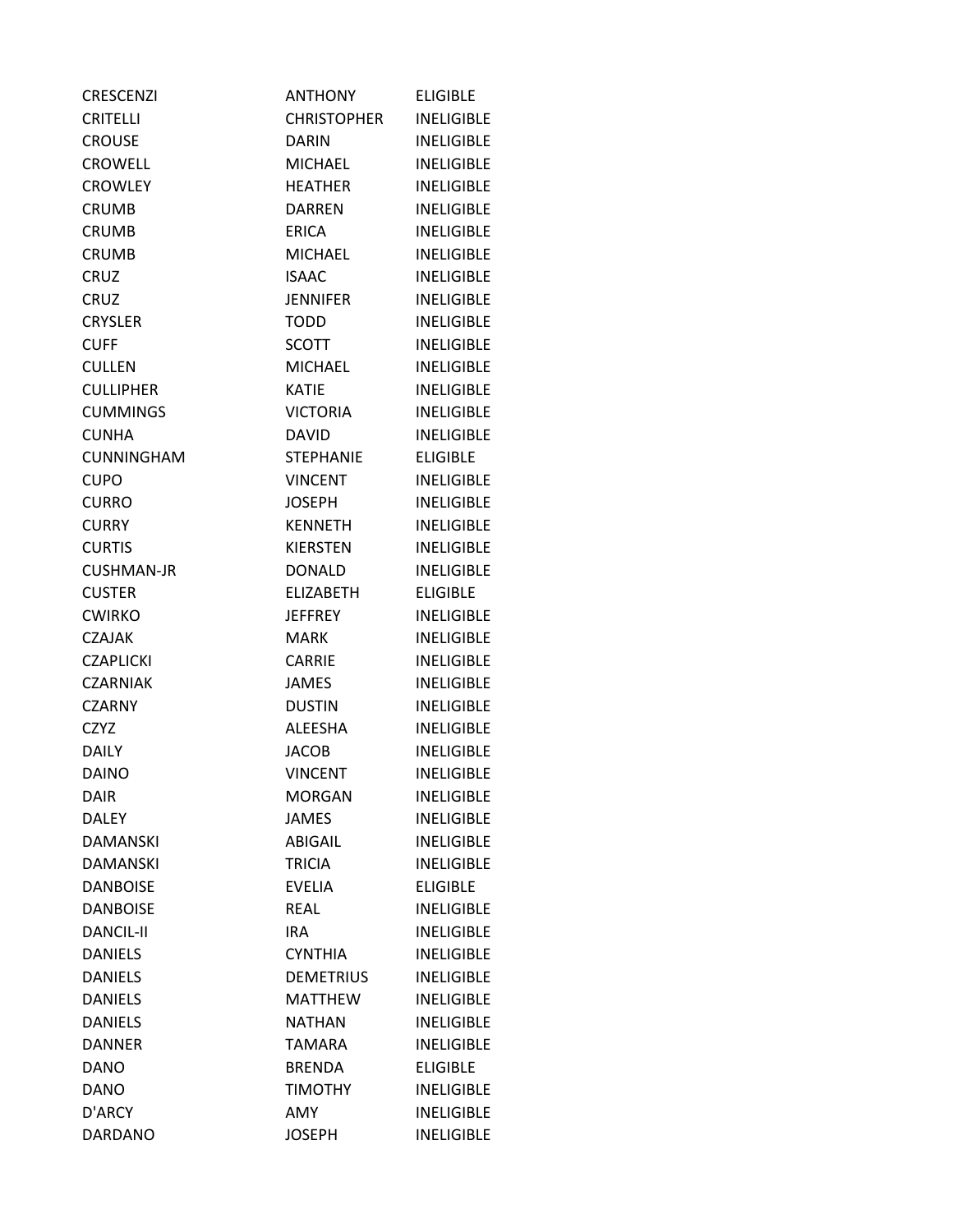| D'ARGENIO          | <b>ROBERT</b>      | <b>INELIGIBLE</b> |
|--------------------|--------------------|-------------------|
| <b>DARROW</b>      | <b>ANTHONY</b>     | <b>INELIGIBLE</b> |
| <b>DAUGHTON</b>    | <b>COREY</b>       | <b>INELIGIBLE</b> |
| <b>DAVENPORT</b>   | <b>HOLLY</b>       | <b>INELIGIBLE</b> |
| <b>DAVIS</b>       | <b>ANTHONY</b>     | <b>INELIGIBLE</b> |
| <b>DAVIS</b>       | <b>CHRISTINA</b>   | <b>INELIGIBLE</b> |
| <b>DAVIS</b>       | <b>MARK</b>        | <b>ELIGIBLE</b>   |
| <b>DAVIS</b>       | <b>MICHAEL</b>     | <b>INELIGIBLE</b> |
| <b>DAVIS</b>       | NATHANIEL          | <b>INELIGIBLE</b> |
| <b>DAVIS</b>       | <b>SEAN</b>        | <b>INELIGIBLE</b> |
| <b>DAWSON</b>      | <b>CARL</b>        | <b>INELIGIBLE</b> |
| <b>DEACONS</b>     | <b>CATHY</b>       | <b>INELIGIBLE</b> |
| <b>DEAN</b>        | <b>JASON</b>       | <b>INELIGIBLE</b> |
| <b>DEBEJIAN</b>    | <b>ANN</b>         | <b>INELIGIBLE</b> |
| <b>DEBERJEOIS</b>  | <b>DANIEL</b>      | <b>INELIGIBLE</b> |
| <b>DEBOTTIS</b>    | <b>MARCUS</b>      | <b>INELIGIBLE</b> |
| <b>DECKER</b>      | <b>DEAN</b>        | <b>ELIGIBLE</b>   |
| <b>DECKER</b>      | <b>JOANNE</b>      | <b>ELIGIBLE</b>   |
| <b>DECKER</b>      | <b>SCOTT</b>       | <b>INELIGIBLE</b> |
| <b>DECKER-JR</b>   | <b>MICHAEL</b>     | <b>INELIGIBLE</b> |
| <b>DECOOK</b>      | <b>ERIC</b>        | <b>INELIGIBLE</b> |
| <b>DECOOK</b>      | WILLIAM            | <b>INELIGIBLE</b> |
| <b>DEFELICE</b>    | <b>ANDREA</b>      | <b>INELIGIBLE</b> |
| <b>DEFRANCESCO</b> | KATRINA            | <b>INELIGIBLE</b> |
| <b>DEFRANCESCO</b> | <b>ROSE</b>        | <b>ELIGIBLE</b>   |
| <b>DEGAN</b>       | <b>MICHAEL</b>     | <b>INELIGIBLE</b> |
| DEGONZAQUE-SR      | WESLEY             | <b>INELIGIBLE</b> |
| <b>DEGOUFF</b>     | PAMELA             | <b>ELIGIBLE</b>   |
| <b>DEITMAN</b>     | <b>CHRISTOPHER</b> | <b>INELIGIBLE</b> |
| DEJESUS-JR         | <b>MELVIN</b>      | <b>INELIGIBLE</b> |
| DE-LA-CRUZ         | <b>NOEMI</b>       | <b>INELIGIBLE</b> |
| <b>DELANEY</b>     | ANGELIQUE          | <b>INELIGIBLE</b> |
| <b>DELANEY</b>     | <b>BRIAN</b>       | <b>INELIGIBLE</b> |
| <b>DELANEY</b>     | <b>KATHLEEN</b>    | <b>ELIGIBLE</b>   |
| <b>DELANEY</b>     | <b>TOBIAN</b>      | <b>INELIGIBLE</b> |
| <b>DELEE</b>       | <b>CRAIG</b>       | <b>INELIGIBLE</b> |
| <b>DELL</b>        | DANE               | <b>INELIGIBLE</b> |
| <b>DELL</b>        | <b>LISA</b>        | <b>INELIGIBLE</b> |
| <b>DELORENZO</b>   | <b>DEBORAH</b>     | <b>INELIGIBLE</b> |
| <b>DELORENZO</b>   | <b>JAMES</b>       | <b>INELIGIBLE</b> |
| <b>DELPRIORE</b>   | <b>CHASSIDY</b>    | <b>INELIGIBLE</b> |
| <b>DEMARCO</b>     | <b>JANE</b>        | <b>ELIGIBLE</b>   |
| <b>DEMARI</b>      | SUSAN              | <b>INELIGIBLE</b> |
| <b>DEMARZO</b>     | <b>CATHLEEN</b>    | <b>ELIGIBLE</b>   |
| <b>DEMETROS</b>    | <b>BRETT</b>       | <b>INELIGIBLE</b> |
| <b>DEMKO</b>       | <b>TERESA</b>      | <b>INELIGIBLE</b> |
| <b>DEMKO-II</b>    | WILLIAM            | <b>INELIGIBLE</b> |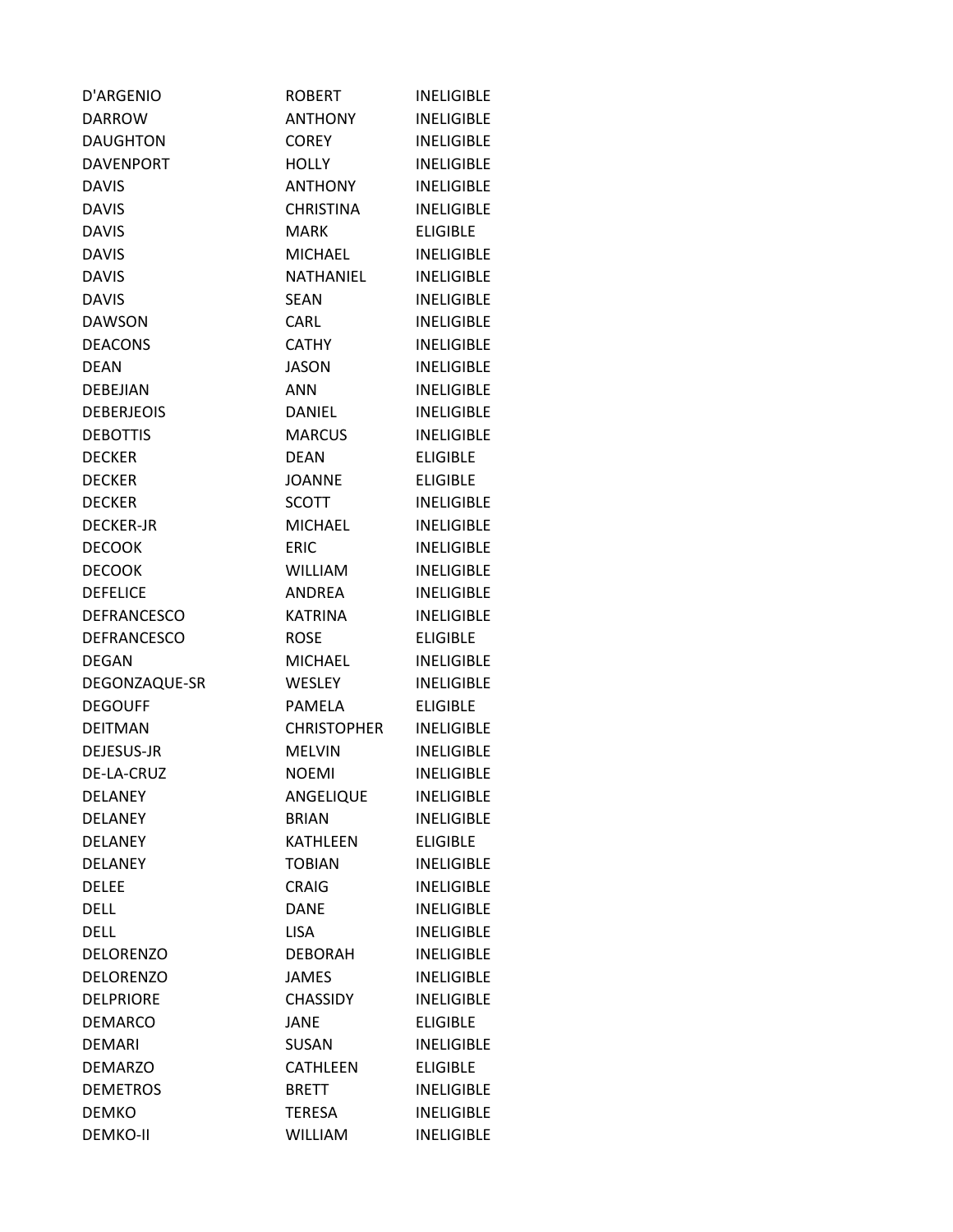| <b>DENBLEYKER</b>   | <b>BRIAN</b>       | <b>INELIGIBLE</b> |
|---------------------|--------------------|-------------------|
| <b>DENERO</b>       | ALAN               | <b>INELIGIBLE</b> |
| <b>DENKENBERGER</b> | <b>DENISE</b>      | <b>ELIGIBLE</b>   |
| <b>DENKENBERGER</b> | <b>JOSEPH</b>      | <b>INELIGIBLE</b> |
| <b>DENNIS</b>       | <b>DEBRA</b>       | <b>INELIGIBLE</b> |
| <b>DENNIS</b>       | JEFFREY            | <b>INELIGIBLE</b> |
| <b>DENNIS</b>       | TONASTACIA         | <b>INELIGIBLE</b> |
| <b>DENNY</b>        | <b>CHRISTOPHER</b> | <b>ELIGIBLE</b>   |
| <b>DENNY</b>        | <b>COURTNEY</b>    | <b>INELIGIBLE</b> |
| <b>DENNY</b>        | <b>MARIE</b>       | <b>ELIGIBLE</b>   |
| <b>DENO</b>         | MATTHEW            | <b>INELIGIBLE</b> |
| <b>DENSMORE</b>     | <b>MARK</b>        | <b>INELIGIBLE</b> |
| <b>DENT</b>         | ELLEN              | <b>ELIGIBLE</b>   |
| DEPASQUALE          | <b>CAROLE</b>      | <b>INELIGIBLE</b> |
| <b>DEPAULIS</b>     | <b>MARK</b>        | <b>ELIGIBLE</b>   |
| <b>DEPAULIS</b>     | <b>STEPHEN</b>     | <b>INELIGIBLE</b> |
| D'EREDITA           | <b>JOHN</b>        | <b>ELIGIBLE</b>   |
| <b>DERIENZO</b>     | ANGELA             | <b>INELIGIBLE</b> |
| <b>DERITO</b>       | <b>WILLIAM</b>     | <b>INELIGIBLE</b> |
| <b>DERMOTT</b>      | <b>DOROTHY</b>     | <b>INELIGIBLE</b> |
| DERY-JR             | <b>THOMAS</b>      | <b>INELIGIBLE</b> |
| <b>DESANTIS</b>     | <b>JOHN</b>        | <b>INELIGIBLE</b> |
| <b>DESANTIS</b>     | <b>NICOLE</b>      | <b>INELIGIBLE</b> |
| <b>DESCHAMPS</b>    | ANDREW             | <b>INELIGIBLE</b> |
| <b>DESELLEMS</b>    | <b>CANDEE</b>      | <b>ELIGIBLE</b>   |
| <b>DESHAIES</b>     | <b>KIRK</b>        | <b>INELIGIBLE</b> |
| <b>DESIMONE</b>     | <b>CATHY</b>       | <b>ELIGIBLE</b>   |
| <b>DESTEFANO</b>    | <b>NEAL</b>        | <b>INELIGIBLE</b> |
| <b>DETOR</b>        | <b>EDWARD</b>      | <b>ELIGIBLE</b>   |
| <b>DETTOR</b>       | <b>ROBERT</b>      | <b>ELIGIBLE</b>   |
| <b>DEUEL</b>        | <b>JASON</b>       | <b>INELIGIBLE</b> |
| <b>DEVAUL</b>       | <b>JAMES</b>       | <b>ELIGIBLE</b>   |
| <b>DIAS</b>         | <b>MICHAEL</b>     | <b>INELIGIBLE</b> |
| <b>DIBERNARDO</b>   | <b>CYNTHIA</b>     | <b>INELIGIBLE</b> |
| <b>DICKENS-III</b>  | PAUL               | <b>INELIGIBLE</b> |
| <b>DICKERSON</b>    | <b>KASHEEM</b>     | <b>INELIGIBLE</b> |
| <b>DICKINSON</b>    | <b>MICHAEL</b>     | <b>INELIGIBLE</b> |
| <b>DIEDE</b>        | <b>CHARLES</b>     | <b>INELIGIBLE</b> |
| <b>DIEKEMPER</b>    | <b>JAMES</b>       | <b>INELIGIBLE</b> |
| <b>DIFLORIO</b>     | <b>DANA</b>        | <b>INELIGIBLE</b> |
| <b>DIFRANCESCO</b>  | <b>TANYA</b>       | <b>INELIGIBLE</b> |
| <b>DIGIULIO</b>     | <b>KATHRYN</b>     | <b>ELIGIBLE</b>   |
| <b>DIGIULIO</b>     | PAUL               | <b>INELIGIBLE</b> |
| <b>DILLABOUGH</b>   | <b>KRISTAL</b>     | <b>INELIGIBLE</b> |
| <b>DILLON</b>       | <b>MARIE</b>       | <b>ELIGIBLE</b>   |
| <b>DILONE</b>       | <b>MONICA</b>      | <b>INELIGIBLE</b> |
| <b>DINANT</b>       | <b>ROBIN</b>       | <b>ELIGIBLE</b>   |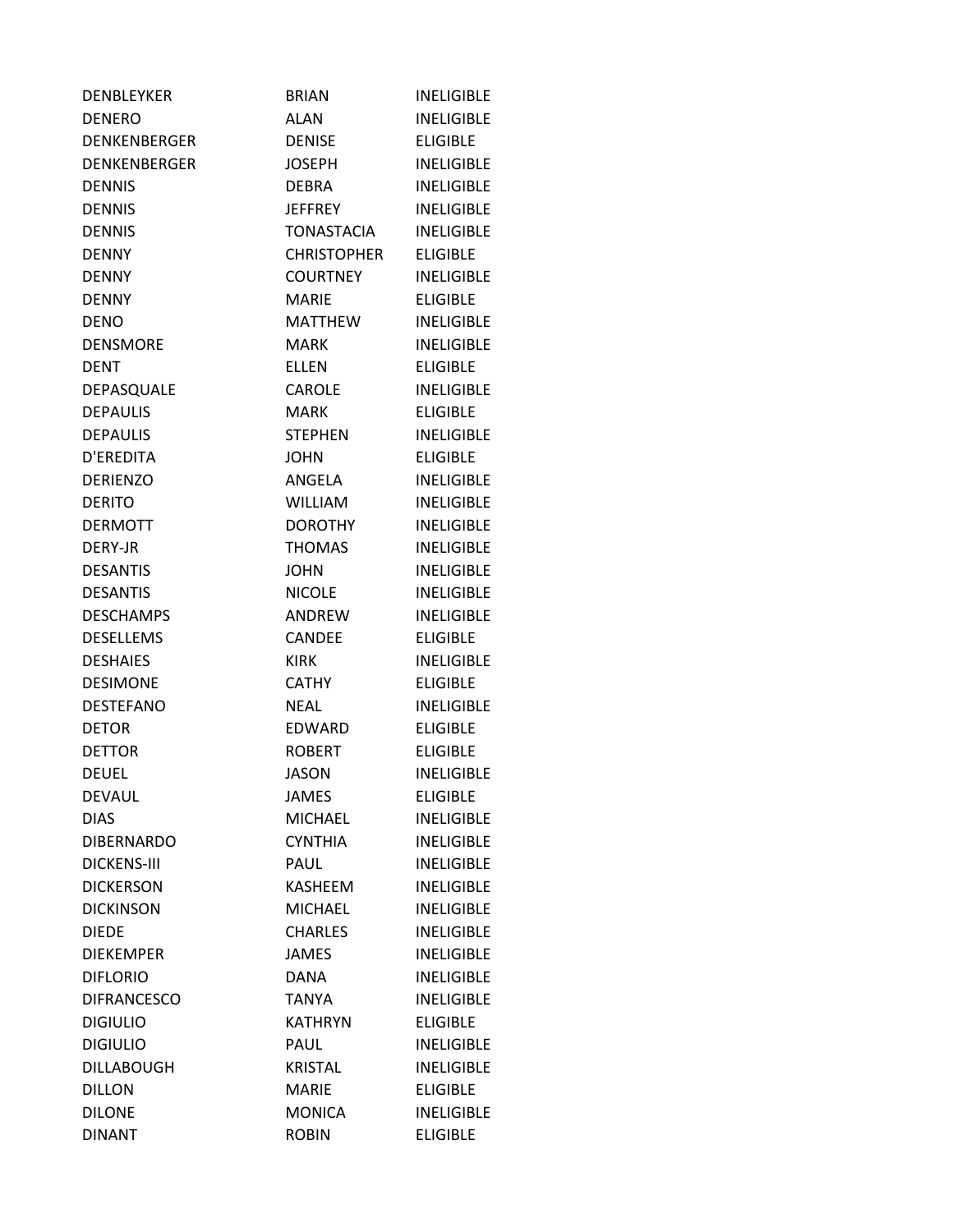| <b>DINEEN</b>      | <b>PATRICIA</b>    | <b>INELIGIBLE</b> |
|--------------------|--------------------|-------------------|
| <b>DIPIRRO</b>     | PATRICK            | <b>INELIGIBLE</b> |
| <b>DIRISIO</b>     | <b>KAREN</b>       | <b>ELIGIBLE</b>   |
| <b>DISCHIAVE</b>   | <b>RENEE</b>       | <b>ELIGIBLE</b>   |
| <b>DIVINCENZO</b>  | ANGELO             | <b>ELIGIBLE</b>   |
| <b>DIXON</b>       | <b>JAYSON</b>      | <b>INELIGIBLE</b> |
| <b>DIXON</b>       | <b>KATHLEEN</b>    | <b>INELIGIBLE</b> |
| <b>DIXON</b>       | <b>MICHAEL</b>     | <b>INELIGIBLE</b> |
| <b>DOBER</b>       | <b>DIANE</b>       | <b>INELIGIBLE</b> |
| <b>DOBROVECH</b>   | EDWARD             | <b>INELIGIBLE</b> |
| <b>DOBROWOLSKI</b> | <b>RAFAL</b>       | <b>INELIGIBLE</b> |
| <b>DOHERTY</b>     | MARGARET           | <b>INELIGIBLE</b> |
| <b>DOLAN</b>       | <b>MARTHA</b>      | <b>ELIGIBLE</b>   |
| <b>DOMBROSKY</b>   | <b>LISA</b>        | <b>INELIGIBLE</b> |
| <b>DONAHUE</b>     | <b>AMY</b>         | <b>INELIGIBLE</b> |
| <b>DONAHUE</b>     | <b>PENNY</b>       | <b>INELIGIBLE</b> |
| <b>DONALSON</b>    | <b>LINDA</b>       | <b>ELIGIBLE</b>   |
| <b>DONEGAN</b>     | <b>JEAN</b>        | <b>ELIGIBLE</b>   |
| <b>DONNELLY</b>    | <b>BRIAN</b>       | <b>INELIGIBLE</b> |
| <b>DONNELLY</b>    | <b>JONATHAN</b>    | <b>INELIGIBLE</b> |
| <b>DONNELLY</b>    | MARGARET           | <b>INELIGIBLE</b> |
| <b>DONOHUE</b>     | <b>ANNEMARIE</b>   | <b>INELIGIBLE</b> |
| <b>DONOHUE</b>     | <b>SHANNON</b>     | <b>INELIGIBLE</b> |
| <b>DONOHUE-III</b> | EDWARD             | <b>INELIGIBLE</b> |
| <b>DONOVAN</b>     | ELIZABETH          | <b>INELIGIBLE</b> |
| <b>DONOVAN</b>     | <b>LINDSAY</b>     | <b>INELIGIBLE</b> |
| <b>DOODY</b>       | <b>ERICA</b>       | <b>INELIGIBLE</b> |
| <b>DOOHER</b>      | LAUREN             | <b>INELIGIBLE</b> |
| <b>DOOHER-III</b>  | <b>GEORGE</b>      | <b>INELIGIBLE</b> |
| <b>DOOLEY</b>      | <b>JEFFREY</b>     | <b>INELIGIBLE</b> |
| <b>DORSEY</b>      | ERIN               | <b>INELIGIBLE</b> |
| <b>DOSTER</b>      | <b>KAREN</b>       | <b>INELIGIBLE</b> |
| <b>DOTTERER</b>    | <b>CLAUDIA</b>     | <b>INELIGIBLE</b> |
| <b>DOTTERER</b>    | <b>WILLIAM</b>     | <b>INELIGIBLE</b> |
| <b>DOTY</b>        | <b>ARIANA</b>      | <b>INELIGIBLE</b> |
| <b>DOUGHERTY</b>   | <b>LISA</b>        | <b>ELIGIBLE</b>   |
| <b>DOUGHTY</b>     | <b>MATTHEW</b>     | <b>INELIGIBLE</b> |
| <b>DOUGLAS</b>     | <b>ANDRE</b>       | <b>INELIGIBLE</b> |
| <b>DOUGLAS</b>     | <b>ANDRIES</b>     | <b>ELIGIBLE</b>   |
| <b>DOUGLAS</b>     | <b>CHRISTOPHER</b> | <b>INELIGIBLE</b> |
| <b>DOUGLAS</b>     | <b>MARY</b>        | <b>ELIGIBLE</b>   |
| <b>DOUGLAS</b>     | <b>MATTHEW</b>     | <b>INELIGIBLE</b> |
| <b>DOUPE</b>       | <b>EMY</b>         | <b>INELIGIBLE</b> |
| <b>DOUPE</b>       | <b>MICHAEL</b>     | <b>INELIGIBLE</b> |
| <b>DOWD</b>        | <b>BROOKE</b>      | <b>INELIGIBLE</b> |
| <b>DOWDELL</b>     | <b>LABRIGITTE</b>  | <b>INELIGIBLE</b> |
| <b>DOWNES</b>      | CRYSTAL            | <b>INELIGIBLE</b> |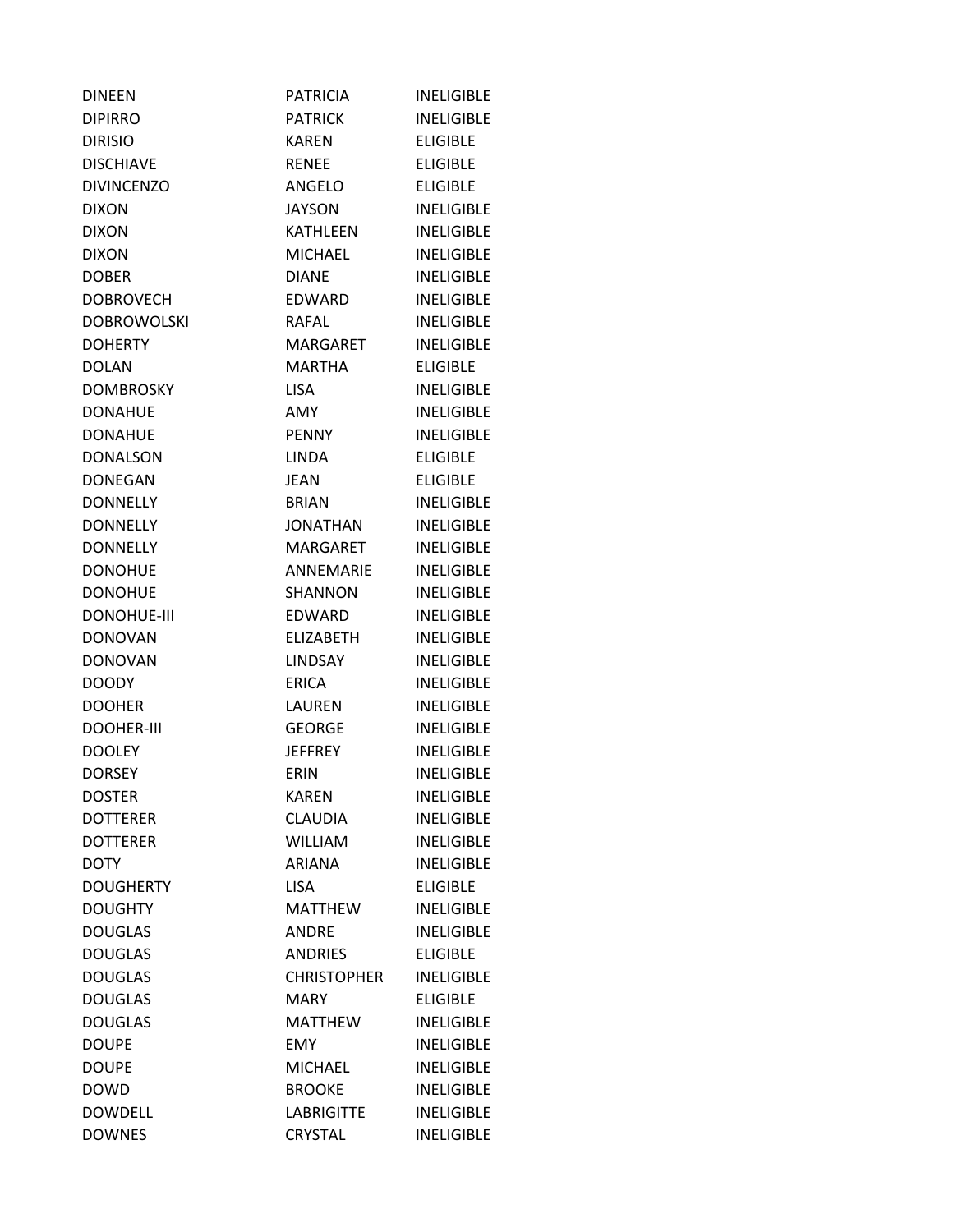| <b>DOWNING</b>     | <b>SCOTT</b>     | <b>ELIGIBLE</b>   |
|--------------------|------------------|-------------------|
| <b>DOWNS</b>       | <b>JEAN</b>      | <b>ELIGIBLE</b>   |
| <b>DOWNS</b>       | <b>MICHAEL</b>   | <b>ELIGIBLE</b>   |
| <b>DOYLE</b>       | <b>DAVID</b>     | <b>ELIGIBLE</b>   |
| <b>DRAKE</b>       | <b>DALE</b>      | <b>INELIGIBLE</b> |
| <b>DRAKE</b>       | <b>RYAN</b>      | <b>INELIGIBLE</b> |
| <b>DRANSCHAK</b>   | <b>BRYAN</b>     | <b>INELIGIBLE</b> |
| <b>DRAPIKOWSKI</b> | <b>JOHN</b>      | <b>INELIGIBLE</b> |
| <b>DREW</b>        | <b>SUSAN</b>     | <b>ELIGIBLE</b>   |
| <b>DRISCOLL</b>    | <b>CAROLYN</b>   | <b>ELIGIBLE</b>   |
| <b>DRISCOLL</b>    | <b>JASON</b>     | <b>INELIGIBLE</b> |
| <b>DRISCOLL</b>    | KAYLEEN          | <b>INELIGIBLE</b> |
| <b>DRISCOLL</b>    | <b>PATRICK</b>   | <b>INELIGIBLE</b> |
| <b>DRISCOLL</b>    | PAUL             | <b>INELIGIBLE</b> |
| <b>DROBNJAK</b>    | DRAGANA          | <b>INELIGIBLE</b> |
| <b>DROTAR</b>      | <b>MELANIE</b>   | <b>INELIGIBLE</b> |
| <b>DRUMM</b>       | <b>KEVIN</b>     | <b>INELIGIBLE</b> |
| <b>DRUMM</b>       | <b>TIMOTHY</b>   | <b>ELIGIBLE</b>   |
| <b>DRUMMOND</b>    | <b>LINDA</b>     | <b>ELIGIBLE</b>   |
| <b>DUCETT</b>      | <b>ELIZABETH</b> | <b>INELIGIBLE</b> |
| <b>DUCETT-JR</b>   | <b>KEITH</b>     | <b>ELIGIBLE</b>   |
| <b>DUCK</b>        | <b>MATTHEW</b>   | <b>INELIGIBLE</b> |
| <b>DUDDEN</b>      | <b>JAMES</b>     | <b>ELIGIBLE</b>   |
| <b>DUDDEN</b>      | MARK             | <b>ELIGIBLE</b>   |
| <b>DUDZINSKI</b>   | <b>KIMBRA</b>    | <b>INELIGIBLE</b> |
| <b>DUDZINSKI</b>   | <b>RONALD</b>    | <b>ELIGIBLE</b>   |
| <b>DUFRESNE</b>    | <b>DOREEN</b>    | <b>ELIGIBLE</b>   |
| <b>DUNCAN</b>      | EILEEN           | <b>INELIGIBLE</b> |
| <b>DUNCAN</b>      | <b>SUMMER</b>    | <b>INELIGIBLE</b> |
| <b>DUNHAM</b>      | <b>THOMAS</b>    | <b>INELIGIBLE</b> |
| <b>DUNLAP</b>      | <b>BRYANNA</b>   | <b>INELIGIBLE</b> |
| <b>DUNLAP</b>      | <b>KIM</b>       | <b>INELIGIBLE</b> |
| <b>DUNN</b>        | <b>MELANIE</b>   | <b>ELIGIBLE</b>   |
| <b>DUNSMORE</b>    | <b>RENATE</b>    | <b>ELIGIBLE</b>   |
| <b>DURKIN</b>      | <b>ELAINE</b>    | <b>INELIGIBLE</b> |
| <b>DURR</b>        | <b>ROBERT</b>    | <b>ELIGIBLE</b>   |
| <b>DUSSING</b>     | <b>SONIALYS</b>  | <b>INELIGIBLE</b> |
| <b>DUSZAK</b>      | <b>LAWRENCE</b>  | <b>ELIGIBLE</b>   |
| DUSZAK-JR          | <b>DONALD</b>    | <b>INELIGIBLE</b> |
| <b>DUTTER</b>      | SARAH            | <b>INELIGIBLE</b> |
| <b>DUTTON</b>      | <b>CATHY</b>     | <b>ELIGIBLE</b>   |
| <b>DWYER</b>       | <b>BRIAN</b>     | <b>INELIGIBLE</b> |
| <b>DYBA</b>        | <b>ANITA</b>     | <b>ELIGIBLE</b>   |
| <b>DYER</b>        | <b>ODEAN</b>     | <b>INELIGIBLE</b> |
| <b>DYGERT</b>      | <b>ALINDA</b>    | <b>INELIGIBLE</b> |
| <b>DYKES</b>       | <b>CRAYG</b>     | <b>INELIGIBLE</b> |
| <b>DYKES-II</b>    | <b>RYCHARD</b>   | <b>INELIGIBLE</b> |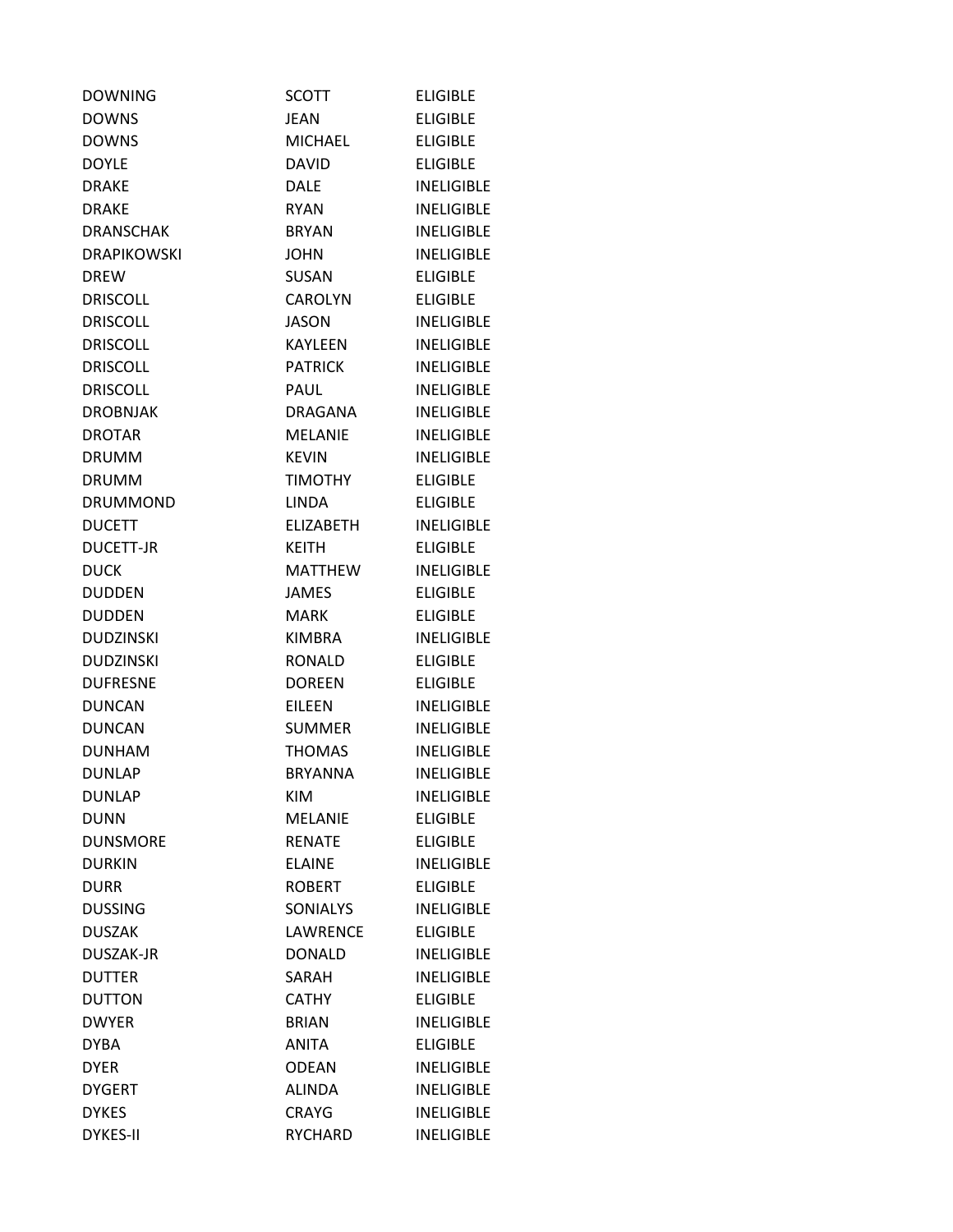| <b>DZUBA</b>       | <b>JOHN</b>      | <b>INELIGIBLE</b> |
|--------------------|------------------|-------------------|
| <b>EAMES</b>       | <b>ISAAC</b>     | <b>INELIGIBLE</b> |
| <b>FARL</b>        | <b>DANA</b>      | <b>INELIGIBLE</b> |
| EARL               | <b>TARYN</b>     | <b>INELIGIBLE</b> |
| <b>EARLY</b>       | <b>KATHLEEN</b>  | <b>INELIGIBLE</b> |
| <b>EASTERLY</b>    | SARAH            | <b>INELIGIBLE</b> |
| <b>EATON</b>       | <b>JEREMIAH</b>  | <b>INELIGIBLE</b> |
| <b>FBFRL</b>       | <b>JENNIFER</b>  | <b>INELIGIBLE</b> |
| <b>ECKER</b>       | ANDREW           | <b>INELIGIBLE</b> |
| <b>ECKER</b>       | <b>CHRISTINE</b> | <b>INELIGIBLE</b> |
| <b>EDELIN</b>      | <b>WILLIAM</b>   | <b>INELIGIBLE</b> |
| <b>EDENFIELD</b>   | <b>TRONDELL</b>  | <b>INELIGIBLE</b> |
| <b>EDINGER</b>     | <b>MICHELLE</b>  | <b>INELIGIBLE</b> |
| <b>EDWARDS</b>     | <b>AIMEE</b>     | <b>INELIGIBLE</b> |
| <b>EDWARDS</b>     | CORY             | <b>INELIGIBLE</b> |
| <b>EDWARDS</b>     | <b>MITCHELL</b>  | <b>INELIGIBLE</b> |
| <b>EDWARDS</b>     | <b>MONICA</b>    | <b>INELIGIBLE</b> |
| <b>EDWARDS</b>     | <b>OSSIE</b>     | <b>ELIGIBLE</b>   |
| <b>FDWARDS</b>     | <b>TIMOTHY</b>   | <b>INELIGIBLE</b> |
| EDWARDSEN          | <b>LORRAINE</b>  | <b>ELIGIBLE</b>   |
| EGAN               | <b>ELAINE</b>    | <b>ELIGIBLE</b>   |
| <b>EHRET</b>       | <b>BRIAN</b>     | <b>INELIGIBLE</b> |
| <b>EIBERT</b>      | <b>JASON</b>     | <b>INELIGIBLE</b> |
| <b>EISENBERG</b>   | <b>PAM</b>       | <b>ELIGIBLE</b>   |
| <b>ELLEMAN</b>     | <b>VICTORIA</b>  | <b>ELIGIBLE</b>   |
| <b>ELLER</b>       | <b>JESSE</b>     | <b>INELIGIBLE</b> |
| <b>ELLIS</b>       | <b>JUDITH</b>    | <b>ELIGIBLE</b>   |
| <b>ELLIS</b>       | <b>KENNETH</b>   | <b>INELIGIBLE</b> |
| <b>ELLIS</b>       | <b>TIMOTHY</b>   | <b>INELIGIBLE</b> |
| <b>ELLITHORPE</b>  | <b>JESSICA</b>   | <b>INELIGIBLE</b> |
| <b>ELLSWORTH</b>   | <b>DEAN</b>      | <b>INELIGIBLE</b> |
| <b>EMERY</b>       | <b>ASHLEA</b>    | <b>INELIGIBLE</b> |
| <b>EMM</b>         | DANIEL           | <b>INELIGIBLE</b> |
| <b>EMM</b>         | <b>JOSHUA</b>    | <b>INELIGIBLE</b> |
| <b>EMMONS</b>      | <b>AMANDA</b>    | <b>INELIGIBLE</b> |
| <b>ENGAN</b>       | <b>JAN</b>       | <b>INELIGIBLE</b> |
| <b>ENGEL</b>       | PAULA            | <b>ELIGIBLE</b>   |
| <b>ENGELBRECHT</b> | <b>BRIAN</b>     | <b>INELIGIBLE</b> |
| <b>EPPS</b>        | <b>LINDA</b>     | <b>ELIGIBLE</b>   |
| <b>ERLENBACK</b>   | <b>KIM</b>       | <b>ELIGIBLE</b>   |
| <b>ERVIN</b>       | <b>LINDA</b>     | <b>ELIGIBLE</b>   |
| <b>ERWIN</b>       | <b>BRANDON</b>   | <b>INELIGIBLE</b> |
| <b>ESPINOZA</b>    | <b>DANNY</b>     | <b>INELIGIBLE</b> |
| <b>ESPOSITO</b>    | <b>DAKE</b>      | <b>INELIGIBLE</b> |
| <b>ESPOSITO</b>    | <b>GARRETT</b>   | <b>INELIGIBLE</b> |
| <b>ESSIG</b>       | <b>MARILYN</b>   | <b>ELIGIBLE</b>   |
| <b>ESTES</b>       | <b>DONALD</b>    | <b>INELIGIBLE</b> |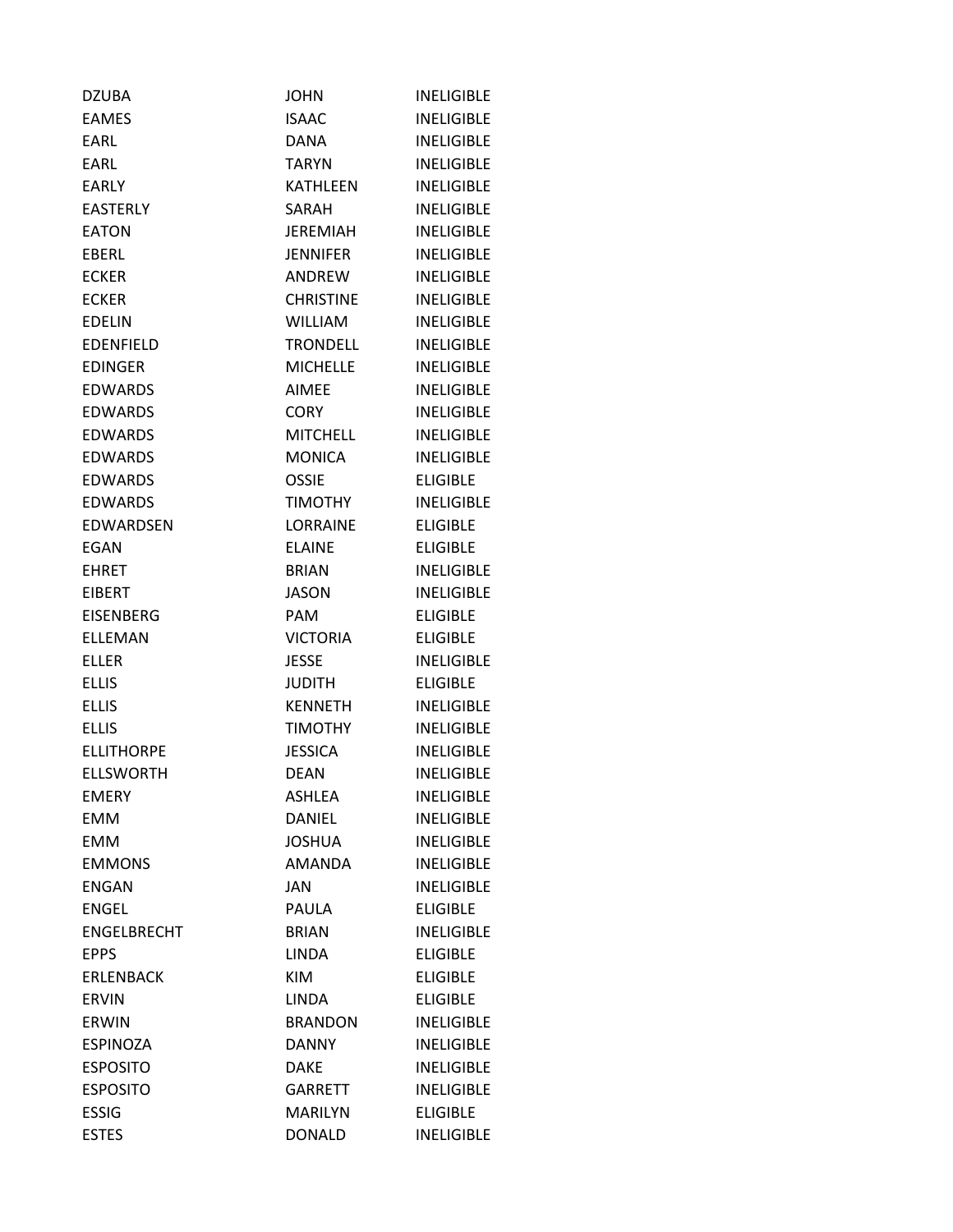| <b>ESTRADA</b>    | <b>TAYONDA</b>     | <b>INELIGIBLE</b> |
|-------------------|--------------------|-------------------|
| <b>EVANS</b>      | ANDREW             | <b>INELIGIBLE</b> |
| <b>EVANS</b>      | <b>ASHLEY</b>      | <b>INELIGIBLE</b> |
| <b>EVANS</b>      | <b>CHRISTOPHER</b> | <b>INELIGIBLE</b> |
| <b>EVANS</b>      | JAMES              | <b>INELIGIBLE</b> |
| <b>EVANS</b>      | <b>JESSICA</b>     | <b>INELIGIBLE</b> |
| <b>EVANS</b>      | <b>JILLIAN</b>     | <b>INELIGIBLE</b> |
| <b>EVANS-DEAN</b> | <b>CAROLYN</b>     | <b>INELIGIBLE</b> |
| <b>EWANICK</b>    | <b>KRISTI</b>      | <b>INELIGIBLE</b> |
| <b>FABER</b>      | JAMES              | <b>INELIGIBLE</b> |
| <b>FABRIZIO</b>   | <b>MICHAEL</b>     | <b>ELIGIBLE</b>   |
| <b>FAES</b>       | <b>JAMIE</b>       | <b>INELIGIBLE</b> |
| <b>FAHEY</b>      | <b>EILEEN</b>      | <b>ELIGIBLE</b>   |
| <b>FAIRBANKS</b>  | <b>KRISTOFOR</b>   | <b>INELIGIBLE</b> |
| <b>FAIRCHILD</b>  | <b>AMY</b>         | <b>INELIGIBLE</b> |
| <b>FAKE</b>       | JAMIE              | <b>INELIGIBLE</b> |
| <b>FALANGA</b>    | <b>KELLIE</b>      | <b>INELIGIBLE</b> |
| <b>FALCONE</b>    | MARY               | <b>INELIGIBLE</b> |
| <b>FALTER</b>     | KAYLEIGH           | <b>INELIGIBLE</b> |
| <b>FANTACONE</b>  | DANIEL             | <b>INELIGIBLE</b> |
| <b>FANTAUZZI</b>  | <b>KIMBERLY</b>    | <b>ELIGIBLE</b>   |
| <b>FANTO</b>      | KELLY              | <b>INELIGIBLE</b> |
| <b>FAREWELL</b>   | <b>LISA</b>        | <b>INELIGIBLE</b> |
| <b>FARINO</b>     | <b>JASON</b>       | <b>INELIGIBLE</b> |
| <b>FARINO</b>     | <b>MICHAEL</b>     | <b>INELIGIBLE</b> |
| <b>FARLEY</b>     | <b>JAMES</b>       | <b>INELIGIBLE</b> |
| <b>FARLEY</b>     | <b>TANYA</b>       | <b>INELIGIBLE</b> |
| <b>FARRAR</b>     | <b>DOREEN</b>      | <b>ELIGIBLE</b>   |
| <b>FARRELL</b>    | <b>WILLIAM</b>     | <b>ELIGIBLE</b>   |
| <b>FARRY</b>      | CLARK              | <b>INELIGIBLE</b> |
| FARSACI           | LOURDES            | <b>ELIGIBLE</b>   |
| <b>FAUCI</b>      | <b>CATHERINE</b>   | <b>INELIGIBLE</b> |
| <b>FAULKNER</b>   | <b>EMILY</b>       | <b>INELIGIBLE</b> |
| <b>FAZZINI</b>    | <b>CORY</b>        | <b>INELIGIBLE</b> |
| <b>FEDDER</b>     | <b>KAELA</b>       | <b>INELIGIBLE</b> |
| <b>FEDOR</b>      | <b>SUSAN</b>       | <b>ELIGIBLE</b>   |
| <b>FEDYSHYN</b>   | <b>JOSHUA</b>      | <b>INELIGIBLE</b> |
| <b>FELBER</b>     | <b>JOSHUA</b>      | <b>INELIGIBLE</b> |
| <b>FENELL</b>     | <b>MARIESA</b>     | <b>INELIGIBLE</b> |
| <b>FENSKEN</b>    | <b>JAMES</b>       | <b>INELIGIBLE</b> |
| <b>FEOLA</b>      | SONDRA             | <b>INELIGIBLE</b> |
| <b>FERAZZOLI</b>  | <b>DANIEL</b>      | <b>INELIGIBLE</b> |
| <b>FERGOT</b>     | <b>DAVID</b>       | <b>ELIGIBLE</b>   |
| <b>FERGUSON</b>   | <b>MARTIN</b>      | <b>INELIGIBLE</b> |
| <b>FERGUSON</b>   | MICHAEL            | <b>ELIGIBLE</b>   |
| <b>FERNANDEZ</b>  | <b>KELLY</b>       | <b>INELIGIBLE</b> |
| <b>FERRARA</b>    | <b>VINCENT</b>     | <b>ELIGIBLE</b>   |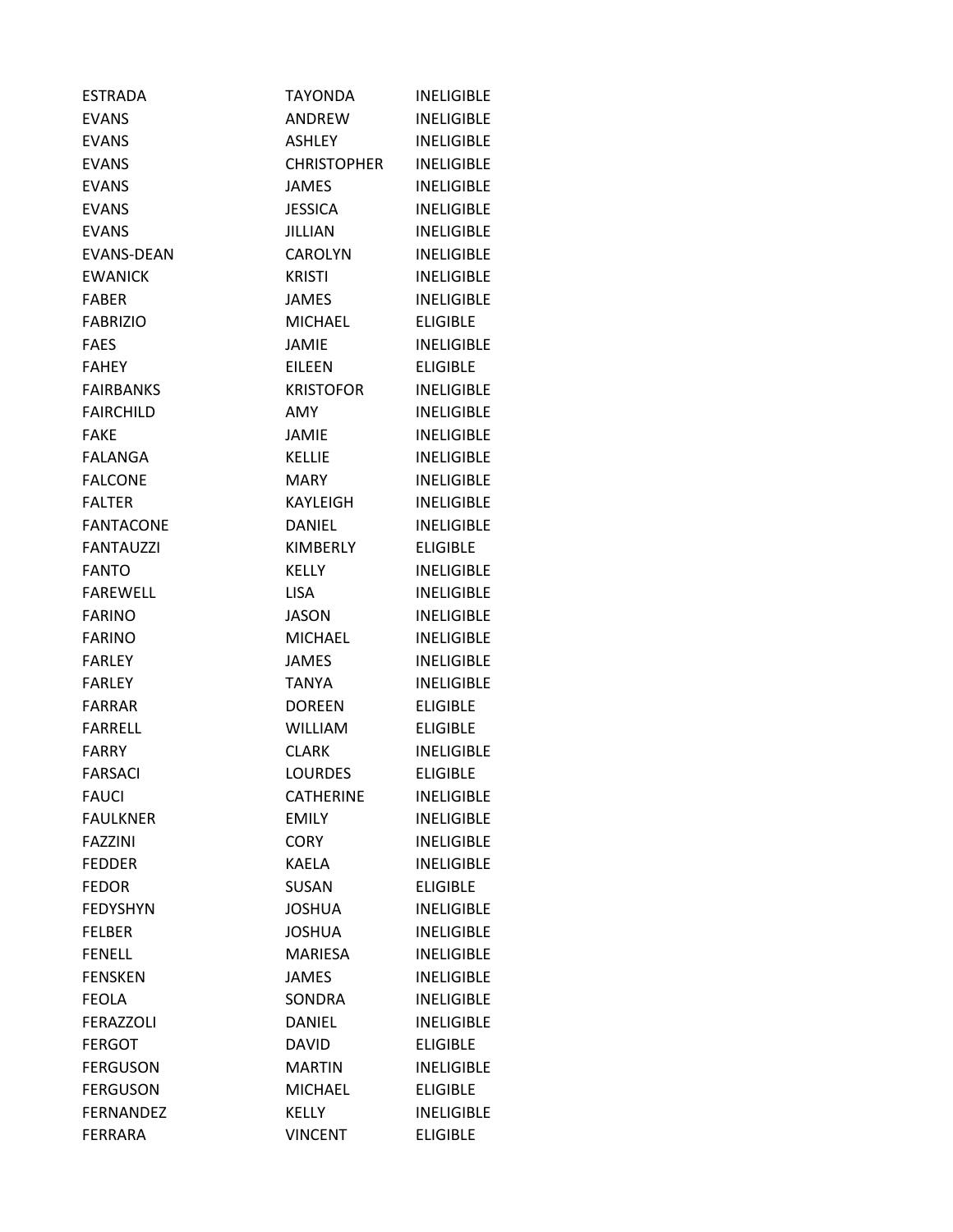| <b>FERRARO</b>     | <b>GIOVANNI</b>  | <b>INELIGIBLE</b> |
|--------------------|------------------|-------------------|
| <b>FERRIS</b>      | JEREMY           | <b>INELIGIBLE</b> |
| <b>FERRIS</b>      | <b>MARTIN</b>    | <b>ELIGIBLE</b>   |
| <b>FERRIS</b>      | <b>NANCY</b>     | <b>ELIGIBLE</b>   |
| <b>FERRO</b>       | <b>MATTHEW</b>   | <b>INELIGIBLE</b> |
| <b>FESINGER</b>    | <b>BRENDEN</b>   | <b>INELIGIBLE</b> |
| <b>FESINGER</b>    | <b>TRE</b>       | <b>INELIGIBLE</b> |
| <b>FETTERLY</b>    | VALERIE          | <b>ELIGIBLE</b>   |
| <b>FEYH</b>        | <b>EDMUND</b>    | <b>ELIGIBLE</b>   |
| <b>FICARRA</b>     | <b>ANTONIO</b>   | <b>ELIGIBLE</b>   |
| <b>FICCARO</b>     | <b>PATRICK</b>   | <b>INELIGIBLE</b> |
| <b>FICHERA</b>     | <b>NATHAN</b>    | <b>INELIGIBLE</b> |
| <b>FIELDS</b>      | JECOURA          | <b>INELIGIBLE</b> |
| <b>FIELDS</b>      | <b>TYREEK</b>    | <b>INELIGIBLE</b> |
| <b>FIGARO</b>      | <b>KAREN</b>     | <b>INELIGIBLE</b> |
| <b>FINIZIO</b>     | <b>KEVIN</b>     | <b>INELIGIBLE</b> |
| <b>FINNISS</b>     | <b>ROBIN</b>     | <b>INELIGIBLE</b> |
| <b>FIORAMONTI</b>  | KATHLEEN         | <b>ELIGIBLE</b>   |
| <b>FISCHER</b>     | LAURA            | <b>ELIGIBLE</b>   |
| <b>FISCHER</b>     | <b>MATTHEW</b>   | <b>INELIGIBLE</b> |
| <b>FISCHETTI</b>   | <b>ANTHONY</b>   | <b>INELIGIBLE</b> |
| <b>FISHER</b>      | <b>DAVID</b>     | <b>ELIGIBLE</b>   |
| <b>FISHER</b>      | <b>JOHN</b>      | <b>INELIGIBLE</b> |
| <b>FISHER</b>      | PATRICIA         | <b>ELIGIBLE</b>   |
| <b>FITZGERALD</b>  | <b>KRISTINE</b>  | <b>INELIGIBLE</b> |
| <b>FITZGERALD</b>  | <b>SEAN</b>      | <b>INELIGIBLE</b> |
| <b>FITZGIBBONS</b> | <b>JAMES</b>     | <b>INELIGIBLE</b> |
| <b>FITZPATRICK</b> | SARA             | <b>INELIGIBLE</b> |
| <b>FITZPATRICK</b> | WILLIAM          | <b>INELIGIBLE</b> |
| <b>FIUMARA</b>     | <b>LUKE</b>      | <b>INELIGIBLE</b> |
| <b>FLANAGAN-JR</b> | RICHARD          | <b>INELIGIBLE</b> |
| <b>FLANIGAN</b>    | MARLEAH          | <b>INELIGIBLE</b> |
| <b>FLEMING</b>     | <b>JAMES</b>     | <b>ELIGIBLE</b>   |
| <b>FLEMING</b>     | THAD             | <b>INELIGIBLE</b> |
| <b>FLOOD</b>       | ANDREA           | <b>INELIGIBLE</b> |
| <b>FLOOD</b>       | <b>JEFFREY</b>   | <b>INELIGIBLE</b> |
| <b>FLORACK</b>     | <b>ELIZABETH</b> | <b>ELIGIBLE</b>   |
| <b>FLOWERS</b>     | KELLY            | <b>INELIGIBLE</b> |
| <b>FLYNN</b>       | <b>WENDY</b>     | <b>ELIGIBLE</b>   |
| <b>FODARO-III</b>  | <b>THOMAS</b>    | <b>INELIGIBLE</b> |
| <b>FONTANA</b>     | <b>STACY</b>     | <b>INELIGIBLE</b> |
| <b>FORBES</b>      | <b>MARCUS</b>    | <b>INELIGIBLE</b> |
| <b>FORBES</b>      | <b>MARK</b>      | <b>ELIGIBLE</b>   |
| <b>FORKHAMER</b>   | <b>RICHARD</b>   | <b>INELIGIBLE</b> |
| <b>FORMICA</b>     | <b>JAMIE</b>     | <b>ELIGIBLE</b>   |
| <b>FORSTER</b>     | SANDRA           | <b>ELIGIBLE</b>   |
| <b>FORSYTHE</b>    | <b>CATHERINE</b> | <b>INELIGIBLE</b> |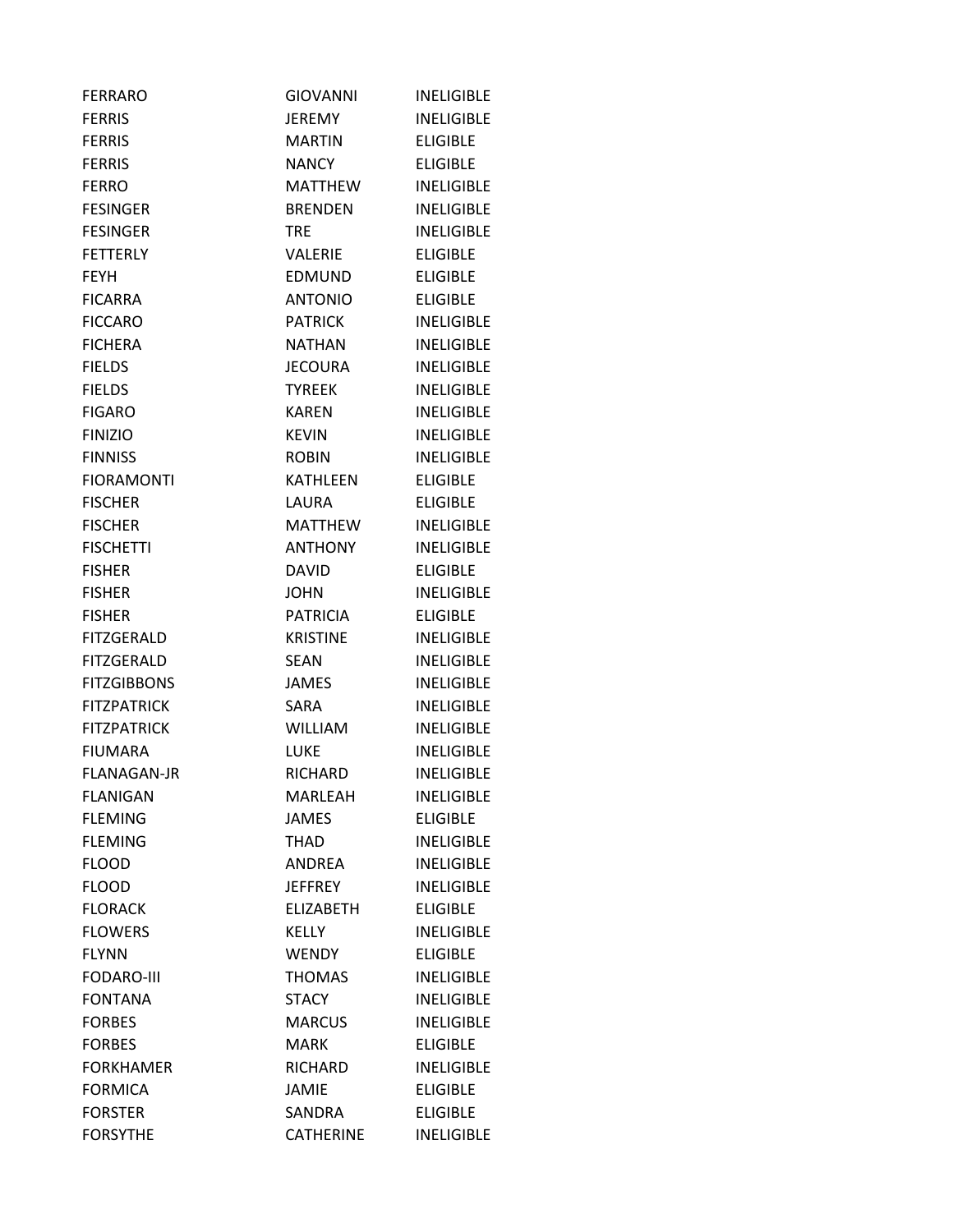| <b>FORSYTHE</b>      | <b>MARK</b>      | <b>ELIGIBLE</b>   |
|----------------------|------------------|-------------------|
| <b>FORSYTHE</b>      | TAMMY            | <b>ELIGIBLE</b>   |
| <b>FOSTER</b>        | <b>CHARLES</b>   | <b>INELIGIBLE</b> |
| <b>FOSTER</b>        | <b>ROBERT</b>    | <b>ELIGIBLE</b>   |
| <b>FOUGNIER</b>      | JUDY             | <b>ELIGIBLE</b>   |
| <b>FOUNTAIN</b>      | SHAWN            | <b>INELIGIBLE</b> |
| <b>FOWLER</b>        | <b>EDWARD</b>    | <b>INELIGIBLE</b> |
| <b>FOX</b>           | <b>HENRY</b>     | <b>ELIGIBLE</b>   |
| <b>FOX</b>           | <b>JANICE</b>    | <b>ELIGIBLE</b>   |
| <b>FOX</b>           | <b>JEFFREY</b>   | <b>INELIGIBLE</b> |
| <b>FRAGALE</b>       | <b>MICHAEL</b>   | <b>ELIGIBLE</b>   |
| <b>FRAGOLA</b>       | <b>LAURIE</b>    | <b>ELIGIBLE</b>   |
| <b>FRALICK</b>       | CHAD.            | <b>INELIGIBLE</b> |
| <b>FRANCIS</b>       | <b>ERIK</b>      | <b>INELIGIBLE</b> |
| <b>FRANCIS</b>       | <b>TAVILLE</b>   | <b>INELIGIBLE</b> |
| <b>FRANTZIS</b>      | <b>RYAN</b>      | <b>INELIGIBLE</b> |
| <b>FRASER</b>        | <b>LISA</b>      | <b>INELIGIBLE</b> |
| <b>FRASER</b>        | <b>SHERYL</b>    | <b>ELIGIBLE</b>   |
| <b>FREEMAN</b>       | EILEEN           | <b>ELIGIBLE</b>   |
| <b>FREITAS-SOLAN</b> | AMY              | <b>INELIGIBLE</b> |
| <b>FRENCH</b>        | <b>KATHERINE</b> | <b>ELIGIBLE</b>   |
| <b>FRENCH</b>        | <b>MATTHEW</b>   | <b>INELIGIBLE</b> |
| <b>FRENCH</b>        | <b>MITZI</b>     | <b>INELIGIBLE</b> |
| <b>FRENCH-JR</b>     | SAMUEL           | <b>ELIGIBLE</b>   |
| <b>FREUND</b>        | <b>JOHN</b>      | <b>ELIGIBLE</b>   |
| <b>FREY</b>          | <b>DAVID</b>     | <b>ELIGIBLE</b>   |
| <b>FREY</b>          | <b>JUSTIN</b>    | <b>INELIGIBLE</b> |
| <b>FRICANO</b>       | <b>DANIEL</b>    | <b>INELIGIBLE</b> |
| <b>FRICANO</b>       | <b>JENNIFER</b>  | <b>INELIGIBLE</b> |
| <b>FRIEDMAN</b>      | LAURIE           | <b>INELIGIBLE</b> |
| <b>FRINK-JR</b>      | LELAND           | <b>INELIGIBLE</b> |
| <b>FRISCH</b>        | <b>JARED</b>     | <b>INELIGIBLE</b> |
| <b>FRISCH</b>        | <b>MELANIE</b>   | <b>ELIGIBLE</b>   |
| <b>FROCIONE</b>      | <b>LEA</b>       | <b>INELIGIBLE</b> |
| <b>FROST</b>         | <b>WILLIAM</b>   | <b>INELIGIBLE</b> |
| <b>FRYE</b>          | <b>ERIKA</b>     | <b>INELIGIBLE</b> |
| <b>FUENTES</b>       | <b>PHILLIP</b>   | <b>INELIGIBLE</b> |
| <b>FULLER</b>        | <b>JOSHUA</b>    | <b>INELIGIBLE</b> |
| <b>FULLER</b>        | <b>LELA</b>      | <b>INELIGIBLE</b> |
| <b>FULLER</b>        | SARA             | <b>INELIGIBLE</b> |
| <b>FULLERTON</b>     | <b>MELANIE</b>   | <b>ELIGIBLE</b>   |
| <b>FUREY</b>         | <b>ROBERT</b>    | <b>INELIGIBLE</b> |
| <b>FURNER</b>        | <b>AMY</b>       | <b>INELIGIBLE</b> |
| <b>GABRIEL</b>       | KAREN            | <b>ELIGIBLE</b>   |
| <b>GABRIEL</b>       | <b>WILLIAM</b>   | <b>ELIGIBLE</b>   |
| GABRIEL-DASH         | <b>LISA</b>      | <b>INELIGIBLE</b> |
| <b>GAFFNEY</b>       | <b>WILLIAM</b>   | <b>ELIGIBLE</b>   |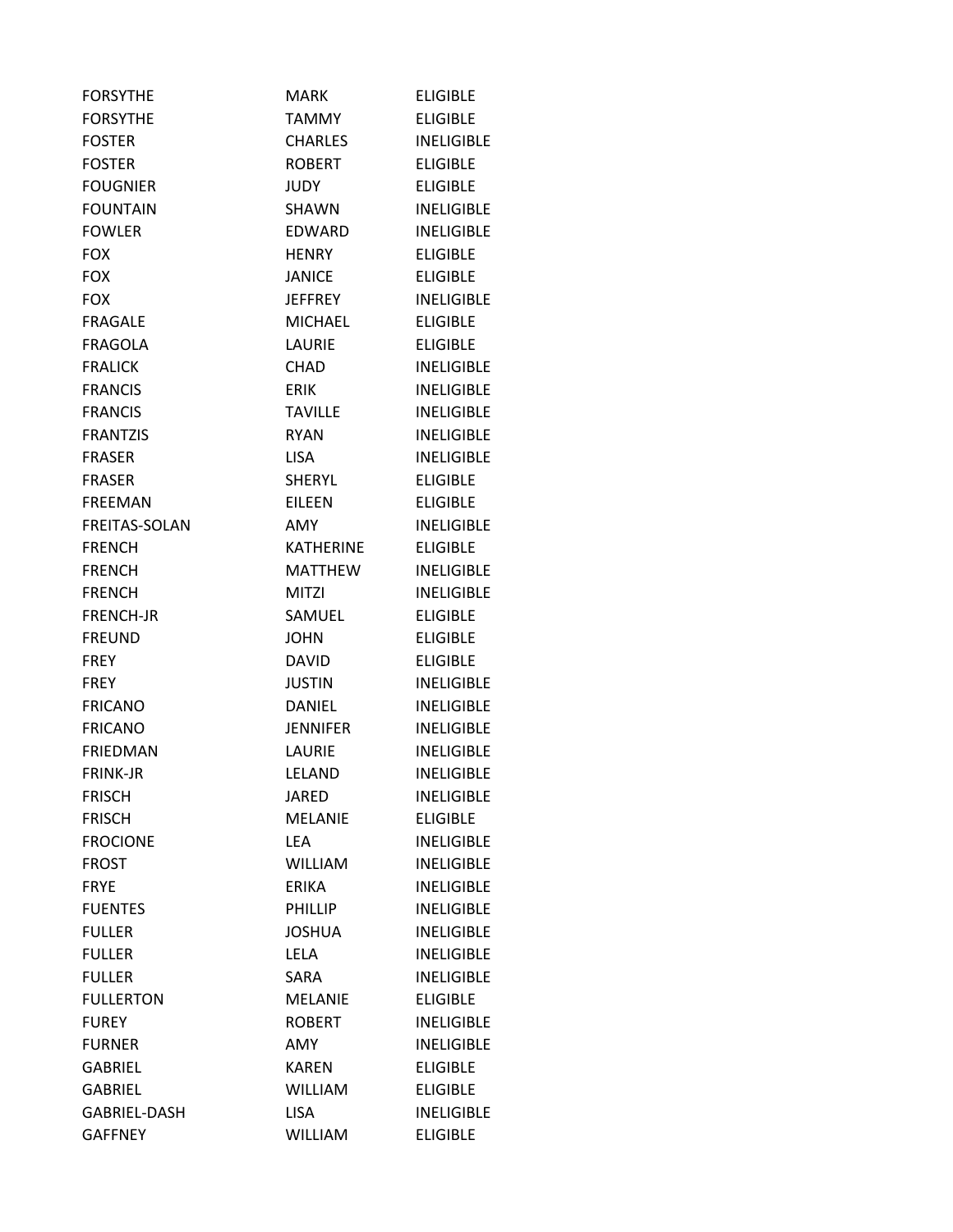| <b>GALANAUGH</b>      | <b>TIMOTHY</b>     | <b>INELIGIBLE</b> |
|-----------------------|--------------------|-------------------|
| <b>GALLAGHER</b>      | <b>MICHAEL</b>     | <b>INELIGIBLE</b> |
| <b>GALLAGHER</b>      | <b>NATALIE</b>     | <b>INELIGIBLE</b> |
| <b>GALLER</b>         | LISA.              | <b>ELIGIBLE</b>   |
| <b>GALUPPI</b>        | PHILIP             | <b>ELIGIBLE</b>   |
| <b>GALVIN</b>         | <b>MARIA</b>       | <b>ELIGIBLE</b>   |
| <b>GALVIN</b>         | <b>TANYA</b>       | <b>INELIGIBLE</b> |
| <b>GANDINO</b>        | <b>CHRISTOPHER</b> | <b>INELIGIBLE</b> |
| <b>GARBACK</b>        | <b>CHRISTOPHER</b> | <b>INELIGIBLE</b> |
| <b>GARBUTT-JR</b>     | <b>CHARLES</b>     | <b>INELIGIBLE</b> |
| <b>GARCIA</b>         | ERNESTO            | <b>INELIGIBLE</b> |
| <b>GARCIA</b>         | <b>OSCAR</b>       | <b>INELIGIBLE</b> |
| <b>GARDNER</b>        | CRYSTAL            | <b>INELIGIBLE</b> |
| <b>GARDNER</b>        | LAURA              | <b>INELIGIBLE</b> |
| <b>GARDNER</b>        | <b>QUINN</b>       | <b>INELIGIBLE</b> |
| GARM                  | <b>KAREN</b>       | <b>ELIGIBLE</b>   |
| GARM-JR               | <b>PETER</b>       | <b>ELIGIBLE</b>   |
| <b>GAROFALO</b>       | SAMUEL             | <b>INELIGIBLE</b> |
| <b>GARVEY</b>         | <b>NELL</b>        | <b>INELIGIBLE</b> |
| <b>GARY-RICKS</b>     | TYNEISHA           | <b>INELIGIBLE</b> |
| <b>GASIOROWSKI</b>    | RICHARD            | <b>ELIGIBLE</b>   |
| <b>GATES</b>          | MARY               | <b>ELIGIBLE</b>   |
| <b>GATES-JR</b>       | LAWRENCE           | <b>INELIGIBLE</b> |
| <b>GAUZZA</b>         | <b>MICHAEL</b>     | <b>ELIGIBLE</b>   |
| <b>GAY</b>            | <b>MARIA</b>       | <b>ELIGIBLE</b>   |
| <b>GEARIETY</b>       | LINDA              | <b>ELIGIBLE</b>   |
| <b>GEBO</b>           | <b>JOHN</b>        | <b>INELIGIBLE</b> |
| <b>GEBRESELASIE</b>   | SAHELEZEGI         | <b>INELIGIBLE</b> |
| <b>GELL</b>           | <b>KAREN</b>       | <b>ELIGIBLE</b>   |
| <b>GELORMINI</b>      | <b>MICHAEL</b>     | <b>ELIGIBLE</b>   |
| <b>GENTILE</b>        | <b>SHEILA</b>      | <b>INELIGIBLE</b> |
| <b>GENTLE</b>         | <b>SHONNA</b>      | <b>INELIGIBLE</b> |
| <b>GEORGE</b>         | ADAM               | <b>INELIGIBLE</b> |
| <b>GEORGIADIS</b>     | <b>DIMITRIOS</b>   | <b>ELIGIBLE</b>   |
| <b>GERKEN</b>         | MELINDA            | <b>ELIGIBLE</b>   |
| <b>GERMAN</b>         | <b>STEPHEN</b>     | <b>ELIGIBLE</b>   |
| <b>GERMANO</b>        | <b>CHRISTINE</b>   | <b>INELIGIBLE</b> |
| <b>GESSINI</b>        | ERIN               | <b>INELIGIBLE</b> |
| <b>GESWALDO-FORSS</b> | <b>NICOLE</b>      | <b>INELIGIBLE</b> |
| <b>GETCHELL</b>       | GARRETT            | <b>INELIGIBLE</b> |
| <b>GETHERS</b>        | ABDULLAH           | <b>INELIGIBLE</b> |
| <b>GETMAN</b>         | <b>MATTHEW</b>     | <b>INELIGIBLE</b> |
| <b>GEWANTER</b>       | <b>BARRIE</b>      | <b>ELIGIBLE</b>   |
| <b>GIACCHI</b>        | <b>CHRISTINA</b>   | <b>INELIGIBLE</b> |
| <b>GIACHETTI</b>      | <b>DEANNA</b>      | <b>INELIGIBLE</b> |
| <b>GIALTO</b>         | <b>NICOLE</b>      | <b>INELIGIBLE</b> |
| <b>GIANNI</b>         | <b>STEVEN</b>      | <b>INELIGIBLE</b> |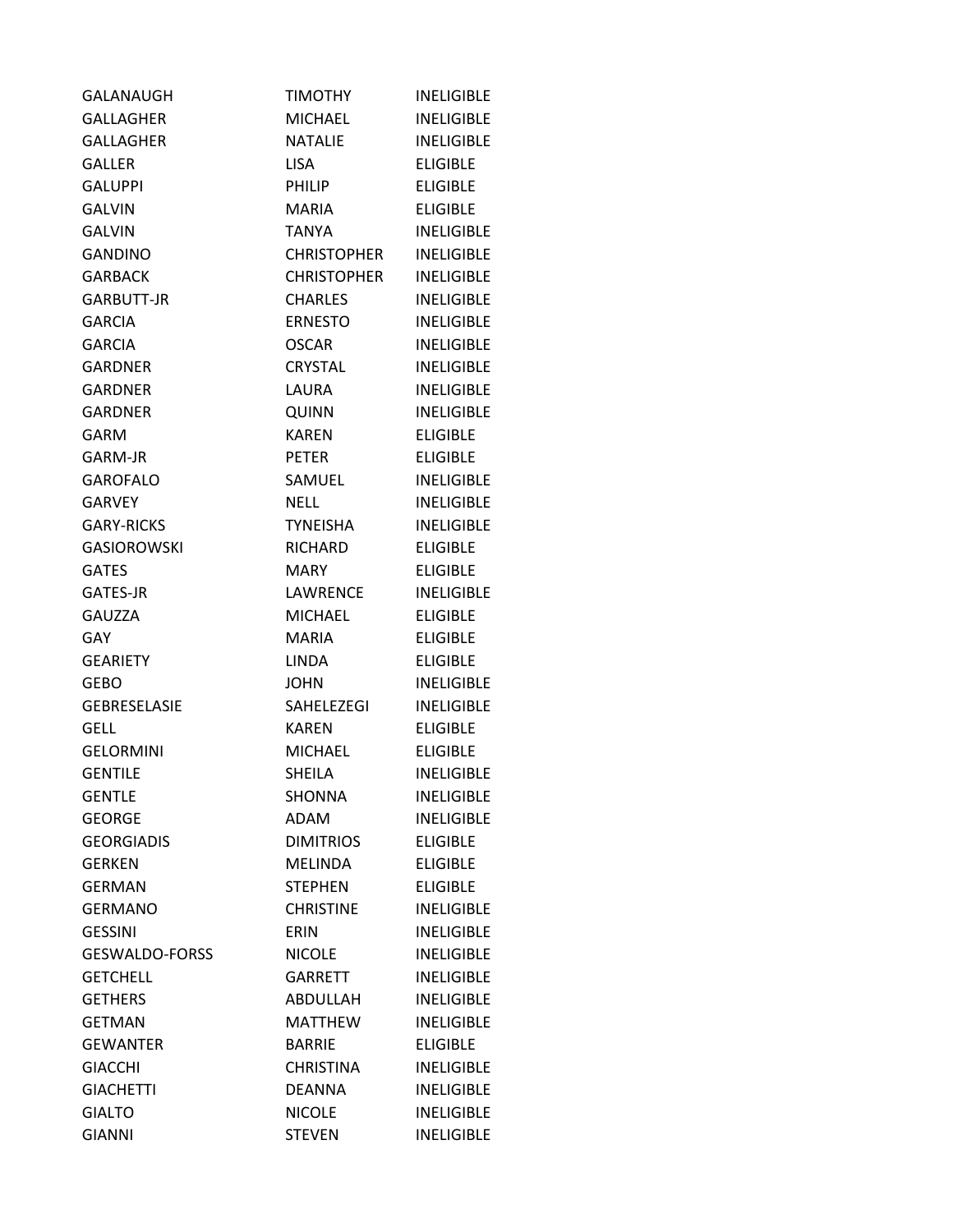| <b>GIBLIN</b>        | <b>GINA</b>      | <b>INELIGIBLE</b> |
|----------------------|------------------|-------------------|
| <b>GILES</b>         | <b>DEZIRE</b>    | <b>INELIGIBLE</b> |
| <b>GILES</b>         | <b>KIRK</b>      | <b>INELIGIBLE</b> |
| <b>GILES</b>         | <b>LINDSEY</b>   | <b>INELIGIBLE</b> |
| <b>GILL</b>          | <b>AIMEE</b>     | <b>INELIGIBLE</b> |
| <b>GILL</b>          | <b>NICOLE</b>    | <b>INELIGIBLE</b> |
| <b>GILLEN</b>        | <b>SHANE</b>     | <b>INELIGIBLE</b> |
| <b>GILLETTE</b>      | <b>ROBERT</b>    | <b>ELIGIBLE</b>   |
| <b>GILLETTE</b>      | <b>VICTOR</b>    | <b>INELIGIBLE</b> |
| <b>GILMORE</b>       | <b>CATHERINE</b> | <b>ELIGIBLE</b>   |
| <b>GILMORE</b>       | <b>NADINE</b>    | <b>INELIGIBLE</b> |
| <b>GILSTRAP</b>      | <b>DAMON</b>     | <b>INELIGIBLE</b> |
| <b>GILTZ</b>         | <b>SUZANNE</b>   | <b>INELIGIBLE</b> |
| <b>GINESTRO</b>      | <b>JACOB</b>     | <b>INELIGIBLE</b> |
| <b>GINESTRO</b>      | <b>THOMAS</b>    | <b>INELIGIBLE</b> |
| <b>GINESTRO-III</b>  | <b>JOHN</b>      | <b>ELIGIBLE</b>   |
| <b>GIOCONDO</b>      | <b>DONNA</b>     | <b>ELIGIBLE</b>   |
| <b>GIUFRE</b>        | M JULIETTE       | <b>ELIGIBLE</b>   |
| <b>GLASKI</b>        | THERESA          | <b>INELIGIBLE</b> |
| <b>GLAZEBROOK</b>    | AMANDA           | <b>INELIGIBLE</b> |
| <b>GLAZIER</b>       | <b>TRAVIS</b>    | <b>INELIGIBLE</b> |
| <b>GLEASON</b>       | <b>SCOTT</b>     | <b>INELIGIBLE</b> |
| <b>GLENN</b>         | <b>NATALIE</b>   | <b>INELIGIBLE</b> |
| <b>GLOVER</b>        | <b>SHARON</b>    | <b>ELIGIBLE</b>   |
| <b>GODFREY</b>       | <b>BRIAN</b>     | <b>INELIGIBLE</b> |
| <b>GOEL</b>          | <b>NANDITA</b>   | <b>INELIGIBLE</b> |
| <b>GOMEZ-III</b>     | <b>JOHN</b>      | <b>INELIGIBLE</b> |
| <b>GONGORA</b>       | RAFAEL           | <b>INELIGIBLE</b> |
| <b>GONZALEZ</b>      | <b>ESTEBAN</b>   | <b>INELIGIBLE</b> |
| <b>GONZALEZ</b>      | <b>MARGARITA</b> | <b>ELIGIBLE</b>   |
| <b>GONZALEZ</b>      | <b>PATRICIA</b>  | <b>INELIGIBLE</b> |
| <b>GONZALEZ</b>      | <b>STEPHANIE</b> | <b>INELIGIBLE</b> |
| GONZALEZ-CANDELARIA  | WADED            | <b>INELIGIBLE</b> |
| <b>GORDON</b>        | <b>SUSAN</b>     | <b>ELIGIBLE</b>   |
| <b>GORGIEVSKI</b>    | <b>ROBERT</b>    | <b>INELIGIBLE</b> |
| <b>GORMAN</b>        | <b>JOSEPH</b>    | <b>ELIGIBLE</b>   |
| <b>GOSSETT</b>       | TRACY            | <b>INELIGIBLE</b> |
| <b>GOTTSTEIN</b>     | <b>ROBERT</b>    | <b>ELIGIBLE</b>   |
| <b>GOTTSTEIN</b>     | <b>THOMAS</b>    | <b>ELIGIBLE</b>   |
| GOULD                | AMBER            | <b>INELIGIBLE</b> |
| GOZZI                | <b>JANA</b>      | <b>INELIGIBLE</b> |
| <b>GRABOWSKI</b>     | <b>SHELLY</b>    | <b>INELIGIBLE</b> |
| <b>GRADY</b>         | <b>MARK</b>      | <b>INELIGIBLE</b> |
| <b>GRAF</b>          | LEONARD          | <b>INELIGIBLE</b> |
| <b>GRAF</b>          | SARAH            | <b>INELIGIBLE</b> |
| <b>GRAHAM</b>        | <b>STEPHANIE</b> | <b>INELIGIBLE</b> |
| <b>GRAINGER-MERE</b> | <b>DOMINIQUE</b> | <b>INELIGIBLE</b> |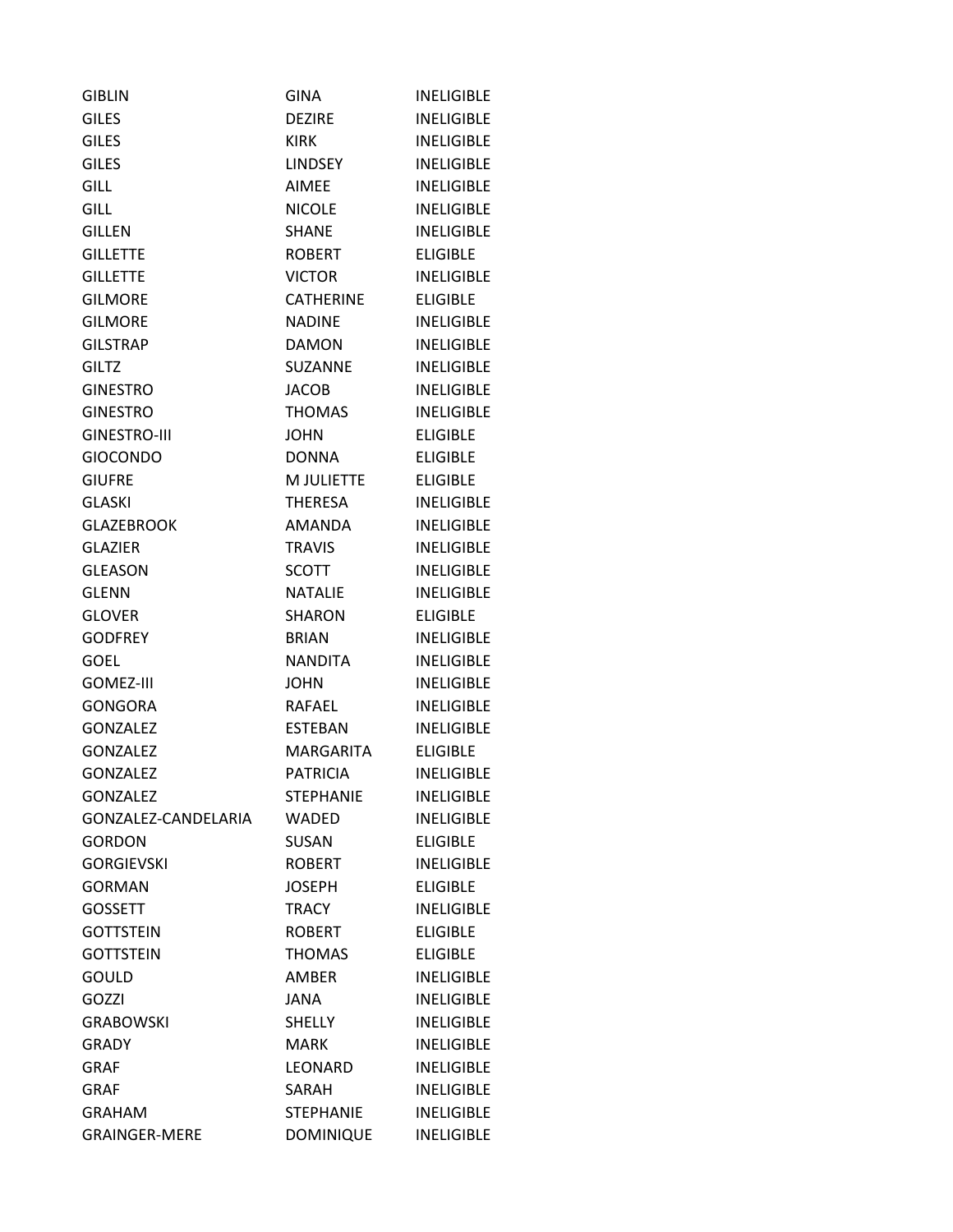| <b>GRANIERI</b>      | <b>CIARA</b>     | <b>INELIGIBLE</b> |
|----------------------|------------------|-------------------|
| GRANT                | <b>CYRUS</b>     | <b>INELIGIBLE</b> |
| <b>GRANT</b>         | <b>HOWARD</b>    | <b>INELIGIBLE</b> |
| <b>GRANT-JR</b>      | <b>HOWARD</b>    | <b>INELIGIBLE</b> |
| <b>GRATIEN</b>       | <b>DANIEL</b>    | <b>INELIGIBLE</b> |
| <b>GRATIEN</b>       | <b>KATHLEEN</b>  | <b>INELIGIBLE</b> |
| <b>GRAVES</b>        | <b>SHERESE</b>   | <b>INELIGIBLE</b> |
| <b>GRAVINA</b>       | DANIEL           | <b>ELIGIBLE</b>   |
| <b>GRECO</b>         | ANGELA           | <b>INELIGIBLE</b> |
| <b>GREEN</b>         | <b>JEFFREY</b>   | <b>INELIGIBLE</b> |
| <b>GREENE</b>        | GARY             | <b>ELIGIBLE</b>   |
| <b>GREENE</b>        | <b>TYRAN</b>     | <b>INELIGIBLE</b> |
| <b>GREENLESE</b>     | LORRAINE         | <b>ELIGIBLE</b>   |
| <b>GREENMILLS</b>    | <b>LISA</b>      | <b>INELIGIBLE</b> |
| <b>GREENO</b>        | <b>JORDAN</b>    | <b>INELIGIBLE</b> |
| <b>GREENWOOD</b>     | <b>EMILY</b>     | <b>INELIGIBLE</b> |
| <b>GREENWOOD</b>     | <b>PARKER</b>    | <b>INELIGIBLE</b> |
| <b>GREGGS</b>        | CARSHENA         | <b>ELIGIBLE</b>   |
| <b>GREGORY</b>       | <b>ANNEMARIE</b> | <b>INELIGIBLE</b> |
| <b>GRENGA</b>        | <b>TERESA</b>    | <b>INELIGIBLE</b> |
| <b>GRENNELL-II</b>   | <b>PATRICK</b>   | <b>INELIGIBLE</b> |
| <b>GREVELDING</b>    | <b>CARRIE</b>    | <b>INELIGIBLE</b> |
| <b>GREVELDING-JR</b> | <b>DONALD</b>    | <b>INELIGIBLE</b> |
| <b>GRIFFIN</b>       | <b>JAMES</b>     | <b>INELIGIBLE</b> |
| <b>GRIFFIN</b>       | <b>TIMOTHY</b>   | <b>INELIGIBLE</b> |
| GRIFFIN              | <b>TODD</b>      | <b>INELIGIBLE</b> |
| <b>GRIFFITH</b>      | <b>THOMAS</b>    | <b>ELIGIBLE</b>   |
| <b>GRIMLEY</b>       | <b>JENNIFER</b>  | <b>INELIGIBLE</b> |
| <b>GRIMM</b>         | <b>CATHERINE</b> | <b>INELIGIBLE</b> |
| <b>GRIMM</b>         | RYAN             | <b>INELIGIBLE</b> |
| <b>GRINOLDS-JR</b>   | <b>DALE</b>      | <b>INELIGIBLE</b> |
| <b>GROBSMITH</b>     | <b>DOUGLAS</b>   | <b>INELIGIBLE</b> |
| <b>GROBSMITH</b>     | <b>THOMAS</b>    | <b>INELIGIBLE</b> |
| <b>GROBSMITH</b>     | <b>THOMAS</b>    | <b>INELIGIBLE</b> |
| <b>GROESBECK</b>     | <b>SETH</b>      | <b>INELIGIBLE</b> |
| <b>GROFF</b>         | <b>JESSICA</b>   | <b>INELIGIBLE</b> |
| <b>GROME</b>         | <b>LINDSAY</b>   | <b>INELIGIBLE</b> |
| <b>GROSS</b>         | <b>JENNA</b>     | <b>INELIGIBLE</b> |
| <b>GROTH</b>         | <b>MARK</b>      | <b>ELIGIBLE</b>   |
| <b>GRUDZINSKI</b>    | <b>GERALD</b>    | <b>ELIGIBLE</b>   |
| <b>GRUNDEN</b>       | <b>JAMES</b>     | <b>INELIGIBLE</b> |
| <b>GUADAGNOLO</b>    | <b>KYLE</b>      | <b>INELIGIBLE</b> |
| <b>GUANCIALE</b>     | <b>KATHLEEN</b>  | <b>ELIGIBLE</b>   |
| <b>GUANCIALE</b>     | <b>MARK</b>      | <b>ELIGIBLE</b>   |
| <b>GUANCIALE</b>     | <b>NICHOLAS</b>  | <b>INELIGIBLE</b> |
| <b>GUERIN</b>        | <b>TODD</b>      | <b>INELIGIBLE</b> |
| <b>GUERIN</b>        | <b>WILLIAM</b>   | <b>INELIGIBLE</b> |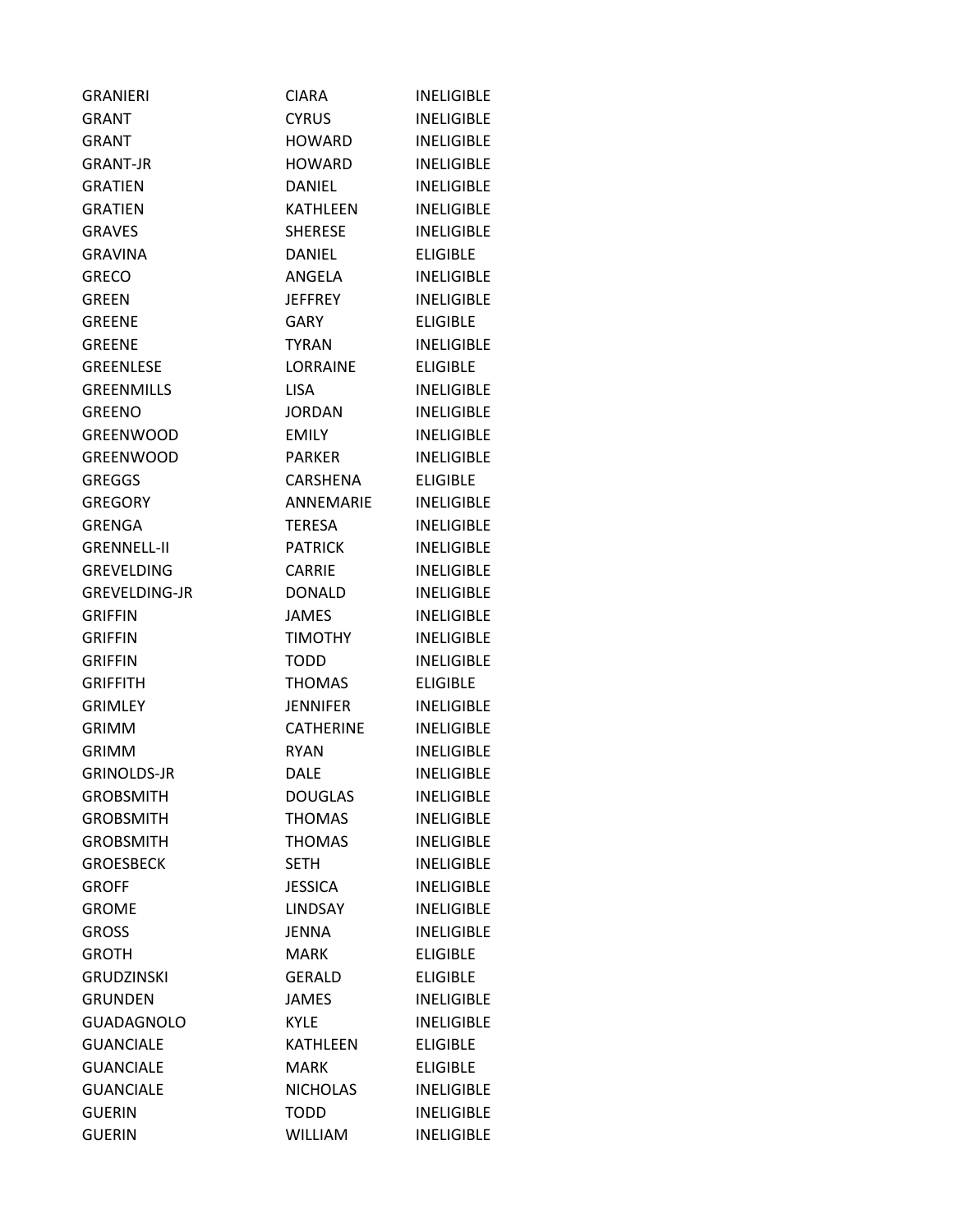| <b>GUERRA</b>         | CASSANDRA       | <b>INELIGIBLE</b> |
|-----------------------|-----------------|-------------------|
| <b>GUHL</b>           | <b>TIMOTHY</b>  | <b>ELIGIBLE</b>   |
| <b>GUILLAUME</b>      | <b>LELAND</b>   | <b>INELIGIBLE</b> |
| <b>GUINTA-LOERZEL</b> | <b>DENISE</b>   | <b>INELIGIBLE</b> |
| <b>GULLOTTO</b>       | <b>DANIEL</b>   | <b>INELIGIBLE</b> |
| <b>GUNNIP</b>         | ANDREW          | <b>ELIGIBLE</b>   |
| <b>GUNNIP</b>         | <b>MARK</b>     | <b>INELIGIBLE</b> |
| <b>GUNNIP-III</b>     | <b>ROBERT</b>   | <b>INELIGIBLE</b> |
| <b>GUNNIP-JR</b>      | <b>JOSEPH</b>   | <b>INELIGIBLE</b> |
| <b>GUPTA</b>          | <b>ANJU</b>     | <b>INELIGIBLE</b> |
| <b>GUPTA</b>          | <b>INDU</b>     | <b>ELIGIBLE</b>   |
| <b>GUPTILL</b>        | KAITLYN         | <b>INELIGIBLE</b> |
| <b>GURSKY</b>         | NATHAN          | <b>INELIGIBLE</b> |
| <b>GUSTAFSON</b>      | <b>KRISTINA</b> | <b>INELIGIBLE</b> |
| <b>GUTHRIE</b>        | <b>KATHLEEN</b> | <b>ELIGIBLE</b>   |
| <b>GUY</b>            | <b>ALYCIA</b>   | <b>ELIGIBLE</b>   |
| <b>GUYDER</b>         | <b>JAMES</b>    | <b>INELIGIBLE</b> |
| <b>GUYDER</b>         | <b>JOSEPH</b>   | <b>ELIGIBLE</b>   |
| <b>GUYDER</b>         | <b>MARY</b>     | <b>ELIGIBLE</b>   |
| <b>HABLE</b>          | LORI            | <b>ELIGIBLE</b>   |
| HAGENMAYER            | JONATHAN        | <b>INELIGIBLE</b> |
| <b>HAHN</b>           | <b>BRIANNA</b>  | <b>INELIGIBLE</b> |
| <b>HAHN</b>           | <b>NICOLE</b>   | <b>INELIGIBLE</b> |
| HAHN                  | <b>TIMOTHY</b>  | <b>INELIGIBLE</b> |
| HAINES-MCLAUGHLIN     | <b>KELSEY</b>   | <b>INELIGIBLE</b> |
| <b>HAJSKI</b>         | <b>KAREN</b>    | <b>ELIGIBLE</b>   |
| <b>HAKES</b>          | NATHANIEL       | <b>INELIGIBLE</b> |
| <b>HAKES</b>          | <b>PETER</b>    | <b>INELIGIBLE</b> |
| <b>HALBRITTER</b>     | <b>MARK</b>     | <b>INELIGIBLE</b> |
| <b>HALL</b>           | <b>ADRIENNE</b> | <b>INELIGIBLE</b> |
| <b>HALL</b>           | <b>BRIAN</b>    | <b>INELIGIBLE</b> |
| <b>HALL</b>           | <b>BRIAN</b>    | <b>ELIGIBLE</b>   |
| <b>HALL</b>           | <b>KIM</b>      | <b>INELIGIBLE</b> |
| <b>HALL</b>           | <b>MARION</b>   | <b>ELIGIBLE</b>   |
| <b>HALLETT</b>        | <b>GREG</b>     | <b>ELIGIBLE</b>   |
| <b>HALL-JR</b>        | <b>CARLOS</b>   | <b>INELIGIBLE</b> |
| <b>HAMILTON</b>       | ANDREA          | <b>INELIGIBLE</b> |
| <b>HAMILTON</b>       | <b>DONNA</b>    | <b>INELIGIBLE</b> |
| <b>HAMILTON</b>       | <b>JOANINA</b>  | <b>ELIGIBLE</b>   |
| <b>HAMMER</b>         | <b>DANIEL</b>   | <b>INELIGIBLE</b> |
| HAMM-JR               | <b>DAVID</b>    | <b>INELIGIBLE</b> |
| <b>HANEY</b>          | <b>JOSEPH</b>   | <b>ELIGIBLE</b>   |
| <b>HANFORD-MYER</b>   | <b>BETH</b>     | <b>INELIGIBLE</b> |
| <b>HANIFAN</b>        | <b>RYAN</b>     | <b>INELIGIBLE</b> |
| <b>HANNAM</b>         | KIMBERLY        | <b>INELIGIBLE</b> |
| <b>HANNON</b>         | <b>WILLIAM</b>  | <b>INELIGIBLE</b> |
| HARE                  | <b>COLLETTE</b> | <b>INELIGIBLE</b> |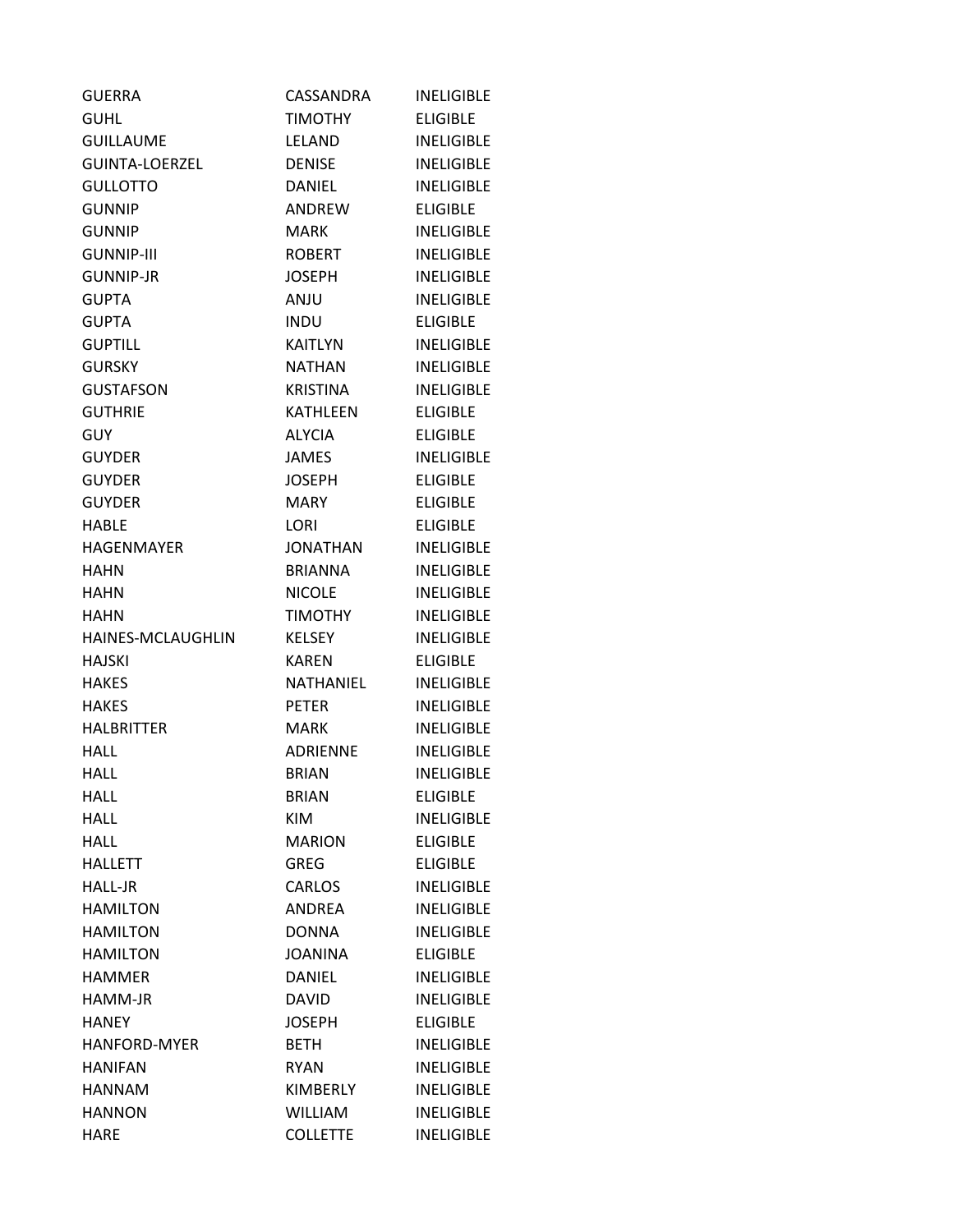| HARE                | RICHARD          | <b>INELIGIBLE</b> |
|---------------------|------------------|-------------------|
| <b>HARE-JR</b>      | JAMES            | <b>INELIGIBLE</b> |
| <b>HARGRAVES</b>    | <b>AMY</b>       | <b>INELIGIBLE</b> |
| <b>HARLEY</b>       | <b>JEANNINE</b>  | <b>ELIGIBLE</b>   |
| <b>HARPER</b>       | <b>BRITTNI</b>   | <b>INELIGIBLE</b> |
| <b>HARPER</b>       | ZAQUARNA         | <b>INELIGIBLE</b> |
| <b>HARPP</b>        | <b>CATHERINE</b> | <b>INELIGIBLE</b> |
| <b>HARRIS</b>       | CASSANDRA        | <b>INELIGIBLE</b> |
| <b>HARRIS</b>       | <b>DOMINIQUE</b> | <b>INELIGIBLE</b> |
| <b>HARRIS</b>       | <b>ISABELLE</b>  | <b>INELIGIBLE</b> |
| <b>HARRIS</b>       | METESSA          | <b>INELIGIBLE</b> |
| <b>HARRIS</b>       | TAMARA           | <b>ELIGIBLE</b>   |
| <b>HARRIS</b>       | <b>TIFFANY</b>   | <b>INELIGIBLE</b> |
| <b>HARRIS-JR</b>    | <b>ANDREW</b>    | <b>INELIGIBLE</b> |
| <b>HARROP</b>       | <b>JEFFERY</b>   | <b>ELIGIBLE</b>   |
| <b>HART</b>         | <b>BRYAN</b>     | <b>INFLIGIBLE</b> |
| <b>HART</b>         | EDWARD           | <b>INELIGIBLE</b> |
| <b>HART</b>         | <b>JESSICA</b>   | <b>INELIGIBLE</b> |
| <b>HART</b>         | <b>KARYN</b>     | <b>INELIGIBLE</b> |
| <b>HARTER</b>       | SAMANTHA         | <b>INELIGIBLE</b> |
| <b>HARTL</b>        | MEGAN            | <b>INELIGIBLE</b> |
| <b>HARTNETT-III</b> | <b>JAMES</b>     | <b>INELIGIBLE</b> |
| <b>HARTY</b>        | <b>SHANNON</b>   | <b>INELIGIBLE</b> |
| <b>HAWKER</b>       | <b>NATHAN</b>    | <b>INELIGIBLE</b> |
| <b>HAWKER</b>       | <b>RENEE</b>     | INELIGIBLE        |
| <b>HAYDEN</b>       | <b>KENNETH</b>   | <b>INELIGIBLE</b> |
| <b>HAYDUKE</b>      | <b>KATIE</b>     | <b>INELIGIBLE</b> |
| <b>HAYES</b>        | CHRISTOPHER      | <b>INELIGIBLE</b> |
| <b>HAYES</b>        | <b>JENNIFER</b>  | <b>INELIGIBLE</b> |
| <b>HAYNES-III</b>   | <b>CARL</b>      | <b>INELIGIBLE</b> |
| <b>HAYWARD</b>      | <b>JULIAN</b>    | <b>INELIGIBLE</b> |
| <b>HAYWARD</b>      | <b>SCOTT</b>     | <b>INELIGIBLE</b> |
| <b>HAYWOOD</b>      | <b>DERRICK</b>   | <b>INELIGIBLE</b> |
| <b>HAYWOOD</b>      | <b>KEVIN</b>     | <b>INELIGIBLE</b> |
| <b>HAYWOOD</b>      | <b>NOAH</b>      | <b>INELIGIBLE</b> |
| HAZEN-JR            | <b>JACK</b>      | <b>INELIGIBLE</b> |
| HE                  | <b>HONGLING</b>  | <b>INELIGIBLE</b> |
| <b>HEADD</b>        | <b>PETER</b>     | <b>INELIGIBLE</b> |
| <b>HEALEY</b>       | <b>MEGAN</b>     | <b>INELIGIBLE</b> |
| <b>HEALY</b>        | <b>DANIEL</b>    | <b>ELIGIBLE</b>   |
| <b>HEALY-III</b>    | <b>EDWARD</b>    | <b>INELIGIBLE</b> |
| <b>HEARN</b>        | <b>KEITH</b>     | <b>INELIGIBLE</b> |
| <b>HEATH</b>        | <b>KYLE</b>      | <b>INELIGIBLE</b> |
| <b>HEBERT</b>       | ALEXANDER        | <b>INELIGIBLE</b> |
| <b>HECHT</b>        | <b>ROBERT</b>    | <b>ELIGIBLE</b>   |
| <b>HECKER</b>       | <b>THOMAS</b>    | <b>ELIGIBLE</b>   |
| <b>HECK-II</b>      | EDWARD           | <b>INELIGIBLE</b> |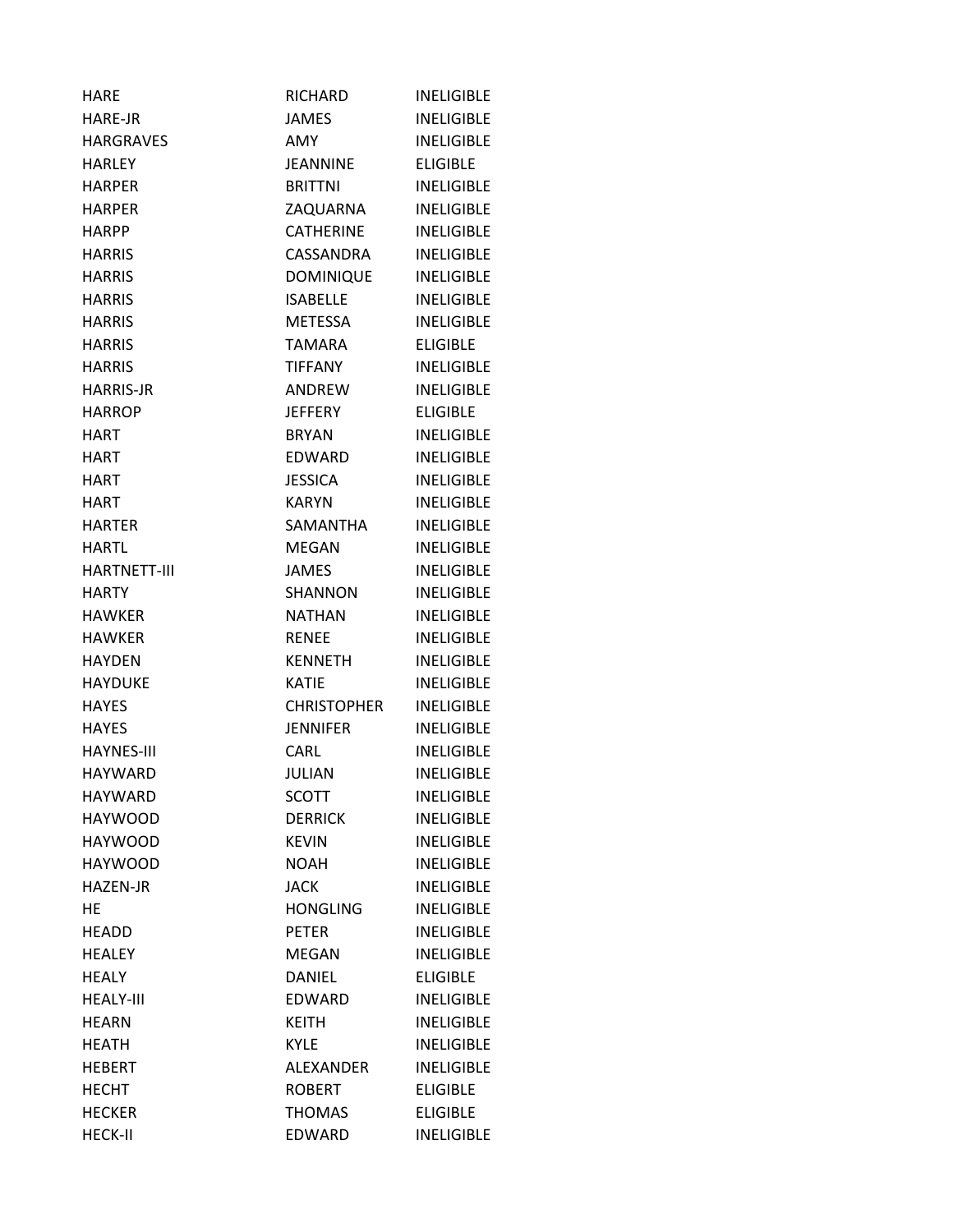| HEDDEN              | <b>WILLIAM</b>     | <b>INELIGIBLE</b> |
|---------------------|--------------------|-------------------|
| <b>HEFFERNAN</b>    | <b>BRANDON</b>     | <b>INELIGIBLE</b> |
| <b>HEIFFERON</b>    | <b>KAREN</b>       | <b>ELIGIBLE</b>   |
| <b>HEISEY-JR</b>    | THOMAS             | <b>INELIGIBLE</b> |
| <b>HEISLER-JR</b>   | <b>JOHN</b>        | <b>ELIGIBLE</b>   |
| <b>HELFELD</b>      | PAUL               | <b>INELIGIBLE</b> |
| <b>HELLER</b>       | <b>ERICH</b>       | <b>ELIGIBLE</b>   |
| <b>HEMINGWAY</b>    | KIMBERLY           | <b>INELIGIBLE</b> |
| <b>HEMMINGS</b>     | <b>ORLANDO</b>     | <b>INELIGIBLE</b> |
| <b>HENN</b>         | <b>TRAVIS</b>      | <b>INELIGIBLE</b> |
| <b>HENNESSEY</b>    | <b>MARTIN</b>      | <b>INELIGIBLE</b> |
| <b>HENNIGAN</b>     | CHARLES            | <b>INELIGIBLE</b> |
| <b>HENRY</b>        | <b>GWENDOLINE</b>  | <b>ELIGIBLE</b>   |
| <b>HENRY</b>        | MARY.              | <b>ELIGIBLE</b>   |
| <b>HENSON-II</b>    | <b>ALTON</b>       | <b>INELIGIBLE</b> |
| <b>HEPPELER</b>     | <b>MARK</b>        | <b>INELIGIBLE</b> |
| HERBERT             | REBECCA            | <b>INELIGIBLE</b> |
| <b>HERNANDEZ</b>    | JAMES              | <b>ELIGIBLE</b>   |
| <b>HERNE</b>        | JENNIFER           | <b>INELIGIBLE</b> |
| <b>HERRINGTON</b>   | <b>KATHLEEN</b>    | <b>INELIGIBLE</b> |
| <b>HERRMANN</b>     | <b>PATRICIA</b>    | <b>ELIGIBLE</b>   |
| <b>HETHERINGTON</b> | MARQUITA           | <b>INELIGIBLE</b> |
| <b>HEWITT</b>       | <b>JEFFREY</b>     | <b>ELIGIBLE</b>   |
| <b>HICKEY</b>       | <b>DENIS</b>       | <b>INELIGIBLE</b> |
| <b>HICKMAN</b>      | <b>LOUIS</b>       | <b>INELIGIBLE</b> |
| <b>HICKOK</b>       | <b>JUSTIN</b>      | <b>INELIGIBLE</b> |
| <b>HIGGINS</b>      | <b>MICHELE</b>     | <b>INELIGIBLE</b> |
| <b>HIGGINS</b>      | <b>PATRICK</b>     | <b>ELIGIBLE</b>   |
| <b>HIGGINS-JR</b>   | <b>JOSEPH</b>      | <b>INELIGIBLE</b> |
| HIGHT-III           | <b>WILLIAM</b>     | <b>INELIGIBLE</b> |
| <b>HIGMAN</b>       | <b>JOHN</b>        | <b>INELIGIBLE</b> |
| <b>HILDMAN</b>      | <b>DAVID</b>       | <b>INELIGIBLE</b> |
| <b>HILDRETH</b>     | <b>TODD</b>        | <b>INELIGIBLE</b> |
| <b>HILL</b>         | <b>JOSHUA</b>      | <b>INELIGIBLE</b> |
| <b>HILL</b>         | <b>KELLY</b>       | <b>INELIGIBLE</b> |
| <b>HILL</b>         | LASHONDA           | <b>INELIGIBLE</b> |
| <b>HILLS</b>        | <b>CHRISTOPHER</b> | <b>INELIGIBLE</b> |
| <b>HILLS</b>        | <b>KENNETH</b>     | <b>INELIGIBLE</b> |
| <b>HILLS</b>        | LATASHA            | <b>INELIGIBLE</b> |
| <b>HILTON</b>       | <b>MELISSA</b>     | <b>INELIGIBLE</b> |
| <b>HIMES</b>        | <b>STEVEN</b>      | <b>ELIGIBLE</b>   |
| <b>HIMES</b>        | <b>TIMOTHY</b>     | <b>INELIGIBLE</b> |
| <b>HINES</b>        | LOUANN             | <b>ELIGIBLE</b>   |
| <b>HINTON</b>       | <b>DIANE</b>       | <b>ELIGIBLE</b>   |
| <b>HINTON</b>       | <b>JOHN</b>        | <b>INELIGIBLE</b> |
| <b>HIRSCH</b>       | <b>MICHELE</b>     | <b>INELIGIBLE</b> |
| <b>HMIEL</b>        | <b>DEREK</b>       | <b>INELIGIBLE</b> |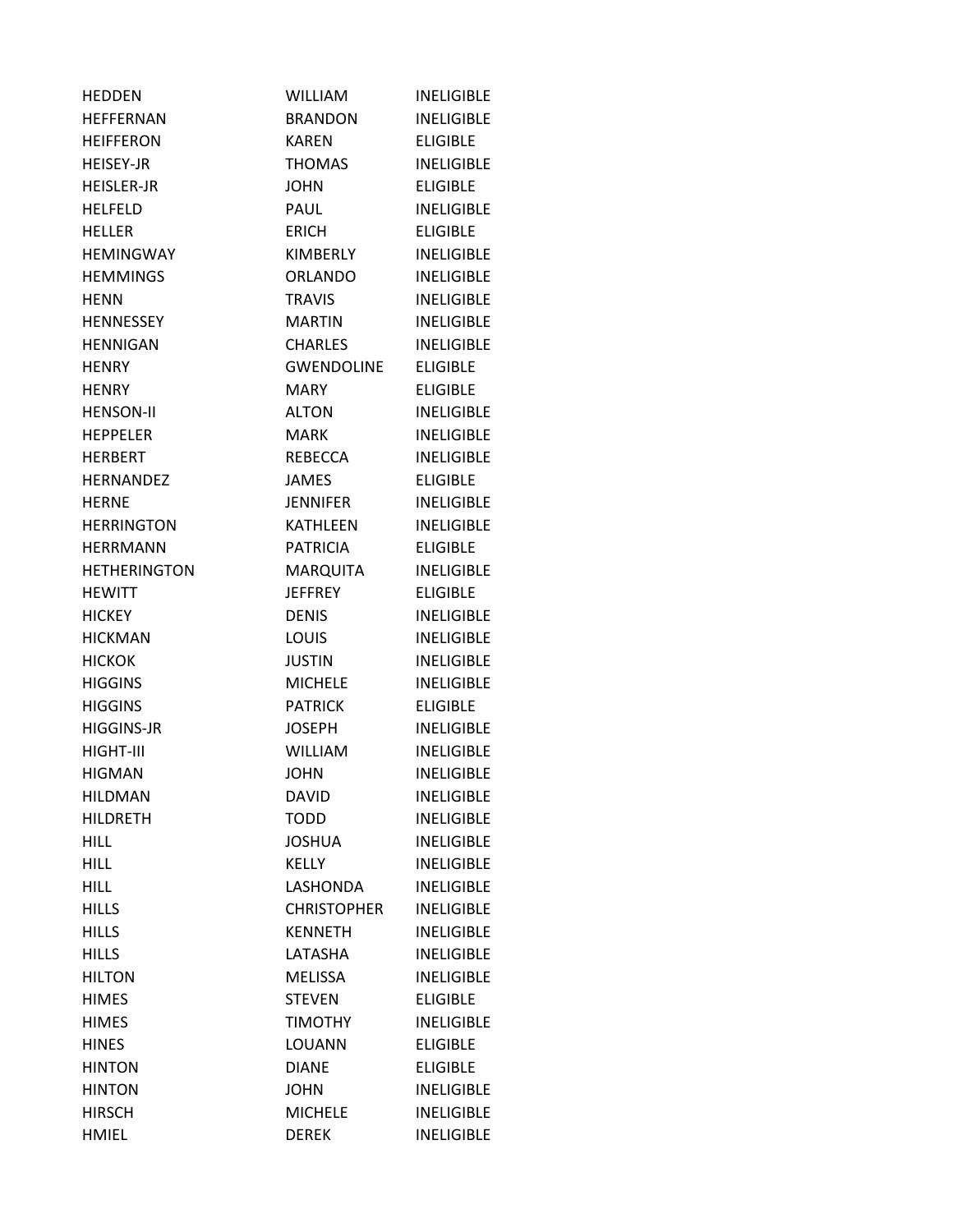| <b>HOCK</b>        | <b>KIRSTIN</b>     | <b>INELIGIBLE</b> |
|--------------------|--------------------|-------------------|
| <b>HOEFER</b>      | <b>CHRISTIE</b>    | <b>INELIGIBLE</b> |
| <b>HOEY</b>        | <b>JERRAD</b>      | <b>INELIGIBLE</b> |
| <b>HOFFMAN</b>     | <b>CHRISTOPHER</b> | <b>INELIGIBLE</b> |
| <b>HOGAN</b>       | <b>DOROTHEA</b>    | <b>INELIGIBLE</b> |
| <b>HOGAN</b>       | <b>JEANETTE</b>    | <b>INELIGIBLE</b> |
| <b>HOGARBOME</b>   | <b>LINDA</b>       | <b>ELIGIBLE</b>   |
| <b>HOHM</b>        | <b>JAMES</b>       | <b>INELIGIBLE</b> |
| <b>HOLBROOK</b>    | CAROL              | <b>ELIGIBLE</b>   |
| <b>HOLLAND</b>     | <b>JENNIFER</b>    | <b>INELIGIBLE</b> |
| <b>HOLM</b>        | <b>KRISTIN</b>     | <b>INELIGIBLE</b> |
| <b>HOLMES</b>      | <b>DUSTIN</b>      | <b>INELIGIBLE</b> |
| <b>HOLMQUIST</b>   | <b>KEVIN</b>       | <b>INELIGIBLE</b> |
| <b>HONEYWELL</b>   | <b>TAMMY</b>       | <b>INELIGIBLE</b> |
| <b>HONORS</b>      | <b>SARAH</b>       | <b>INELIGIBLE</b> |
| <b>HOOD</b>        | GABRIEL            | <b>INELIGIBLE</b> |
| <b>HOOSOCK</b>     | <b>MICHAEL</b>     | <b>INELIGIBLE</b> |
| <b>HOPKINS</b>     | <b>TODD</b>        | <b>INELIGIBLE</b> |
| <b>HOPPENSTEDT</b> | <b>JOHN</b>        | <b>INELIGIBLE</b> |
| <b>HOPPS</b>       | <b>CHRISTOPHER</b> | <b>INELIGIBLE</b> |
| <b>HOPPS</b>       | <b>LESLIE</b>      | <b>ELIGIBLE</b>   |
| <b>HOPPS</b>       | <b>MATTHEW</b>     | <b>INELIGIBLE</b> |
| <b>HOPPS-JR</b>    | <b>JEFFERY</b>     | <b>INELIGIBLE</b> |
| <b>HORAN</b>       | <b>ANN</b>         | <b>INELIGIBLE</b> |
| <b>HOTCHKISS</b>   | <b>KEITH</b>       | <b>INELIGIBLE</b> |
| <b>HOTCHKISS</b>   | <b>MICHELLE</b>    | <b>INELIGIBLE</b> |
| <b>HOTCHKISS</b>   | <b>SIOBHAN</b>     | <b>INELIGIBLE</b> |
| HOUGHMASTER-JR     | <b>LLOYD</b>       | <b>INELIGIBLE</b> |
| <b>HOUSE</b>       | <b>MARY</b>        | <b>INELIGIBLE</b> |
| <b>HOUSE</b>       | <b>MATTHEW</b>     | <b>INELIGIBLE</b> |
| <b>HOUSE</b>       | SHAWN              | <b>INELIGIBLE</b> |
| <b>HOUSTON</b>     | <b>JOHN</b>        | <b>ELIGIBLE</b>   |
| <b>HOUSTON</b>     | <b>MICHAEL</b>     | <b>ELIGIBLE</b>   |
| <b>HOWARD</b>      | <b>DIANA</b>       | <b>INELIGIBLE</b> |
| <b>HOWARD</b>      | <b>HERMAN</b>      | <b>ELIGIBLE</b>   |
| <b>HOWARD</b>      | <b>JASON</b>       | <b>INELIGIBLE</b> |
| <b>HOWARD</b>      | LORENZO            | <b>INELIGIBLE</b> |
| <b>HOWE</b>        | ADAM               | <b>INELIGIBLE</b> |
| <b>HOWE-III</b>    | <b>RALPH</b>       | <b>INELIGIBLE</b> |
| <b>HOWELL</b>      | <b>ROBERT</b>      | <b>INELIGIBLE</b> |
| <b>HOXIE</b>       | <b>GREGORY</b>     | <b>ELIGIBLE</b>   |
| <b>HUBBELL</b>     | K MATTHEW          | <b>INELIGIBLE</b> |
| <b>HUDSON</b>      | <b>DAVID</b>       | <b>INELIGIBLE</b> |
| <b>HUDSON</b>      | <b>HEATHER</b>     | <b>INELIGIBLE</b> |
| <b>HUFF</b>        | <b>KARA</b>        | <b>INELIGIBLE</b> |
| <b>HUGHES</b>      | <b>MICHAEL</b>     | <b>INELIGIBLE</b> |
| <b>HUJDUR</b>      | <b>ENES</b>        | <b>INELIGIBLE</b> |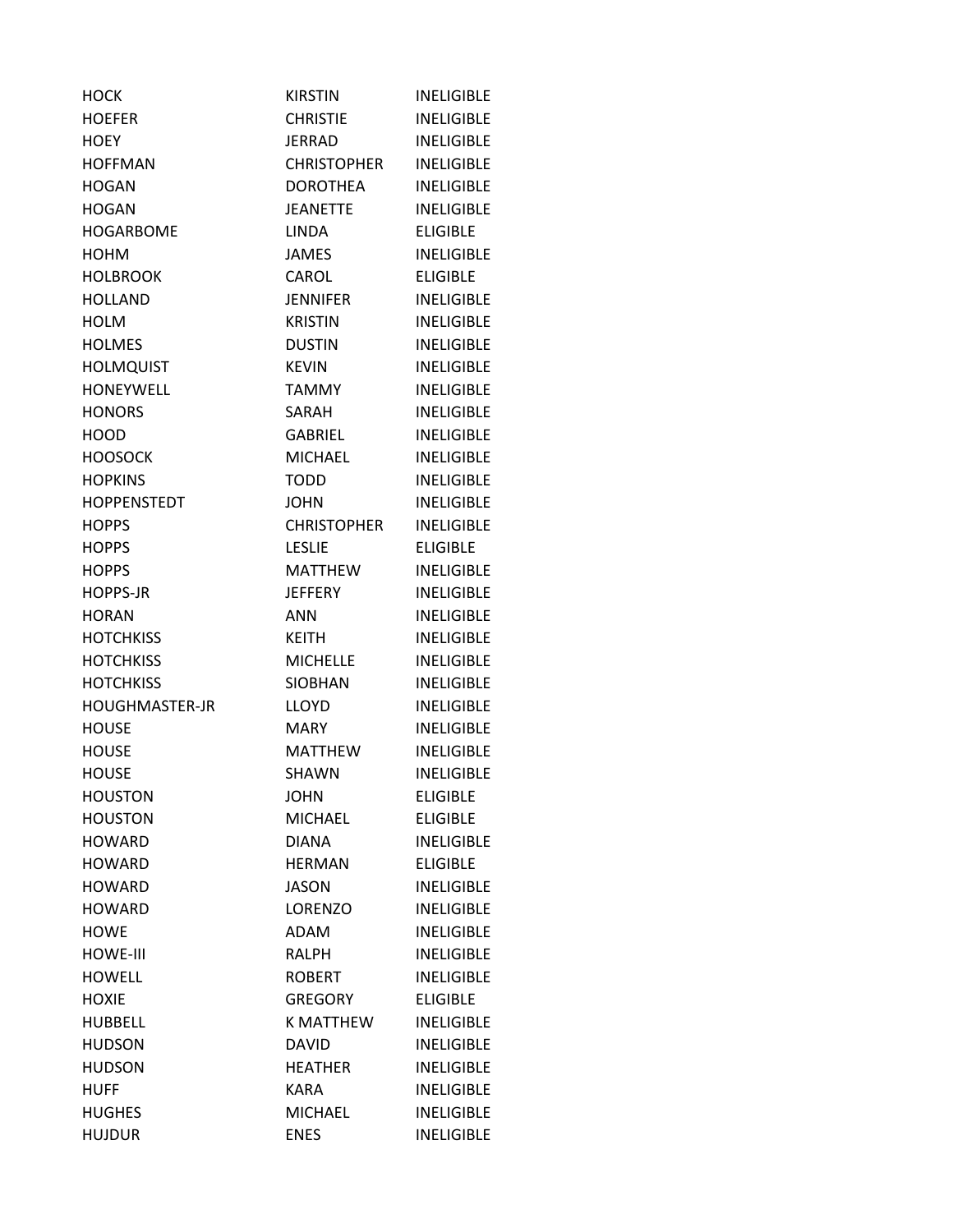| <b>HUJDUR</b>      | VEDAD              | <b>INELIGIBLE</b> |
|--------------------|--------------------|-------------------|
| <b>HULCHANSKI</b>  | <b>KELLY</b>       | <b>INFLIGIBLE</b> |
| <b>HULCHANSKI</b>  | <b>MICHAEL</b>     | <b>ELIGIBLE</b>   |
| <b>HUM</b>         | KATHLEEN           | <b>INELIGIBLE</b> |
| <b>HUMMEL</b>      | CARLTON            | <b>INELIGIBLE</b> |
| <b>HUNIFORD</b>    | LAUREN             | <b>INELIGIBLE</b> |
| <b>HUNT</b>        | CHRISTOPHER        | <b>INELIGIBLE</b> |
| <b>HUNT</b>        | <b>DONALD</b>      | <b>INELIGIBLE</b> |
| <b>HUNT</b>        | <b>NOAH</b>        | <b>INELIGIBLE</b> |
| <b>HUNTER</b>      | <b>NADINE</b>      | <b>INELIGIBLE</b> |
| <b>HURLEY</b>      | <b>DANIELLE</b>    | <b>INELIGIBLE</b> |
| <b>HURLEY</b>      | <b>JAYMES</b>      | <b>INELIGIBLE</b> |
| <b>HURLEY</b>      | <b>JOHN</b>        | <b>INELIGIBLE</b> |
| <b>HURLEY</b>      | <b>MICHAEL</b>     | <b>INELIGIBLE</b> |
| <b>HURST</b>       | <b>TINA</b>        | <b>ELIGIBLE</b>   |
| <b>HUSAK</b>       | MARY               | <b>INELIGIBLE</b> |
| <b>HUTCHINS</b>    | <b>CHERYL</b>      | <b>ELIGIBLE</b>   |
| <b>HUTTON</b>      | ASJUA              | <b>INELIGIBLE</b> |
| <b>ILIOSKA</b>     | <b>MARINA</b>      | <b>INELIGIBLE</b> |
| <b>INGALLINERA</b> | <b>ADRIANE</b>     | <b>INELIGIBLE</b> |
| <b>INGRAM</b>      | <b>DAVID</b>       | <b>INELIGIBLE</b> |
| <b>INGRAM</b>      | <b>JOHN</b>        | <b>ELIGIBLE</b>   |
| <b>INGRAM</b>      | <b>JOSEPH</b>      | <b>INELIGIBLE</b> |
| <b>INSEL</b>       | <b>KATHIE</b>      | <b>ELIGIBLE</b>   |
| <b>INTONDI</b>     | <b>KHRISTOPHER</b> | <b>INELIGIBLE</b> |
| <b>INTSCHERT</b>   | <b>NICOLE</b>      | <b>INELIGIBLE</b> |
| <b>IRVING</b>      | <b>ROCHELLE</b>    | <b>INELIGIBLE</b> |
| <b>ISAACS</b>      | <b>ANITA</b>       | <b>ELIGIBLE</b>   |
| <b>ISAACS</b>      | <b>FREDERICK</b>   | <b>ELIGIBLE</b>   |
| <b>ISGAR</b>       | <b>JAMIE</b>       | <b>ELIGIBLE</b>   |
| <b>ISGRO</b>       | <b>ANGELO</b>      | <b>INELIGIBLE</b> |
| <b>ISYK</b>        | <b>KENNETH</b>     | <b>INELIGIBLE</b> |
| <b>IVEY</b>        | <b>JASON</b>       | <b>INELIGIBLE</b> |
| <b>JACKOWSKI</b>   | <b>TAVIOT</b>      | <b>INELIGIBLE</b> |
| <b>JACKSON</b>     | <b>DANA</b>        | <b>INELIGIBLE</b> |
| <b>JACKSON</b>     | <b>DAVID</b>       | <b>ELIGIBLE</b>   |
| <b>JACKSON</b>     | <b>ELIZABETH</b>   | <b>INELIGIBLE</b> |
| <b>JACKSON</b>     | <b>JAMES</b>       | <b>ELIGIBLE</b>   |
| <b>JACKSON</b>     | <b>KRISTEN</b>     | <b>INELIGIBLE</b> |
| <b>JACKSON</b>     | LEEMARIE           | <b>INELIGIBLE</b> |
| <b>JACKSON</b>     | <b>TIERA</b>       | <b>INELIGIBLE</b> |
| <b>JAKWAY</b>      | <b>KATHLEEN</b>    | <b>INELIGIBLE</b> |
| <b>JAMES</b>       | <b>CHRISTOPHER</b> | <b>INELIGIBLE</b> |
| JAMES              | <b>FREDRICK</b>    | <b>INELIGIBLE</b> |
| <b>JAMES</b>       | <b>JONATHAN</b>    | <b>INELIGIBLE</b> |
| <b>JAMES</b>       | KIMBERLY           | <b>INELIGIBLE</b> |
| <b>JAMES</b>       | NECEDAH            | <b>INELIGIBLE</b> |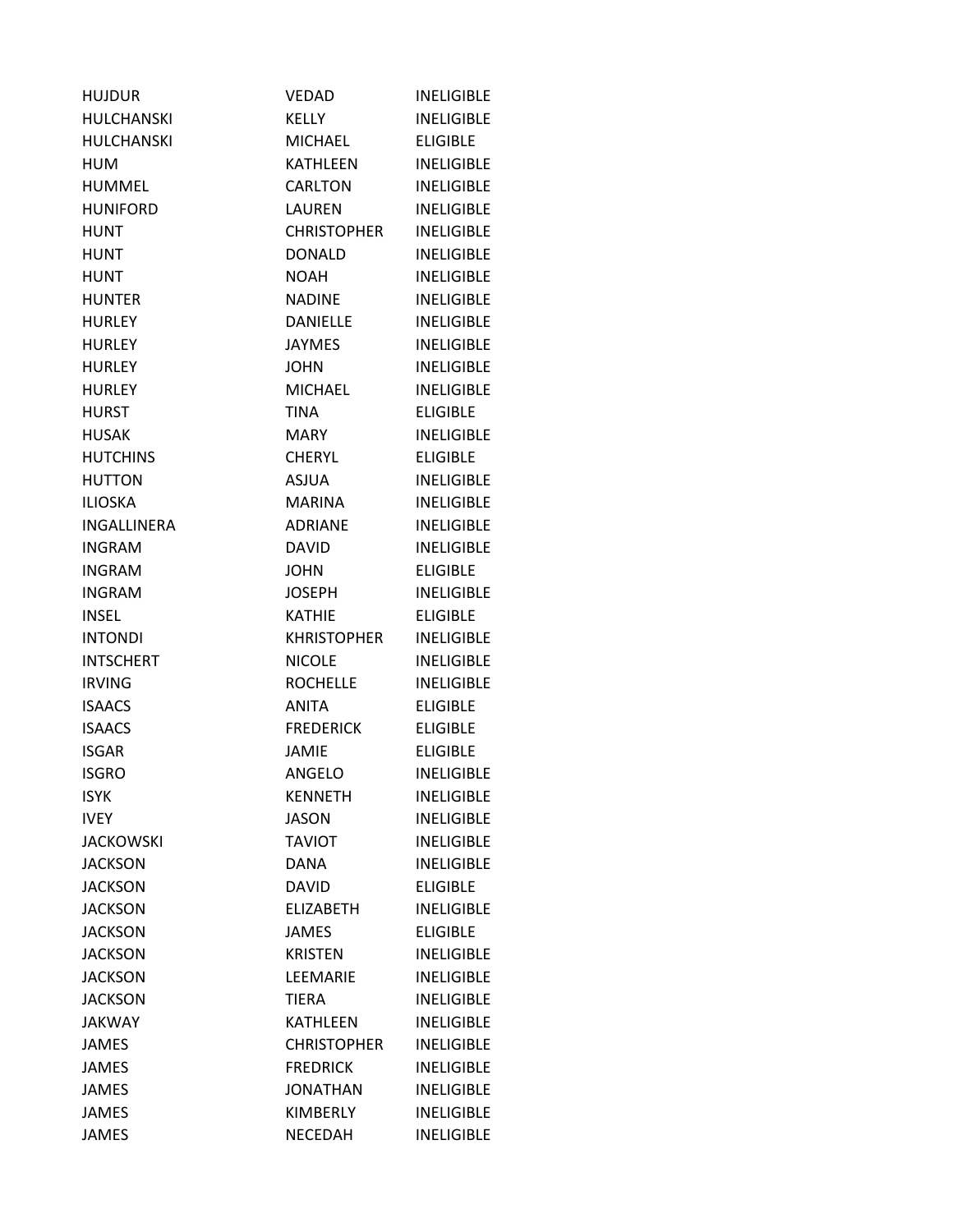| <b>JAMES</b>         | <b>TERRI</b>     | <b>INELIGIBLE</b> |
|----------------------|------------------|-------------------|
| <b>JANKOWSKI</b>     | ELEANOR          | <b>ELIGIBLE</b>   |
| JANZ                 | MELISSA          | <b>INELIGIBLE</b> |
| <b>JARVIS</b>        | <b>JASON</b>     | <b>INELIGIBLE</b> |
| <b>JASPER</b>        | <b>CYNTHIA</b>   | <b>ELIGIBLE</b>   |
| JEAN                 | DANIEL           | <b>ELIGIBLE</b>   |
| <b>JEFFERSON</b>     | <b>APRIL</b>     | <b>INELIGIBLE</b> |
| <b>JENKINS</b>       | <b>STEPHANIE</b> | <b>ELIGIBLE</b>   |
| <b>JENNINGS</b>      | <b>HEATHER</b>   | <b>INELIGIBLE</b> |
| <b>JENNINGS</b>      | <b>TRACEE</b>    | <b>INELIGIBLE</b> |
| <b>JENSEN</b>        | MARY             | <b>ELIGIBLE</b>   |
| <b>JESCHKE</b>       | <b>PATRICIA</b>  | <b>INELIGIBLE</b> |
| <b>JESSMORE</b>      | <b>PAULA</b>     | <b>INELIGIBLE</b> |
| <b>JEWETT</b>        | <b>BELINDA</b>   | <b>ELIGIBLE</b>   |
| <b>JIMENEZ</b>       | <b>JOANNE</b>    | <b>INELIGIBLE</b> |
| JOHANNS              | <b>ELKE</b>      | <b>INELIGIBLE</b> |
| <b>JOHNSON</b>       | CAROL            | <b>ELIGIBLE</b>   |
| <b>JOHNSON</b>       | <b>ERIC</b>      | <b>INELIGIBLE</b> |
| <b>JOHNSON</b>       | <b>HERBERT</b>   | <b>ELIGIBLE</b>   |
| <b>JOHNSON</b>       | JASON            | <b>INELIGIBLE</b> |
| <b>JOHNSON</b>       | <b>KARYN</b>     | <b>INELIGIBLE</b> |
| <b>JOHNSON</b>       | <b>MEDINA</b>    | <b>INELIGIBLE</b> |
| <b>JOHNSON</b>       | <b>MELISSA</b>   | <b>INELIGIBLE</b> |
| <b>JOHNSON</b>       | <b>MICHAEL</b>   | <b>INELIGIBLE</b> |
| <b>JOHNSON</b>       | <b>NOELLE</b>    | <b>INELIGIBLE</b> |
| <b>JOHNSON</b>       | <b>PATRICIA</b>  | <b>INELIGIBLE</b> |
| <b>JOHNSON</b>       | <b>RENEE</b>     | <b>ELIGIBLE</b>   |
| <b>JOHNSON</b>       | <b>WALTER</b>    | <b>INELIGIBLE</b> |
| <b>JOHNSTON</b>      | <b>ANTHONY</b>   | <b>INELIGIBLE</b> |
| <b>JOHNSTON</b>      | <b>ELIZABETH</b> | <b>INELIGIBLE</b> |
| <b>JOHNSTON</b>      | JOSHUA           | <b>INELIGIBLE</b> |
| <b>JOHNSTONE-III</b> | <b>BRUCE</b>     | <b>INELIGIBLE</b> |
| <b>JONES</b>         | <b>DARRYL</b>    | <b>ELIGIBLE</b>   |
| <b>JONES</b>         | <b>DONNA</b>     | <b>ELIGIBLE</b>   |
| <b>JONES</b>         | <b>DOREEN</b>    | <b>ELIGIBLE</b>   |
| <b>JONES</b>         | <b>GILLONTEA</b> | <b>INELIGIBLE</b> |
| <b>JONES</b>         | <b>JAMES</b>     | <b>INELIGIBLE</b> |
| <b>JONES</b>         | <b>JEFFERY</b>   | <b>ELIGIBLE</b>   |
| <b>JONES</b>         | <b>LAURA</b>     | <b>ELIGIBLE</b>   |
| <b>JONES</b>         | <b>ROSEANNE</b>  | <b>INELIGIBLE</b> |
| <b>JONES</b>         | <b>SUNNY</b>     | <b>INELIGIBLE</b> |
| <b>JONES-JR</b>      | <b>WILLIE</b>    | <b>INELIGIBLE</b> |
| <b>JORDAN</b>        | <b>BRADLEY</b>   | <b>INELIGIBLE</b> |
| <b>JORDAN</b>        | <b>CASEY</b>     | <b>ELIGIBLE</b>   |
| <b>JORDAN</b>        | <b>SHANNON</b>   | <b>INELIGIBLE</b> |
| <b>JORDAN-JR</b>     | <b>DON</b>       | <b>INELIGIBLE</b> |
| <b>JOSLIN</b>        | <b>ADAM</b>      | <b>INELIGIBLE</b> |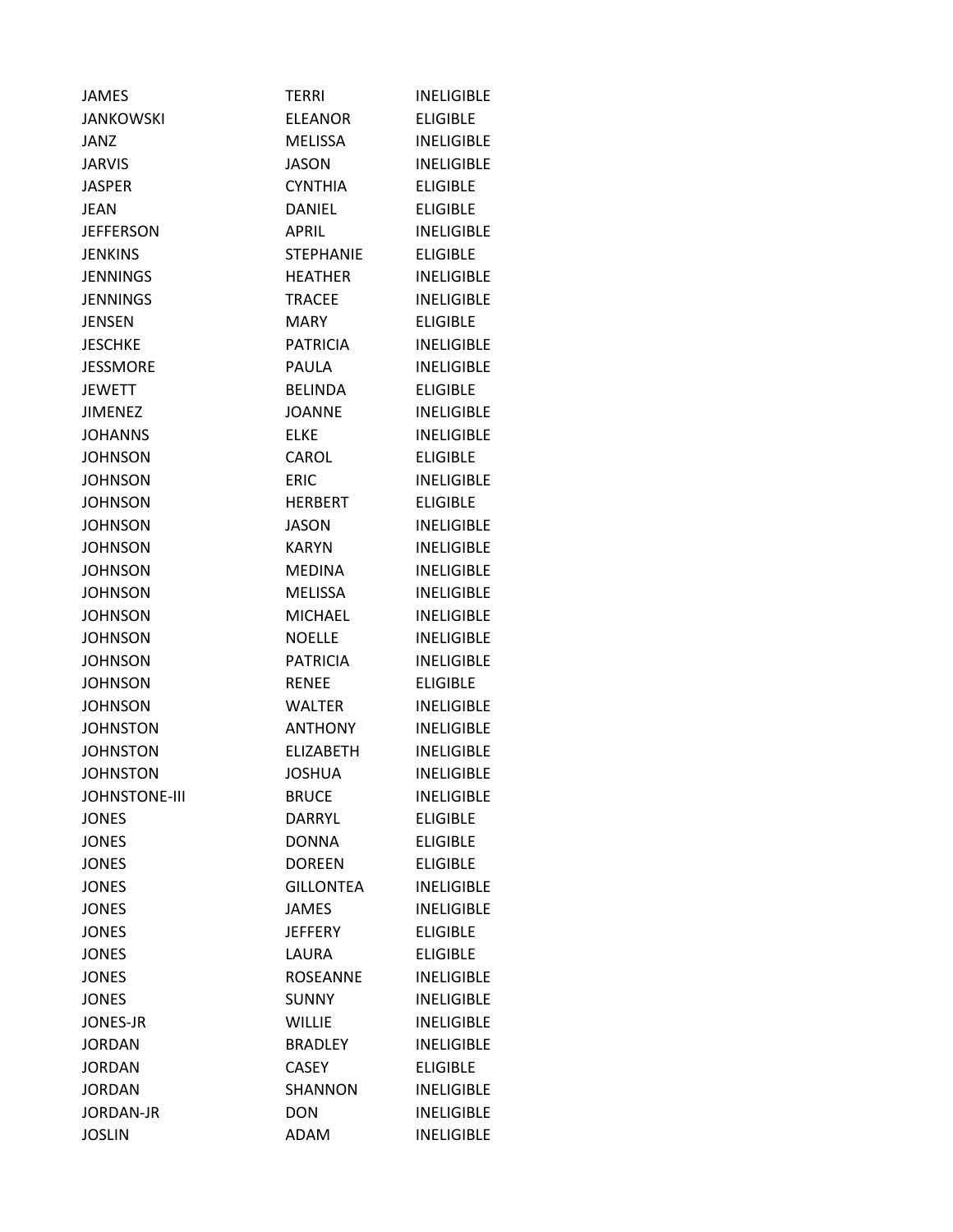| <b>JUDD</b>       | <b>LUCILLE</b>    | <b>ELIGIBLE</b>   |
|-------------------|-------------------|-------------------|
| <b>JULIANA</b>    | <b>JOHN</b>       | <b>ELIGIBLE</b>   |
| <b>JUNE</b>       | <b>DANIELLE</b>   | <b>INELIGIBLE</b> |
| <b>JUNE</b>       | DARRELL           | <b>INELIGIBLE</b> |
| <b>JUNE-III</b>   | <b>WILLIAM</b>    | <b>INELIGIBLE</b> |
| <b>JUSTO</b>      | SAMANTHA          | <b>INELIGIBLE</b> |
| KADLUBOWSKI       | RICHARD           | <b>INELIGIBLE</b> |
| <b>KAISER</b>     | <b>CARL</b>       | <b>INELIGIBLE</b> |
| <b>KALIN</b>      | EDWARD            | <b>ELIGIBLE</b>   |
| <b>KAMINSKI</b>   | <b>DEBORAH</b>    | <b>INELIGIBLE</b> |
| KAPPIL            | <b>BEENA</b>      | <b>ELIGIBLE</b>   |
| <b>KARALUNAS</b>  | <b>EVAN</b>       | <b>INELIGIBLE</b> |
| <b>KARASINSKI</b> | MEGHAN            | <b>INELIGIBLE</b> |
| <b>KAREEM</b>     | <b>MUSTAFA</b>    | <b>INELIGIBLE</b> |
| <b>KARLE</b>      | <b>DENISE</b>     | <b>INELIGIBLE</b> |
| <b>KARLIK</b>     | <b>TIMOTHY</b>    | <b>INELIGIBLE</b> |
| <b>KARPINSKI</b>  | <b>ARTHUR</b>     | <b>INELIGIBLE</b> |
| <b>KASER</b>      | JOSEF             | <b>INELIGIBLE</b> |
| <b>KASTLER</b>    | <b>DONALD</b>     | <b>ELIGIBLE</b>   |
| <b>KAUTZ</b>      | <b>KATHERINE</b>  | <b>INELIGIBLE</b> |
| <b>KAY-THARP</b>  | <b>PATRICIA</b>   | <b>INELIGIBLE</b> |
| <b>KAZMARK</b>    | DANIEL            | <b>INELIGIBLE</b> |
| <b>KEARNEY</b>    | <b>MATTHEW</b>    | <b>ELIGIBLE</b>   |
| <b>KEELER</b>     | <b>MARISA</b>     | <b>INELIGIBLE</b> |
| <b>KEELING</b>    | <b>ROBERT</b>     | <b>INELIGIBLE</b> |
| <b>KEENE</b>      | <b>EMILY</b>      | <b>INELIGIBLE</b> |
| <b>KEENEY</b>     | <b>ASHLEY</b>     | <b>INELIGIBLE</b> |
| <b>KELLER</b>     | <b>JEANNE</b>     | <b>ELIGIBLE</b>   |
| <b>KELLER</b>     | LAURA             | <b>INELIGIBLE</b> |
| <b>KELLEY</b>     | <b>BRIAN</b>      | <b>INELIGIBLE</b> |
| KELLEY            | <b>LISA</b>       | <b>ELIGIBLE</b>   |
| <b>KELLY</b>      | <b>BRIANNA</b>    | <b>INELIGIBLE</b> |
| <b>KELLY</b>      | CASSANDRA         | <b>INELIGIBLE</b> |
| <b>KELLY</b>      | <b>JACQUELINE</b> | <b>ELIGIBLE</b>   |
| <b>KELLY</b>      | <b>JOHN</b>       | <b>ELIGIBLE</b>   |
| <b>KELLY</b>      | <b>JOSEPH</b>     | <b>INELIGIBLE</b> |
| <b>KELLY</b>      | <b>KATHLEEN</b>   | <b>ELIGIBLE</b>   |
| <b>KELLY</b>      | <b>KEVIN</b>      | <b>INELIGIBLE</b> |
| <b>KELLY</b>      | <b>MARY</b>       | <b>INELIGIBLE</b> |
| <b>KELLY</b>      | <b>MATTHEW</b>    | <b>INELIGIBLE</b> |
| <b>KELLY</b>      | <b>PATRICK</b>    | <b>ELIGIBLE</b>   |
| KELLY-SCHILLING   | <b>KATHLEEN</b>   | <b>ELIGIBLE</b>   |
| <b>KENEFICK</b>   | <b>MATTHEW</b>    | <b>INELIGIBLE</b> |
| <b>KENIFIC</b>    | <b>CHRISTINE</b>  | <b>ELIGIBLE</b>   |
| <b>KENNEDY</b>    | <b>KEVIN</b>      | <b>INELIGIBLE</b> |
| <b>KENNEDY</b>    | <b>ROXANNE</b>    | <b>INELIGIBLE</b> |
| <b>KENNEY</b>     | C-DOUGLAS         | <b>ELIGIBLE</b>   |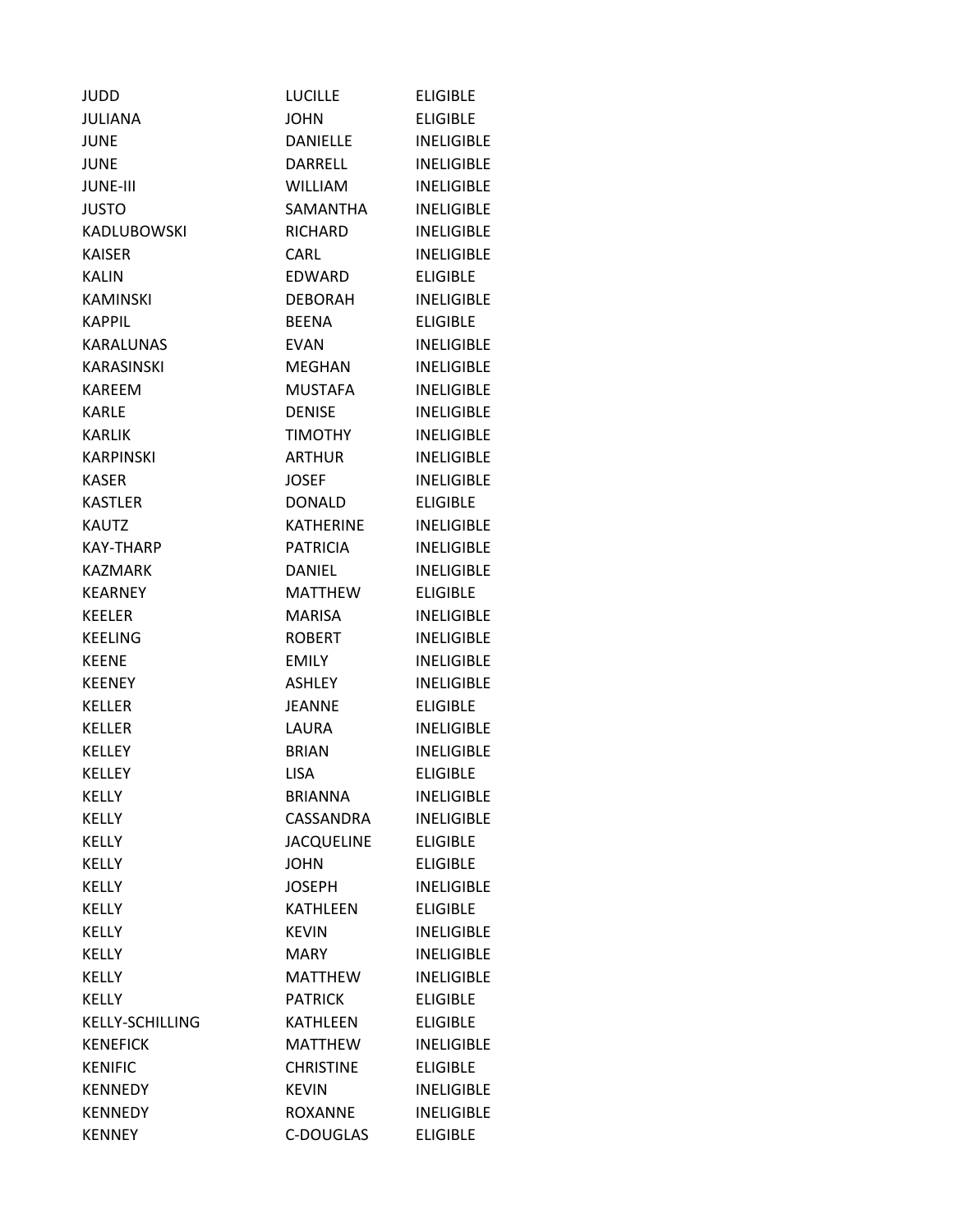| <b>KENYON</b>         | DAVID-ALLEN        | <b>ELIGIBLE</b>   |
|-----------------------|--------------------|-------------------|
| <b>KENYON</b>         | KATHLFFN           | <b>INELIGIBLE</b> |
| <b>KEO</b>            | KUNTHEA            | <b>INELIGIBLE</b> |
| KERN                  | <b>MICHAEL</b>     | <b>INELIGIBLE</b> |
| <b>KERNEY</b>         | <b>OWEN</b>        | <b>INELIGIBLE</b> |
| <b>KERR</b>           | <b>CHRISTOPHER</b> | <b>INELIGIBLE</b> |
| <b>KERSHAW</b>        | STEPHANIE          | <b>ELIGIBLE</b>   |
| <b>KICAK</b>          | <b>MICHAEL</b>     | <b>INELIGIBLE</b> |
| <b>KIFF</b>           | <b>PARKER</b>      | <b>INELIGIBLE</b> |
| <b>KIGGINS</b>        | <b>ARTHUR</b>      | <b>INELIGIBLE</b> |
| <b>KIGGINS</b>        | <b>KAREN</b>       | <b>ELIGIBLE</b>   |
| <b>KIGGINS</b>        | <b>MARY</b>        | <b>ELIGIBLE</b>   |
| KILKEARY              | <b>MACKENZIE</b>   | <b>INELIGIBLE</b> |
| <b>KILMARTIN</b>      | <b>PATRICK</b>     | <b>INELIGIBLE</b> |
| <b>KIMBER</b>         | <b>DEBORAH</b>     | <b>INELIGIBLE</b> |
| KIMBER                | <b>MARK</b>        | <b>ELIGIBLE</b>   |
| <b>KINDER</b>         | KELLY              | <b>INELIGIBLE</b> |
| <b>KINDER</b>         | <b>PAUL</b>        | <b>ELIGIBLE</b>   |
| <b>KING</b>           | <b>JENELLE</b>     | <b>INELIGIBLE</b> |
| <b>KING</b>           | <b>JOSEPH</b>      | <b>ELIGIBLE</b>   |
| KINGSLEY-II           | MARK               | <b>INELIGIBLE</b> |
| <b>KINGSTON</b>       | <b>KARL</b>        | <b>ELIGIBLE</b>   |
| <b>KINNE</b>          | <b>WILLIAM</b>     | <b>INELIGIBLE</b> |
| <b>KIRKLAND</b>       | <b>TIA</b>         | <b>INELIGIBLE</b> |
| <b>KIRTON</b>         | <b>KRISTINE</b>    | <b>ELIGIBLE</b>   |
| <b>KISER</b>          | <b>DANIELLE</b>    | <b>INELIGIBLE</b> |
| <b>KISSANE</b>        | <b>JEDIDIAH</b>    | <b>INELIGIBLE</b> |
| <b>KITCHNER</b>       | <b>KRISTIE</b>     | <b>INELIGIBLE</b> |
| <b>KLADEK</b>         | <b>JONATHAN</b>    | <b>INELIGIBLE</b> |
| KLAIBER-JR            | <b>ALFRED</b>      | <b>INELIGIBLE</b> |
| <b>KLAMM</b>          | <b>MARGARET</b>    | <b>ELIGIBLE</b>   |
| <b>KLAPAN</b>         | <b>VELIMIR</b>     | <b>ELIGIBLE</b>   |
| <b>KLEIST</b>         | <b>TONILYNN</b>    | <b>ELIGIBLE</b>   |
| <b>KLEIST-JR</b>      | <b>NICHOLAS</b>    | <b>INELIGIBLE</b> |
| <b>KLEPACKI-THORN</b> | <b>JASMINE</b>     | <b>INELIGIBLE</b> |
| <b>KLEPACKI-THORN</b> | <b>KRISTIN</b>     | <b>INELIGIBLE</b> |
| <b>KLIMEK</b>         | <b>KEVIN</b>       | <b>INELIGIBLE</b> |
| <b>KLIMEK-JR</b>      | <b>ALLAN</b>       | <b>INELIGIBLE</b> |
| <b>KLINE</b>          | <b>HEATHER</b>     | <b>INELIGIBLE</b> |
| <b>KLINE</b>          | <b>LESLEE</b>      | <b>INELIGIBLE</b> |
| <b>KLINGER</b>        | <b>TIMOTHY</b>     | <b>ELIGIBLE</b>   |
| <b>KLINK</b>          | <b>BRIAN</b>       | <b>INELIGIBLE</b> |
| <b>KLIX</b>           | <b>JEANNIE</b>     | <b>ELIGIBLE</b>   |
| <b>KLOSOWSKI</b>      | <b>LEE</b>         | <b>ELIGIBLE</b>   |
| <b>KLOSSNER</b>       | REBECCA            | <b>INELIGIBLE</b> |
| <b>KNAPP</b>          | CAROL              | <b>ELIGIBLE</b>   |
| <b>KNAPP</b>          | <b>DAVID</b>       | <b>ELIGIBLE</b>   |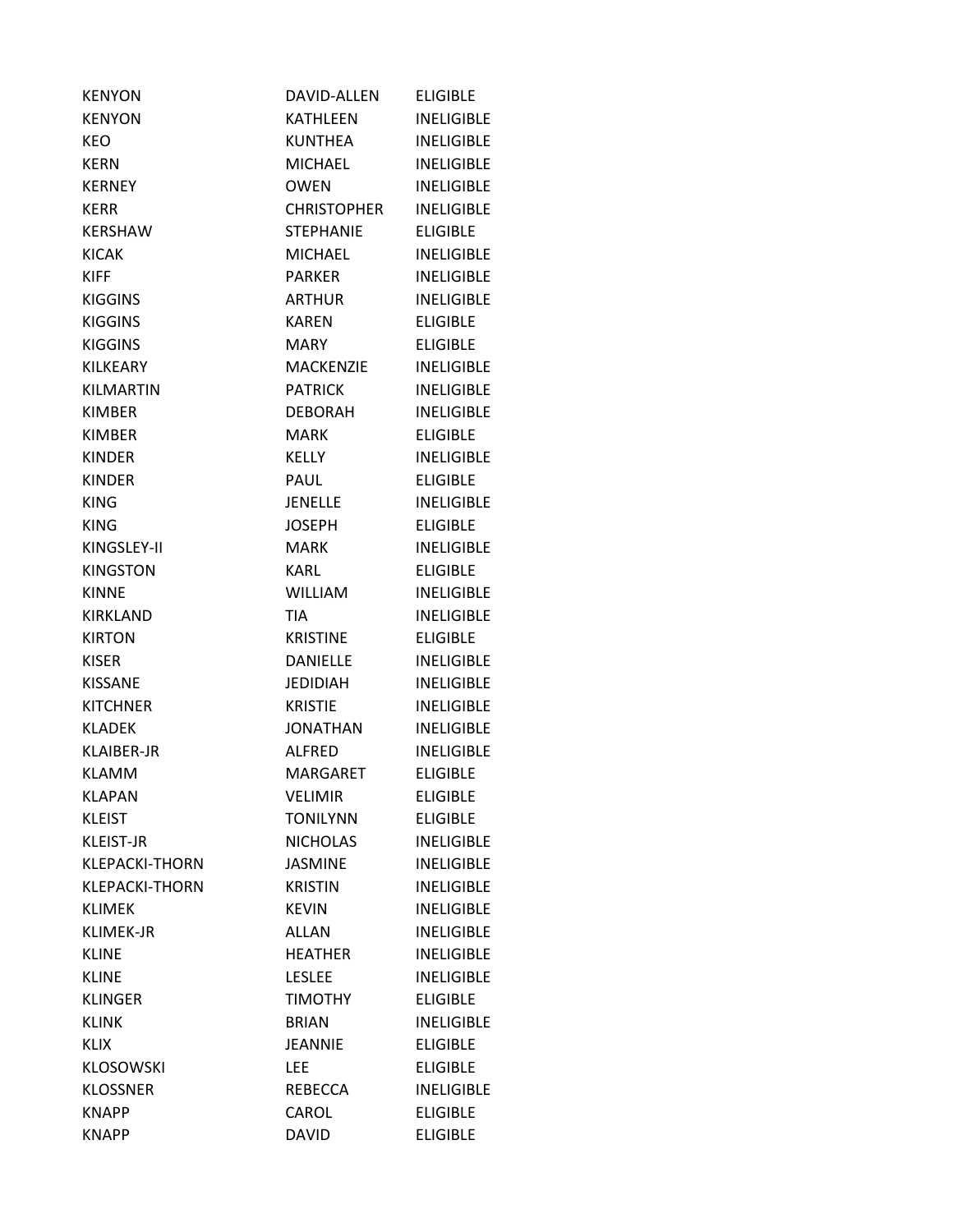| <b>KNAPP</b>       | <b>JUSTIN</b>      | <b>INELIGIBLE</b> |
|--------------------|--------------------|-------------------|
| <b>KNAPP</b>       | <b>OLIVER</b>      | <b>INFLIGIBLE</b> |
| <b>KNAPP</b>       | <b>TIMOTHY</b>     | <b>INELIGIBLE</b> |
| <b>KNAPPEN</b>     | <b>JUDSON</b>      | <b>INELIGIBLE</b> |
| <b>KNEPEL ZENS</b> | JILL.              | <b>INELIGIBLE</b> |
| <b>KNIGHT</b>      | <b>LESLIE</b>      | <b>INELIGIBLE</b> |
| <b>KNOBEL</b>      | <b>LIZABETH</b>    | <b>INELIGIBLE</b> |
| <b>KNOX</b>        | <b>BRIAN</b>       | <b>INELIGIBLE</b> |
| <b>KNOX</b>        | <b>MICHAEL</b>     | <b>INELIGIBLE</b> |
| <b>KOEHLER</b>     | <b>KEVIN</b>       | <b>INELIGIBLE</b> |
| <b>KOEPPE</b>      | <b>CHRISTOPHER</b> | <b>INELIGIBLE</b> |
| <b>KOESTER</b>     | <b>JACOB</b>       | <b>INELIGIBLE</b> |
| <b>KOGUT</b>       | <b>KYLE</b>        | <b>INELIGIBLE</b> |
| <b>KOGUT</b>       | ZACHARY            | <b>INELIGIBLE</b> |
| <b>KOHLER</b>      | <b>AARON</b>       | <b>INELIGIBLE</b> |
| <b>KOLAKOWSKI</b>  | <b>MICHAEL</b>     | <b>INELIGIBLE</b> |
| <b>KOLDIN</b>      | <b>MYRNA</b>       | <b>ELIGIBLE</b>   |
| <b>KOPACZEWSKI</b> | <b>RICHARD</b>     | <b>ELIGIBLE</b>   |
| <b>KOPP</b>        | CAROL              | <b>ELIGIBLE</b>   |
| <b>KORKUS</b>      | KAYLEY             | <b>INELIGIBLE</b> |
| <b>KORKUS</b>      | LORRAINE           | <b>INELIGIBLE</b> |
| <b>KORTRIGHT</b>   | <b>HEIDI</b>       | <b>ELIGIBLE</b>   |
| <b>KOTTAGE</b>     | <b>MARK</b>        | <b>ELIGIBLE</b>   |
| <b>KOUKIDES</b>    | <b>DEREC</b>       | <b>INELIGIBLE</b> |
| <b>KOWALSKI</b>    | <b>JESSICA</b>     | <b>INELIGIBLE</b> |
| <b>KRANKING</b>    | <b>DAWN</b>        | <b>ELIGIBLE</b>   |
| <b>KRANZ</b>       | <b>KRISTIN</b>     | <b>INELIGIBLE</b> |
| <b>KRAUS</b>       | <b>CHRISTOPHER</b> | <b>INELIGIBLE</b> |
| <b>KRAYNAK</b>     | <b>CHRISTOPHER</b> | <b>ELIGIBLE</b>   |
| <b>KRESO</b>       | <b>JESSICA</b>     | <b>INELIGIBLE</b> |
| <b>KREUZER</b>     | <b>FREDERICK</b>   | <b>INELIGIBLE</b> |
| <b>KREWSON</b>     | <b>MICHAEL</b>     | <b>ELIGIBLE</b>   |
| <b>KRIBS</b>       | <b>DAVID</b>       | <b>INELIGIBLE</b> |
| <b>KROL</b>        | <b>DEBORAH</b>     | <b>INELIGIBLE</b> |
| <b>KROL</b>        | <b>ROBERT</b>      | <b>INELIGIBLE</b> |
| <b>KRUGER</b>      | KATHLEEN           | <b>INELIGIBLE</b> |
| <b>KUHN</b>        | MARY               | <b>INELIGIBLE</b> |
| <b>KUKKO</b>       | <b>MELANIE</b>     | <b>INELIGIBLE</b> |
| <b>KULAK</b>       | <b>DANIEL</b>      | <b>INELIGIBLE</b> |
| <b>KURIMSKY</b>    | <b>MATTHEW</b>     | <b>INELIGIBLE</b> |
| KURLOWICZ          | <b>WENDY</b>       | <b>INELIGIBLE</b> |
| <b>KUTTRUFF</b>    | <b>KELLY</b>       | <b>INELIGIBLE</b> |
| <b>KUTZER</b>      | <b>THOMAS</b>      | <b>ELIGIBLE</b>   |
| <b>KWASNOWSKI</b>  | <b>DANIEL</b>      | <b>INELIGIBLE</b> |
| <b>KYANKA</b>      | <b>JEFFREY</b>     | <b>INELIGIBLE</b> |
| <b>LACLAIR</b>     | <b>KRISTOPHER</b>  | <b>INELIGIBLE</b> |
| <b>LACOUNT</b>     | LORI               | <b>INELIGIBLE</b> |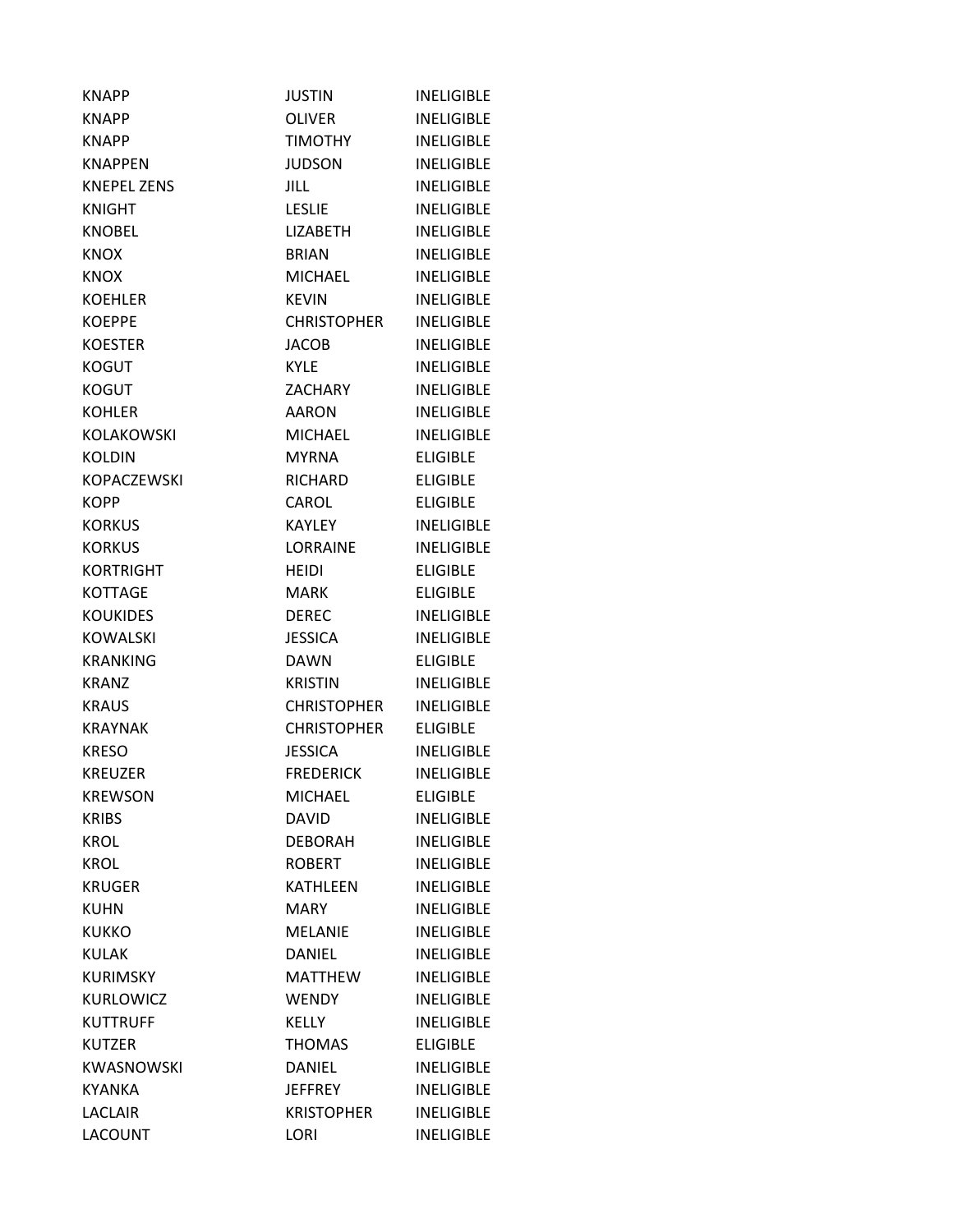| LADD           | <b>HEATHER</b>     | <b>INELIGIBLE</b> |
|----------------|--------------------|-------------------|
| LADD           | <b>RICHARD</b>     | <b>ELIGIBLE</b>   |
| LADD           | <b>TRACY</b>       | <b>INELIGIBLE</b> |
| LADUE          | <b>KAREN</b>       | <b>INELIGIBLE</b> |
| <b>LAFAVE</b>  | <b>ALEXANDER</b>   | <b>INELIGIBLE</b> |
| LAFRAMBOISE    | <b>MICHELLE</b>    | <b>INELIGIBLE</b> |
| LAFRAMBOISE    | <b>PHILIP</b>      | <b>INELIGIBLE</b> |
| LAFRANCE       | <b>ALICIA</b>      | <b>INELIGIBLE</b> |
| LAGUARDIA      | <b>STEPHEN</b>     | <b>INELIGIBLE</b> |
| LAHIRI         | <b>SAPTARSHI</b>   | <b>INELIGIBLE</b> |
| LAIL           | <b>CHARLENE</b>    | <b>INELIGIBLE</b> |
| <b>LAKATOS</b> | <b>BERTALAN</b>    | <b>INELIGIBLE</b> |
| LAMB           | <b>CHERRY</b>      | <b>ELIGIBLE</b>   |
| LAMB-JR        | EDWARD             | <b>INELIGIBLE</b> |
| LAMENDOLA      | <b>HEATHER</b>     | <b>INELIGIBLE</b> |
| LAMONTAGNE     | <b>MICHELLE</b>    | <b>ELIGIBLE</b>   |
| LAMOUREUX      | <b>JOSEPH</b>      | <b>INELIGIBLE</b> |
| LANG           | <b>EMILY</b>       | <b>INELIGIBLE</b> |
| LANGDON        | <b>DIANE</b>       | <b>INELIGIBLE</b> |
| LANGDON        | <b>JOANNE</b>      | <b>INELIGIBLE</b> |
| LANGLOIS       | RAQUEL             | <b>INELIGIBLE</b> |
| LANNING        | <b>THOMAS</b>      | <b>INELIGIBLE</b> |
| LANNON         | <b>MICHAEL</b>     | <b>INELIGIBLE</b> |
| LANSING        | <b>MARK</b>        | <b>ELIGIBLE</b>   |
| LANSLEY        | <b>WILLIAM</b>     | <b>ELIGIBLE</b>   |
| <b>LANTRY</b>  | <b>GINA</b>        | <b>INELIGIBLE</b> |
| <b>LANTRY</b>  | <b>JAMES</b>       | <b>INELIGIBLE</b> |
| LANZI          | <b>MELANIE</b>     | <b>INELIGIBLE</b> |
| LAPENNA        | <b>WENDY</b>       | <b>INELIGIBLE</b> |
| LARA           | <b>KRISTINA</b>    | <b>INELIGIBLE</b> |
| <b>LARKIN</b>  | <b>KRISTY</b>      | <b>INELIGIBLE</b> |
| <b>LARKIN</b>  | <b>TIMOTHY</b>     | <b>INELIGIBLE</b> |
| <b>LAROCHE</b> | <b>JASON</b>       | <b>INELIGIBLE</b> |
| LARRABEE       | <b>CORY</b>        | <b>INELIGIBLE</b> |
| LASORSA        | <b>KARA</b>        | <b>INELIGIBLE</b> |
| LATHAM         | <b>TIMOTHY</b>     | <b>INELIGIBLE</b> |
| LAVALLE        | <b>FRANCINE</b>    | <b>INELIGIBLE</b> |
| LAVELLE        | AMY                | <b>INELIGIBLE</b> |
| LAVY           | <b>DANIEL</b>      | <b>INELIGIBLE</b> |
| LAW            | <b>THERESA</b>     | <b>ELIGIBLE</b>   |
| LAWLESS        | <b>MAUREEN</b>     | <b>INELIGIBLE</b> |
| LAWLOR         | <b>ROBIN</b>       | <b>ELIGIBLE</b>   |
| LAWRENCE       | <b>DWAYZO</b>      | <b>INELIGIBLE</b> |
| LAWRENCE       | <b>KEITH</b>       | <b>INELIGIBLE</b> |
| LAWRENCE       | <b>TIMOTHY</b>     | <b>ELIGIBLE</b>   |
| LAYOU          | <b>NICHOLAS</b>    | <b>INELIGIBLE</b> |
| <b>LEAK</b>    | <b>CHRISTOPHER</b> | <b>ELIGIBLE</b>   |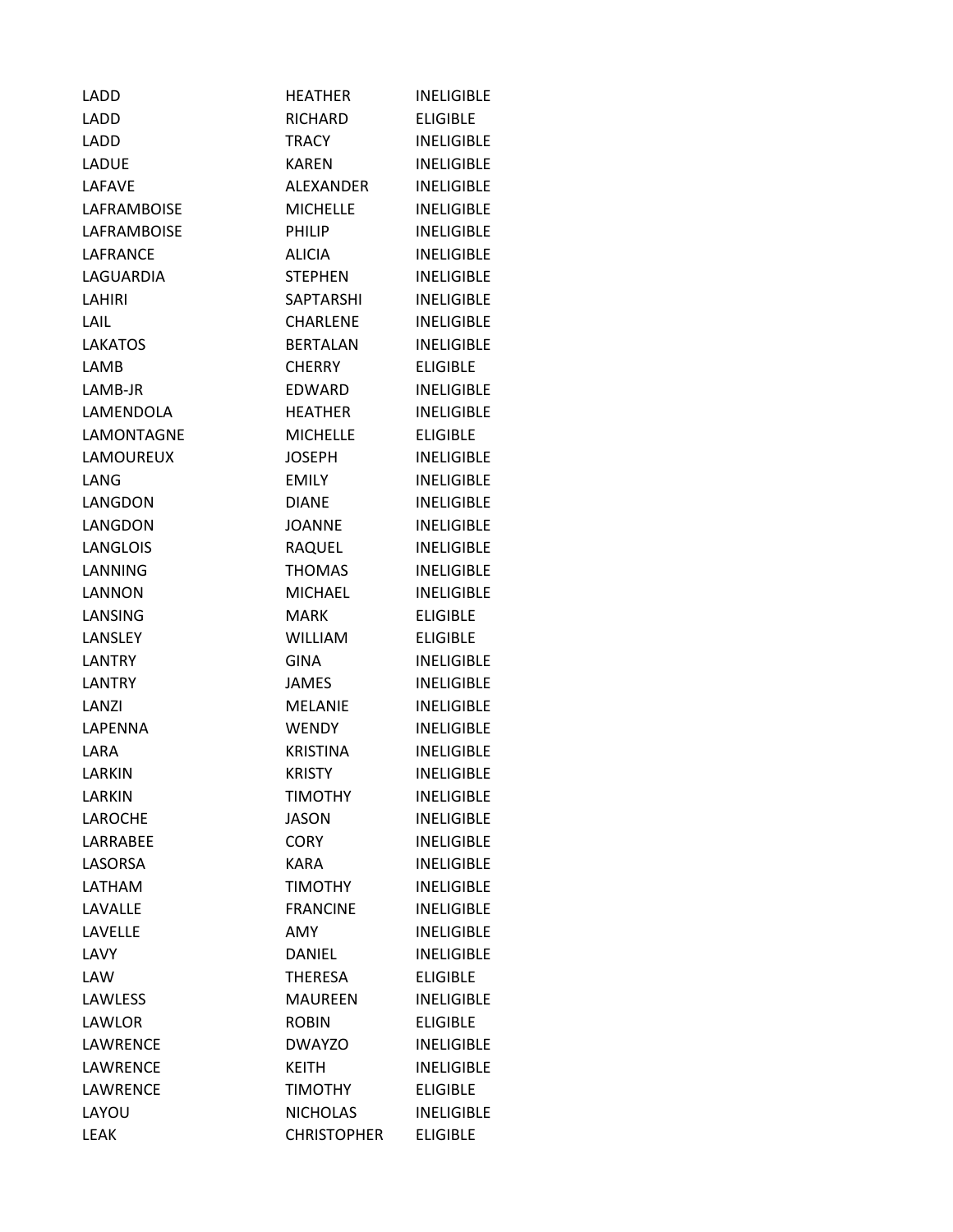| LEATHERLAND       | TINA             | <b>INELIGIBLE</b> |
|-------------------|------------------|-------------------|
| LEE               | <b>CARLOS</b>    | <b>INELIGIBLE</b> |
| <b>LEE</b>        | <b>JOSEPH</b>    | <b>INELIGIBLE</b> |
| LEEB              | <b>KENNETH</b>   | <b>ELIGIBLE</b>   |
| <b>LEFEBVRE</b>   | <b>MICHAEL</b>   | <b>ELIGIBLE</b>   |
| <b>LEFEVER</b>    | <b>MICHAEL</b>   | <b>INELIGIBLE</b> |
| LEGAULT           | <b>KATHLEEN</b>  | <b>ELIGIBLE</b>   |
| <b>LEGETTE</b>    | <b>MARILYN</b>   | <b>INELIGIBLE</b> |
| <b>LEGNETTO</b>   | <b>BONNIE</b>    | <b>INELIGIBLE</b> |
| LEHMANN           | <b>ELIZABETH</b> | <b>INELIGIBLE</b> |
| <b>LELL</b>       | <b>JORDAN</b>    | <b>INELIGIBLE</b> |
| <b>LELL</b>       | <b>NANCY</b>     | <b>INELIGIBLE</b> |
| <b>LEMON</b>      | TANYA            | <b>INELIGIBLE</b> |
| <b>LEMONIADES</b> | <b>JULIA</b>     | <b>INELIGIBLE</b> |
| <b>LENNOX</b>     | <b>LENA</b>      | <b>INELIGIBLE</b> |
| LENTINI           | <b>SUSAN</b>     | <b>ELIGIBLE</b>   |
| <b>LEO</b>        | <b>MARIA</b>     | <b>ELIGIBLE</b>   |
| <b>LESH</b>       | <b>RICHARD</b>   | <b>INELIGIBLE</b> |
| <b>LESNIAK</b>    | <b>DARCIE</b>    | <b>INELIGIBLE</b> |
| LESPERANCE        | <b>PAUL</b>      | <b>INELIGIBLE</b> |
| LESZCZEWICZ       | <b>CHERYL</b>    | <b>ELIGIBLE</b>   |
| <b>LETTENEY</b>   | <b>LISA</b>      | <b>ELIGIBLE</b>   |
| <b>LEUBNER</b>    | <b>JONI</b>      | <b>ELIGIBLE</b>   |
| <b>LEUBNER</b>    | <b>JUSTIN</b>    | <b>INELIGIBLE</b> |
| <b>LEUTHAUSER</b> | SEAN             | <b>INELIGIBLE</b> |
| LEVANDOWSKI       | <b>ANDREA</b>    | <b>INELIGIBLE</b> |
| <b>LEVINE</b>     | <b>VIKTOR</b>    | <b>ELIGIBLE</b>   |
| LEVOS             | ANGELO           | <b>INELIGIBLE</b> |
| LEWIS             | <b>CORY</b>      | <b>INELIGIBLE</b> |
| LEWIS             | <b>DEBRA</b>     | <b>ELIGIBLE</b>   |
| LEWIS             | <b>JAMES</b>     | <b>INELIGIBLE</b> |
| LEWIS             | <b>JEFFREY</b>   | <b>INELIGIBLE</b> |
| LEWIS             | <b>NICOLE</b>    | <b>INELIGIBLE</b> |
| LEWIS             | <b>RENEE</b>     | <b>INELIGIBLE</b> |
| LEWIS             | <b>ROBERT</b>    | <b>ELIGIBLE</b>   |
| LIBERATORE        | <b>BARBARA</b>   | <b>ELIGIBLE</b>   |
| <b>LIBERATORE</b> | <b>LOUIS</b>     | <b>ELIGIBLE</b>   |
| <b>LIGHTON</b>    | KIMBERLY         | <b>INELIGIBLE</b> |
| <b>LILLY</b>      | <b>MELISSA</b>   | <b>INELIGIBLE</b> |
| <b>LIMBERG</b>    | <b>MICHAEL</b>   | <b>INELIGIBLE</b> |
| LIMBERG-JR        | <b>STEVEN</b>    | <b>INELIGIBLE</b> |
| LINCOLN           | <b>LISA</b>      | <b>INELIGIBLE</b> |
| <b>LION</b>       | <b>NICOLE</b>    | <b>INELIGIBLE</b> |
| <b>LIPPERT</b>    | <b>STACY</b>     | <b>INELIGIBLE</b> |
| <b>LIQUORI</b>    | <b>BRIEANA</b>   | <b>INELIGIBLE</b> |
| LIZZIO            | <b>THOMAS</b>    | <b>INELIGIBLE</b> |
| <b>LOCASTRO</b>   | <b>MATTHEW</b>   | <b>INELIGIBLE</b> |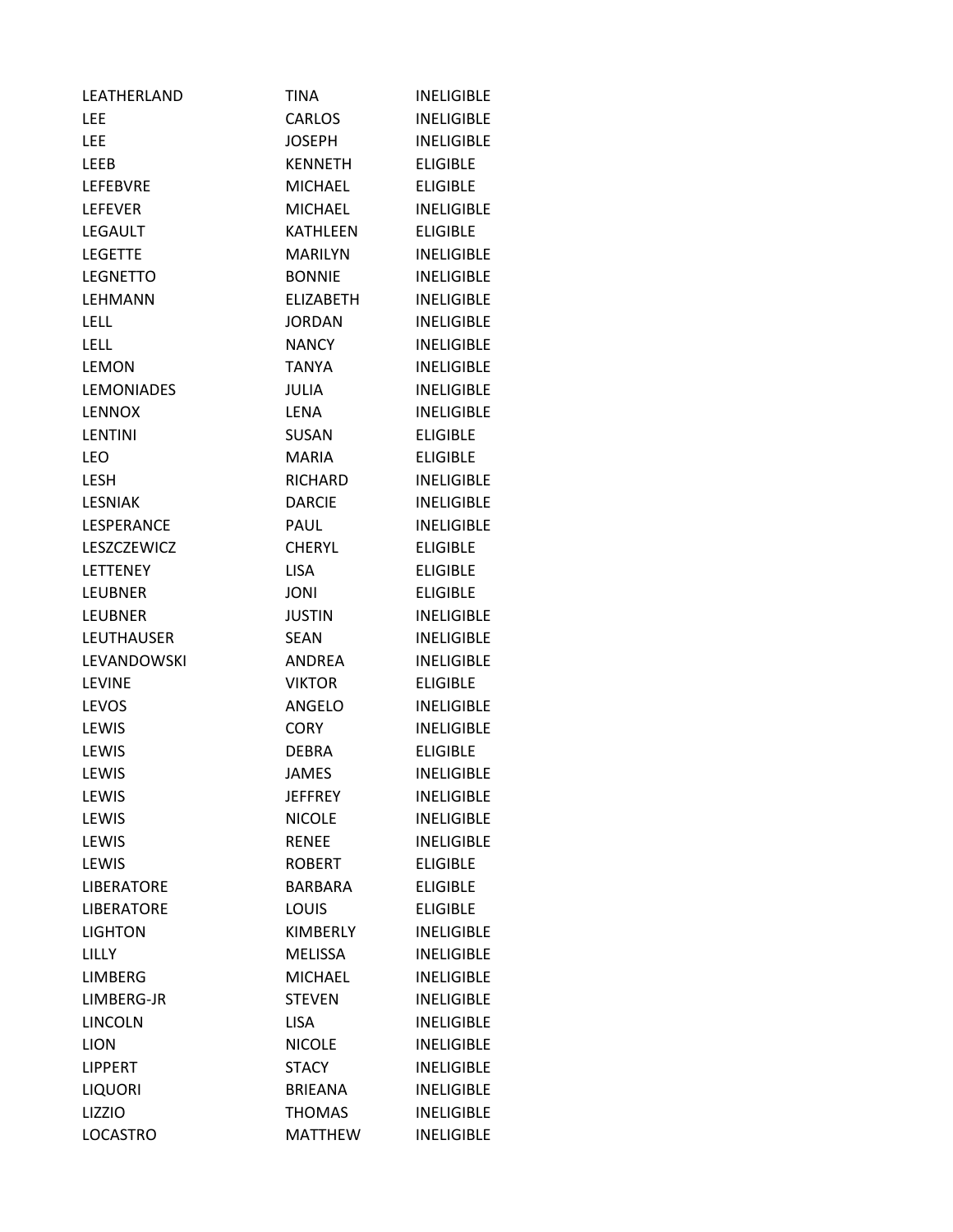| <b>LOCKETT</b>    | <b>CANDACE</b>   | <b>INELIGIBLE</b> |
|-------------------|------------------|-------------------|
| <b>LOCKETT</b>    | MARY             | <b>FLIGIBLE</b>   |
| <b>LOGIUDICE</b>  | SARAH            | <b>INELIGIBLE</b> |
| <b>LOMBARDO</b>   | <b>JILL</b>      | <b>INELIGIBLE</b> |
| <b>LOPEZ</b>      | <b>GARY</b>      | <b>INELIGIBLE</b> |
| <b>LOPEZ</b>      | <b>GORDON</b>    | <b>INELIGIBLE</b> |
| <b>LOPEZ</b>      | <b>JEREMY</b>    | <b>INELIGIBLE</b> |
| <b>LOPEZ</b>      | <b>SUSAN</b>     | <b>INELIGIBLE</b> |
| LOPEZ-COLON       | <b>JONATHAN</b>  | <b>INELIGIBLE</b> |
| <b>LORE</b>       | <b>LUCILLE</b>   | <b>INELIGIBLE</b> |
| LORENZINI         | <b>DANIEL</b>    | <b>INELIGIBLE</b> |
| <b>LORENZO</b>    | PAUL             | <b>INELIGIBLE</b> |
| <b>LOUGHLIN</b>   | ANNE             | <b>ELIGIBLE</b>   |
| LOVE              | <b>GIGI</b>      | <b>ELIGIBLE</b>   |
| LOVELAND          | KATHERINE        | <b>INELIGIBLE</b> |
| <b>LOVETTE</b>    | <b>DARVIN</b>    | <b>INELIGIBLE</b> |
| LOWE              | LAURIE           | <b>ELIGIBLE</b>   |
| <b>LOWENSTEIN</b> | LON              | <b>ELIGIBLE</b>   |
| <b>LOWERY</b>     | <b>NANCY</b>     | <b>INELIGIBLE</b> |
| <b>LUBER</b>      | <b>MARY</b>      | <b>ELIGIBLE</b>   |
| <b>LUCE</b>       | <b>STEPHEN</b>   | <b>INELIGIBLE</b> |
| <b>LUDDY</b>      | <b>CARA</b>      | <b>INELIGIBLE</b> |
| LUDWIG-JR         | <b>KENNETH</b>   | <b>INELIGIBLE</b> |
| <b>LUKINS</b>     | <b>CYNTHIA</b>   | <b>ELIGIBLE</b>   |
| LUNDBLAD          | RONALD           | <b>INELIGIBLE</b> |
| <b>LUSK</b>       | <b>PATRICK</b>   | <b>INELIGIBLE</b> |
| <b>LUTZ</b>       | <b>KATHLEEN</b>  | <b>INELIGIBLE</b> |
| <b>LYNCH</b>      | BRIAN            | <b>INELIGIBLE</b> |
| <b>LYNCH</b>      | <b>BRIAN</b>     | <b>INELIGIBLE</b> |
| <b>LYNCH</b>      | <b>COLIN</b>     | <b>INELIGIBLE</b> |
| <b>LYNCH</b>      | <b>NATHAN</b>    | <b>INELIGIBLE</b> |
| <b>LYNCH</b>      | <b>SEAN</b>      | <b>INELIGIBLE</b> |
| MACCOMBIE         | <b>JENNIFER</b>  | <b>INELIGIBLE</b> |
| <b>MACHAN</b>     | <b>ELIZABETH</b> | <b>ELIGIBLE</b>   |
| <b>MACK</b>       | ISIAH            | <b>INELIGIBLE</b> |
| MACLACHLAN        | <b>JOHN</b>      | <b>INELIGIBLE</b> |
| MACLACHLAN        | <b>WILLIAM</b>   | <b>INELIGIBLE</b> |
| <b>MACRO</b>      | <b>NANCY</b>     | <b>ELIGIBLE</b>   |
| <b>MADIGAN</b>    | <b>JEAN</b>      | <b>ELIGIBLE</b>   |
| MAGARO-DOLAN      | <b>DEBORAH</b>   | <b>INELIGIBLE</b> |
| <b>MAGES</b>      | <b>TERI</b>      | <b>INELIGIBLE</b> |
| <b>MAGGIOLINO</b> | <b>PATRICIA</b>  | <b>INELIGIBLE</b> |
| <b>MAGUET</b>     | <b>MASON</b>     | <b>INELIGIBLE</b> |
| <b>MAGUIRE</b>    | REBECCA          | <b>INELIGIBLE</b> |
| <b>MAHADY</b>     | <b>SEAN</b>      | <b>INELIGIBLE</b> |
| <b>MAHANEY</b>    | <b>JAMES</b>     | <b>INELIGIBLE</b> |
| <b>MAHAR</b>      | <b>MARIA</b>     | <b>ELIGIBLE</b>   |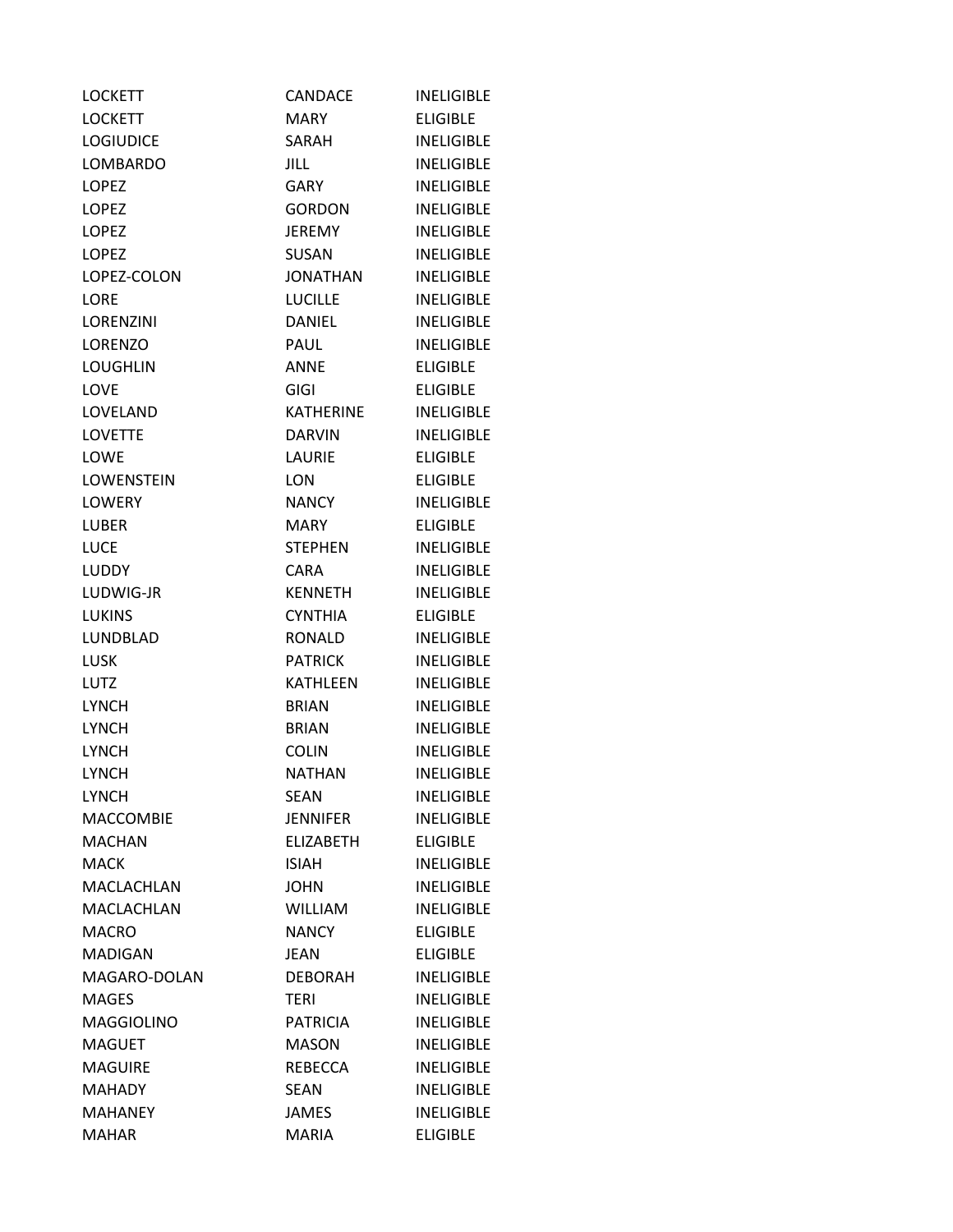| MAHER              | <b>DENNIS</b>     | <b>INELIGIBLE</b> |
|--------------------|-------------------|-------------------|
| <b>MAHONEY</b>     | BERNARD           | <b>ELIGIBLE</b>   |
| <b>MAHONEY</b>     | <b>BRENDA</b>     | <b>INELIGIBLE</b> |
| <b>MAHONEY</b>     | <b>KEVIN</b>      | <b>INELIGIBLE</b> |
| MAIDA              | <b>JAMES</b>      | <b>ELIGIBLE</b>   |
| <b>MAKARCHUK</b>   | <b>VIKTOR</b>     | <b>INELIGIBLE</b> |
| <b>MALKOC</b>      | <b>SABINA</b>     | <b>INELIGIBLE</b> |
| <b>MALLEY</b>      | <b>RYAN</b>       | <b>INELIGIBLE</b> |
| <b>MALLORE</b>     | <b>JASON</b>      | <b>INELIGIBLE</b> |
| <b>MALONEY</b>     | LAURA             | <b>INELIGIBLE</b> |
| <b>MALONEY</b>     | <b>REGINA</b>     | <b>INELIGIBLE</b> |
| <b>MANCILLA</b>    | <b>ANNE-MARIE</b> | <b>INELIGIBLE</b> |
| <b>MANCINI</b>     | <b>FRANK</b>      | <b>INELIGIBLE</b> |
| <b>MANFRE</b>      | MASSIMILIANO      | <b>INELIGIBLE</b> |
| <b>MANFREDI</b>    | <b>JOANN</b>      | <b>ELIGIBLE</b>   |
| MANFREDI           | <b>MICHAEL</b>    | <b>INELIGIBLE</b> |
| <b>MANGOVSKI</b>   | <b>ANTHONY</b>    | <b>INELIGIBLE</b> |
| <b>MANN</b>        | <b>MARC</b>       | <b>INELIGIBLE</b> |
| <b>MANNISE</b>     | ALISHA            | <b>INELIGIBLE</b> |
| <b>MANOLIS</b>     | <b>GEORGE</b>     | <b>ELIGIBLE</b>   |
| MANSFIELD          | <b>HOWARD</b>     | <b>INELIGIBLE</b> |
| <b>MARATEA</b>     | <b>TIFFANY</b>    | <b>INELIGIBLE</b> |
| <b>MARCELY</b>     | <b>BRANDON</b>    | <b>INELIGIBLE</b> |
| <b>MARCELY</b>     | <b>WILLIAM</b>    | <b>ELIGIBLE</b>   |
| <b>MARCHANT</b>    | <b>RENEE</b>      | <b>INELIGIBLE</b> |
| <b>MARCHETERRE</b> | DEBORAH           | <b>INELIGIBLE</b> |
| <b>MARION</b>      | <b>KIMBERLY</b>   | <b>INELIGIBLE</b> |
| <b>MARKO</b>       | <b>COREY</b>      | <b>INELIGIBLE</b> |
| <b>MARKO</b>       | <b>TONIMARIE</b>  | <b>INELIGIBLE</b> |
| <b>MARKOWSKI</b>   | <b>DAVID</b>      | <b>INELIGIBLE</b> |
| <b>MARLATT</b>     | <b>WARREN</b>     | <b>ELIGIBLE</b>   |
| <b>MARMOR</b>      | <b>DAWN</b>       | <b>ELIGIBLE</b>   |
| <b>MARNELL</b>     | <b>LINDA</b>      | <b>ELIGIBLE</b>   |
| <b>MAROCCO</b>     | <b>DIANA</b>      | <b>ELIGIBLE</b>   |
| <b>MARRERO</b>     | <b>BRIAN</b>      | <b>ELIGIBLE</b>   |
| <b>MARSALLO</b>    | <b>PAMELA</b>     | <b>ELIGIBLE</b>   |
| <b>MARSH</b>       | <b>JESSICA</b>    | <b>INELIGIBLE</b> |
| <b>MARSHALL</b>    | <b>ROBERT</b>     | <b>INELIGIBLE</b> |
| <b>MARTIN</b>      | <b>DAVID</b>      | <b>INELIGIBLE</b> |
| <b>MARTIN</b>      | <b>EMILIE</b>     | <b>INELIGIBLE</b> |
| <b>MARTIN</b>      | <b>ROBERT</b>     | <b>INELIGIBLE</b> |
| <b>MARTIN</b>      | <b>THOMAS</b>     | <b>INELIGIBLE</b> |
| <b>MARTINEZ</b>    | ESMERALDA         | <b>INELIGIBLE</b> |
| <b>MARTINEZ</b>    | <b>PATRICIA</b>   | <b>INELIGIBLE</b> |
| <b>MARTINEZ</b>    | REBECCA           | <b>INELIGIBLE</b> |
| <b>MARTINEZ JR</b> | <b>MICHAEL</b>    | <b>INELIGIBLE</b> |
| MARTIN-THOM        | <b>STEPHANIE</b>  | <b>INELIGIBLE</b> |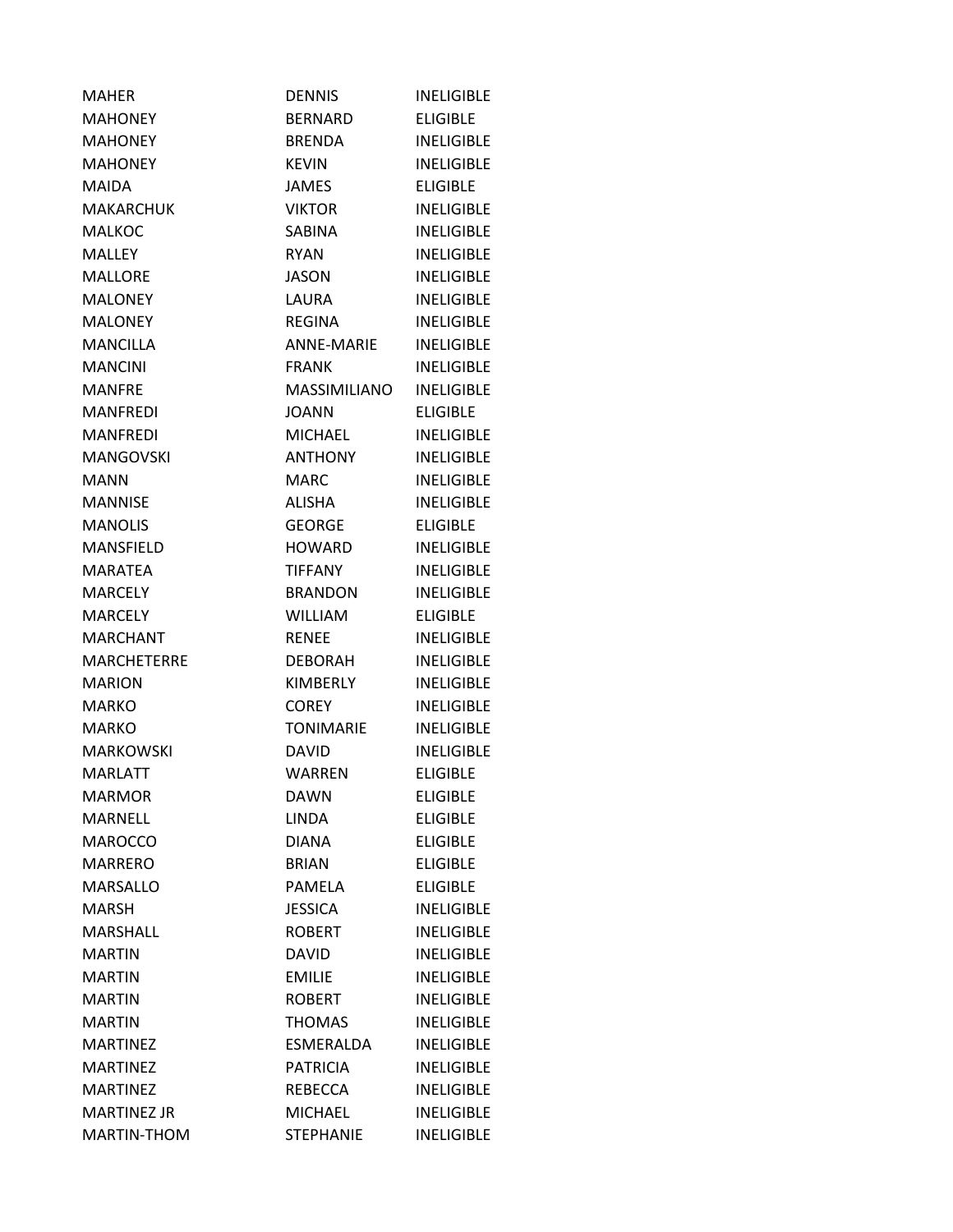| <b>MARTUSCELLO</b>    | <b>MICHELLE</b>  | <b>INELIGIBLE</b> |
|-----------------------|------------------|-------------------|
| <b>MARVIN</b>         | <b>MALLORY</b>   | <b>INELIGIBLE</b> |
| <b>MARZOCCHI</b>      | <b>JOSEPH</b>    | <b>INELIGIBLE</b> |
| <b>MASCARI</b>        | <b>MICHAEL</b>   | <b>INELIGIBLE</b> |
| <b>MASELLO</b>        | <b>JOHN</b>      | <b>ELIGIBLE</b>   |
| <b>MASELLO</b>        | SANDY            | <b>ELIGIBLE</b>   |
| <b>MASON</b>          | CHARMAIN         | <b>INELIGIBLE</b> |
| <b>MASON</b>          | <b>HEIDI</b>     | <b>INELIGIBLE</b> |
| <b>MASON</b>          | RONALD           | <b>ELIGIBLE</b>   |
| <b>MASSULIK</b>       | VALARIE          | <b>INELIGIBLE</b> |
| <b>MAST</b>           | <b>PATRICK</b>   | <b>INELIGIBLE</b> |
| <b>MASTERLEO</b>      | <b>PATRICIA</b>  | <b>INELIGIBLE</b> |
| <b>MASTERPOLE</b>     | <b>MARTIN</b>    | <b>INELIGIBLE</b> |
| <b>MASTROBATTISTA</b> | <b>JOHN</b>      | <b>INELIGIBLE</b> |
| <b>MATHEWS</b>        | <b>DANIEL</b>    | <b>INELIGIBLE</b> |
| <b>MATHEWS</b>        | LAWRENCE         | <b>ELIGIBLE</b>   |
| <b>MATHEWS</b>        | MICHAEL          | <b>INELIGIBLE</b> |
| <b>MATTESON</b>       | <b>PAUL</b>      | <b>INELIGIBLE</b> |
| <b>MATTHEWS</b>       | <b>CHRISTINE</b> | <b>INELIGIBLE</b> |
| <b>MATTISON</b>       | JASON            | <b>INELIGIBLE</b> |
| <b>MATURO</b>         | DEBORAH          | <b>ELIGIBLE</b>   |
| <b>MATURO</b>         | <b>JAMES</b>     | <b>ELIGIBLE</b>   |
| <b>MATYASIK</b>       | MARYBETH         | <b>ELIGIBLE</b>   |
| <b>MAUGERI</b>        | ELIZABETH        | <b>INELIGIBLE</b> |
| <b>MAWHINNEY</b>      | <b>MICHAEL</b>   | <b>INELIGIBLE</b> |
| <b>MAXSON</b>         | <b>TIMOTHY</b>   | <b>ELIGIBLE</b>   |
| <b>MAY</b>            | <b>BRIAN</b>     | <b>ELIGIBLE</b>   |
| <b>MAY</b>            | <b>JENNIFER</b>  | <b>INELIGIBLE</b> |
| <b>MAYNE</b>          | <b>DANIEL</b>    | <b>INELIGIBLE</b> |
| <b>MAZUR</b>          | <b>LISA</b>      | <b>ELIGIBLE</b>   |
| <b>MAZZOLE</b>        | <b>CHRISTINE</b> | <b>INELIGIBLE</b> |
| <b>MAZZONI</b>        | <b>DAVID</b>     | <b>INELIGIBLE</b> |
| <b>MCALLISTER</b>     | <b>BRIAN</b>     | <b>ELIGIBLE</b>   |
| <b>MCANDREW</b>       | <b>DYLAN</b>     | <b>INELIGIBLE</b> |
| <b>MCBRIDE</b>        | <b>JOHN</b>      | <b>INELIGIBLE</b> |
| <b>MCBURNIE</b>       | <b>STEVEN</b>    | <b>INELIGIBLE</b> |
| <b>MCCAFFREY</b>      | <b>JENNIFER</b>  | <b>ELIGIBLE</b>   |
| <b>MCCANN</b>         | <b>TABITHA</b>   | <b>INELIGIBLE</b> |
| <b>MCCARTHY</b>       | <b>JULIE</b>     | <b>INELIGIBLE</b> |
| <b>MCCARTHY</b>       | MARYSELYN        | <b>INELIGIBLE</b> |
| MCCARTHY-KERWIN       | <b>DELISA</b>    | <b>INELIGIBLE</b> |
| <b>MCCARTY</b>        | LORETTA          | <b>INELIGIBLE</b> |
| <b>MCCARTY</b>        | <b>MICHAEL</b>   | <b>INELIGIBLE</b> |
| <b>MCCAULEY</b>       | <b>ELLEN</b>     | <b>ELIGIBLE</b>   |
| MCCLELLAN             | <b>JUSTINE</b>   | <b>INELIGIBLE</b> |
| <b>MCCLOSKEY</b>      | <b>JAMES</b>     | <b>ELIGIBLE</b>   |
| <b>MCCLUSKEY</b>      | AMY              | <b>INELIGIBLE</b> |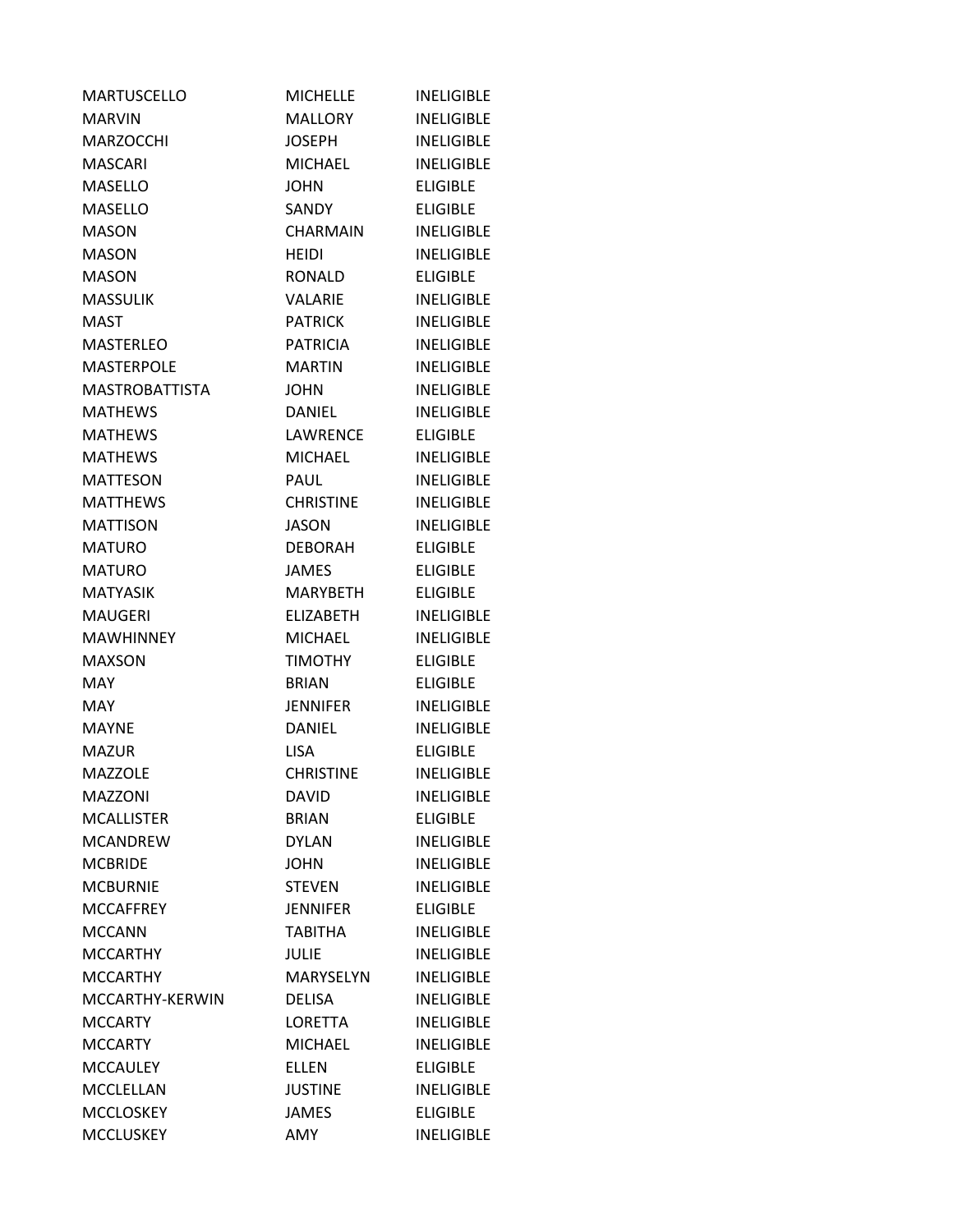| MCCONNELL         | <b>CHRISTINE</b> | <b>ELIGIBLE</b>   |
|-------------------|------------------|-------------------|
| <b>MCCONNELL</b>  | MARK             | <b>ELIGIBLE</b>   |
| <b>MCCONNELL</b>  | <b>MIRANDA</b>   | <b>INELIGIBLE</b> |
| <b>MCCORMACK</b>  | <b>MICHAEL</b>   | <b>ELIGIBLE</b>   |
| <b>MCCORMICK</b>  | <b>KATIE</b>     | <b>INELIGIBLE</b> |
| <b>MCCRAY</b>     | <b>IAN</b>       | <b>INELIGIBLE</b> |
| <b>MCDANIEL</b>   | <b>BRADLEY</b>   | <b>INELIGIBLE</b> |
| <b>MCDAY</b>      | <b>HEATHER</b>   | <b>INELIGIBLE</b> |
| <b>MCDONALD</b>   | <b>BRENT</b>     | <b>INELIGIBLE</b> |
| <b>MCDONALD</b>   | <b>MICHAEL</b>   | <b>INELIGIBLE</b> |
| <b>MCDONALD</b>   | SCOTT            | <b>INELIGIBLE</b> |
| <b>MCDOWELL</b>   | <b>DAVID</b>     | <b>INELIGIBLE</b> |
| <b>MCDOWELL</b>   | <b>THOMAS</b>    | <b>INELIGIBLE</b> |
| <b>MCGINNIS</b>   | GARY             | <b>ELIGIBLE</b>   |
| <b>MCGOVERN</b>   | <b>NICOLE</b>    | <b>INELIGIBLE</b> |
| <b>MCGRATH</b>    | <b>CAROLINE</b>  | <b>INFLIGIBLE</b> |
| <b>MCGRAW</b>     | <b>MICHAEL</b>   | <b>INELIGIBLE</b> |
| <b>MCGRIFF</b>    | <b>KRISTEN</b>   | <b>INELIGIBLE</b> |
| <b>MCGUIRE</b>    | <b>LISA</b>      | <b>INELIGIBLE</b> |
| <b>MCGUIRE</b>    | RICHARD          | <b>INELIGIBLE</b> |
| <b>MCGUNNIGLE</b> | <b>MELINDA</b>   | <b>INELIGIBLE</b> |
| <b>MCHERRON</b>   | <b>JERIME</b>    | <b>INELIGIBLE</b> |
| <b>MCILROY</b>    | <b>ROBERT</b>    | <b>INELIGIBLE</b> |
| <b>MCINDOE</b>    | <b>DEBRA</b>     | <b>ELIGIBLE</b>   |
| <b>MCINERNEY</b>  | PAUL             | <b>ELIGIBLE</b>   |
| <b>MCINNIS</b>    | <b>SCOTT</b>     | <b>INELIGIBLE</b> |
| <b>MCINTYRE</b>   | <b>RONNIE</b>    | <b>INELIGIBLE</b> |
| MCINTYRE-ZEMOTEL  | <b>TAMMIE</b>    | <b>ELIGIBLE</b>   |
| <b>MCKENNA</b>    | <b>JAMES</b>     | <b>INELIGIBLE</b> |
| <b>MCLAUGHLIN</b> | <b>CELINDA</b>   | <b>INELIGIBLE</b> |
| MCLAUGHLIN        | <b>GARY</b>      | <b>INELIGIBLE</b> |
| <b>MCLAUGHLIN</b> | <b>PATRICK</b>   | <b>INELIGIBLE</b> |
| <b>MCLAUGHLIN</b> | PAUL             | <b>INELIGIBLE</b> |
| <b>MCLEAN</b>     | <b>TRACEY</b>    | <b>INELIGIBLE</b> |
| <b>MCLEOD</b>     | <b>DOUGLAS</b>   | <b>INELIGIBLE</b> |
| <b>MCLOUGHLIN</b> | <b>KELLIE</b>    | <b>INELIGIBLE</b> |
| <b>MCMAHON</b>    | <b>JOHN</b>      | <b>INELIGIBLE</b> |
| <b>MCMAHON</b>    | <b>KATHLEEN</b>  | <b>INELIGIBLE</b> |
| <b>MCMAHON</b>    | <b>SHANNON</b>   | <b>INELIGIBLE</b> |
| <b>MCMANUS</b>    | <b>TRESSA</b>    | <b>INELIGIBLE</b> |
| <b>MCMULLEN</b>   | <b>DAMAR</b>     | <b>INELIGIBLE</b> |
| <b>MCMULLIN</b>   | <b>LEAH</b>      | <b>INELIGIBLE</b> |
| <b>MCNAMARA</b>   | <b>JAMIE</b>     | <b>INELIGIBLE</b> |
| <b>MCPARTLAND</b> | <b>CASEY</b>     | <b>INELIGIBLE</b> |
| <b>MCQUISTON</b>  | <b>BRUCE</b>     | <b>INELIGIBLE</b> |
| <b>MCRAE</b>      | <b>ROBERT</b>    | <b>INELIGIBLE</b> |
| <b>MCRUSSELL</b>  | <b>CINDY</b>     | <b>INELIGIBLE</b> |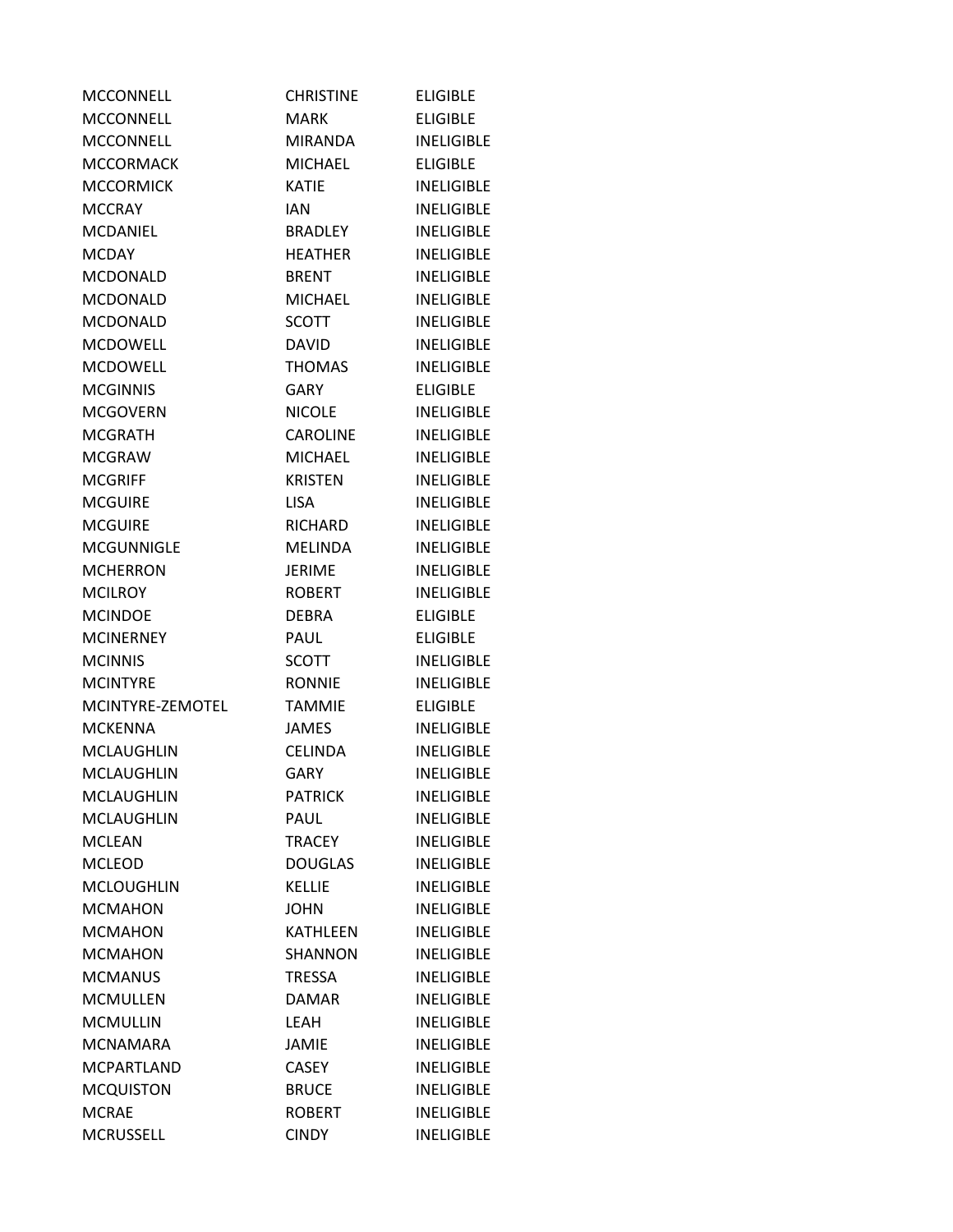| <b>MCSHANE</b>    | <b>BRENDAN</b>    | <b>INELIGIBLE</b> |
|-------------------|-------------------|-------------------|
| <b>MEATES</b>     | <b>DANIEL</b>     | <b>INELIGIBLE</b> |
| <b>MEATES</b>     | <b>LEISJE</b>     | <b>INELIGIBLE</b> |
| MEILI             | <b>CYNTHEIA</b>   | <b>INELIGIBLE</b> |
| <b>MEMISEVIC</b>  | <b>SENAD</b>      | <b>INELIGIBLE</b> |
| <b>MEMORY</b>     | <b>SCOTT</b>      | <b>ELIGIBLE</b>   |
| <b>MENDOLIA</b>   | <b>FREDERICKA</b> | <b>ELIGIBLE</b>   |
| MENDOZA-CORONEL   | <b>CRISTAL</b>    | <b>INELIGIBLE</b> |
| <b>MENTO</b>      | <b>FRANCIS</b>    | <b>INELIGIBLE</b> |
| <b>MERCADO</b>    | <b>ERIK</b>       | <b>INELIGIBLE</b> |
| <b>MERCER</b>     | DARRYL            | <b>INELIGIBLE</b> |
| <b>MERCER</b>     | <b>YEVETTE</b>    | <b>INELIGIBLE</b> |
| <b>MERRICK</b>    | SARAH             | <b>ELIGIBLE</b>   |
| <b>MERRIHEW</b>   | SAMANTHA          | <b>INELIGIBLE</b> |
| <b>MERRILL</b>    | <b>JOHN</b>       | <b>INELIGIBLE</b> |
| MERRILL           | <b>KEVIN</b>      | <b>INELIGIBLE</b> |
| MERRILL           | <b>MALCOLM</b>    | <b>INELIGIBLE</b> |
| <b>MERSFELDER</b> | <b>DESIREE</b>    | <b>INELIGIBLE</b> |
| <b>MERULLA</b>    | <b>EVAN</b>       | <b>INELIGIBLE</b> |
| <b>MESICK</b>     | <b>TYLER</b>      | <b>INELIGIBLE</b> |
| <b>MESSENGER</b>  | <b>STEPHEN</b>    | <b>INELIGIBLE</b> |
| <b>MESSER</b>     | <b>BRANDON</b>    | <b>INELIGIBLE</b> |
| <b>METZGER</b>    | BARBARA           | <b>INELIGIBLE</b> |
| <b>MICHALAK</b>   | <b>PATRICIA</b>   | <b>ELIGIBLE</b>   |
| <b>MICHELLA</b>   | <b>MICHAEL</b>    | <b>INELIGIBLE</b> |
| <b>MICKLE</b>     | <b>DEBBIE</b>     | <b>INELIGIBLE</b> |
| <b>MIESNER</b>    | <b>DENNIS</b>     | <b>INELIGIBLE</b> |
| <b>MIGGIANI</b>   | <b>VICTOR</b>     | <b>INELIGIBLE</b> |
| <b>MIGNANO</b>    | <b>MICHELLE</b>   | <b>INELIGIBLE</b> |
| <b>MIKE</b>       | <b>RUSSELL</b>    | <b>INELIGIBLE</b> |
| <b>MILES</b>      | <b>HEATHER</b>    | <b>INELIGIBLE</b> |
| <b>MILES</b>      | <b>JONATHON</b>   | <b>INELIGIBLE</b> |
| <b>MILES</b>      | <b>PATRICK</b>    | <b>INELIGIBLE</b> |
| <b>MILITI</b>     | <b>JOSEPH</b>     | <b>ELIGIBLE</b>   |
| MILITI-JR         | <b>JOHN</b>       | <b>ELIGIBLE</b>   |
| <b>MILLENDER</b>  | <b>MICHELLE</b>   | <b>INELIGIBLE</b> |
| <b>MILLER</b>     | <b>ALICIA</b>     | <b>INELIGIBLE</b> |
| <b>MILLER</b>     | <b>BEVERLY</b>    | <b>ELIGIBLE</b>   |
| <b>MILLER</b>     | <b>DONNA</b>      | <b>INELIGIBLE</b> |
| <b>MILLER</b>     | <b>FRANK</b>      | <b>INELIGIBLE</b> |
| <b>MILLER</b>     | <b>PAULA</b>      | <b>ELIGIBLE</b>   |
| MILLER            | <b>RYAN</b>       | <b>INELIGIBLE</b> |
| MILLER-MARTENS    | SANDRA            | <b>INELIGIBLE</b> |
| MILLIGAN          | <b>KENNETH</b>    | <b>ELIGIBLE</b>   |
| <b>MILLS</b>      | <b>LYSA</b>       | <b>INELIGIBLE</b> |
| <b>MILLS</b>      | <b>MARK</b>       | <b>INELIGIBLE</b> |
| <b>MILLUS</b>     | <b>MATTHEW</b>    | <b>INELIGIBLE</b> |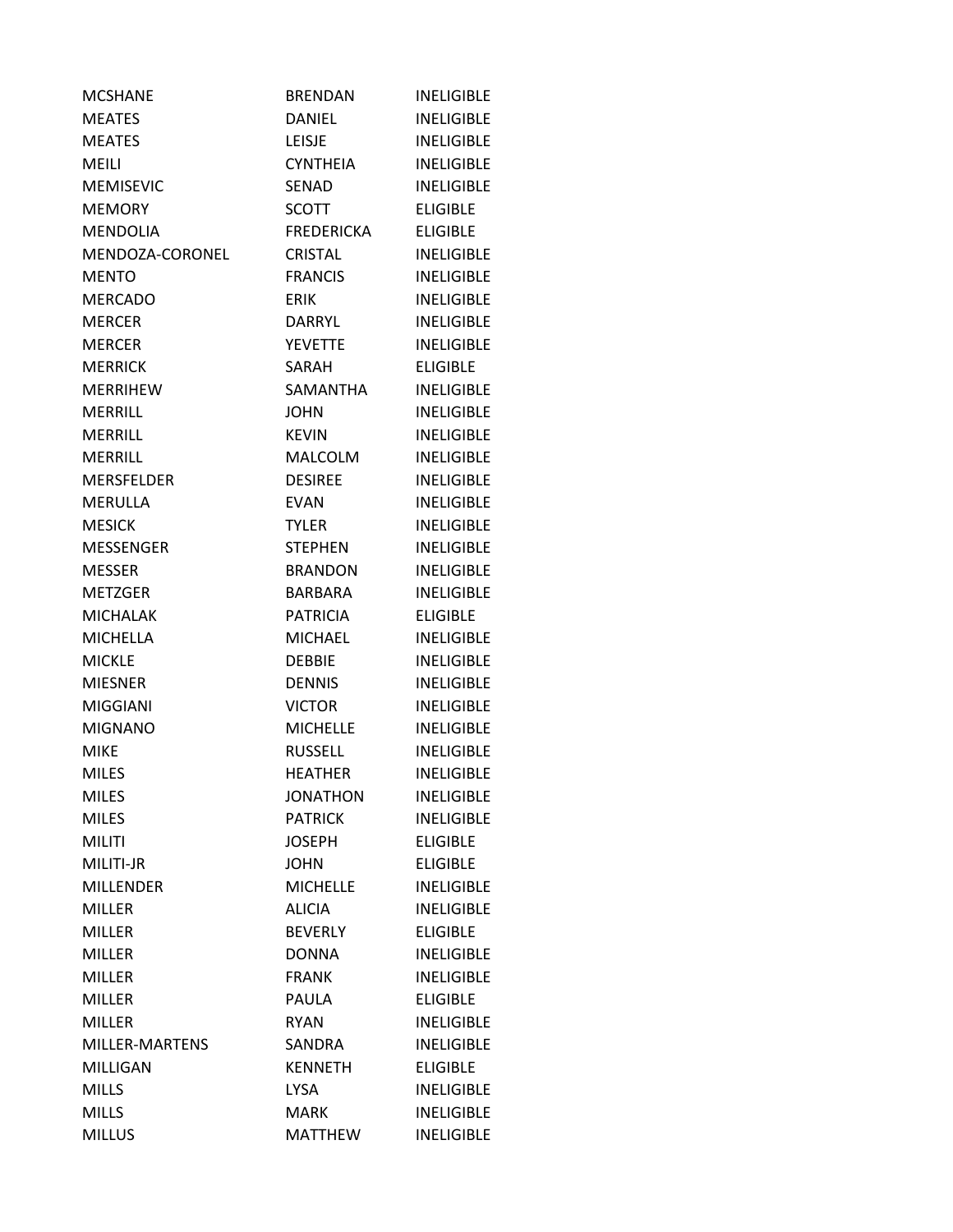| <b>MINARDI</b>    | <b>CHRISTOPHER</b> | <b>INELIGIBLE</b> |
|-------------------|--------------------|-------------------|
| <b>MINEO</b>      | <b>NINA</b>        | <b>INELIGIBLE</b> |
| <b>MINER</b>      | <b>MELISSA</b>     | <b>INELIGIBLE</b> |
| <b>MINERD</b>     | TODD               | <b>ELIGIBLE</b>   |
| MIRARCHE-JR       | <b>FRANK</b>       | <b>ELIGIBLE</b>   |
| <b>MISCO</b>      | <b>KIM</b>         | <b>ELIGIBLE</b>   |
| <b>MITCHELL</b>   | <b>FRANCINE</b>    | <b>ELIGIBLE</b>   |
| <b>MITCHELL</b>   | NORBERT            | <b>INELIGIBLE</b> |
| <b>MOCYK</b>      | NICHOLAS           | <b>INELIGIBLE</b> |
| <b>MOGLE</b>      | <b>KATHERINE</b>   | <b>ELIGIBLE</b>   |
| <b>MOHAMED</b>    | CHRISTOPHER        | <b>INELIGIBLE</b> |
| MOHR-TWARDOWSKI   | <b>MERILEE</b>     | <b>ELIGIBLE</b>   |
| <b>MOLCHANOFF</b> | <b>JOSEPH</b>      | <b>INELIGIBLE</b> |
| MOLLICA-II        | <b>STEVEN</b>      | <b>INELIGIBLE</b> |
| <b>MOLTION</b>    | <b>STEVEN</b>      | <b>ELIGIBLE</b>   |
| <b>MOLTZ</b>      | JOHN-PAUL          | <b>INELIGIBLE</b> |
| <b>MONDS</b>      | <b>TATIANA</b>     | <b>INELIGIBLE</b> |
| <b>MONROE</b>     | <b>RICK</b>        | <b>ELIGIBLE</b>   |
| <b>MONSERRATE</b> | <b>CASSIE</b>      | <b>INELIGIBLE</b> |
| <b>MONSOUR</b>    | BARBARA            | <b>INELIGIBLE</b> |
| <b>MONTGOMERY</b> | <b>CHELSEA</b>     | <b>INELIGIBLE</b> |
| <b>MONTGOMERY</b> | <b>RICKEY</b>      | <b>ELIGIBLE</b>   |
| <b>MOON</b>       | <b>MICHELLE</b>    | <b>INELIGIBLE</b> |
| <b>MOONEY</b>     | <b>JOHN</b>        | <b>ELIGIBLE</b>   |
| <b>MOOR</b>       | <b>NANCY</b>       | <b>INELIGIBLE</b> |
| <b>MOORE</b>      | <b>ALLISSA</b>     | <b>INELIGIBLE</b> |
| <b>MOORE</b>      | <b>AYANNA</b>      | <b>INELIGIBLE</b> |
| <b>MOORE</b>      | <b>CELESTE</b>     | <b>INELIGIBLE</b> |
| <b>MOORE</b>      | <b>COREY</b>       | <b>INELIGIBLE</b> |
| <b>MOORE</b>      | <b>JOHN</b>        | <b>INELIGIBLE</b> |
| <b>MOORE</b>      | <b>KEVIN</b>       | <b>INELIGIBLE</b> |
| <b>MOORE</b>      | <b>TAVON</b>       | <b>INELIGIBLE</b> |
| <b>MOORE</b>      | <b>TIMOTHY</b>     | <b>INELIGIBLE</b> |
| <b>MORAN</b>      | <b>KIM</b>         | <b>ELIGIBLE</b>   |
| <b>MORAN</b>      | <b>NANCY</b>       | <b>ELIGIBLE</b>   |
| <b>MORASCO</b>    | <b>FRANK</b>       | <b>INELIGIBLE</b> |
| <b>MORCOS</b>     | <b>MARWAN</b>      | <b>INELIGIBLE</b> |
| <b>MORDUE</b>     | <b>MICHAEL</b>     | <b>ELIGIBLE</b>   |
| <b>MORGA</b>      | ERIN               | <b>INELIGIBLE</b> |
| <b>MORGAN</b>     | <b>ALEXANDER</b>   | <b>INELIGIBLE</b> |
| <b>MORGAN</b>     | <b>ANDRE</b>       | <b>INELIGIBLE</b> |
| <b>MORGAN</b>     | <b>ANN</b>         | <b>ELIGIBLE</b>   |
| <b>MORGAN</b>     | <b>DAVID</b>       | <b>INELIGIBLE</b> |
| <b>MORGAN</b>     | <b>MARC</b>        | <b>INELIGIBLE</b> |
| <b>MORGAN</b>     | <b>STEVEN</b>      | <b>INELIGIBLE</b> |
| <b>MORGAN</b>     | <b>TERRANCE</b>    | <b>ELIGIBLE</b>   |
| <b>MORGAN</b>     | <b>TOWANNA</b>     | <b>INELIGIBLE</b> |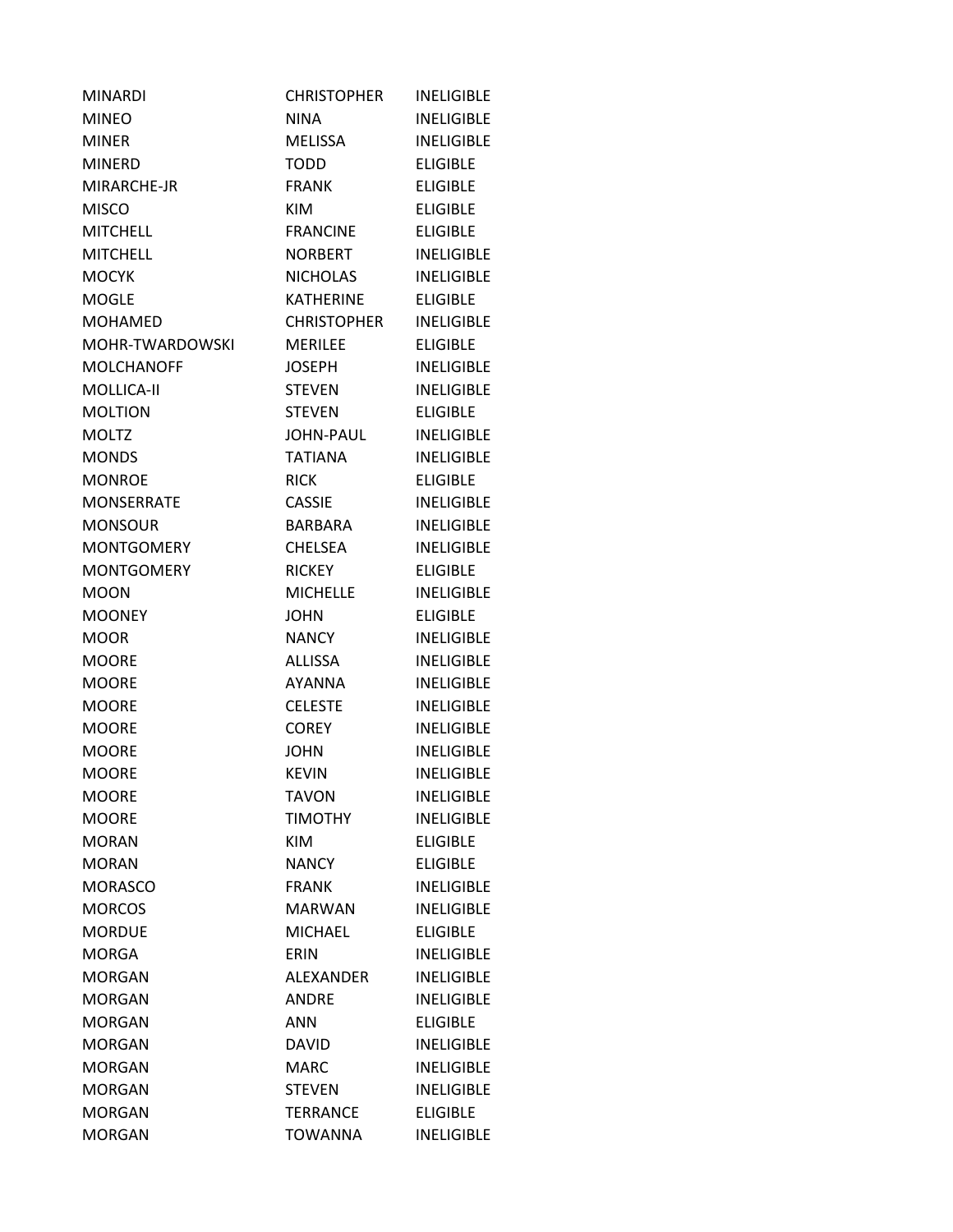| <b>MORO</b>      | NICHOLAS           | <b>ELIGIBLE</b>   |
|------------------|--------------------|-------------------|
| <b>MORRIS</b>    | <b>JESSE</b>       | <b>INELIGIBLE</b> |
| <b>MORRIS</b>    | REGINA             | <b>INELIGIBLE</b> |
| <b>MORRISSEY</b> | <b>BARBARA</b>     | <b>INELIGIBLE</b> |
| <b>MORSE</b>     | <b>CATHERINE</b>   | <b>INELIGIBLE</b> |
| <b>MORSE</b>     | <b>CLAUDE</b>      | <b>ELIGIBLE</b>   |
| <b>MORSE</b>     | <b>CLINT</b>       | <b>INELIGIBLE</b> |
| <b>MORTAS</b>    | <b>ELIZABETH</b>   | <b>ELIGIBLE</b>   |
| <b>MOSES</b>     | RICHARD            | <b>INELIGIBLE</b> |
| <b>MOSHER</b>    | <b>FRED</b>        | <b>ELIGIBLE</b>   |
| <b>MOTYKA</b>    | <b>KENNETH</b>     | <b>ELIGIBLE</b>   |
| <b>MOULTON</b>   | GAIL               | <b>ELIGIBLE</b>   |
| <b>MOUNCE</b>    | REBECCA            | <b>ELIGIBLE</b>   |
| <b>MROZEK</b>    | <b>DAVID</b>       | <b>ELIGIBLE</b>   |
| <b>MUELLER</b>   | <b>ANTHONY</b>     | <b>INELIGIBLE</b> |
| <b>MUELLER</b>   | <b>STEPHANIE</b>   | <b>INELIGIBLE</b> |
| <b>MUISE</b>     | <b>ANDREA</b>      | <b>ELIGIBLE</b>   |
| <b>MULDOON</b>   | DANIEL             | <b>ELIGIBLE</b>   |
| <b>MULDOON</b>   | <b>MATTHEW</b>     | <b>INELIGIBLE</b> |
| <b>MULLANE</b>   | <b>MARY</b>        | <b>ELIGIBLE</b>   |
| <b>MULLEN</b>    | <b>KRISTEN</b>     | <b>INELIGIBLE</b> |
| MULLIGAN-JR      | <b>JOHN</b>        | <b>INELIGIBLE</b> |
| <b>MULVIHILL</b> | <b>MICHAEL</b>     | <b>ELIGIBLE</b>   |
| <b>MUNCY</b>     | <b>CHRISTOPHER</b> | <b>INELIGIBLE</b> |
| <b>MUNDSTOCK</b> | <b>KEVIN</b>       | <b>INELIGIBLE</b> |
| <b>MUNSON</b>    | <b>MELISSA</b>     | <b>INELIGIBLE</b> |
| <b>MUOLO</b>     | <b>CHRISTOPHER</b> | <b>INELIGIBLE</b> |
| <b>MURATORE</b>  | <b>DONALD</b>      | <b>INELIGIBLE</b> |
| <b>MURPHY</b>    | AMY                | <b>INELIGIBLE</b> |
| <b>MURPHY</b>    | <b>DANIEL</b>      | <b>INELIGIBLE</b> |
| <b>MURPHY</b>    | <b>JOAN</b>        | <b>ELIGIBLE</b>   |
| <b>MURPHY</b>    | <b>KATHRYN</b>     | <b>INELIGIBLE</b> |
| <b>MURPHY</b>    | <b>KIMBERLY</b>    | <b>INELIGIBLE</b> |
| <b>MURPHY</b>    | <b>MATTHEW</b>     | <b>INELIGIBLE</b> |
| <b>MURPHY</b>    | <b>MAUREEN</b>     | <b>ELIGIBLE</b>   |
| <b>MURPHY</b>    | <b>MEAGAN</b>      | <b>INELIGIBLE</b> |
| <b>MURPHY</b>    | <b>MONTANETTE</b>  | <b>INELIGIBLE</b> |
| MURPHY-JR        | <b>THOMAS</b>      | <b>INELIGIBLE</b> |
| <b>MURRAY</b>    | AMANDA             | <b>INELIGIBLE</b> |
| <b>MURRAY</b>    | <b>JAMES</b>       | <b>INELIGIBLE</b> |
| <b>MURRY</b>     | <b>FRANK</b>       | <b>INELIGIBLE</b> |
| MYCHAJLONKA      | <b>CHRISTOPHER</b> | <b>INELIGIBLE</b> |
| <b>MYERS</b>     | <b>JESSICA</b>     | <b>INELIGIBLE</b> |
| <b>MYERS</b>     | <b>PETER</b>       | <b>INELIGIBLE</b> |
| <b>MYERS</b>     | <b>TYLER</b>       | <b>INELIGIBLE</b> |
| MYERS-JR         | <b>DANIEL</b>      | <b>INELIGIBLE</b> |
| NAGURNEY-JR      | <b>PETER</b>       | <b>ELIGIBLE</b>   |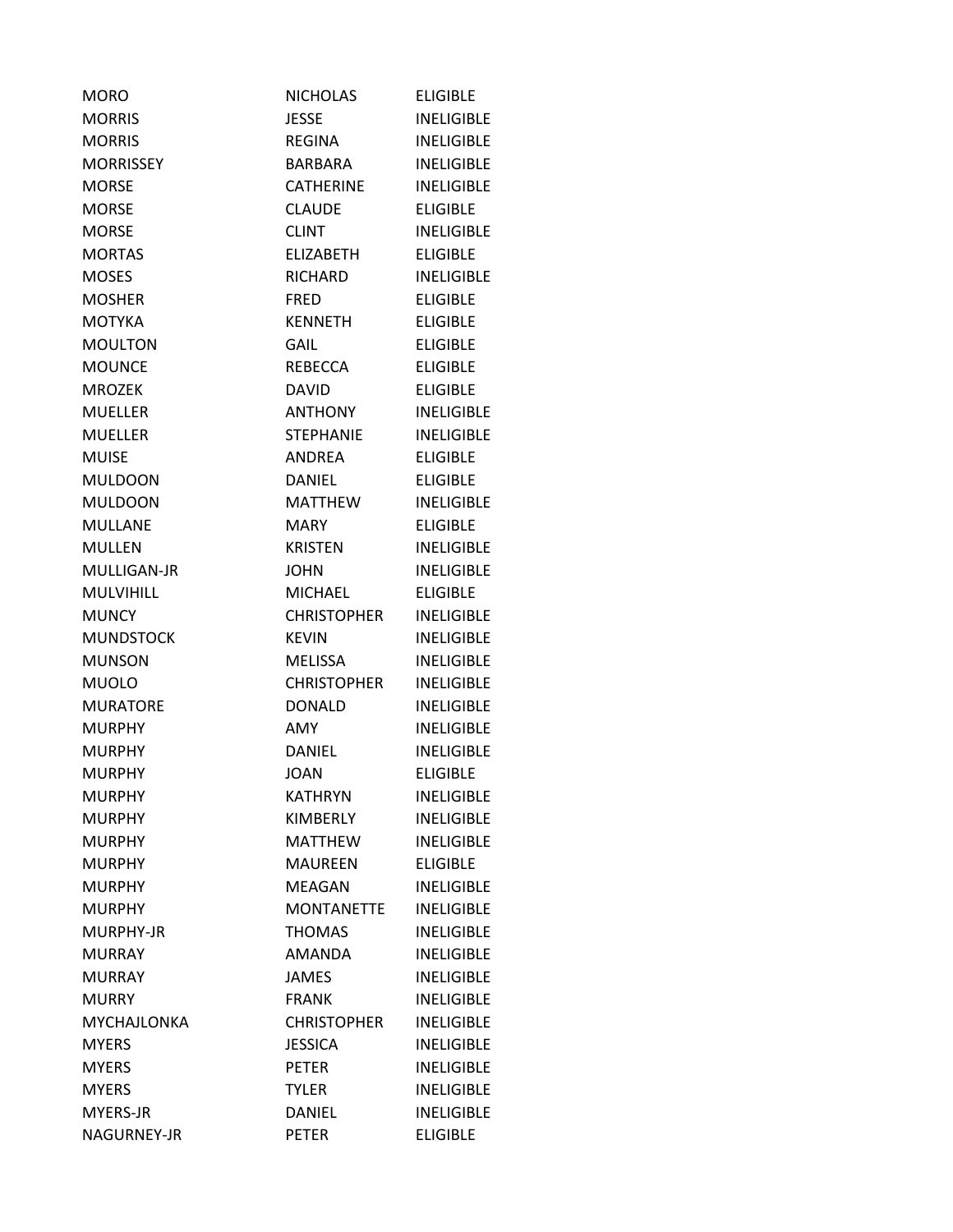| <b>NAMI</b>         | <b>NICHOLAS</b>   | <b>ELIGIBLE</b>   |
|---------------------|-------------------|-------------------|
| <b>NANAJ</b>        | <b>MERITA</b>     | <b>INELIGIBLE</b> |
| <b>NAPIER</b>       | STACY             | <b>INELIGIBLE</b> |
| <b>NAPIORKOWSKI</b> | EDWARD            | <b>INELIGIBLE</b> |
| NAPOLEON            | MARGARET          | <b>ELIGIBLE</b>   |
| NATALE              | <b>PETER</b>      | <b>INELIGIBLE</b> |
| <b>NAYLOR</b>       | <b>CHERYL</b>     | <b>INELIGIBLE</b> |
| <b>NDEBAY</b>       | <b>MORRIS</b>     | <b>INELIGIBLE</b> |
| <b>NEAL</b>         | <b>JEFFREY</b>    | <b>INELIGIBLE</b> |
| <b>NEAL</b>         | <b>JOHNNY</b>     | <b>INELIGIBLE</b> |
| <b>NEDOSHYTKO</b>   | ANDREW            | <b>INELIGIBLE</b> |
| <b>NEEDHAM</b>      | <b>MICHAEL</b>    | <b>INELIGIBLE</b> |
| NEGRON-CARTER       | <b>JAMARIS</b>    | <b>INELIGIBLE</b> |
| <b>NEILON</b>       | <b>NICOLE</b>     | <b>INELIGIBLE</b> |
| <b>NEISH</b>        | <b>DOUGLAS</b>    | <b>INELIGIBLE</b> |
| <b>NELIPOWITZ</b>   | <b>DENICE</b>     | <b>ELIGIBLE</b>   |
| NELLENBACK-JR       | RANDAL            | <b>INELIGIBLE</b> |
| <b>NEMECEK</b>      | <b>JUDITH</b>     | <b>ELIGIBLE</b>   |
| <b>NEMECEK</b>      | <b>RUSSELL</b>    | <b>ELIGIBLE</b>   |
| <b>NEMIER</b>       | <b>BRIAN</b>      | <b>ELIGIBLE</b>   |
| <b>NERBER</b>       | <b>MARTIN</b>     | <b>INELIGIBLE</b> |
| <b>NERI</b>         | <b>JOSEPH</b>     | <b>ELIGIBLE</b>   |
| <b>NERI</b>         | <b>REGINA</b>     | <b>INELIGIBLE</b> |
| <b>NESBITT</b>      | <b>JULIA</b>      | <b>INELIGIBLE</b> |
| <b>NESCI</b>        | <b>JOHN</b>       | <b>INELIGIBLE</b> |
| <b>NEUGENT</b>      | <b>MILES</b>      | <b>ELIGIBLE</b>   |
| <b>NEUPERT III</b>  | <b>ROBERT</b>     | <b>INELIGIBLE</b> |
| <b>NEWMAN</b>       | <b>JASON</b>      | <b>INELIGIBLE</b> |
| <b>NEWTON</b>       | <b>AIMEE</b>      | <b>INELIGIBLE</b> |
| <b>NEWTOWN</b>      | <b>CYNTHIA</b>    | <b>INELIGIBLE</b> |
| <b>NEWVINE</b>      | SANDRA            | <b>ELIGIBLE</b>   |
| <b>NGUYEN</b>       | <b>HUNG</b>       | <b>INELIGIBLE</b> |
| <b>NICHOLAS</b>     | <b>DAVID</b>      | <b>INELIGIBLE</b> |
| <b>NICHOLAS</b>     | <b>ZACHARY</b>    | <b>INELIGIBLE</b> |
| <b>NICKSE</b>       | <b>CYNTHIA</b>    | <b>INELIGIBLE</b> |
| <b>NICOLETTI</b>    | <b>DOMINICK</b>   | <b>ELIGIBLE</b>   |
| <b>NICOLINI</b>     | <b>DEAN</b>       | <b>INELIGIBLE</b> |
| <b>NICOTRA</b>      | <b>MARK</b>       | <b>INELIGIBLE</b> |
| <b>NIEVES</b>       | <b>BELICIA</b>    | <b>INELIGIBLE</b> |
| <b>NISIEWICZ</b>    | <b>PRISCILLA</b>  | <b>INELIGIBLE</b> |
| <b>NOCE</b>         | <b>JANICE</b>     | <b>ELIGIBLE</b>   |
| <b>NOLAN</b>        | KATRINA           | <b>INELIGIBLE</b> |
| <b>NOLAN-II</b>     | THOMAS            | <b>INELIGIBLE</b> |
| <b>NORD</b>         | <b>MICHAEL</b>    | <b>INELIGIBLE</b> |
| <b>NORFOLK</b>      | <b>JACQUELINE</b> | <b>ELIGIBLE</b>   |
| <b>NORRIS</b>       | <b>JENNIFER</b>   | <b>INELIGIBLE</b> |
| <b>NORTH</b>        | NATHANIEL         | <b>INELIGIBLE</b> |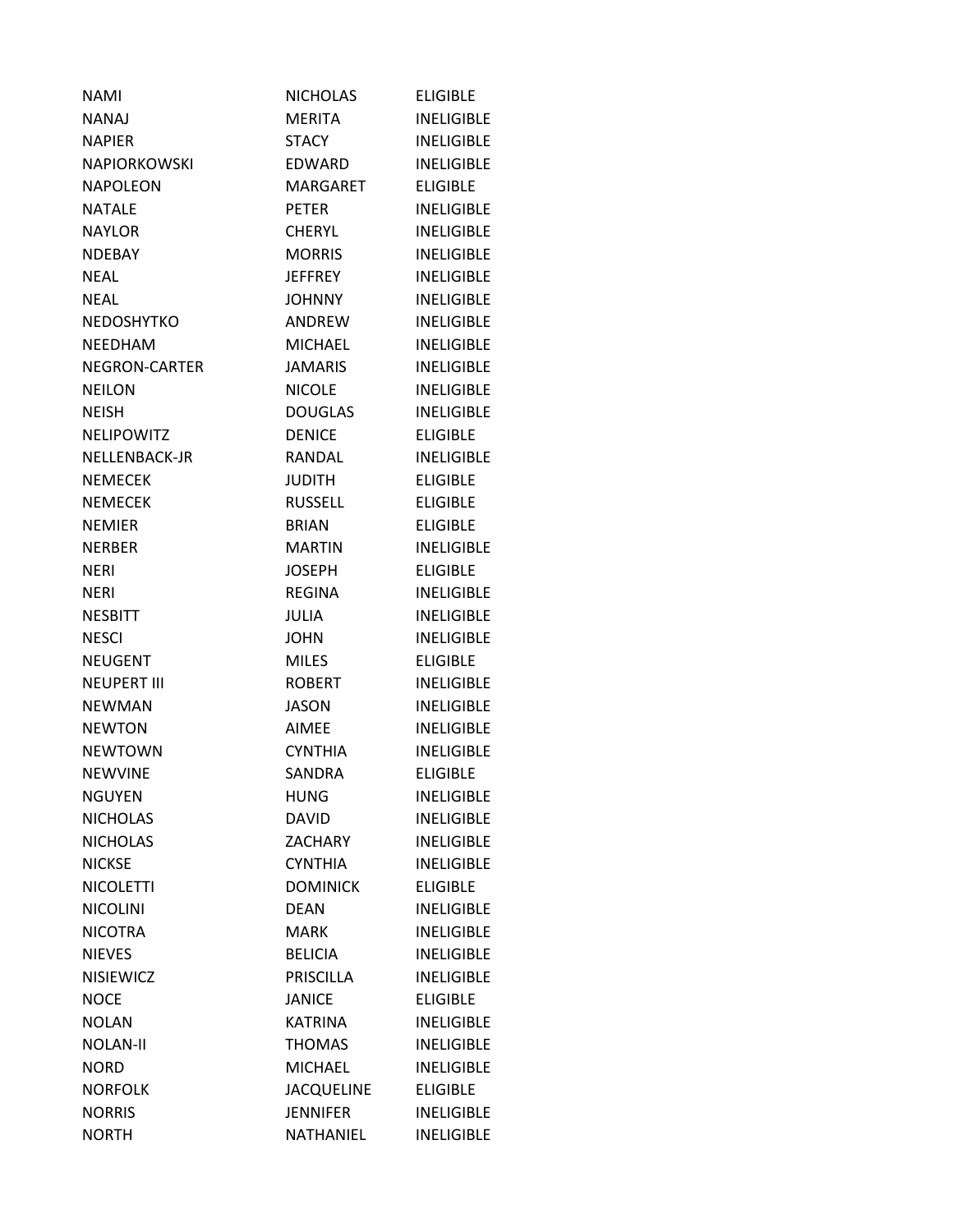| <b>NORTON</b>     | LEE                | <b>INELIGIBLE</b> |
|-------------------|--------------------|-------------------|
| <b>NORTON</b>     | <b>MICHAEL</b>     | <b>ELIGIBLE</b>   |
| <b>NOTTAGE</b>    | JULIAN             | <b>INELIGIBLE</b> |
| <b>NOWLIN</b>     | <b>SHANNON</b>     | <b>INELIGIBLE</b> |
| NOWLIN-MAMOUAKA   | <b>CYNTHIA</b>     | <b>ELIGIBLE</b>   |
| <b>NUNEZ</b>      | <b>LUCY</b>        | <b>INELIGIBLE</b> |
| NUNEZ-MERCED      | NATASHKA           | <b>INELIGIBLE</b> |
| <b>OASTLER</b>    | <b>BRADLEY</b>     | <b>INELIGIBLE</b> |
| <b>OBERLENDER</b> | AMANDA             | <b>INELIGIBLE</b> |
| O'BRIEN           | <b>ERICA</b>       | <b>ELIGIBLE</b>   |
| <b>OBRIEN</b>     | <b>KELLY</b>       | <b>ELIGIBLE</b>   |
| <b>OBRIEN</b>     | KIMBERLY           | <b>INELIGIBLE</b> |
| O'CONNELL         | <b>DAVID</b>       | <b>INELIGIBLE</b> |
| O'CONNOR          | <b>CHRISTINE</b>   | <b>INELIGIBLE</b> |
| O'CONNOR          | <b>JAMIE</b>       | <b>INELIGIBLE</b> |
| O'CONNOR          | MATTHEW            | <b>INELIGIBLE</b> |
| O'CONNOR          | <b>TIMOTHY</b>     | <b>INELIGIBLE</b> |
| <b>OCONNOR</b>    | <b>MICHAEL</b>     | <b>ELIGIBLE</b>   |
| <b>OCONNOR</b>    | SANDRA             | <b>ELIGIBLE</b>   |
| O'DELL            | <b>TIMOTHY</b>     | <b>ELIGIBLE</b>   |
| O'DELL            | <b>TIMOTHY</b>     | <b>INELIGIBLE</b> |
| O'GRADY           | <b>TIFFANY</b>     | <b>INELIGIBLE</b> |
| <b>OHANIAN</b>    | EDWARD             | <b>INELIGIBLE</b> |
| O'HARA            | ANGELA             | <b>INELIGIBLE</b> |
| O'HARA            | <b>CHRISTOPHER</b> | <b>INELIGIBLE</b> |
| <b>OHARA</b>      | <b>ELIZABETH</b>   | <b>ELIGIBLE</b>   |
| <b>OHSTROM</b>    | ANDREW             | <b>INELIGIBLE</b> |
| <b>OKUN</b>       | <b>BENJAMIN</b>    | <b>INELIGIBLE</b> |
| <b>OLAYISADE</b>  | <b>YETUNDE</b>     | <b>INELIGIBLE</b> |
| <b>OLDEN</b>      | <b>JAMIE</b>       | <b>INELIGIBLE</b> |
| O'LEARY           | <b>ROBERT</b>      | <b>INELIGIBLE</b> |
| <b>OLIN</b>       | <b>DAVID</b>       | <b>INELIGIBLE</b> |
| <b>OLIVER</b>     | <b>DEBORAH</b>     | <b>ELIGIBLE</b>   |
| <b>OLK</b>        | <b>HEATHER</b>     | <b>INELIGIBLE</b> |
| <b>OLMSTED</b>    | <b>ALAN</b>        | <b>ELIGIBLE</b>   |
| <b>OMERY</b>      | <b>SEYAM</b>       | <b>INELIGIBLE</b> |
| O'NEIL            | <b>JOHN</b>        | <b>INELIGIBLE</b> |
| O'NEILL           | <b>ADAM</b>        | <b>INELIGIBLE</b> |
| <b>ONOFF</b>      | ANDREW             | <b>ELIGIBLE</b>   |
| <b>ONOFRI</b>     | <b>MARY</b>        | <b>INELIGIBLE</b> |
| <b>ONTANO</b>     | SARAH              | <b>INELIGIBLE</b> |
| <b>ORMSBY</b>     | <b>KRISTINA</b>    | <b>INELIGIBLE</b> |
| <b>ORVIS</b>      | <b>ERICA</b>       | <b>INELIGIBLE</b> |
| <b>OSADA</b>      | <b>THOMAS</b>      | <b>ELIGIBLE</b>   |
| <b>OSBECK</b>     | <b>KIMBERLY</b>    | <b>INELIGIBLE</b> |
| <b>OSBOURNE</b>   | <b>OMAR</b>        | <b>INELIGIBLE</b> |
| <b>OSGOOD</b>     | <b>PENNY</b>       | <b>ELIGIBLE</b>   |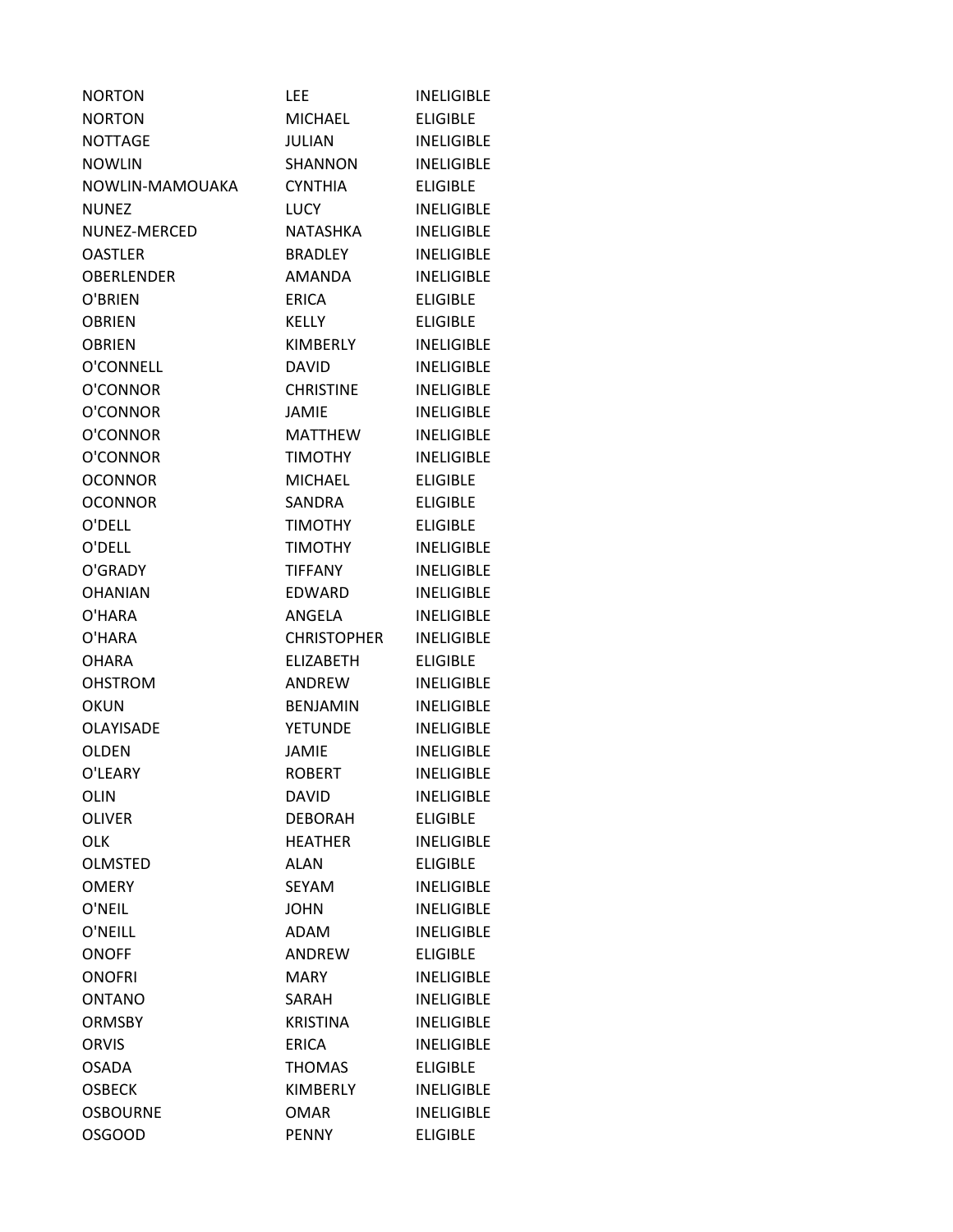| <b>OSINSKI</b>     | AMANDA            | <b>INELIGIBLE</b> |
|--------------------|-------------------|-------------------|
| <b>OSTER</b>       | <b>SCOTT</b>      | <b>INELIGIBLE</b> |
| <b>OSTERNDORFF</b> | <b>KAYLA</b>      | <b>INELIGIBLE</b> |
| <b>OSTUNI</b>      | <b>THOMAS</b>     | <b>INELIGIBLE</b> |
| <b>OTOOLE</b>      | <b>JACQUELINE</b> | <b>ELIGIBLE</b>   |
| <b>OTTAVIANO</b>   | <b>CHRISTINE</b>  | <b>INELIGIBLE</b> |
| <b>OTTOWAY</b>     | <b>SHANNON</b>    | <b>INELIGIBLE</b> |
| <b>OUELLETTE</b>   | <b>MICHAEL</b>    | <b>INELIGIBLE</b> |
| <b>OWENS</b>       | <b>DUANE</b>      | <b>ELIGIBLE</b>   |
| <b>PACE</b>        | <b>DANIEL</b>     | <b>INELIGIBLE</b> |
| <b>PADGETT</b>     | <b>TAMARA</b>     | <b>INELIGIBLE</b> |
| <b>PAGAN</b>       | <b>EDNA</b>       | <b>ELIGIBLE</b>   |
| <b>PAGAN</b>       | <b>JOEL</b>       | <b>INELIGIBLE</b> |
| <b>PAGE</b>        | <b>BRAD</b>       | <b>INELIGIBLE</b> |
| <b>PALERINO</b>    | <b>VICTOR</b>     | <b>INELIGIBLE</b> |
| <b>PALIOTTA</b>    | <b>JAMES</b>      | <b>ELIGIBLE</b>   |
| <b>PALLONE</b>     | <b>MICHAEL</b>    | <b>ELIGIBLE</b>   |
| <b>PALLOTTA</b>    | <b>JENNIFER</b>   | <b>INELIGIBLE</b> |
| <b>PALMER</b>      | <b>COLBY</b>      | <b>ELIGIBLE</b>   |
| <b>PALMER</b>      | <b>JOHN</b>       | <b>ELIGIBLE</b>   |
| <b>PALMOWSKI</b>   | <b>ERICA</b>      | <b>INELIGIBLE</b> |
| PALOZZOLA          | <b>GABRIELLE</b>  | <b>INELIGIBLE</b> |
| PANEBIANCO-IV      | <b>MICHAEL</b>    | <b>INELIGIBLE</b> |
| <b>PANEK</b>       | <b>ALEXANDER</b>  | <b>INELIGIBLE</b> |
| <b>PANETTA</b>     | <b>JESSICA</b>    | <b>INELIGIBLE</b> |
| <b>PANINSKI</b>    | <b>DOUGLAS</b>    | <b>ELIGIBLE</b>   |
| <b>PAOLETTI</b>    | <b>MEGHANN</b>    | <b>INELIGIBLE</b> |
| <b>PAPPAS</b>      | <b>HELEN</b>      | <b>INELIGIBLE</b> |
| PAQUETTE-JR        | <b>JEFFREY</b>    | <b>INELIGIBLE</b> |
| <b>PARK</b>        | <b>JAMES</b>      | <b>INELIGIBLE</b> |
| PARK               | LINDA             | <b>ELIGIBLE</b>   |
| <b>PARKER</b>      | LLOYD             | <b>INELIGIBLE</b> |
| <b>PARKER</b>      | MICHAEL           | <b>ELIGIBLE</b>   |
| <b>PARKS</b>       | EDWARD            | <b>INELIGIBLE</b> |
| PARMALEE           | <b>JENNIFER</b>   | <b>INELIGIBLE</b> |
| <b>PARO</b>        | <b>NICHOLAS</b>   | <b>INELIGIBLE</b> |
| PARRILLA           | <b>KRISTIAN</b>   | <b>INELIGIBLE</b> |
| <b>PARSONS</b>     | <b>LISA</b>       | <b>INELIGIBLE</b> |
| PASCARELLA         | PASQUALE          | <b>INELIGIBLE</b> |
| <b>PASSARDI</b>    | RONALD            | <b>INELIGIBLE</b> |
| PASSINO            | <b>DAVID</b>      | <b>INELIGIBLE</b> |
| PASSINO            | <b>JEFFREY</b>    | <b>INELIGIBLE</b> |
| <b>PASTOR</b>      | <b>TREVOR</b>     | <b>INELIGIBLE</b> |
| <b>PATRICK</b>     | <b>AMANDA</b>     | <b>INELIGIBLE</b> |
| <b>PATTERSON</b>   | <b>HOMER</b>      | <b>INELIGIBLE</b> |
| PAUL               | <b>MARY</b>       | <b>INELIGIBLE</b> |
| <b>PAULEY</b>      | <b>TIMOTHY</b>    | <b>INELIGIBLE</b> |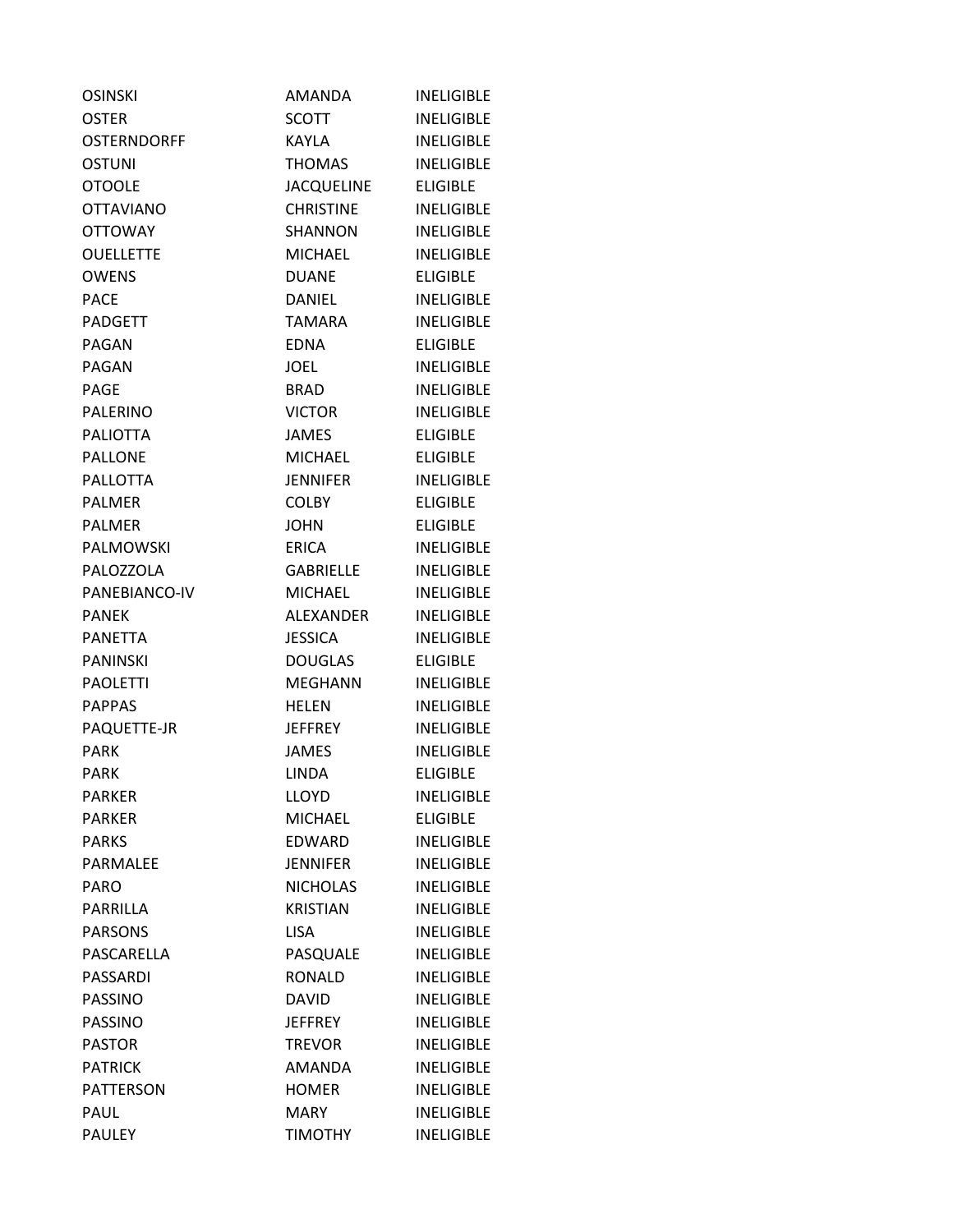| <b>PAWLEWITZ</b> | <b>PATRICK</b>     | <b>INELIGIBLE</b> |
|------------------|--------------------|-------------------|
| <b>PAYNE</b>     | GERALD             | <b>INELIGIBLE</b> |
| <b>PAYNE</b>     | <b>PETER</b>       | <b>INELIGIBLE</b> |
| <b>PAZARAS</b>   | <b>GARRETT</b>     | <b>INELIGIBLE</b> |
| <b>PAZARAS</b>   | <b>TIMOTHY</b>     | <b>ELIGIBLE</b>   |
| <b>PEARSON</b>   | <b>DIANA</b>       | <b>INELIGIBLE</b> |
| <b>PECK</b>      | <b>ANTONIO</b>     | <b>INELIGIBLE</b> |
| <b>PECK</b>      | KAMILLA            | <b>INELIGIBLE</b> |
| <b>PECK</b>      | <b>KELLEY</b>      | <b>INELIGIBLE</b> |
| <b>PECK</b>      | <b>NATANYA</b>     | <b>INELIGIBLE</b> |
| <b>PEDERSEN</b>  | ALEXA              | <b>INELIGIBLE</b> |
| <b>PEDERSON</b>  | <b>PATRICIA</b>    | <b>ELIGIBLE</b>   |
| PEDERZOLLI       | JEFFREY            | <b>ELIGIBLE</b>   |
| <b>PEEBLES</b>   | <b>GENELLE</b>     | <b>ELIGIBLE</b>   |
| <b>PELLETIER</b> | <b>CARLY</b>       | <b>INELIGIBLE</b> |
| <b>PELLETIER</b> | <b>LINDA</b>       | <b>ELIGIBLE</b>   |
| PELLIZZARI       | <b>MICHAEL</b>     | <b>ELIGIBLE</b>   |
| PELLIZZARI       | <b>PAULA</b>       | <b>INELIGIBLE</b> |
| <b>PELOSI</b>    | <b>FRANK</b>       | <b>INELIGIBLE</b> |
| <b>PELS</b>      | SEAN               | <b>INELIGIBLE</b> |
| <b>PEPPONE</b>   | HANNAH             | <b>INELIGIBLE</b> |
| <b>PERHAM</b>    | <b>LEA</b>         | <b>INELIGIBLE</b> |
| PEROLLA          | <b>BRITTANY</b>    | <b>INELIGIBLE</b> |
| <b>PERROTTA</b>  | <b>JULIUS</b>      | <b>INELIGIBLE</b> |
| <b>PERRY</b>     | CARMEN             | <b>INELIGIBLE</b> |
| <b>PERRY</b>     | <b>ETHAN</b>       | <b>INELIGIBLE</b> |
| <b>PERRY</b>     | <b>FELICIA</b>     | <b>INELIGIBLE</b> |
| <b>PERRY</b>     | JAVAR              | <b>INELIGIBLE</b> |
| PERRY-JR         | <b>EUGENE</b>      | <b>INELIGIBLE</b> |
| <b>PERRY-JR</b>  | LLOYD              | <b>INELIGIBLE</b> |
| <b>PETERS</b>    | LAURA              | <b>INELIGIBLE</b> |
| PETERSON         | <b>CHRISTINA</b>   | <b>INELIGIBLE</b> |
| <b>PETIT</b>     | RICHARD            | <b>ELIGIBLE</b>   |
| <b>PETRELA</b>   | <b>RUSTAN</b>      | <b>ELIGIBLE</b>   |
| PETRILLI         | <b>CHRISTOPHER</b> | <b>INELIGIBLE</b> |
| <b>PETRONE</b>   | <b>JASON</b>       | <b>INELIGIBLE</b> |
| <b>PETROVICH</b> | <b>ROBERT</b>      | <b>ELIGIBLE</b>   |
| <b>PETZOLDT</b>  | <b>CALEB</b>       | <b>INELIGIBLE</b> |
| <b>PEVERLY</b>   | <b>TAMARA</b>      | <b>ELIGIBLE</b>   |
| <b>PFEIFFER</b>  | <b>PETER</b>       | <b>ELIGIBLE</b>   |
| PFLUGH           | <b>STEVEN</b>      | <b>INELIGIBLE</b> |
| <b>PHAM</b>      | <b>HAN</b>         | <b>INELIGIBLE</b> |
| PHELAN           | <b>MICHAEL</b>     | <b>INELIGIBLE</b> |
| <b>PHELPS</b>    | LAUREN             | <b>INELIGIBLE</b> |
| <b>PHELPS</b>    | PAMALA             | <b>INELIGIBLE</b> |
| <b>PHILBRICK</b> | <b>PHILLIP</b>     | <b>INELIGIBLE</b> |
| <b>PHILLIPS</b>  | <b>CHRISTOPHER</b> | <b>INELIGIBLE</b> |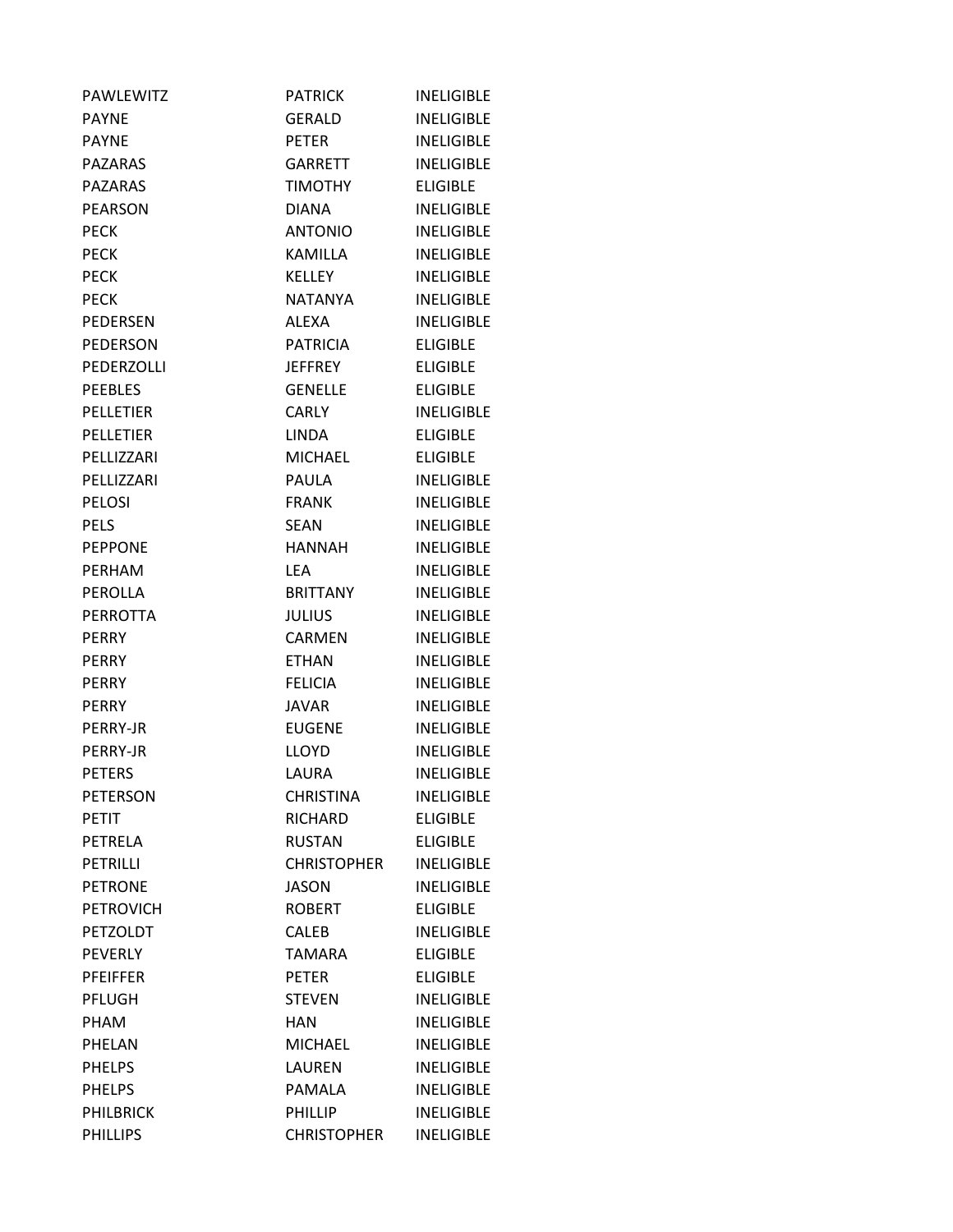| <b>PHILLIPS</b>   | <b>CODEE</b>       | <b>INELIGIBLE</b> |
|-------------------|--------------------|-------------------|
| <b>PHILLIPS</b>   | <b>ELLIE</b>       | <b>INELIGIBLE</b> |
| <b>PHILLIPS</b>   | <b>JOANNE</b>      | <b>ELIGIBLE</b>   |
| <b>PHILLIPS</b>   | <b>LYNN</b>        | <b>ELIGIBLE</b>   |
| <b>PHILLIPS</b>   | <b>MICHELLE</b>    | <b>INELIGIBLE</b> |
| <b>PHINNEY</b>    | <b>SEAN</b>        | <b>INELIGIBLE</b> |
| <b>PIATKOWSKI</b> | JOZEF              | <b>INELIGIBLE</b> |
| <b>PICCIOTTO</b>  | <b>LISA</b>        | <b>INELIGIBLE</b> |
| <b>PICCIOTTO</b>  | <b>PATRICK</b>     | <b>INELIGIBLE</b> |
| <b>PICCITTO</b>   | ANGELO             | <b>INELIGIBLE</b> |
| PIEKLIK           | <b>JOSEPH</b>      | <b>INELIGIBLE</b> |
| <b>PIEPER</b>     | <b>KYLE</b>        | <b>INELIGIBLE</b> |
| <b>PIERCE</b>     | LINDA -            | <b>ELIGIBLE</b>   |
| PIERSALL          | DARYL              | <b>INELIGIBLE</b> |
| <b>PIERSON</b>    | <b>GRETCHEN</b>    | <b>INELIGIBLE</b> |
| <b>PIERSON</b>    | <b>JOHN</b>        | <b>INELIGIBLE</b> |
| <b>PIERSON</b>    | <b>LOUISE</b>      | <b>INELIGIBLE</b> |
| <b>PIESINS</b>    | MAUREEN            | <b>INELIGIBLE</b> |
| PIETRUNIAK        | LORI               | <b>ELIGIBLE</b>   |
| <b>PILACKY</b>    | <b>JENNIFER</b>    | <b>INELIGIBLE</b> |
| <b>PINKSTON</b>   | LAWRENCE           | <b>INELIGIBLE</b> |
| <b>PITCHER</b>    | SAMUEL             | <b>INELIGIBLE</b> |
| <b>PITTS</b>      | <b>BENJAMIN</b>    | <b>INELIGIBLE</b> |
| <b>PIZARRO</b>    | ANIBAL             | <b>INELIGIBLE</b> |
| PIZARRO-LOPEZ     | <b>ALERIS</b>      | <b>INELIGIBLE</b> |
| <b>PIZZUTO</b>    | <b>JOSEPH</b>      | <b>ELIGIBLE</b>   |
| <b>PLOCHOCKI</b>  | <b>CHRISTOPHER</b> | <b>INELIGIBLE</b> |
| <b>PLOCHOCKI</b>  | <b>JAMES</b>       | <b>INELIGIBLE</b> |
| <b>PLOCHOCKI</b>  | MICHAEL            | <b>INELIGIBLE</b> |
| <b>PLUCINIK</b>   | RANDALL            | <b>INELIGIBLE</b> |
| <b>PODEJKO</b>    | <b>DANIELLE</b>    | <b>INELIGIBLE</b> |
| <b>POINDEXTER</b> | <b>MICHAEL</b>     | <b>INELIGIBLE</b> |
| <b>POLAK</b>      | PAUL               | <b>ELIGIBLE</b>   |
| <b>POLAK</b>      | <b>ROSALEEN</b>    | <b>ELIGIBLE</b>   |
| <b>POLAND</b>     | <b>HEATHER</b>     | <b>INELIGIBLE</b> |
| <b>POLGE</b>      | <b>CHRISTINE</b>   | <b>INELIGIBLE</b> |
| <b>POLHAMUS</b>   | <b>MICHELLE</b>    | <b>INELIGIBLE</b> |
| <b>POMPO</b>      | <b>DANA</b>        | <b>ELIGIBLE</b>   |
| <b>POND</b>       | <b>JOYCE</b>       | <b>ELIGIBLE</b>   |
| <b>PONTO</b>      | <b>MATTHEW</b>     | <b>INELIGIBLE</b> |
| PONZA             | <b>DAVID</b>       | <b>INELIGIBLE</b> |
| <b>POPKA</b>      | <b>TAFFEY</b>      | <b>ELIGIBLE</b>   |
| <b>POPPE</b>      | <b>VIRGINIA</b>    | <b>ELIGIBLE</b>   |
| <b>PORCELLO</b>   | <b>ALEX</b>        | <b>INELIGIBLE</b> |
| <b>PORO</b>       | <b>IVO</b>         | <b>ELIGIBLE</b>   |
| <b>PORTER</b>     | SARAH              | <b>INELIGIBLE</b> |
| <b>POSECZNICK</b> | <b>BENJAMIN</b>    | <b>INELIGIBLE</b> |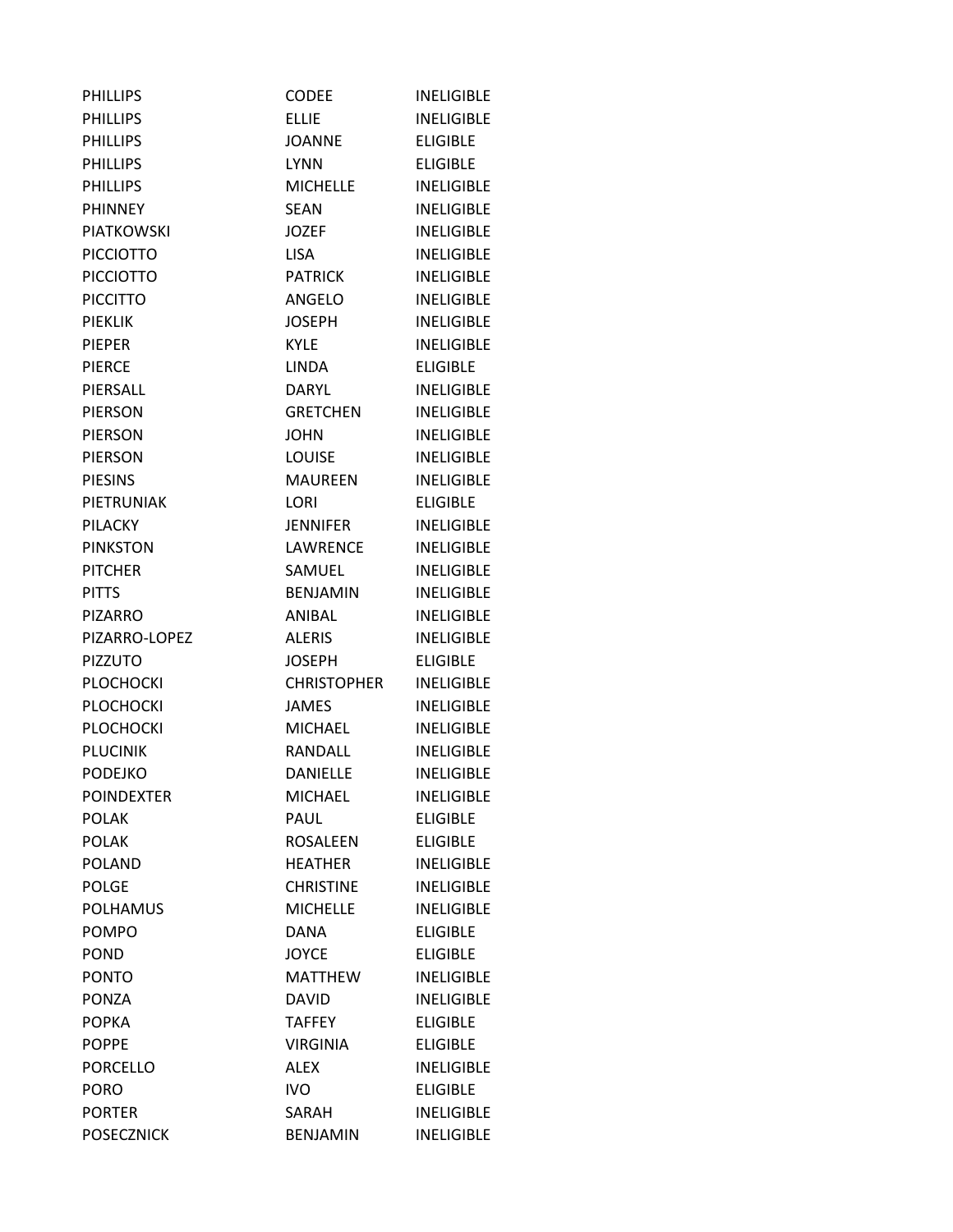| <b>POTASH</b>      | LUKE             | <b>INELIGIBLE</b> |
|--------------------|------------------|-------------------|
| <b>POTOCKI</b>     | <b>GEORGINA</b>  | <b>INELIGIBLE</b> |
| <b>POTTER</b>      | <b>MELISSA</b>   | <b>INELIGIBLE</b> |
| <b>POULIOT</b>     | MELISSA          | <b>INELIGIBLE</b> |
| <b>PRASCHUNUS</b>  | <b>THOMAS</b>    | <b>INELIGIBLE</b> |
| <b>PRATT</b>       | <b>DAMIAN</b>    | <b>INELIGIBLE</b> |
| <b>PRATT</b>       | <b>JOSEPH</b>    | <b>INELIGIBLE</b> |
| <b>PRECOURT</b>    | <b>JAMES</b>     | <b>INELIGIBLE</b> |
| <b>PREMO</b>       | <b>MARK</b>      | <b>ELIGIBLE</b>   |
| <b>PRICE</b>       | <b>COLLEEN</b>   | <b>INELIGIBLE</b> |
| <b>PRICE</b>       | <b>DAVID</b>     | <b>INELIGIBLE</b> |
| <b>PRICE</b>       | LYTESHIA         | <b>INELIGIBLE</b> |
| <b>PRICE</b>       | NATHANIEL        | <b>INELIGIBLE</b> |
| <b>PRICE-II</b>    | <b>JOSEPH</b>    | <b>INELIGIBLE</b> |
| <b>PRIMO</b>       | <b>ELIZABETH</b> | <b>INELIGIBLE</b> |
| PRIMO              | MARY             | <b>ELIGIBLE</b>   |
| <b>PROCOPIO</b>    | <b>PETER</b>     | <b>INELIGIBLE</b> |
| <b>PROCOPIO</b>    | <b>SUSAN</b>     | <b>INELIGIBLE</b> |
| <b>PROCOPIO</b>    | <b>VINCENT</b>   | <b>INELIGIBLE</b> |
| <b>PROKOLKIN</b>   | MICHAEL          | <b>ELIGIBLE</b>   |
| <b>PROSSER</b>     | <b>NANCY</b>     | <b>INELIGIBLE</b> |
| <b>PRUSINOWSKI</b> | <b>ANDREW</b>    | <b>INELIGIBLE</b> |
| <b>PUCHALSKI</b>   | <b>ADRIAN</b>    | <b>INELIGIBLE</b> |
| <b>PUFKY</b>       | <b>WILLIAM</b>   | <b>INELIGIBLE</b> |
| <b>PUKA</b>        | <b>FIRDUS</b>    | <b>ELIGIBLE</b>   |
| <b>PURCELL</b>     | <b>ELIZABETH</b> | <b>INELIGIBLE</b> |
| <b>PURDY</b>       | SANDRA           | <b>INELIGIBLE</b> |
| PUTHUPARAMPIL      | <b>ALEYAMMA</b>  | <b>ELIGIBLE</b>   |
| PUTHUPARAMPIL      | <b>SUSAN</b>     | <b>INELIGIBLE</b> |
| PUTNAM             | <b>ROBERT</b>    | <b>INELIGIBLE</b> |
| PYLAND             | <b>TRAVIS</b>    | <b>INELIGIBLE</b> |
| QUACKENBUSH        | SHAWN            | <b>INELIGIBLE</b> |
| QUATRONE           | <b>DOMINICK</b>  | <b>ELIGIBLE</b>   |
| QUATRONE           | <b>JAMES</b>     | <b>INELIGIBLE</b> |
| <b>QUATTROPANI</b> | <b>NANCY</b>     | <b>ELIGIBLE</b>   |
| <b>QUIGLEY</b>     | ADAM             | <b>INELIGIBLE</b> |
| <b>QUIGLEY</b>     | <b>JAMES</b>     | <b>INELIGIBLE</b> |
| <b>QUIGLEY</b>     | <b>MARILINA</b>  | <b>INELIGIBLE</b> |
| <b>QUINN</b>       | <b>BRIAN</b>     | <b>ELIGIBLE</b>   |
| QUINN              | <b>PATRICK</b>   | <b>INELIGIBLE</b> |
| QUINN              | <b>TIMOTHY</b>   | <b>INELIGIBLE</b> |
| <b>QUINONES</b>    | <b>GILBERT</b>   | <b>INELIGIBLE</b> |
| <b>QUINONES</b>    | <b>JOSEPH</b>    | <b>INELIGIBLE</b> |
| QUKU               | ADAM             | <b>INELIGIBLE</b> |
| QUOSS              | <b>JAMIE</b>     | <b>INELIGIBLE</b> |
| RADELL             | <b>JONATHAN</b>  | <b>INELIGIBLE</b> |
| <b>RADESI</b>      | <b>JAMES</b>     | <b>INELIGIBLE</b> |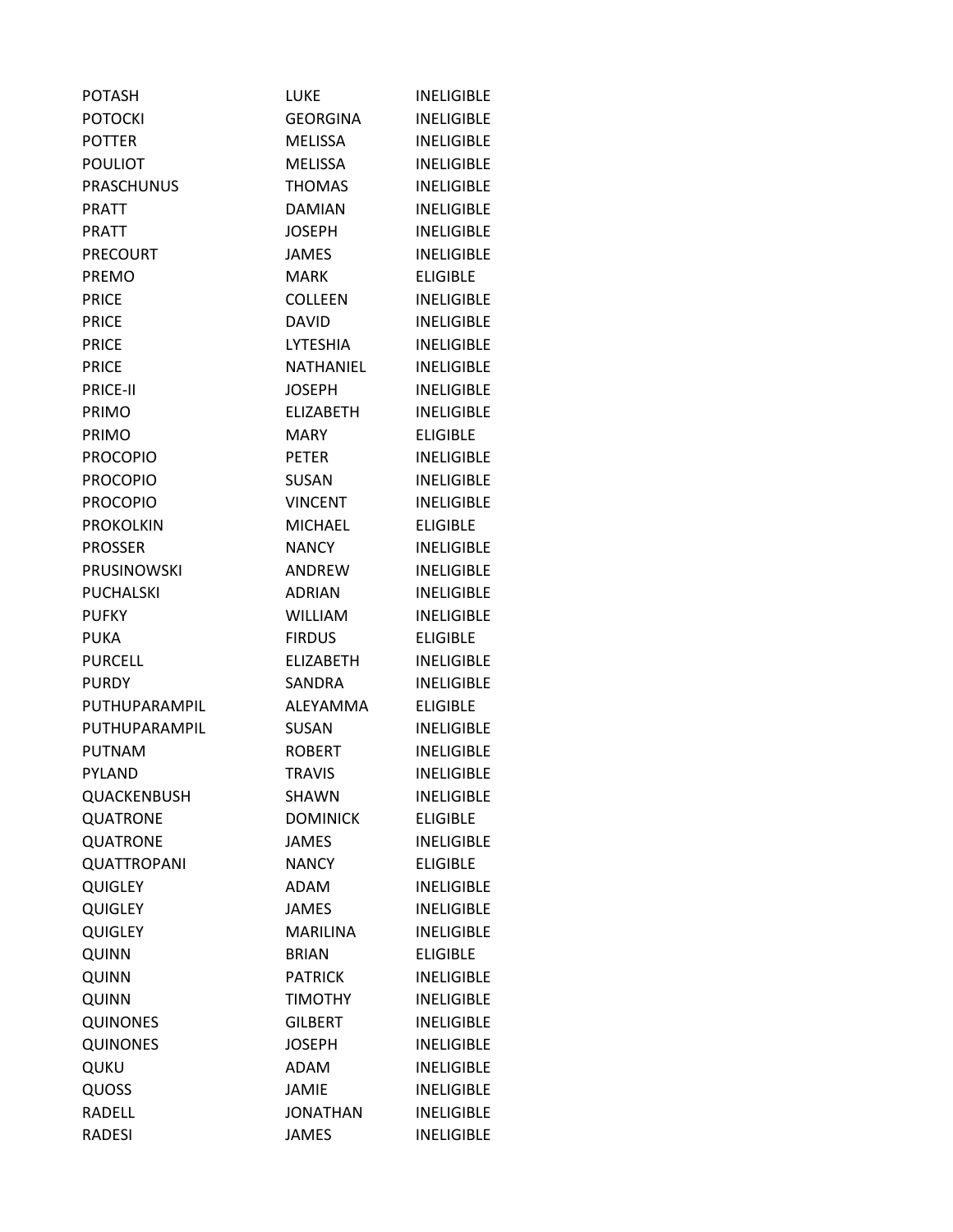| <b>RAGONESE</b>  | <b>STEVEN</b>      | <b>INELIGIBLE</b> |
|------------------|--------------------|-------------------|
| RAMIE            | BRET               | <b>ELIGIBLE</b>   |
| <b>RAMOS</b>     | JOSE               | <b>ELIGIBLE</b>   |
| <b>RAMOS</b>     | <b>STEPHANIE</b>   | <b>INELIGIBLE</b> |
| RANDALL          | <b>WES</b>         | <b>INELIGIBLE</b> |
| <b>RANGER</b>    | OLIVIA             | <b>INELIGIBLE</b> |
| <b>RATHBUN</b>   | MARK               | <b>ELIGIBLE</b>   |
| <b>RATHBURN</b>  | LORI               | <b>INELIGIBLE</b> |
| <b>RAUBER</b>    | <b>CHRISTOPHER</b> | <b>INELIGIBLE</b> |
| <b>RAUCH</b>     | LEONARD            | <b>INELIGIBLE</b> |
| <b>RAWSON</b>    | <b>DERRICK</b>     | <b>INELIGIBLE</b> |
| <b>RAY</b>       | <b>SHANNON</b>     | <b>INELIGIBLE</b> |
| <b>RAYLE</b>     | SANDRA             | <b>ELIGIBLE</b>   |
| <b>RAYMOND</b>   | AMBER              | <b>INELIGIBLE</b> |
| <b>RAYMOND</b>   | <b>DANIEL</b>      | <b>INELIGIBLE</b> |
| <b>RAYMOND</b>   | <b>DAVID</b>       | <b>INELIGIBLE</b> |
| <b>RAYMOND</b>   | <b>JAMIE</b>       | <b>ELIGIBLE</b>   |
| <b>RAYMOND</b>   | <b>KARI</b>        | <b>INELIGIBLE</b> |
| <b>RAYMOND</b>   | SANDY              | <b>ELIGIBLE</b>   |
| <b>REDDICK</b>   | <b>CHRISTOPHER</b> | <b>INELIGIBLE</b> |
| <b>REDHEAD</b>   | <b>DAVID</b>       | <b>INELIGIBLE</b> |
| REDHEAD          | <b>MICHAEL</b>     | <b>INELIGIBLE</b> |
| <b>REDSHAW</b>   | <b>JAMES</b>       | <b>INELIGIBLE</b> |
| <b>REED</b>      | ALISON             | <b>INELIGIBLE</b> |
| REED             | <b>RUDOLPH</b>     | <b>ELIGIBLE</b>   |
| <b>REEDY</b>     | ALEXANDRA          | <b>INELIGIBLE</b> |
| <b>REESE</b>     | <b>CHRISTOPHE</b>  | <b>ELIGIBLE</b>   |
| <b>REESE</b>     | <b>FDWARD</b>      | <b>ELIGIBLE</b>   |
| <b>REESE</b>     | <b>TANYA</b>       | <b>INELIGIBLE</b> |
| <b>REGIS</b>     | <b>SCOTT</b>       | <b>INELIGIBLE</b> |
| <b>REGNA</b>     | SARAH              | <b>INELIGIBLE</b> |
| <b>REICHERT</b>  | EDWARD             | <b>ELIGIBLE</b>   |
| <b>REID</b>      | <b>BARRY</b>       | <b>INELIGIBLE</b> |
| <b>REID</b>      | <b>JENNIFER</b>    | <b>INELIGIBLE</b> |
| <b>REID</b>      | <b>ZACHARY</b>     | <b>INELIGIBLE</b> |
| REILLEY          | SHAWN              | <b>INELIGIBLE</b> |
| REILLY           | <b>JEFFREY</b>     | <b>ELIGIBLE</b>   |
| REINHARDT        | SANDRA             | <b>INELIGIBLE</b> |
| <b>REITANO</b>   | <b>THOMAS</b>      | <b>INELIGIBLE</b> |
| <b>REITH</b>     | <b>JODI</b>        | <b>ELIGIBLE</b>   |
| REITH-JR         | <b>JAMES</b>       | <b>ELIGIBLE</b>   |
| <b>RENAUD</b>    | <b>JOANNE</b>      | <b>ELIGIBLE</b>   |
| <b>RENAUD</b>    | <b>ROBERT</b>      | <b>INELIGIBLE</b> |
| <b>RENK</b>      | <b>JAMES</b>       | <b>ELIGIBLE</b>   |
| <b>RENK</b>      | <b>TANYA</b>       | <b>INELIGIBLE</b> |
| <b>RESCHKE</b>   | <b>DEVIN</b>       | <b>INELIGIBLE</b> |
| <b>REVERCOMB</b> | <b>CAROLYN</b>     | <b>INELIGIBLE</b> |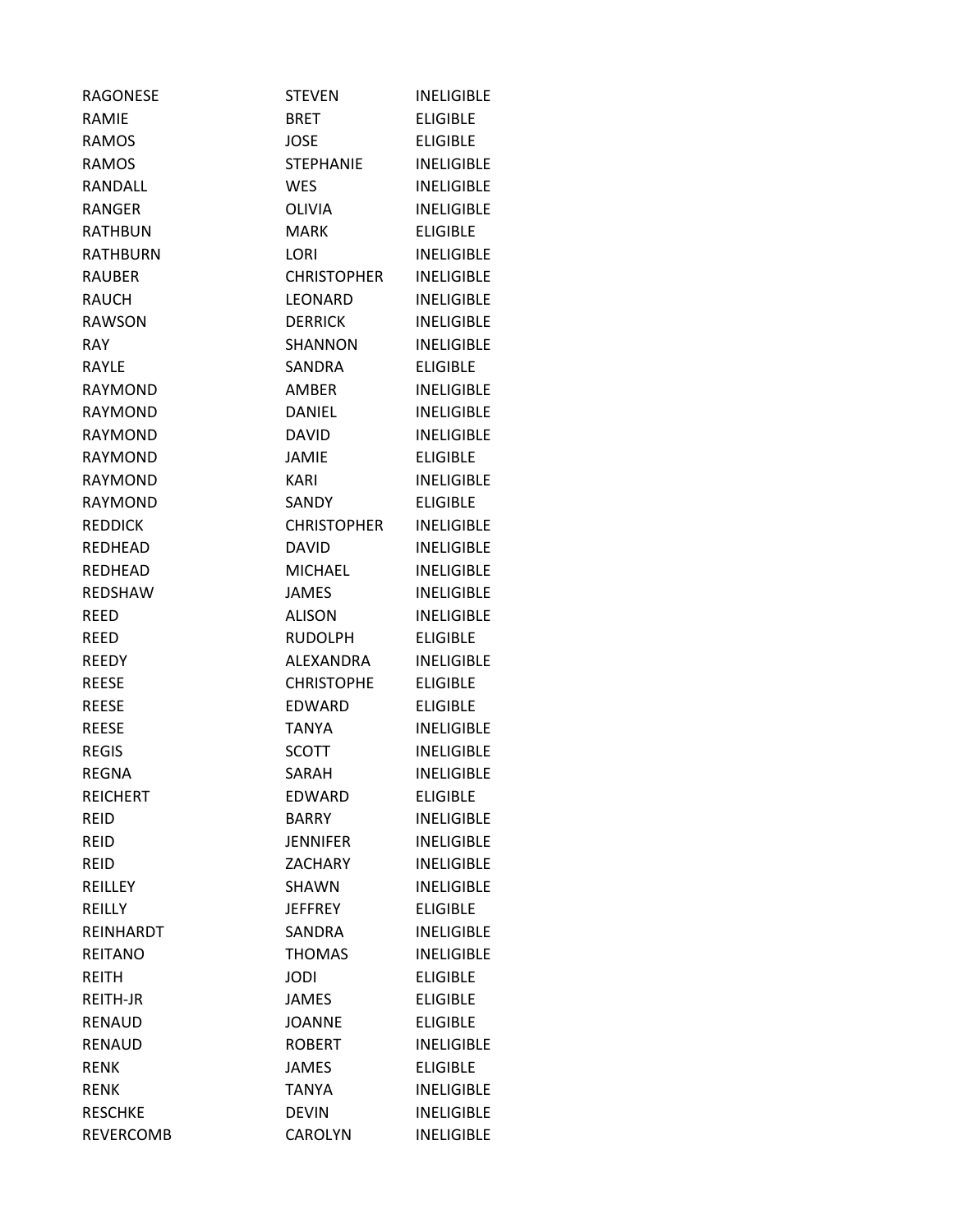| <b>REVETTE</b>    | <b>KEVIN</b>     | <b>INELIGIBLE</b> |
|-------------------|------------------|-------------------|
| <b>REYNOLDS</b>   | <b>COLETTE</b>   | <b>INELIGIBLE</b> |
| <b>REYNOLDS</b>   | <b>MICHAEL</b>   | <b>INELIGIBLE</b> |
| <b>RHODA</b>      | <b>ERIC</b>      | <b>INELIGIBLE</b> |
| <b>RHODY</b>      | <b>BENJAMIN</b>  | <b>INELIGIBLE</b> |
| <b>RICE</b>       | <b>DAVID</b>     | <b>INELIGIBLE</b> |
| <b>RICE</b>       | <b>JOSEPH</b>    | <b>INELIGIBLE</b> |
| <b>RICE</b>       | MATTHEW          | <b>INELIGIBLE</b> |
| <b>RICH</b>       | <b>CATHERINE</b> | <b>INELIGIBLE</b> |
| <b>RICHARD</b>    | <b>JANE</b>      | <b>ELIGIBLE</b>   |
| <b>RICHARDS</b>   | <b>BLAKE</b>     | <b>INELIGIBLE</b> |
| <b>RICHARDS</b>   | KIMBERLY         | <b>INELIGIBLE</b> |
| <b>RICHARDSON</b> | <b>MONICA</b>    | <b>INELIGIBLE</b> |
| <b>RICHARDSON</b> | <b>ROBERT</b>    | <b>ELIGIBLE</b>   |
| <b>RICHMOND</b>   | <b>TERRENCE</b>  | <b>INELIGIBLE</b> |
| <b>RIDGE</b>      | <b>JANET</b>     | <b>ELIGIBLE</b>   |
| <b>RIDLEY</b>     | SANDRA           | <b>ELIGIBLE</b>   |
| <b>RINALDI</b>    | <b>MARCUS</b>    | <b>INELIGIBLE</b> |
| RINALDI-II        | <b>BENJAMIN</b>  | <b>ELIGIBLE</b>   |
| <b>RIPOSA</b>     | <b>GERALD</b>    | <b>ELIGIBLE</b>   |
| <b>RIPOSO</b>     | <b>MARC</b>      | <b>INELIGIBLE</b> |
| <b>RITCHIE</b>    | GARY             | <b>ELIGIBLE</b>   |
| <b>ROANE</b>      | <b>NATALIE</b>   | <b>INELIGIBLE</b> |
| <b>ROBAR</b>      | <b>MELISSA</b>   | <b>INELIGIBLE</b> |
| <b>ROBBINS</b>    | <b>MICHELE</b>   | <b>ELIGIBLE</b>   |
| ROBBINS-II        | <b>KEVIN</b>     | <b>INELIGIBLE</b> |
| <b>ROBIDEAU</b>   | <b>CARRIE</b>    | <b>INELIGIBLE</b> |
| <b>ROBIDEAU</b>   | <b>MARY</b>      | <b>INELIGIBLE</b> |
| <b>ROBINSON</b>   | <b>CHARESE</b>   | <b>INELIGIBLE</b> |
| <b>ROBINSON</b>   | <b>DESMOND</b>   | <b>INELIGIBLE</b> |
| <b>ROBINSON</b>   | <b>JENNIFER</b>  | <b>INELIGIBLE</b> |
| <b>ROBINSON</b>   | MARY             | <b>INELIGIBLE</b> |
| <b>ROBINSON</b>   | <b>MARY</b>      | <b>INELIGIBLE</b> |
| <b>ROBINSON</b>   | <b>OMAR</b>      | <b>INELIGIBLE</b> |
| <b>ROBINSON</b>   | <b>PATRICK</b>   | <b>INELIGIBLE</b> |
| <b>ROBINSON</b>   | <b>SASHA</b>     | <b>INELIGIBLE</b> |
| <b>ROCHE</b>      | <b>MICHELLE</b>  | <b>INELIGIBLE</b> |
| ROCKDASHIL        | <b>MICHAEL</b>   | <b>ELIGIBLE</b>   |
| <b>ROCKER</b>     | RICHARD          | <b>INELIGIBLE</b> |
| <b>ROCKWELL</b>   | <b>MARK</b>      | <b>INELIGIBLE</b> |
| <b>RODRIGUES</b>  | <b>PATRICIA</b>  | <b>INELIGIBLE</b> |
| <b>ROESSER</b>    | WARD             | <b>ELIGIBLE</b>   |
| <b>ROGERS</b>     | <b>JACKIE</b>    | <b>INELIGIBLE</b> |
| <b>ROGERS</b>     | RICHARD          | <b>ELIGIBLE</b>   |
| <b>ROGUS</b>      | <b>JOAN</b>      | <b>ELIGIBLE</b>   |
| <b>ROLFE</b>      | <b>GARY</b>      | <b>INELIGIBLE</b> |
| <b>ROMANO</b>     | <b>JOSEPH</b>    | <b>INELIGIBLE</b> |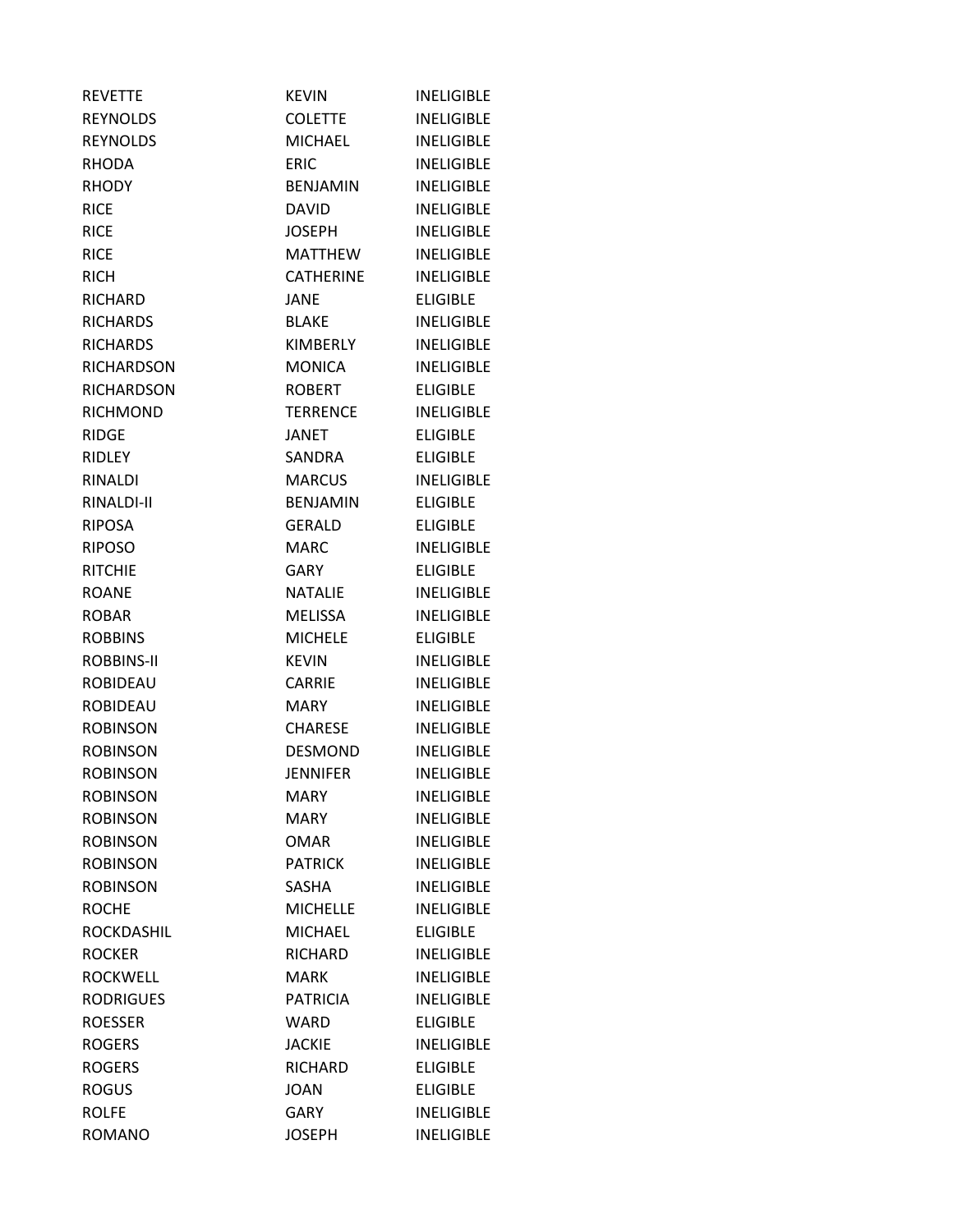| <b>ROMANO</b>    | <b>MICHAEL</b>     | <b>INELIGIBLE</b> |
|------------------|--------------------|-------------------|
| <b>ROMANO</b>    | <b>MICHAEL</b>     | <b>INELIGIBLE</b> |
| <b>ROONEY</b>    | <b>ANN</b>         | <b>ELIGIBLE</b>   |
| <b>ROONEY</b>    | MEGAN              | <b>INELIGIBLE</b> |
| <b>ROOSA</b>     | <b>MATHEW</b>      | <b>ELIGIBLE</b>   |
| <b>ROOT</b>      | WILLIAM            | <b>INELIGIBLE</b> |
| <b>RORER</b>     | <b>SHARON</b>      | <b>ELIGIBLE</b>   |
| <b>ROSE</b>      | WILLIAM            | <b>ELIGIBLE</b>   |
| <b>ROSELLI</b>   | <b>GERALDINE</b>   | <b>ELIGIBLE</b>   |
| <b>ROSELLO</b>   | <b>JOHN</b>        | <b>INELIGIBLE</b> |
| ROSEN-BORYS      | CHRISTINA          | <b>INELIGIBLE</b> |
| <b>ROSENTHAL</b> | <b>KELLY</b>       | <b>INELIGIBLE</b> |
| <b>ROSER</b>     | <b>DOUGLAS</b>     | <b>INELIGIBLE</b> |
| <b>ROSS</b>      | <b>SHARON</b>      | <b>ELIGIBLE</b>   |
| <b>ROSSI</b>     | <b>NANCY</b>       | <b>INELIGIBLE</b> |
| <b>ROSSITER</b>  | <b>KERRI</b>       | <b>INELIGIBLE</b> |
| <b>ROTHMAN</b>   | ASHLEY             | <b>INELIGIBLE</b> |
| <b>ROUMPAPAS</b> | <b>ELENI</b>       | <b>ELIGIBLE</b>   |
| <b>ROUNDS</b>    | <b>GERALD</b>      | <b>ELIGIBLE</b>   |
| <b>ROWLEY</b>    | <b>JAMES</b>       | <b>INELIGIBLE</b> |
| <b>ROWLEY</b>    | JENNIFER           | <b>INELIGIBLE</b> |
| <b>RUCKER-JR</b> | <b>CARL</b>        | <b>INELIGIBLE</b> |
| <b>RUCKYJ</b>    | <b>VALORIE</b>     | <b>INELIGIBLE</b> |
| <b>RUDIGER</b>   | <b>JEFFERY</b>     | <b>INELIGIBLE</b> |
| <b>RUFUS</b>     | <b>TWANDA</b>      | <b>INELIGIBLE</b> |
| <b>RUGGIREO</b>  | <b>FRANK</b>       | <b>ELIGIBLE</b>   |
| <b>RUNYAN</b>    | <b>DOMENICA</b>    | <b>INELIGIBLE</b> |
| <b>RUSAW</b>     | GLORIA             | <b>ELIGIBLE</b>   |
| <b>RUSH</b>      | SHAWN              | <b>INELIGIBLE</b> |
| <b>RUSSELL</b>   | RACHAEL            | <b>INELIGIBLE</b> |
| <b>RUSSO</b>     | MICHAEL            | <b>INELIGIBLE</b> |
| <b>RYAN</b>      | <b>CHRISTOPHER</b> | <b>INELIGIBLE</b> |
| <b>RYAN</b>      | <b>HOLLY</b>       | <b>INELIGIBLE</b> |
| <b>RYAN</b>      | JERRY              | <b>INELIGIBLE</b> |
| <b>RYAN</b>      | <b>LEE</b>         | <b>ELIGIBLE</b>   |
| <b>RYAN</b>      | LORI               | <b>ELIGIBLE</b>   |
| <b>RYAN</b>      | <b>WILLIAM</b>     | <b>INELIGIBLE</b> |
| <b>RYDER</b>     | ANGELA             | <b>INELIGIBLE</b> |
| <b>SABENE</b>    | <b>MICHELLE</b>    | <b>INELIGIBLE</b> |
| <b>SABIN</b>     | <b>RAYMOND</b>     | <b>INELIGIBLE</b> |
| SACCO            | <b>VICTORIA</b>    | <b>INELIGIBLE</b> |
| <b>SADDOCK</b>   | <b>DUSTIN</b>      | <b>INELIGIBLE</b> |
| SADLER           | <b>KAREN</b>       | <b>INELIGIBLE</b> |
| SAGER            | <b>TRACY</b>       | <b>ELIGIBLE</b>   |
| SAHM             | <b>TATIANA</b>     | <b>INELIGIBLE</b> |
| SALANGER         | LAWRENCE           | <b>ELIGIBLE</b>   |
| <b>SALCE</b>     | <b>STEPHEN</b>     | <b>ELIGIBLE</b>   |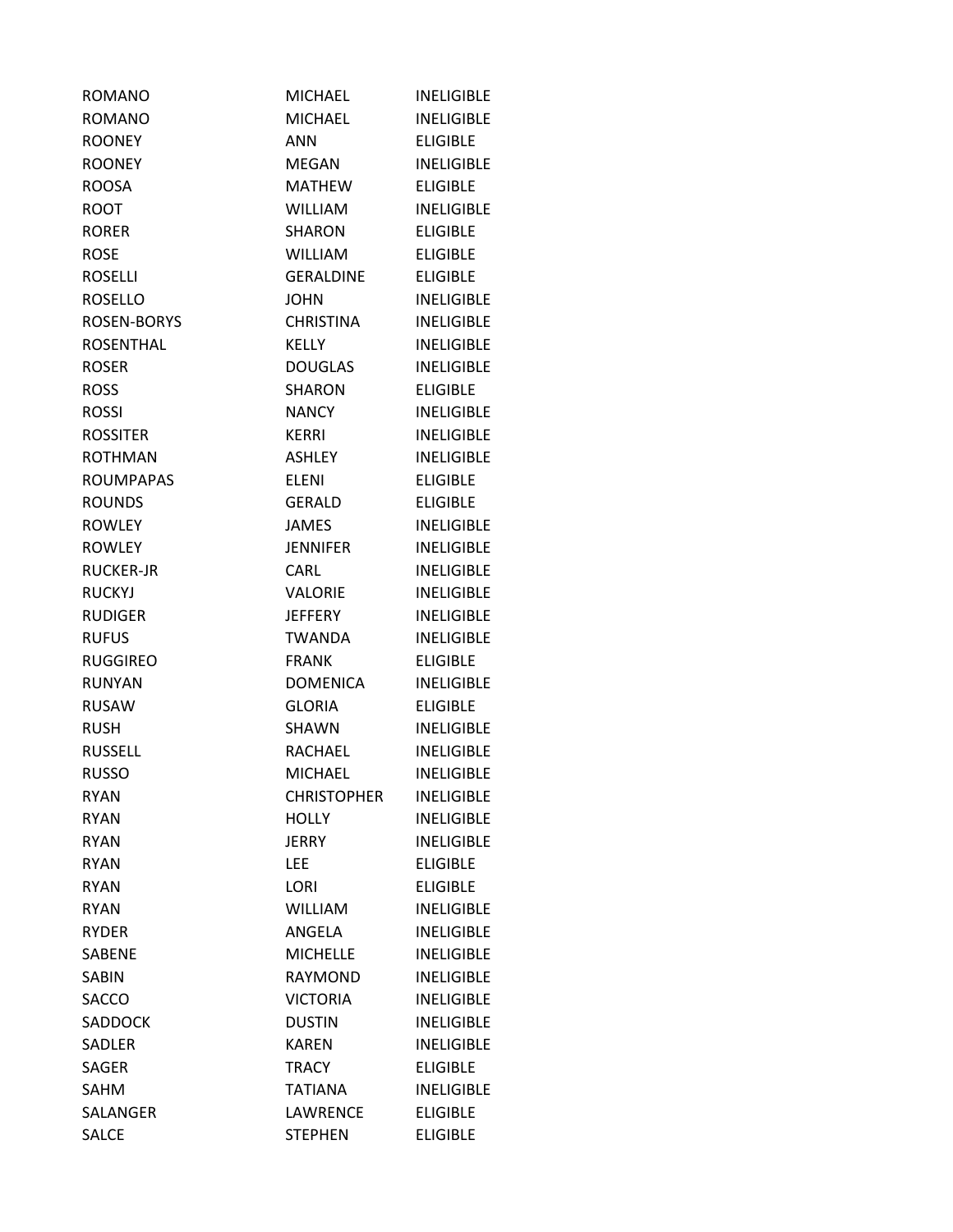| SALISBURY           | <b>JEFFERY</b>     | <b>ELIGIBLE</b>   |
|---------------------|--------------------|-------------------|
| SALLAY              | DANIEL             | <b>INELIGIBLE</b> |
| SALMAN              | <b>FARRIS</b>      | <b>INELIGIBLE</b> |
| <b>SALMONS</b>      | <b>STEVEN</b>      | <b>INELIGIBLE</b> |
| SALMONSEN           | <b>CHRISTOPHER</b> | <b>INELIGIBLE</b> |
| SALTAMACH           | KAYLA              | <b>INELIGIBLE</b> |
| SAMMON              | <b>BRIAN</b>       | <b>INELIGIBLE</b> |
| SANDERSON           | RANDALL            | <b>INELIGIBLE</b> |
| SANFILIPPO          | <b>MELISSA</b>     | <b>INELIGIBLE</b> |
| SANTARELLI          | <b>SUSAN</b>       | <b>INELIGIBLE</b> |
| <b>SANTIAGO</b>     | <b>LEANNETTE</b>   | <b>INELIGIBLE</b> |
| <b>SANTORELLI</b>   | <b>FRANK</b>       | <b>INELIGIBLE</b> |
| SARACENI            | <b>JOHN</b>        | <b>INELIGIBLE</b> |
| SARACENI            | <b>TINA</b>        | <b>INELIGIBLE</b> |
| SARDO               | <b>MICHELE</b>     | <b>INELIGIBLE</b> |
| SARDO               | <b>VINCENT</b>     | <b>INELIGIBLE</b> |
| <b>SARKO</b>        | JEAN               | <b>INELIGIBLE</b> |
| <b>SARNO</b>        | MARC               | INELIGIBLE        |
| SARNO               | <b>MICHAEL</b>     | <b>ELIGIBLE</b>   |
| <b>SATALIN</b>      | <b>CHRISTINA</b>   | <b>INELIGIBLE</b> |
| <b>SAUNDERS</b>     | CASSANDRA          | <b>INELIGIBLE</b> |
| <b>SAUNDERS</b>     | <b>STEPHEN</b>     | <b>INELIGIBLE</b> |
| SAUVE               | <b>ANTHONY</b>     | <b>INELIGIBLE</b> |
| <b>SAVICH</b>       | EDWARD             | <b>INELIGIBLE</b> |
| SAVO                | <b>JESSICA</b>     | <b>INELIGIBLE</b> |
| SAYA                | <b>THOMAS</b>      | <b>INELIGIBLE</b> |
| <b>SAYLES</b>       | <b>JUSTIN</b>      | <b>INELIGIBLE</b> |
| <b>SCANLON</b>      | <b>KELLY</b>       | <b>ELIGIBLE</b>   |
| SCARAVILLO          | <b>VINCENT</b>     | <b>ELIGIBLE</b>   |
| <b>SCARSCIOTTI</b>  | JOANN              | <b>ELIGIBLE</b>   |
| <b>SCARSCIOTTI</b>  | LAURIE             | <b>INELIGIBLE</b> |
| <b>SCHADER</b>      | LAUREL             | <b>ELIGIBLE</b>   |
| <b>SCHADER</b>      | <b>MATTHEW</b>     | <b>INELIGIBLE</b> |
| SCHAEFER-JR         | <b>RUSSELL</b>     | <b>INELIGIBLE</b> |
| <b>SCHAFER</b>      | <b>MARTIN</b>      | <b>ELIGIBLE</b>   |
| <b>SCHALK</b>       | <b>REBECCA</b>     | <b>INELIGIBLE</b> |
| <b>SCHARBOROUGH</b> | <b>PAULA</b>       | <b>ELIGIBLE</b>   |
| <b>SCHARF</b>       | <b>JASON</b>       | <b>INELIGIBLE</b> |
| <b>SCHAUB</b>       | <b>MARK</b>        | <b>INELIGIBLE</b> |
| <b>SCHAUBROECK</b>  | <b>PATRICK</b>     | <b>ELIGIBLE</b>   |
| <b>SCHEFTIC</b>     | <b>GEORGE</b>      | <b>ELIGIBLE</b>   |
| <b>SCHIANO</b>      | <b>MARK</b>        | <b>INELIGIBLE</b> |
| <b>SCHIANO</b>      | <b>STEPHANIE</b>   | <b>INELIGIBLE</b> |
| <b>SCHIAVULLI</b>   | AMANDA             | <b>INELIGIBLE</b> |
| <b>SCHINTO</b>      | <b>MICHAEL</b>     | <b>ELIGIBLE</b>   |
| <b>SCHLOSSER</b>    | <b>DEBORAH</b>     | <b>INELIGIBLE</b> |
| <b>SCHMUNK</b>      | <b>JAMES</b>       | <b>INELIGIBLE</b> |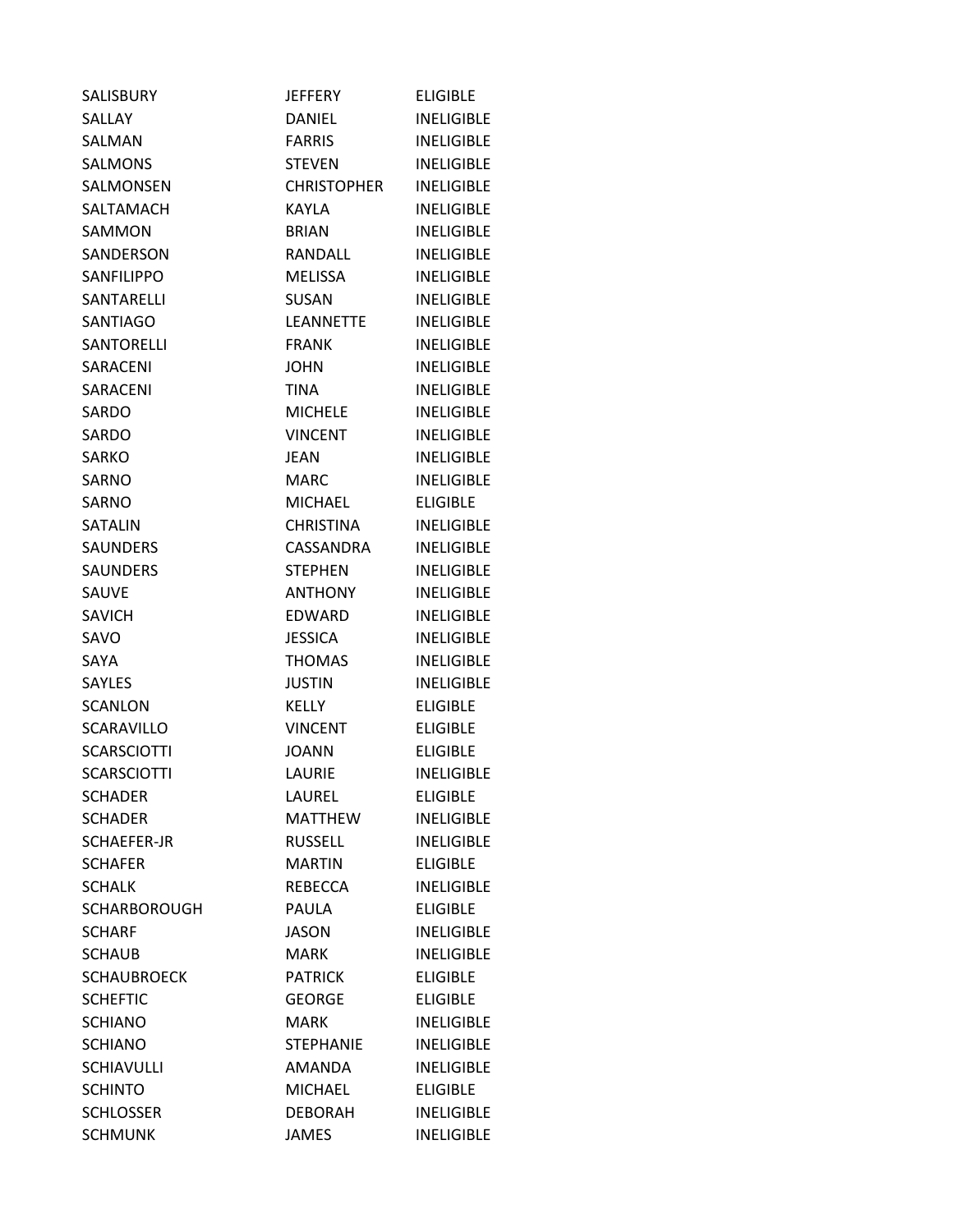| <b>SCHNEIDER</b>      | <b>PETER</b>       | <b>ELIGIBLE</b>   |
|-----------------------|--------------------|-------------------|
| <b>SCHOECK</b>        | <b>MARYLA</b>      | <b>ELIGIBLE</b>   |
| <b>SCHOON</b>         | <b>YVETTE</b>      | <b>INELIGIBLE</b> |
| <b>SCHOONMAKER</b>    | <b>KRISTINA</b>    | <b>INELIGIBLE</b> |
| <b>SCHREIB</b>        | AMANDA             | <b>INELIGIBLE</b> |
| <b>SCHREIBER-KERR</b> | <b>MARIA</b>       | <b>INELIGIBLE</b> |
| SCHREMP               | BRANDY             | <b>INELIGIBLE</b> |
| <b>SCHRUISE</b>       | <b>RYAN</b>        | <b>INELIGIBLE</b> |
| <b>SCHUBERT</b>       | <b>DAVID</b>       | <b>ELIGIBLE</b>   |
| <b>SCHUELKE</b>       | MEGAN              | <b>INELIGIBLE</b> |
| <b>SCHULTHEIS</b>     | <b>ERIC</b>        | <b>ELIGIBLE</b>   |
| <b>SCHULTZ</b>        | <b>JENNIFER</b>    | <b>INELIGIBLE</b> |
| <b>SCHULTZ</b>        | <b>STEVEN</b>      | <b>ELIGIBLE</b>   |
| <b>SCHUTZ</b>         | <b>JAYE</b>        | <b>ELIGIBLE</b>   |
| <b>SCHUYLER</b>       | <b>ROBERT</b>      | <b>INELIGIBLE</b> |
| <b>SCHWARTZ</b>       | <b>MELISSA</b>     | <b>INELIGIBLE</b> |
| <b>SCOTT</b>          | <b>CLARENCE</b>    | <b>INELIGIBLE</b> |
| <b>SCOTT</b>          | <b>JOHN</b>        | <b>INELIGIBLE</b> |
| <b>SCOTT</b>          | <b>KADAR</b>       | <b>INELIGIBLE</b> |
| <b>SCOTT</b>          | <b>TIA</b>         | <b>INELIGIBLE</b> |
| <b>SCRIPA</b>         | <b>GENNARO</b>     | <b>INELIGIBLE</b> |
| <b>SCRIVEN</b>        | <b>KEVIN</b>       | <b>INELIGIBLE</b> |
| <b>SCUTT</b>          | <b>JULIE</b>       | <b>INELIGIBLE</b> |
| <b>SEABROOK</b>       | ALAN               | <b>INELIGIBLE</b> |
| <b>SEALS</b>          | <b>VINCENT</b>     | <b>INELIGIBLE</b> |
| <b>SEALY</b>          | <b>LENORE</b>      | <b>ELIGIBLE</b>   |
| SEAWAY                | SARAH              | <b>INELIGIBLE</b> |
| <b>SEEBER</b>         | <b>JONATHAN</b>    | <b>INELIGIBLE</b> |
| <b>SEEBER</b>         | <b>KELLY</b>       | <b>INELIGIBLE</b> |
| <b>SEEBER</b>         | MARK               | <b>INELIGIBLE</b> |
| SEELEY                | JASON              | <b>INELIGIBLE</b> |
| <b>SEFERYN</b>        | <b>SEASON</b>      | <b>INELIGIBLE</b> |
| <b>SEIB</b>           | <b>DOUGLAS</b>     | <b>INELIGIBLE</b> |
| <b>SEIDENFUS</b>      | <b>KAREN</b>       | <b>INELIGIBLE</b> |
| <b>SEIKALY</b>        | <b>MAGGIE</b>      | <b>ELIGIBLE</b>   |
| <b>SEITER</b>         | <b>MARGARET</b>    | <b>ELIGIBLE</b>   |
| <b>SEITZ</b>          | <b>CHRISTOPHER</b> | <b>INELIGIBLE</b> |
| <b>SEITZ</b>          | PAUL               | <b>INELIGIBLE</b> |
| <b>SELLERS</b>        | <b>JOHANNA</b>     | <b>INELIGIBLE</b> |
| <b>SELLIN</b>         | <b>KELLY</b>       | <b>INELIGIBLE</b> |
| <b>SELLIN</b>         | <b>SCOTT</b>       | <b>ELIGIBLE</b>   |
| <b>SELSMEYER</b>      | <b>MARK</b>        | <b>ELIGIBLE</b>   |
| SENECAL-REILLY        | <b>MARIAH</b>      | <b>INELIGIBLE</b> |
| <b>SERENO</b>         | <b>ADRIANA</b>     | <b>INELIGIBLE</b> |
| <b>SERVATIUS</b>      | <b>JACOB</b>       | <b>INELIGIBLE</b> |
| <b>SERVATIUS</b>      | <b>MARY</b>        | <b>ELIGIBLE</b>   |
| <b>SERVICE</b>        | <b>NATHAN</b>      | <b>INELIGIBLE</b> |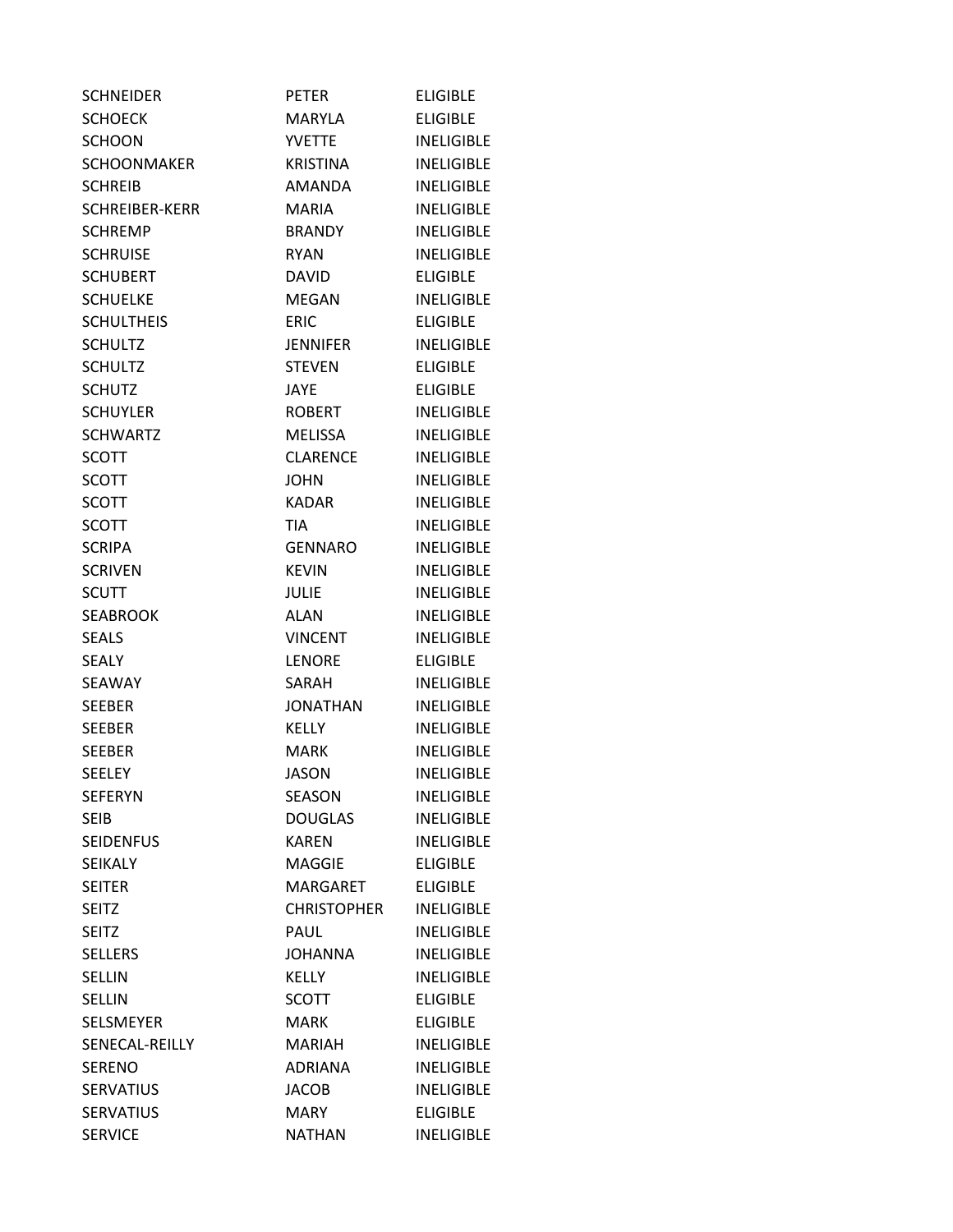| <b>SESSLER</b>   | <b>ELIZABETH</b>   | <b>INELIGIBLE</b> |
|------------------|--------------------|-------------------|
| <b>SEXTON</b>    | <b>KEVIN</b>       | <b>ELIGIBLE</b>   |
| <b>SGARLATA</b>  | KAREN              | <b>INELIGIBLE</b> |
| <b>SGROI</b>     | <b>BRITTANY</b>    | INELIGIBLE        |
| <b>SHAFFER</b>   | <b>AMY</b>         | <b>INELIGIBLE</b> |
| <b>SHAFFER</b>   | JENNIFER           | <b>INELIGIBLE</b> |
| SHAFFER          | MELISSA            | <b>INELIGIBLE</b> |
| SHANAHAN         | <b>LAURIE</b>      | <b>INELIGIBLE</b> |
| SHARKEY          | <b>MATTHEW</b>     | <b>INELIGIBLE</b> |
| SHARLOW          | <b>JUSTIN</b>      | <b>INELIGIBLE</b> |
| <b>SHARPE</b>    | SIRENA             | INELIGIBLE        |
| <b>SHATRAW</b>   | <b>AMBER</b>       | <b>INELIGIBLE</b> |
| <b>SHATTUCK</b>  | <b>WENDY</b>       | <b>INELIGIBLE</b> |
| <b>SHAW</b>      | <b>ANTWAN</b>      | <b>INELIGIBLE</b> |
| <b>SHAW</b>      | <b>JASON</b>       | <b>INELIGIBLE</b> |
| <b>SHEERAN</b>   | <b>GEARY</b>       | <b>INELIGIBLE</b> |
| SHELBY           | <b>JACOB</b>       | <b>INELIGIBLE</b> |
| <b>SHELLEY</b>   | <b>DEREK</b>       | <b>ELIGIBLE</b>   |
| <b>SHELLEY</b>   | <b>DOUGLAS</b>     | <b>INELIGIBLE</b> |
| SHENANDOAH       | <b>ALLAN</b>       | <b>INELIGIBLE</b> |
| SHENANDOAH       | WEWOKA             | <b>INELIGIBLE</b> |
| SHEPARD          | <b>THOMAS</b>      | <b>INELIGIBLE</b> |
| SHEPHARD         | <b>PAULA</b>       | <b>ELIGIBLE</b>   |
| SHEPHARD-JR      | GARY               | <b>ELIGIBLE</b>   |
| SHEPHERD         | <b>CHRISTOPHER</b> | <b>ELIGIBLE</b>   |
| SHEPPARD         | <b>ASHLEY</b>      | <b>INELIGIBLE</b> |
| <b>SHERLOCK</b>  | <b>MICHAEL</b>     | <b>ELIGIBLE</b>   |
| <b>SHERLOCK</b>  | SABRINA            | <b>INELIGIBLE</b> |
| <b>SHERWOOD</b>  | MARSHALL           | <b>INELIGIBLE</b> |
| <b>SHIPPERS</b>  | SHAWN              | <b>INELIGIBLE</b> |
| <b>SHIRTZ</b>    | <b>MEGAN</b>       | <b>INELIGIBLE</b> |
| SHOEMAKER        | <b>SHANTI</b>      | <b>INELIGIBLE</b> |
| <b>SHORTELL</b>  | <b>ERIN</b>        | <b>INELIGIBLE</b> |
| <b>SHOSTACK</b>  | <b>JACQUELINE</b>  | <b>ELIGIBLE</b>   |
| <b>SHOSTACK</b>  | <b>RYAN</b>        | <b>INELIGIBLE</b> |
| <b>SHULTZ</b>    | REBECCA            | <b>INELIGIBLE</b> |
| <b>SHUMER</b>    | <b>TIMOTHY</b>     | <b>INELIGIBLE</b> |
| <b>SIBBLE</b>    | <b>WENDY</b>       | <b>INELIGIBLE</b> |
| <b>SICHERMAN</b> | AARON              | <b>INELIGIBLE</b> |
| <b>SICHERMAN</b> | <b>PATRICIA</b>    | <b>ELIGIBLE</b>   |
| SIDDALL          | <b>JUSTIN</b>      | <b>INELIGIBLE</b> |
| <b>SIEDLICKE</b> | <b>NORMA</b>       | <b>INELIGIBLE</b> |
| <b>SIEGEL</b>    | <b>BRADLEY</b>     | <b>INELIGIBLE</b> |
| <b>SILBER</b>    | <b>DAVID</b>       | <b>INELIGIBLE</b> |
| <b>SILBIGER</b>  | <b>JODY</b>        | <b>ELIGIBLE</b>   |
| <b>SILMSER</b>   | <b>KELLY</b>       | <b>INELIGIBLE</b> |
| <b>SIMKO</b>     | <b>PATRICIA</b>    | <b>ELIGIBLE</b>   |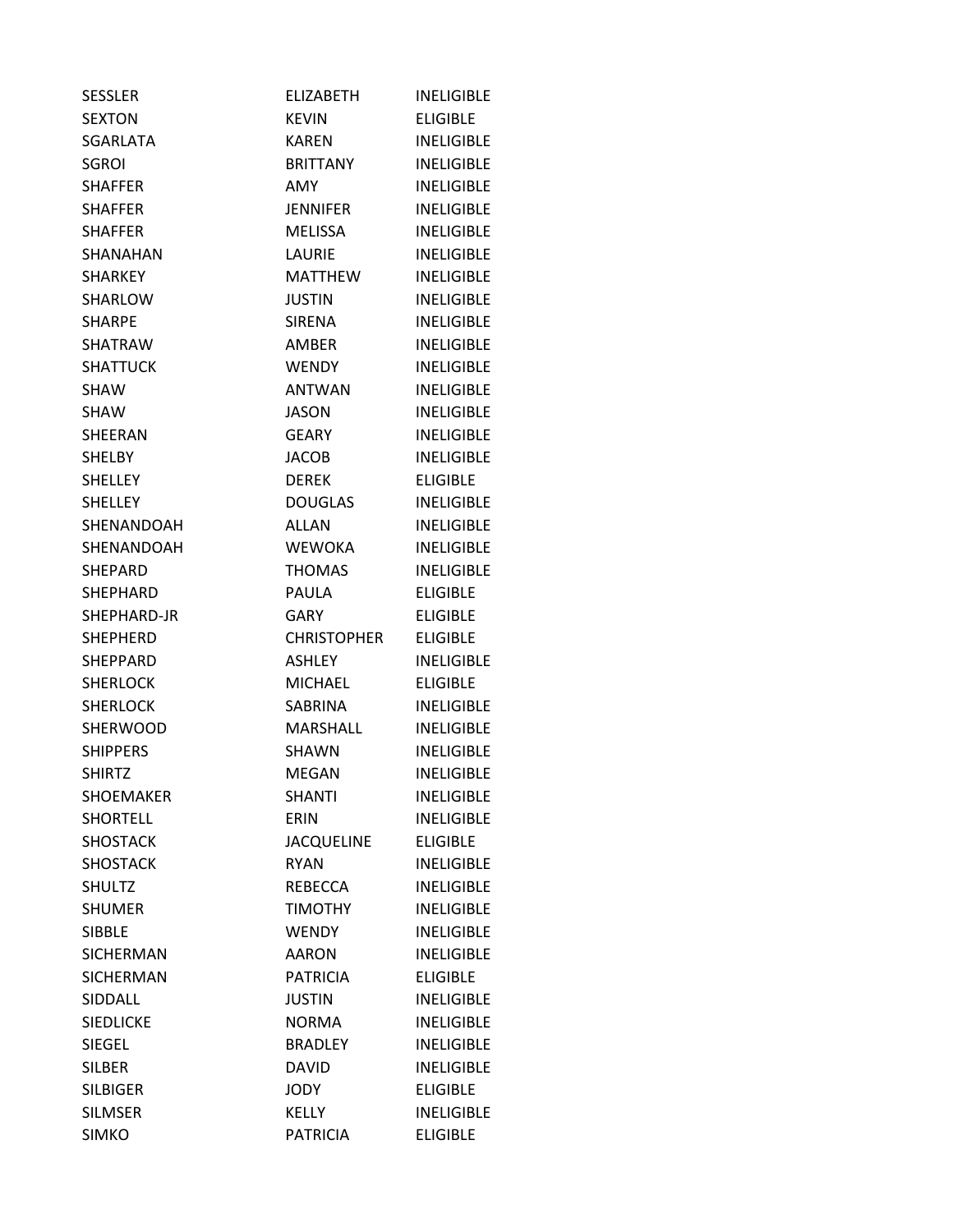| <b>SIMMONS</b> | <b>JOHN</b>        | <b>INELIGIBLE</b> |
|----------------|--------------------|-------------------|
| <b>SIMON</b>   | <b>YVONNE</b>      | <b>INELIGIBLE</b> |
| <b>SIMONE</b>  | <b>DAVID</b>       | <b>INELIGIBLE</b> |
| <b>SIMONS</b>  | <b>CRAIG</b>       | <b>INELIGIBLE</b> |
| <b>SIMS</b>    | <b>BRANDON</b>     | <b>INELIGIBLE</b> |
| <b>SIMSER</b>  | <b>ANDREW</b>      | <b>INELIGIBLE</b> |
| <b>SIMSON</b>  | <b>MARK</b>        | <b>INELIGIBLE</b> |
| <b>SINAY</b>   | PAUL               | <b>ELIGIBLE</b>   |
| <b>SINGER</b>  | <b>TAMARA</b>      | <b>INELIGIBLE</b> |
| <b>SISSON</b>  | <b>BABETTE</b>     | <b>INELIGIBLE</b> |
| <b>SIZING</b>  | <b>CARA</b>        | <b>INELIGIBLE</b> |
| <b>SKAHEN</b>  | <b>MARTIN</b>      | <b>ELIGIBLE</b>   |
| <b>SKINNER</b> | <b>CODY</b>        | <b>INELIGIBLE</b> |
| <b>SKINNER</b> | <b>HOLLIE</b>      | <b>INELIGIBLE</b> |
| <b>SLEDGE</b>  | <b>AMR</b>         | <b>INELIGIBLE</b> |
| <b>SLEEZER</b> | <b>KEITH</b>       | <b>INELIGIBLE</b> |
| SMALLMAN       | <b>CHRISTOPHER</b> | <b>INELIGIBLE</b> |
| <b>SMART</b>   | JENNIE             | <b>ELIGIBLE</b>   |
| <b>SMILEY</b>  | <b>KRISTI</b>      | <b>INELIGIBLE</b> |
| <b>SMILEY</b>  | <b>ROBERT</b>      | <b>INELIGIBLE</b> |
| <b>SMITH</b>   | APRIL              | <b>INELIGIBLE</b> |
| <b>SMITH</b>   | <b>BRANDON</b>     | <b>INELIGIBLE</b> |
| <b>SMITH</b>   | <b>BRIAN</b>       | <b>INELIGIBLE</b> |
| <b>SMITH</b>   | <b>BRIGHAM</b>     | <b>INELIGIBLE</b> |
| <b>SMITH</b>   | CANDACE            | <b>INELIGIBLE</b> |
| <b>SMITH</b>   | <b>CHRISTOPHER</b> | <b>INELIGIBLE</b> |
| <b>SMITH</b>   | CHUQUAREY          | <b>INELIGIBLE</b> |
| <b>SMITH</b>   | DANIEL             | <b>ELIGIBLE</b>   |
| <b>SMITH</b>   | <b>DENISE</b>      | <b>ELIGIBLE</b>   |
| <b>SMITH</b>   | <b>DEYON</b>       | <b>INELIGIBLE</b> |
| <b>SMITH</b>   | <b>DOUGLAS</b>     | <b>INELIGIBLE</b> |
| <b>SMITH</b>   | <b>ELIZABETH</b>   | <b>INELIGIBLE</b> |
| <b>SMITH</b>   | <b>JASON</b>       | <b>INELIGIBLE</b> |
| <b>SMITH</b>   | <b>JEFFREY</b>     | <b>INELIGIBLE</b> |
| <b>SMITH</b>   | <b>KELLEY</b>      | <b>INELIGIBLE</b> |
| <b>SMITH</b>   | <b>KIRSHA</b>      | <b>INELIGIBLE</b> |
| <b>SMITH</b>   | LORI               | <b>ELIGIBLE</b>   |
| <b>SMITH</b>   | MARGARET           | <b>INELIGIBLE</b> |
| <b>SMITH</b>   | <b>MEGAN</b>       | <b>INELIGIBLE</b> |
| <b>SMITH</b>   | MICHAEL            | <b>INELIGIBLE</b> |
| <b>SMITH</b>   | <b>NANCY</b>       | <b>INELIGIBLE</b> |
| <b>SMITH</b>   | PAUL               | <b>INELIGIBLE</b> |
| <b>SMITH</b>   | <b>TERRANCE</b>    | <b>INELIGIBLE</b> |
| <b>SMITH</b>   | TRICIA             | <b>INELIGIBLE</b> |
| SMITH-III      | <b>CHARLES</b>     | <b>INELIGIBLE</b> |
| <b>SMOLEN</b>  | <b>JAMES</b>       | <b>ELIGIBLE</b>   |
| SMOLEN         | <b>STEPHEN</b>     | <b>INELIGIBLE</b> |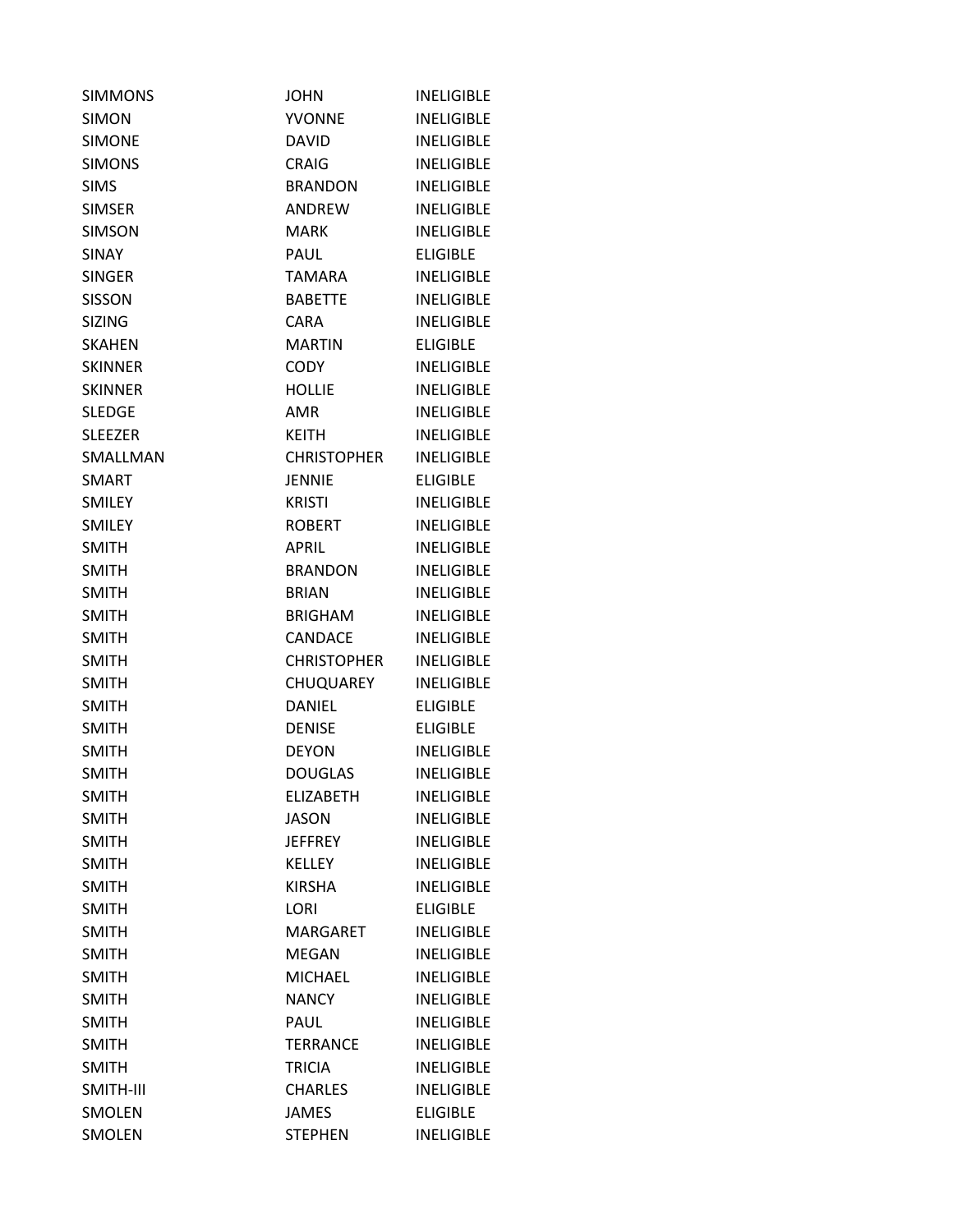| <b>SMOROL</b>      | <b>STEPHEN</b>    | INELIGIBLE        |
|--------------------|-------------------|-------------------|
| <b>SNOW</b>        | <b>FAITH</b>      | <b>ELIGIBLE</b>   |
| <b>SNYDER</b>      | BOBBI-JO          | <b>INELIGIBLE</b> |
| <b>SNYDER</b>      | <b>DAVID</b>      | <b>INELIGIBLE</b> |
| <b>SNYDER</b>      | <b>JAMES</b>      | <b>INELIGIBLE</b> |
| <b>SNYDER</b>      | <b>JESSICA</b>    | <b>INELIGIBLE</b> |
| <b>SNYDER</b>      | <b>SCOTT</b>      | <b>INELIGIBLE</b> |
| <b>SOPCHAK</b>     | <b>ERIC</b>       | <b>INELIGIBLE</b> |
| SORBELLO           | JEREMY            | <b>INELIGIBLE</b> |
| <b>SORRENTO</b>    | <b>HELEN</b>      | <b>INELIGIBLE</b> |
| SORRENTO           | <b>JUSTIN</b>     | <b>INELIGIBLE</b> |
| <b>SOTHERDEN</b>   | <b>VALERIE</b>    | <b>INELIGIBLE</b> |
| SOULE              | <b>JUSTIN</b>     | <b>INELIGIBLE</b> |
| SOVOCOOL           | <b>TIERZA</b>     | <b>ELIGIBLE</b>   |
| <b>SPARKS</b>      | <b>JASON</b>      | <b>INELIGIBLE</b> |
| <b>SPARKS</b>      | <b>SEAN</b>       | <b>INELIGIBLE</b> |
| <b>SPAULDING</b>   | JESSE             | <b>INELIGIBLE</b> |
| <b>SPAULDING</b>   | <b>ROSALVA</b>    | <b>INELIGIBLE</b> |
| SPAULDING-II       | <b>HOWARD</b>     | <b>INELIGIBLE</b> |
| SPELLMAN           | <b>TYLER</b>      | <b>INELIGIBLE</b> |
| <b>SPENCER</b>     | <b>DEBORAH</b>    | <b>INELIGIBLE</b> |
| <b>SPICER</b>      | <b>DANE</b>       | <b>INELIGIBLE</b> |
| <b>SPICER</b>      | SHIRLEY           | <b>INELIGIBLE</b> |
| SPILLANE           | <b>STEPHANIE</b>  | <b>INELIGIBLE</b> |
| <b>SPINDLER</b>    | JAMIE             | <b>INELIGIBLE</b> |
| SPINELLI           | <b>DOMINICK</b>   | <b>INELIGIBLE</b> |
| <b>SPINNER</b>     | <b>JADA</b>       | <b>INELIGIBLE</b> |
| <b>SPOSATO</b>     | <b>SAMUEL</b>     | <b>INELIGIBLE</b> |
| <b>SPRAKER</b>     | <b>KEVIN</b>      | <b>INELIGIBLE</b> |
| <b>SQUAIRS</b>     | <b>DAVID</b>      | <b>INELIGIBLE</b> |
| <b>SQUIRES</b>     | <b>MADELINE</b>   | <b>ELIGIBLE</b>   |
| <b>ST LOUIS</b>    | <b>SHARON</b>     | <b>ELIGIBLE</b>   |
| <b>STACHELEK</b>   | MARY              | <b>ELIGIBLE</b>   |
| <b>STACHELEK</b>   | <b>STEPHEN</b>    | <b>ELIGIBLE</b>   |
| <b>STACKHOUSE</b>  | <b>JASON</b>      | <b>INELIGIBLE</b> |
| <b>STAGER</b>      | <b>KEVIN</b>      | <b>INELIGIBLE</b> |
| <b>STAHL</b>       | <b>STEVEN</b>     | <b>INELIGIBLE</b> |
| <b>STAHRR</b>      | <b>JUSTUS</b>     | <b>INELIGIBLE</b> |
| <b>STAMM</b>       | <b>KRISTOPHER</b> | <b>INELIGIBLE</b> |
| <b>STANCZYK</b>    | <b>ERIC</b>       | <b>INELIGIBLE</b> |
| <b>STANCZYK</b>    | <b>MARK</b>       | <b>INELIGIBLE</b> |
| <b>STANCZYK</b>    | <b>SUSAN</b>      | <b>INELIGIBLE</b> |
| <b>ST-ANDREW</b>   | <b>BENJAMIN</b>   | <b>INELIGIBLE</b> |
| <b>STANEK</b>      | <b>TRAVIS</b>     | <b>INELIGIBLE</b> |
| <b>STANFIELD</b>   | <b>DAVID</b>      | <b>INELIGIBLE</b> |
| <b>STANISTREET</b> | <b>JONATHAN</b>   | <b>INELIGIBLE</b> |
| <b>STANLEY</b>     | <b>JAMAIL</b>     | <b>INELIGIBLE</b> |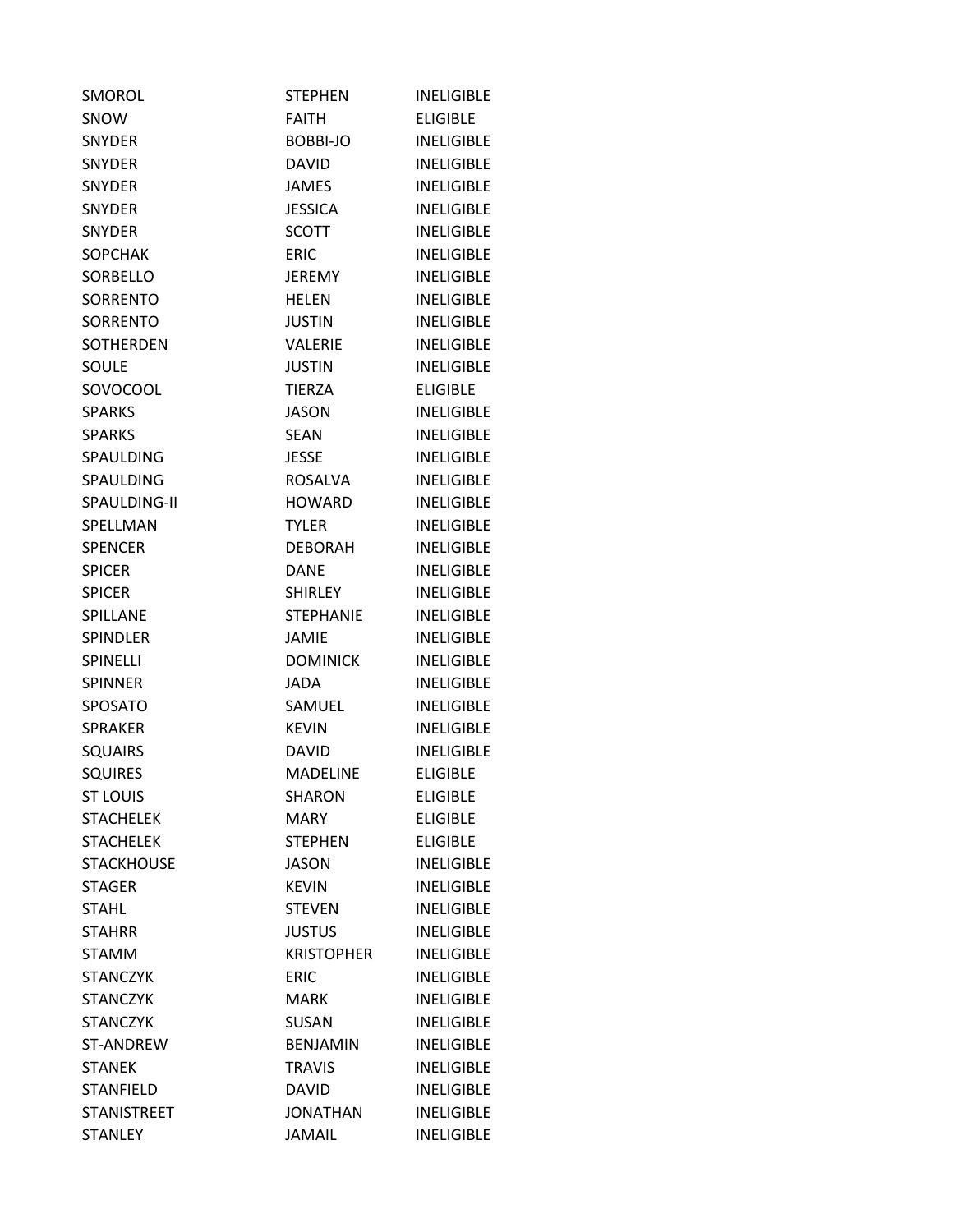| <b>STANTON</b>    | HARRY              | <b>ELIGIBLE</b>   |
|-------------------|--------------------|-------------------|
| <b>STANTON</b>    | <b>RYAN</b>        | <b>INELIGIBLE</b> |
| <b>STANTON</b>    | <b>TIMOTHY</b>     | <b>INELIGIBLE</b> |
| <b>STAPLE</b>     | CODY               | <b>INELIGIBLE</b> |
| <b>STARCZEK</b>   | <b>GEOFFREY</b>    | <b>INELIGIBLE</b> |
| <b>STARK</b>      | <b>ROBYN</b>       | <b>INELIGIBLE</b> |
| <b>STARKEY</b>    | SAMANTHA           | <b>INELIGIBLE</b> |
| <b>STATLER</b>    | <b>JEREMY</b>      | <b>INELIGIBLE</b> |
| <b>STAUFFER</b>   | <b>JUDY</b>        | <b>ELIGIBLE</b>   |
| <b>STEEN</b>      | <b>GLORIA</b>      | <b>ELIGIBLE</b>   |
| <b>STEFANO</b>    | <b>NICHOLAS</b>    | <b>ELIGIBLE</b>   |
| <b>STEINBERG</b>  | <b>KATHERINE</b>   | <b>ELIGIBLE</b>   |
| STEMMLER-III      | <b>WILLIAM</b>     | <b>ELIGIBLE</b>   |
| <b>STENSLAND</b>  | <b>SHANE</b>       | <b>INELIGIBLE</b> |
| <b>STENSON</b>    | <b>FRED</b>        | <b>INELIGIBLE</b> |
| <b>STEPHENS</b>   | <b>DENISE</b>      | <b>ELIGIBLE</b>   |
| <b>STEPIEN</b>    | <b>NICHOLAS</b>    | <b>INELIGIBLE</b> |
| <b>STERLING</b>   | <b>STEPHEN</b>     | <b>INELIGIBLE</b> |
| <b>STETSON</b>    | <b>HEATHER</b>     | <b>INELIGIBLE</b> |
| <b>STEVENS</b>    | <b>EMILY</b>       | <b>INELIGIBLE</b> |
| <b>STEVENS</b>    | NATHANIEL          | <b>INELIGIBLE</b> |
| <b>STEWART</b>    | <b>JOSHUA</b>      | <b>INELIGIBLE</b> |
| <b>STEWART</b>    | <b>SHANE</b>       | <b>INELIGIBLE</b> |
| <b>ST-HILAIRE</b> | <b>MATTHEW</b>     | <b>INELIGIBLE</b> |
| <b>STIEBER</b>    | <b>ANNE</b>        | <b>ELIGIBLE</b>   |
| <b>STIRPE</b>     | ALEXANDRA          | <b>INELIGIBLE</b> |
| <b>STOKES</b>     | <b>MORGAN</b>      | <b>INELIGIBLE</b> |
| <b>STONE</b>      | <b>BARBARA</b>     | <b>ELIGIBLE</b>   |
| <b>STONE</b>      | <b>EMILY</b>       | <b>INELIGIBLE</b> |
| STONE             | LUKE               | <b>INELIGIBLE</b> |
| <b>STONE</b>      | <b>RYAN</b>        | <b>INELIGIBLE</b> |
| <b>STORIE</b>     | <b>SUZANNE</b>     | <b>ELIGIBLE</b>   |
| <b>STORTO</b>     | <b>GABRIEL</b>     | <b>INELIGIBLE</b> |
| <b>STRAIT</b>     | <b>JEFFREY</b>     | <b>INELIGIBLE</b> |
| <b>STRAIT</b>     | <b>KENNETH</b>     | <b>ELIGIBLE</b>   |
| <b>STRATTON</b>   | <b>RONALD</b>      | <b>INELIGIBLE</b> |
| <b>STRATTON</b>   | SHAWN              | <b>INELIGIBLE</b> |
| <b>STREETER</b>   | <b>BRENDA</b>      | <b>ELIGIBLE</b>   |
| <b>STRODE</b>     | <b>MELANIE</b>     | <b>INELIGIBLE</b> |
| ST-ROME-CONNERS   | SANDRA             | <b>INELIGIBLE</b> |
| <b>STROM-III</b>  | <b>JOSEPH</b>      | <b>INELIGIBLE</b> |
| <b>STRONG</b>     | <b>CHRISTOPHER</b> | <b>INELIGIBLE</b> |
| <b>STRONG</b>     | <b>NORA</b>        | <b>INELIGIBLE</b> |
| <b>STROUD</b>     | <b>CHRISTOPHER</b> | <b>INELIGIBLE</b> |
| <b>STRUTZ</b>     | <b>TYLER</b>       | <b>INELIGIBLE</b> |
| <b>STUART</b>     | <b>JOHANNA</b>     | <b>ELIGIBLE</b>   |
| <b>STUBBS</b>     | <b>RODERICK</b>    | <b>INELIGIBLE</b> |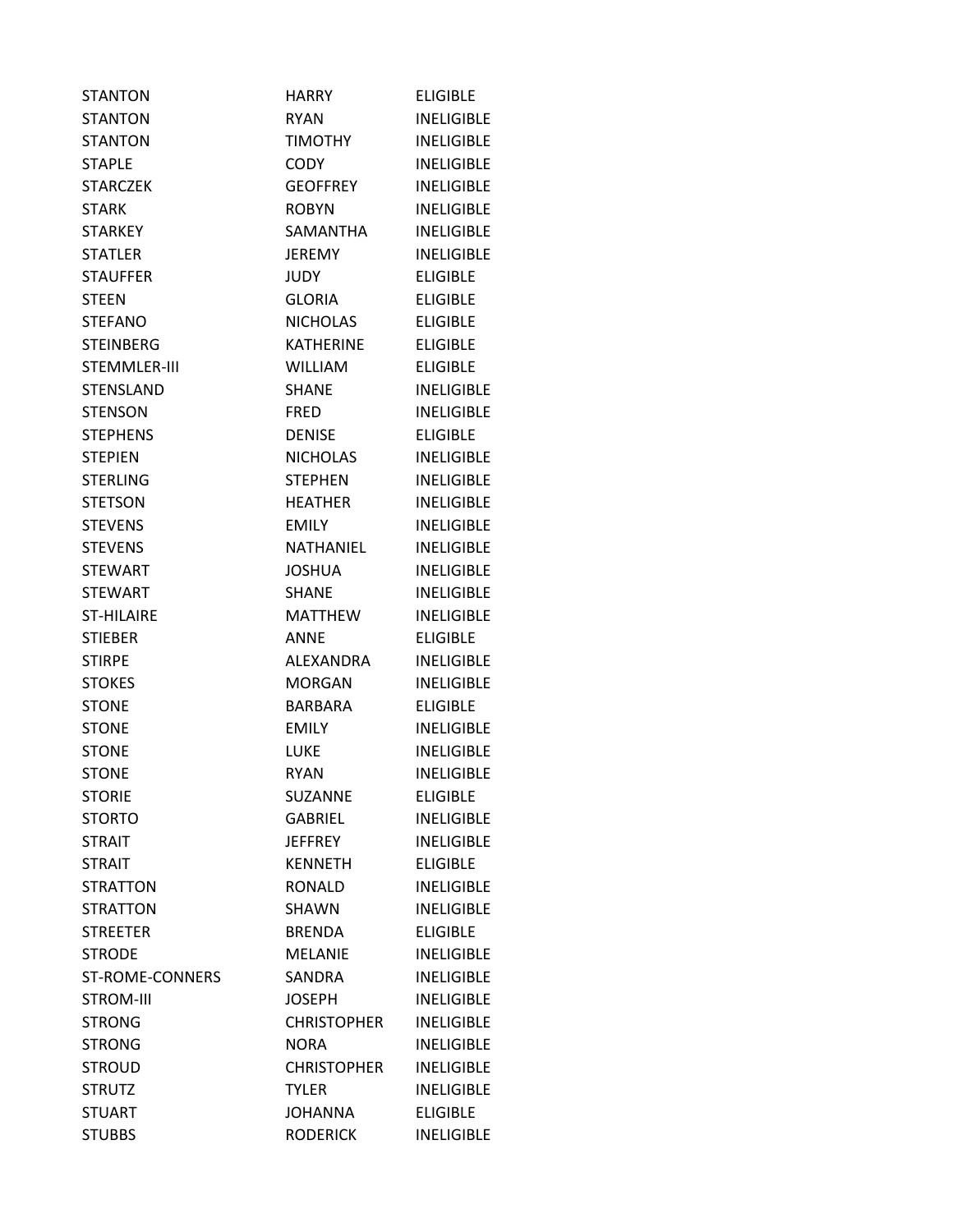| <b>STUDDERT</b>        | ALEXANDER          | <b>INELIGIBLE</b> |
|------------------------|--------------------|-------------------|
| <b>STUMPF</b>          | <b>SCOTT</b>       | <b>FLIGIBLE</b>   |
| <b>SUCAPANI</b>        | ANTHONY            | <b>INELIGIBLE</b> |
| <b>SULLIVAN</b>        | <b>ANNETTE</b>     | <b>ELIGIBLE</b>   |
| SULLIVAN-JR            | <b>SULLY</b>       | <b>INELIGIBLE</b> |
| SUPERNAULT             | <b>BRANDI</b>      | <b>INELIGIBLE</b> |
| <b>SURYADEVARA</b>     | JANAKI             | <b>ELIGIBLE</b>   |
| <b>SURYADEVARA</b>     | VIJAYA             | <b>ELIGIBLE</b>   |
| SWAN-JR                | <b>JAMES</b>       | <b>ELIGIBLE</b>   |
| <b>SWANK</b>           | <b>AMANDA</b>      | <b>INELIGIBLE</b> |
| <b>SWAYZE</b>          | <b>JOHN</b>        | <b>ELIGIBLE</b>   |
| <b>SWEENIE</b>         | <b>RORY</b>        | <b>INELIGIBLE</b> |
| <b>SWEET</b>           | BARBARA            | <b>ELIGIBLE</b>   |
| <b>SWEET</b>           | MARK               | <b>INELIGIBLE</b> |
| <b>SWEM</b>            | <b>JAMES</b>       | <b>INELIGIBLE</b> |
| <b>SWIERK</b>          | <b>FRANCIS</b>     | <b>INELIGIBLE</b> |
| <b>SWIFT</b>           | <b>DEBRA</b>       | <b>ELIGIBLE</b>   |
| <b>SWIFT</b>           | <b>DENNIS</b>      | <b>ELIGIBLE</b>   |
| <b>SWINDON</b>         | MARY               | <b>ELIGIBLE</b>   |
| <b>SYERS</b>           | <b>BRUCE</b>       | <b>ELIGIBLE</b>   |
| <b>SYERS</b>           | <b>CHARLENE</b>    | <b>ELIGIBLE</b>   |
| SZCZESNIAK             | SYDNEY             | <b>INELIGIBLE</b> |
| SZLAMCZYNSKI           | <b>DIANE</b>       | <b>ELIGIBLE</b>   |
| <b>SZYMANOSKI</b>      | <b>MELISSA</b>     | <b>INELIGIBLE</b> |
| SZYSZKA                | MALGORZATA         | ELIGIBLE          |
| <b>TALBOT</b>          | SHARMIN            | <b>INELIGIBLE</b> |
| <b>TALTY</b>           | <b>KAREN</b>       | <b>ELIGIBLE</b>   |
| <b>TALUCCI</b>         | NATHAN             | <b>INELIGIBLE</b> |
| <b>TANNER</b>          | <b>TRENT</b>       | <b>ELIGIBLE</b>   |
| TARALA                 | MARY.              | <b>ELIGIBLE</b>   |
| <b>TAROLLI</b>         | LORI               | <b>ELIGIBLE</b>   |
| TARVIN                 | <b>CHRISTOPHER</b> | <b>INELIGIBLE</b> |
| <b>TASSONE</b>         | <b>JUDITH</b>      | <b>ELIGIBLE</b>   |
| <b>TATE</b>            | ASHLEY             | <b>INELIGIBLE</b> |
| <b>TATE</b>            | <b>DAVID</b>       | <b>INELIGIBLE</b> |
| <b>TAUBINGER</b>       | <b>TIMOTHY</b>     | <b>INELIGIBLE</b> |
| <b>TAVOLARO</b>        | <b>DANIEL</b>      | <b>INELIGIBLE</b> |
| <b>TAYLOR</b>          | <b>DAVID</b>       | <b>INELIGIBLE</b> |
| <b>TAYLOR</b>          | <b>KATHERINE</b>   | <b>INELIGIBLE</b> |
| <b>TAYLOR-LANCETTE</b> | <b>HEATHER</b>     | <b>INELIGIBLE</b> |
| TAYLOR-TROIA           | MEGAN              | <b>INELIGIBLE</b> |
| <b>TEATER</b>          | <b>ROBERT</b>      | <b>ELIGIBLE</b>   |
| <b>TEMPLE</b>          | <b>JOHN</b>        | <b>ELIGIBLE</b>   |
| <b>TERIBURY</b>        | <b>JASON</b>       | <b>INELIGIBLE</b> |
| <b>TERNOSKY-JR</b>     | <b>JOHN</b>        | <b>INELIGIBLE</b> |
| <b>TERPENING</b>       | <b>DEBORAH</b>     | <b>ELIGIBLE</b>   |
| <b>TERRY</b>           | NAARAH             | <b>INELIGIBLE</b> |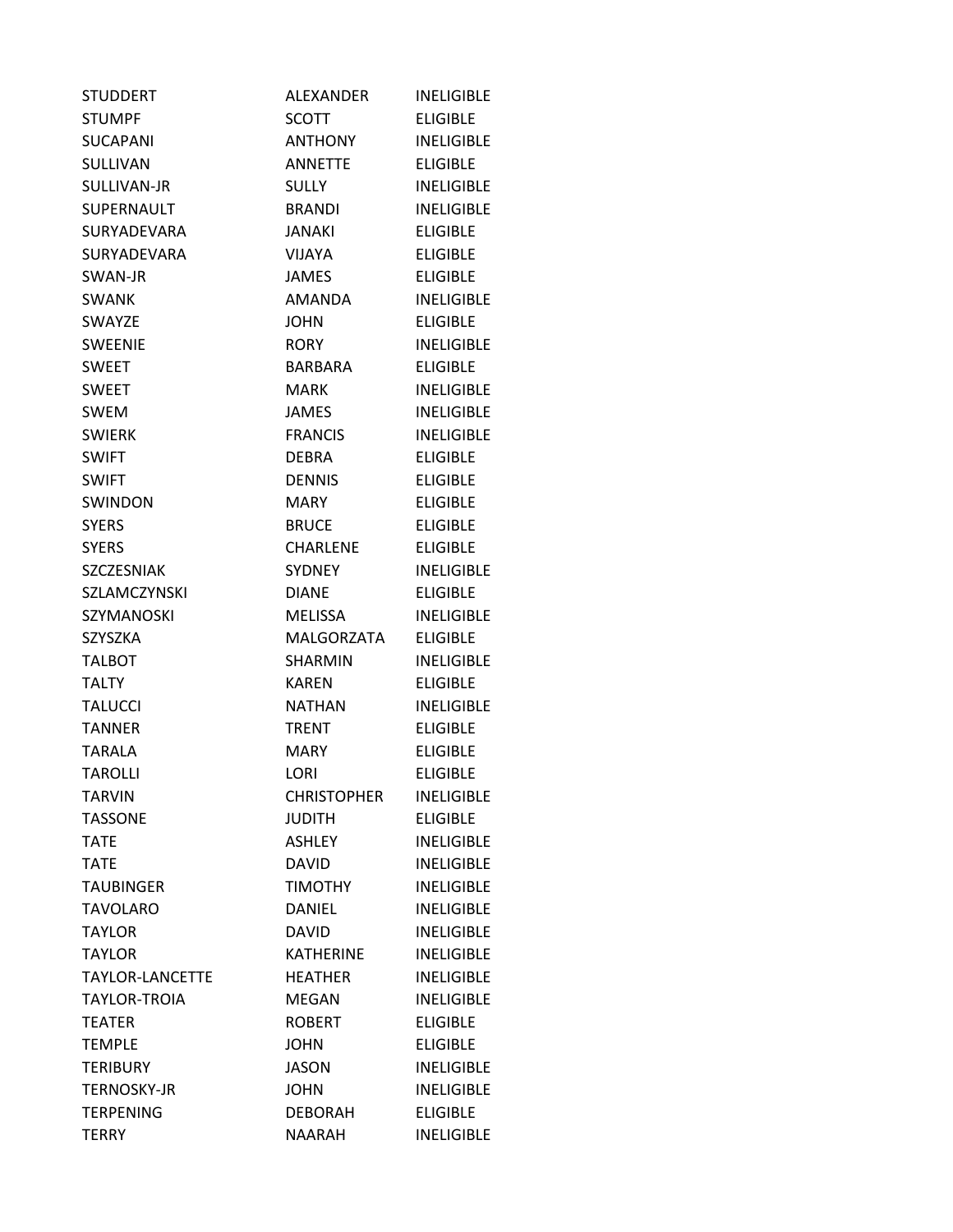| <b>TESKA</b>     | <b>JOANNE</b>      | <b>ELIGIBLE</b>   |
|------------------|--------------------|-------------------|
| <b>TEUFEL</b>    | CONRAD             | <b>INELIGIBLE</b> |
| <b>THAYER</b>    | <b>JAMES</b>       | <b>INELIGIBLE</b> |
| <b>THOMAS</b>    | <b>AMEISHA</b>     | <b>INELIGIBLE</b> |
| <b>THOMAS</b>    | LAURIE             | <b>ELIGIBLE</b>   |
| <b>THOMAS</b>    | PAUL               | <b>INELIGIBLE</b> |
| <b>THOMAS</b>    | RICHARD            | <b>INELIGIBLE</b> |
| <b>THOMAS</b>    | <b>ROBERT</b>      | <b>ELIGIBLE</b>   |
| <b>THOMAS</b>    | <b>SCOTT</b>       | <b>INELIGIBLE</b> |
| THOMAS-MCMULLEN  | <b>TYSHONDA</b>    | <b>INELIGIBLE</b> |
| <b>THORNA</b>    | AMY                | <b>INELIGIBLE</b> |
| <b>THORNA</b>    | DEBORAH            | <b>ELIGIBLE</b>   |
| <b>THORN-JR</b>  | <b>PAUL</b>        | <b>INELIGIBLE</b> |
| <b>THORNTON</b>  | <b>CHRISTOPHER</b> | <b>ELIGIBLE</b>   |
| <b>THORPE</b>    | <b>MICHELLE</b>    | <b>INELIGIBLE</b> |
| <b>THURSTON</b>  | <b>MORGAN</b>      | <b>INELIGIBLE</b> |
| <b>TIBBITS</b>   | <b>THALAN</b>      | <b>INELIGIBLE</b> |
| <b>TIFFT</b>     | KAYLA              | <b>INELIGIBLE</b> |
| <b>TILDEN</b>    | <b>MICHAEL</b>     | <b>INELIGIBLE</b> |
| TILI             | <b>KOSTIKA</b>     | <b>INELIGIBLE</b> |
| TILI             | VANGJUSH           | <b>INELIGIBLE</b> |
| <b>TILL</b>      | <b>JEFFREY</b>     | <b>INELIGIBLE</b> |
| <b>TINEO</b>     | <b>ANTHONY</b>     | <b>INELIGIBLE</b> |
| <b>TOBIN</b>     | <b>ERIK</b>        | <b>INELIGIBLE</b> |
| <b>TOGNI</b>     | ERIN               | <b>ELIGIBLE</b>   |
| <b>TOGNI</b>     | MARY               | <b>INELIGIBLE</b> |
| <b>TOGNI</b>     | <b>TIMOTHY</b>     | <b>INELIGIBLE</b> |
| <b>TOMION</b>    | <b>JEFFERY</b>     | <b>INELIGIBLE</b> |
| <b>TOMPKINS</b>  | <b>CHERYL</b>      | <b>ELIGIBLE</b>   |
| <b>TONE</b>      | <b>BERNARD</b>     | <b>ELIGIBLE</b>   |
| <b>TORRES</b>    | <b>IVELISSE</b>    | <b>INELIGIBLE</b> |
| <b>TORRICK</b>   | <b>DEBORAH</b>     | <b>ELIGIBLE</b>   |
| <b>TORRICK</b>   | <b>MICHAEL</b>     | <b>INELIGIBLE</b> |
| <b>TOUCHETTE</b> | <b>JAMES</b>       | <b>INELIGIBLE</b> |
| <b>TOURVILLE</b> | <b>SHAWN</b>       | <b>INELIGIBLE</b> |
| <b>TRACY</b>     | <b>DEBORAH</b>     | <b>ELIGIBLE</b>   |
| <b>TRAN</b>      | MAI                | <b>INELIGIBLE</b> |
| <b>TRAPASSO</b>  | <b>LOUIS</b>       | <b>ELIGIBLE</b>   |
| <b>TRIPOLONE</b> | <b>SHARON</b>      | <b>INELIGIBLE</b> |
| <b>TROVATO</b>   | <b>MICHAEL</b>     | <b>INELIGIBLE</b> |
| <b>TRUCHAN</b>   | <b>LOGAN</b>       | <b>INELIGIBLE</b> |
| <b>TRUNFIO</b>   | <b>DOMENIC</b>     | <b>ELIGIBLE</b>   |
| <b>TUCKER</b>    | <b>DORI</b>        | <b>INELIGIBLE</b> |
| <b>TUCKER</b>    | <b>PATRICIA</b>    | <b>ELIGIBLE</b>   |
| <b>TURNER</b>    | <b>ANTHONY</b>     | <b>INELIGIBLE</b> |
| <b>TURNER</b>    | <b>KELLY</b>       | <b>INELIGIBLE</b> |
| <b>TURNER</b>    | <b>TIFFANIE</b>    | <b>INELIGIBLE</b> |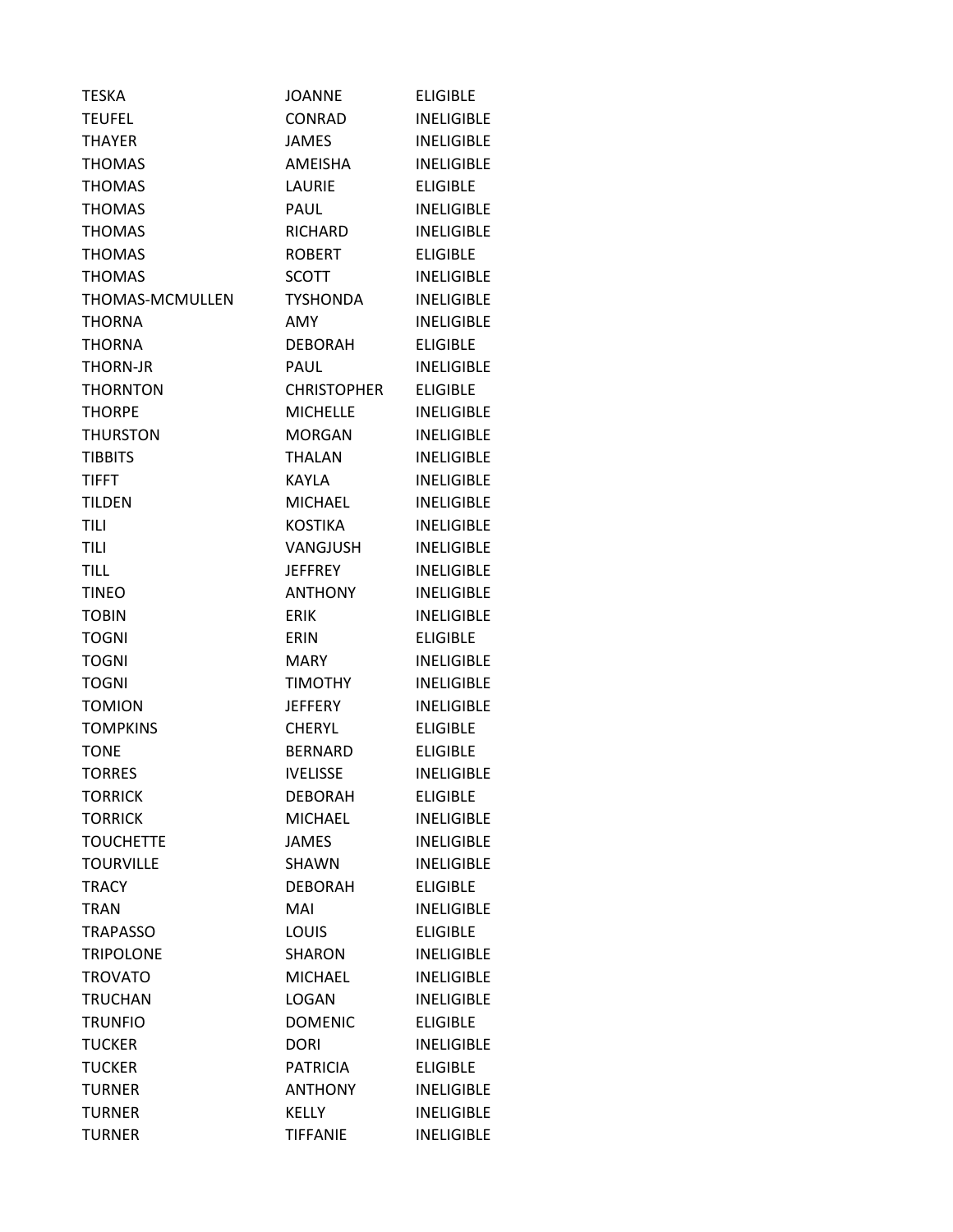| <b>TURNER</b>       | <b>WILLIAM</b>     | <b>ELIGIBLE</b>   |
|---------------------|--------------------|-------------------|
| <b>TUROFSKI</b>     | <b>JUSTIN</b>      | <b>INELIGIBLE</b> |
| <b>TURSIC</b>       | <b>ADIS</b>        | <b>INELIGIBLE</b> |
| <b>TUTHILL</b>      | <b>CASEY</b>       | <b>INELIGIBLE</b> |
| <b>TUTTLE</b>       | <b>AMY</b>         | <b>INELIGIBLE</b> |
| <b>TYLER</b>        | <b>MAUREEN</b>     | <b>ELIGIBLE</b>   |
| <b>TYLER-JR</b>     | <b>KENNETH</b>     | <b>INELIGIBLE</b> |
| <b>UGOJI</b>        | <b>PASCHAL</b>     | <b>ELIGIBLE</b>   |
| ULLRICH-SHAW        | <b>KATHLEEN</b>    | <b>INELIGIBLE</b> |
| <b>UNGER</b>        | <b>CATHERINE</b>   | <b>INELIGIBLE</b> |
| <b>UPWOOD</b>       | <b>TRACY</b>       | <b>INELIGIBLE</b> |
| <b>URENA</b>        | <b>DONALD</b>      | <b>ELIGIBLE</b>   |
| <b>UZUNOFF</b>      | <b>JOHN</b>        | <b>INELIGIBLE</b> |
| VACCO-HERHOLTZ      | <b>SHERRI</b>      | <b>ELIGIBLE</b>   |
| VADALA              | <b>DANIEL</b>      | <b>INELIGIBLE</b> |
| <b>VADNAIS</b>      | <b>MARY</b>        | <b>ELIGIBLE</b>   |
| VAGA                | <b>STEPHEN</b>     | <b>INELIGIBLE</b> |
| VALENTINO           | <b>MARIA</b>       | <b>INELIGIBLE</b> |
| <b>VALENTINO-JR</b> | <b>JOSEPH</b>      | <b>ELIGIBLE</b>   |
| <b>VALENTINO-JR</b> | <b>VINCENT</b>     | <b>INELIGIBLE</b> |
| <b>VALERINO</b>     | <b>MICHAEL</b>     | <b>INELIGIBLE</b> |
| <b>VANATTA</b>      | <b>MICHAELA</b>    | <b>INELIGIBLE</b> |
| VANBEVEREN          | <b>JEFFREY</b>     | <b>INELIGIBLE</b> |
| VANCAMP             | <b>TAMARA</b>      | <b>INELIGIBLE</b> |
| <b>VANDEE</b>       | <b>ERIN</b>        | <b>INELIGIBLE</b> |
| <b>VANDEE</b>       | SAMUEL             | <b>INELIGIBLE</b> |
| <b>VANDERHOOF</b>   | <b>JASON</b>       | <b>INELIGIBLE</b> |
| <b>VAN-DUSEN</b>    | <b>LAURENCE</b>    | <b>ELIGIBLE</b>   |
| VANDUSEN            | <b>CHRISTOPHER</b> | <b>INELIGIBLE</b> |
| <b>VANDYKE</b>      | <b>GREGORY</b>     | <b>INELIGIBLE</b> |
| <b>VANDYKE</b>      | <b>NICOLE</b>      | <b>INELIGIBLE</b> |
| VANG                | <b>CHONG</b>       | <b>INELIGIBLE</b> |
| VANGELOV            | <b>JANE</b>        | <b>INELIGIBLE</b> |
| VANHOLTZ            | <b>TERRANCE</b>    | <b>ELIGIBLE</b>   |
| <b>VANHOOSE</b>     | ADAM               | <b>INELIGIBLE</b> |
| <b>VANNELLI</b>     | <b>ROBERT</b>      | <b>INELIGIBLE</b> |
| VANSLYKE            | <b>VICTORIA</b>    | <b>ELIGIBLE</b>   |
| VANVALKENBURGH      | <b>ZACHARY</b>     | <b>INELIGIBLE</b> |
| VANWIE              | CAROL              | <b>ELIGIBLE</b>   |
| <b>VARENGO</b>      | <b>EVAN</b>        | <b>INELIGIBLE</b> |
| <b>VARGAS</b>       | <b>DANNY</b>       | <b>INELIGIBLE</b> |
| <b>VARNUM</b>       | <b>CHRISTOPHER</b> | <b>INELIGIBLE</b> |
| VASSAR              | <b>CHARLES</b>     | <b>INELIGIBLE</b> |
| <b>VASSAR</b>       | <b>ELISABETH</b>   | <b>INELIGIBLE</b> |
| <b>VAUGHN</b>       | <b>CHRISTANIA</b>  | <b>INELIGIBLE</b> |
| VAZQUEZ             | <b>DAMARIS</b>     | <b>INELIGIBLE</b> |
| <b>VEATOR</b>       | <b>DANIELLE</b>    | <b>ELIGIBLE</b>   |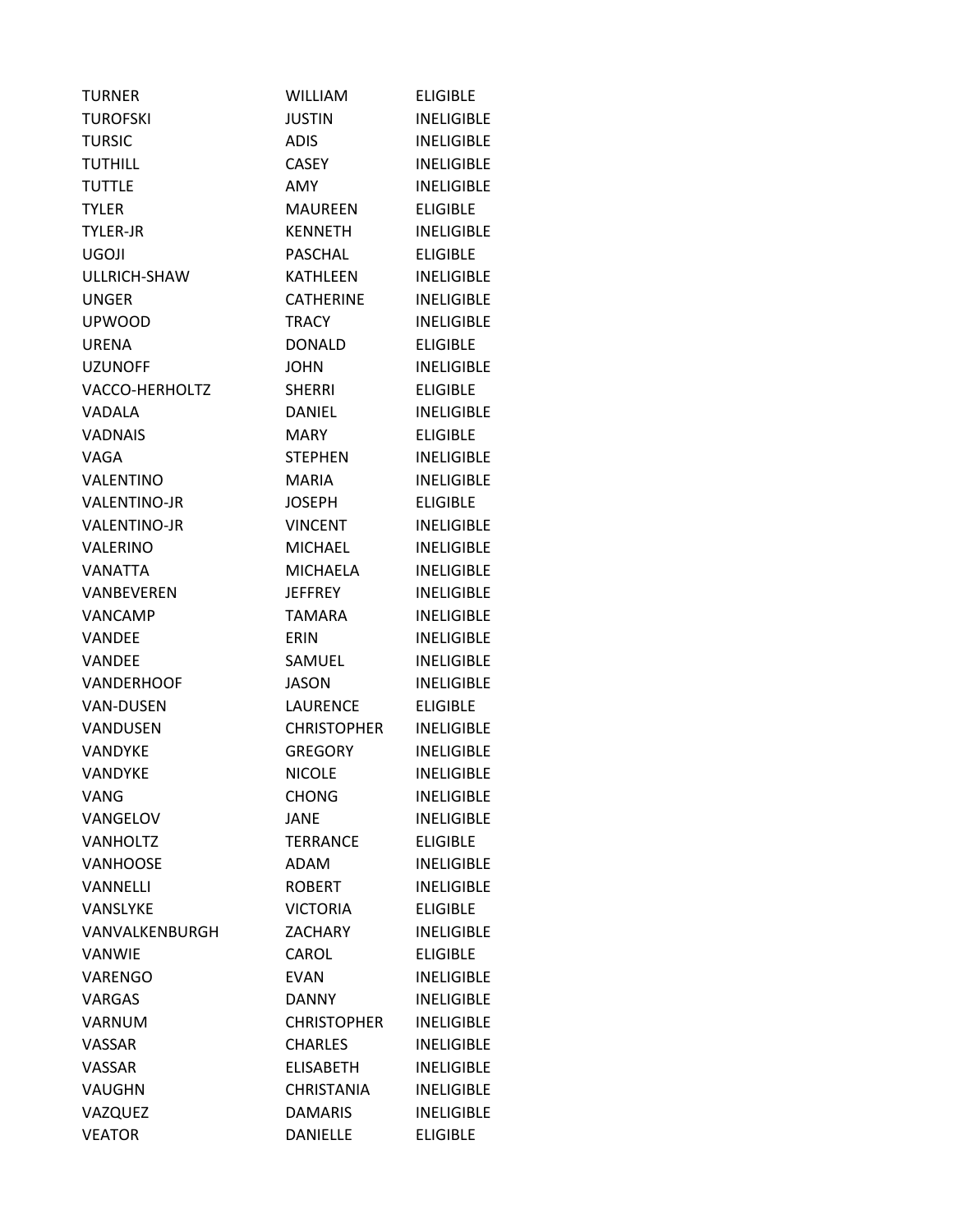| <b>VELASCO</b>       | <b>YVETTE</b>    | <b>INELIGIBLE</b> |
|----------------------|------------------|-------------------|
| <b>VENDITTI</b>      | <b>TARA</b>      | <b>INELIGIBLE</b> |
| <b>VERBANIC</b>      | <b>KARA</b>      | <b>INELIGIBLE</b> |
| VERGARA              | ANALISA          | <b>INELIGIBLE</b> |
| <b>VERNIER</b>       | CAMEO            | <b>INELIGIBLE</b> |
| <b>VERONE</b>        | <b>JOSEPH</b>    | <b>INELIGIBLE</b> |
| <b>VERTUCCI-NAVE</b> | <b>LISA</b>      | <b>ELIGIBLE</b>   |
| <b>VERWIJ</b>        | RONALD           | <b>ELIGIBLE</b>   |
| <b>VESPI</b>         | <b>MICHAEL</b>   | <b>INELIGIBLE</b> |
| <b>VICKERS</b>       | <b>KATHLEEN</b>  | <b>ELIGIBLE</b>   |
| <b>VIEL</b>          | MATTHEW          | <b>INELIGIBLE</b> |
| <b>VIERA</b>         | <b>JOHNNY</b>    | <b>INELIGIBLE</b> |
| <b>VILARDI</b>       | <b>MELANIE</b>   | <b>INELIGIBLE</b> |
| <b>VILARDI</b>       | <b>MICHAEL</b>   | <b>INELIGIBLE</b> |
| <b>VILLA IGNACIO</b> | <b>ARMANDO</b>   | <b>INELIGIBLE</b> |
| <b>VINCENT</b>       | <b>MICHELLE</b>  | <b>INELIGIBLE</b> |
| <b>VINETTE</b>       | JONATHAN         | <b>INELIGIBLE</b> |
| <b>VISCUSI</b>       | <b>CHRISTINE</b> | <b>ELIGIBLE</b>   |
| <b>VIVENZIO</b>      | <b>WILLIAM</b>   | <b>INELIGIBLE</b> |
| <b>VIVENZO</b>       | PHILIP           | <b>INELIGIBLE</b> |
| <b>VNEK</b>          | MARTHA           | <b>ELIGIBLE</b>   |
| <b>VOGT</b>          | <b>NANCY</b>     | <b>ELIGIBLE</b>   |
| <b>VOLCKO</b>        | <b>ERIC</b>      | <b>INELIGIBLE</b> |
| <b>VOLZ</b>          | <b>BRIDGET</b>   | <b>INELIGIBLE</b> |
| VONA                 | <b>HANNAH</b>    | <b>INELIGIBLE</b> |
| <b>VOSS</b>          | <b>MARTIN</b>    | <b>INELIGIBLE</b> |
| <b>VOSSLER-III</b>   | <b>JOHN</b>      | <b>INELIGIBLE</b> |
| <b>VRYHOF</b>        | <b>CHRISTA</b>   | <b>INELIGIBLE</b> |
| <b>WAGNER</b>        | GERARD           | <b>INELIGIBLE</b> |
| <b>WAGNER</b>        | MATTHEW          | <b>INELIGIBLE</b> |
| <b>WAKEFIELD</b>     | <b>ETHAN</b>     | <b>INELIGIBLE</b> |
| WAKEFIELD            | <b>ZACHARY</b>   | <b>INELIGIBLE</b> |
| <b>WALDON-JR</b>     | <b>JOHN</b>      | <b>INELIGIBLE</b> |
| WALDRON              | <b>STEPHANIE</b> | <b>INELIGIBLE</b> |
| WALDRON              | <b>TRACEY</b>    | <b>ELIGIBLE</b>   |
| WALKER               | <b>BRITTNEY</b>  | <b>INELIGIBLE</b> |
| <b>WALKER</b>        | <b>CHARLES</b>   | <b>ELIGIBLE</b>   |
| <b>WALKER</b>        | <b>LYNNE</b>     | <b>INELIGIBLE</b> |
| <b>WALKER</b>        | <b>MICHAEL</b>   | <b>INELIGIBLE</b> |
| WALKER               | <b>RAHSHETTA</b> | <b>INELIGIBLE</b> |
| WALKER               | SANDRA           | <b>INELIGIBLE</b> |
| <b>WALKER</b>        | <b>TRACEY</b>    | <b>INELIGIBLE</b> |
| <b>WALKER-JR</b>     | <b>LINCOLN</b>   | <b>INELIGIBLE</b> |
| <b>WALKER-JR</b>     | <b>MACK</b>      | <b>INELIGIBLE</b> |
| WALL                 | <b>BRIAN</b>     | <b>INELIGIBLE</b> |
| WALLACE              | <b>NICOLE</b>    | <b>INELIGIBLE</b> |
| <b>WALPOLE</b>       | <b>DANIEL</b>    | <b>INELIGIBLE</b> |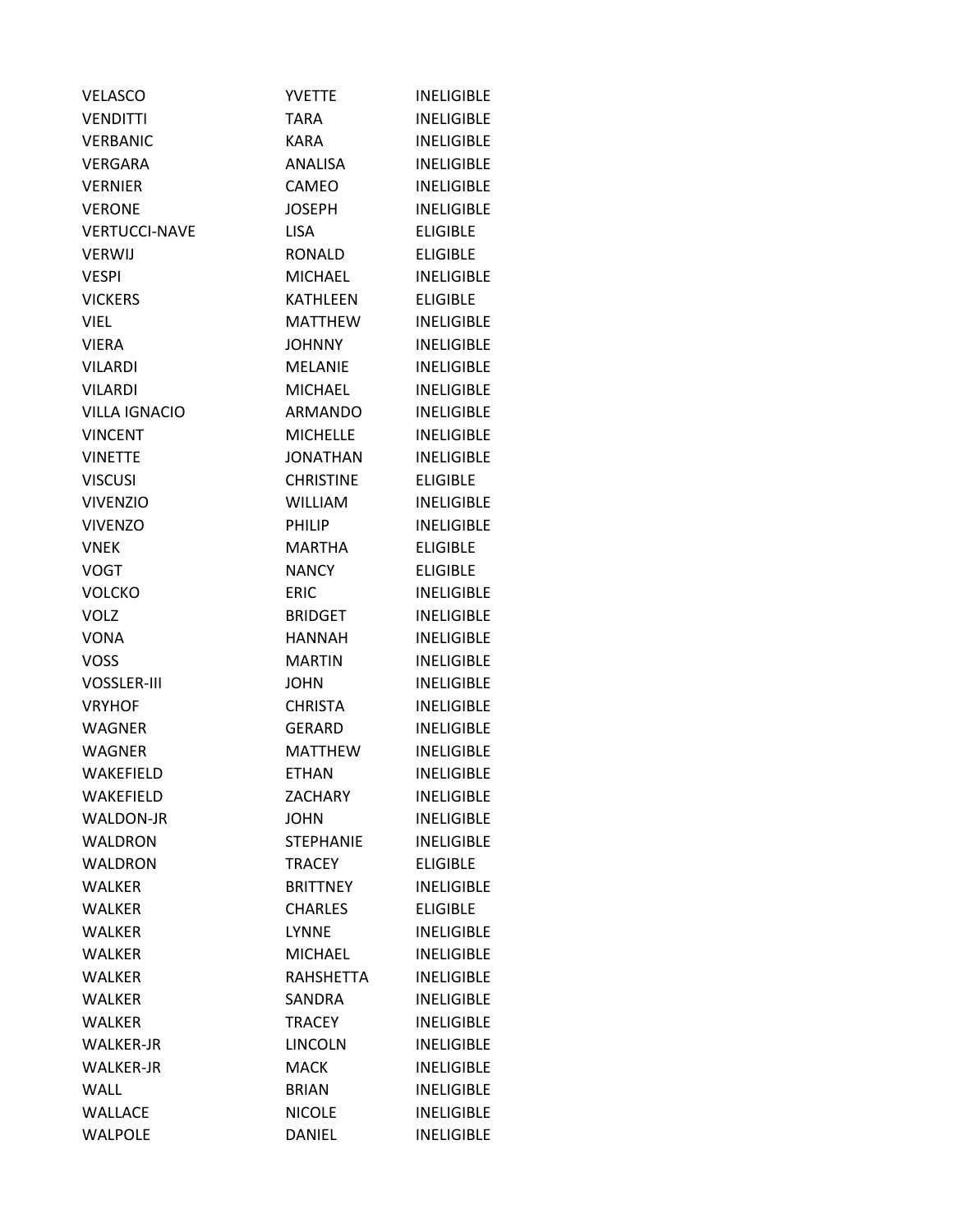| <b>WALSH</b>      | ANDREW             | <b>INELIGIBLE</b> |
|-------------------|--------------------|-------------------|
| <b>WALSH</b>      | <b>JAMES</b>       | <b>INELIGIBLE</b> |
| <b>WALSH</b>      | PATRICIA           | <b>ELIGIBLE</b>   |
| <b>WALTER</b>     | <b>CATHERINE</b>   | <b>INELIGIBLE</b> |
| <b>WALTER</b>     | <b>MICHAEL</b>     | <b>INELIGIBLE</b> |
| <b>WALTON</b>     | <b>AIMEE</b>       | <b>INELIGIBLE</b> |
| <b>WALTON</b>     | <b>KEVIN</b>       | <b>INELIGIBLE</b> |
| <b>WALTON</b>     | <b>MICHAEL</b>     | <b>INELIGIBLE</b> |
| <b>WALTS</b>      | <b>BONITA</b>      | <b>INELIGIBLE</b> |
| <b>WARD</b>       | ANDREW             | <b>INELIGIBLE</b> |
| <b>WARD</b>       | <b>DINAE</b>       | <b>INELIGIBLE</b> |
| <b>WARD</b>       | TERESA             | <b>ELIGIBLE</b>   |
| <b>WARNER</b>     | <b>JENNIFER</b>    | <b>INELIGIBLE</b> |
| <b>WARNER</b>     | <b>JOSHUA</b>      | <b>INELIGIBLE</b> |
| <b>WARNER</b>     | LINDA              | <b>INELIGIBLE</b> |
| <b>WARREN</b>     | <b>CHRISTOPHER</b> | <b>INELIGIBLE</b> |
| <b>WARRICK</b>    | <b>APRIL</b>       | <b>INELIGIBLE</b> |
| <b>WARWICK</b>    | <b>LISA</b>        | <b>INELIGIBLE</b> |
| <b>WASHO</b>      | JASON              | <b>INELIGIBLE</b> |
| <b>WASHO</b>      | <b>MARY</b>        | <b>INELIGIBLE</b> |
| <b>WASHO</b>      | <b>MELANIE</b>     | <b>ELIGIBLE</b>   |
| WASMUTH-III       | KARL               | <b>ELIGIBLE</b>   |
| <b>WATKINS</b>    | <b>LISA</b>        | <b>ELIGIBLE</b>   |
| <b>WATKINS</b>    | RACHEL             | <b>INELIGIBLE</b> |
| <b>WATSON</b>     | <b>BEVERLY</b>     | <b>INELIGIBLE</b> |
| <b>WATSON</b>     | <b>BO</b>          | <b>INELIGIBLE</b> |
| <b>WEARS</b>      | <b>DANIEL</b>      | <b>INELIGIBLE</b> |
| <b>WEBB</b>       | <b>ALEXANDER</b>   | <b>INELIGIBLE</b> |
| <b>WEBB</b>       | <b>KEITH</b>       | <b>ELIGIBLE</b>   |
| <b>WEBB</b>       | SEAN               | <b>INELIGIBLE</b> |
| <b>WEBER</b>      | <b>DONALD</b>      | <b>INELIGIBLE</b> |
| <b>WEBSTER</b>    | <b>LISA</b>        | <b>ELIGIBLE</b>   |
| <b>WEDE</b>       | <b>DAVID</b>       | <b>INELIGIBLE</b> |
| <b>WEDGWOOD</b>   | <b>MATTHEW</b>     | <b>INELIGIBLE</b> |
| <b>WEHNER</b>     | LAURIE             | <b>INELIGIBLE</b> |
| <b>WEINSTEIN</b>  | <b>MARY</b>        | <b>ELIGIBLE</b>   |
| <b>WEISBRODT</b>  | <b>TIMOTHY</b>     | <b>INELIGIBLE</b> |
| <b>WEISS</b>      | <b>BARRY</b>       | <b>ELIGIBLE</b>   |
| <b>WELCH</b>      | <b>JESSE</b>       | <b>INELIGIBLE</b> |
| <b>WELCH</b>      | <b>LISA</b>        | <b>ELIGIBLE</b>   |
| <b>WELCH-FAIR</b> | <b>ERIN</b>        | <b>INELIGIBLE</b> |
| WELD              | <b>STEVEN</b>      | <b>ELIGIBLE</b>   |
| WELLER            | <b>DOUGLAS</b>     | <b>INELIGIBLE</b> |
| WELLS             | <b>BRIAN</b>       | <b>INELIGIBLE</b> |
| <b>WELSH</b>      | <b>SHAWN</b>       | <b>INELIGIBLE</b> |
| <b>WENGERT</b>    | <b>MARGARET</b>    | <b>INELIGIBLE</b> |
| <b>WENHAM</b>     | <b>MELISSA</b>     | <b>INELIGIBLE</b> |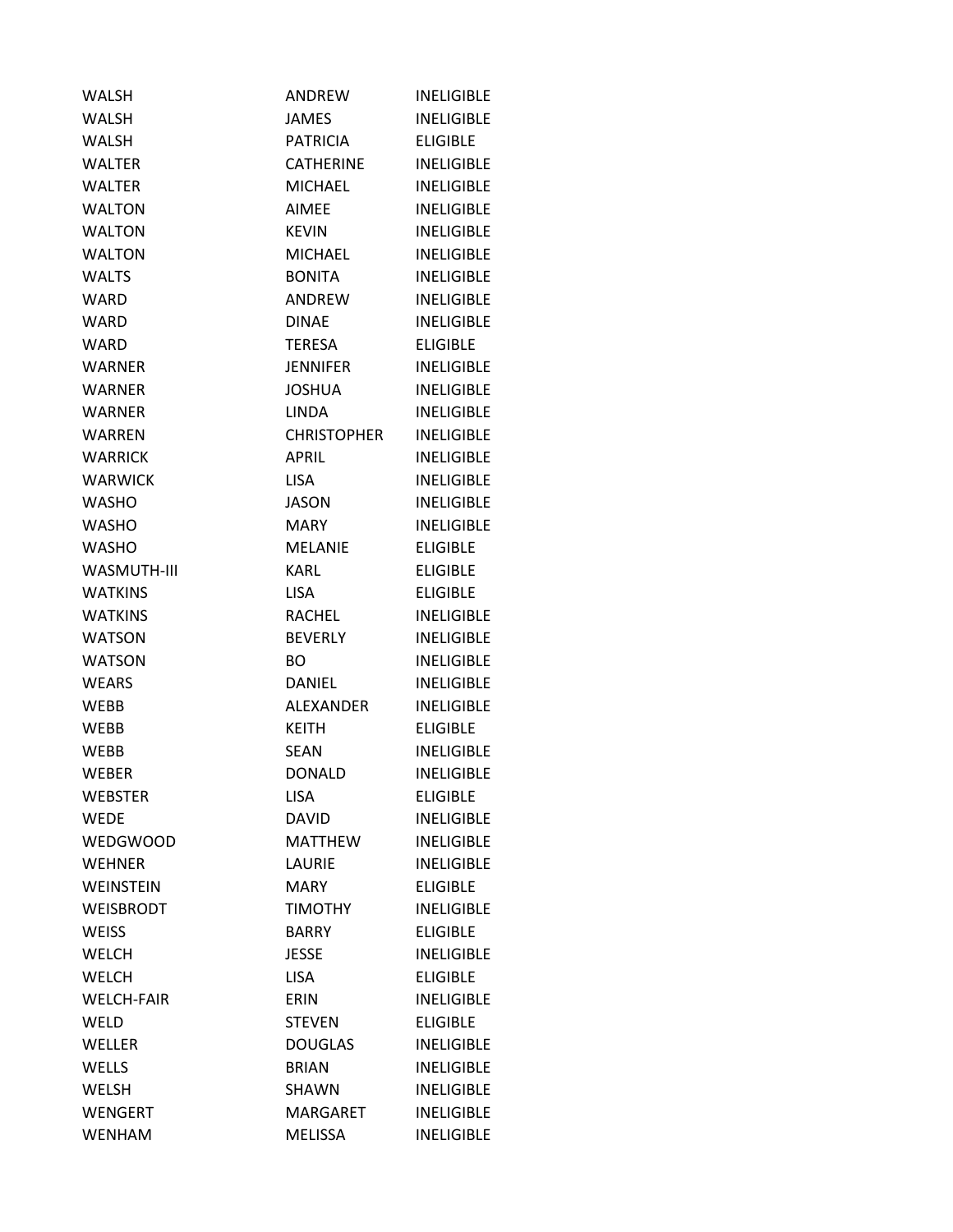| <b>WESCHE</b>     | <b>MARY</b>      | <b>ELIGIBLE</b>   |
|-------------------|------------------|-------------------|
| <b>WESCOTT</b>    | <b>DIANE</b>     | <b>INELIGIBLE</b> |
| <b>WESSING</b>    | <b>ANDREA</b>    | <b>INELIGIBLE</b> |
| WEST              | <b>ARAN</b>      | <b>ELIGIBLE</b>   |
| <b>WEST</b>       | <b>DEBORAH</b>   | <b>ELIGIBLE</b>   |
| <b>WHALEN</b>     | <b>MICHAEL</b>   | <b>INELIGIBLE</b> |
| <b>WHEELER</b>    | <b>CONNOR</b>    | <b>INELIGIBLE</b> |
| <b>WHEELER</b>    | <b>LORIANNE</b>  | <b>ELIGIBLE</b>   |
| <b>WHEELER</b>    | <b>MICHAEL</b>   | <b>INELIGIBLE</b> |
| <b>WHEELER</b>    | <b>TAMERA</b>    | <b>INELIGIBLE</b> |
| <b>WHEELER</b>    | <b>TAMMY</b>     | <b>INELIGIBLE</b> |
| <b>WHITCOMB</b>   | ANDREW           | <b>INELIGIBLE</b> |
| <b>WHITCOMBE</b>  | LINDSAY          | <b>INELIGIBLE</b> |
| <b>WHITE</b>      | <b>ANDRE</b>     | <b>INELIGIBLE</b> |
| <b>WHITE</b>      | <b>ANTHONY</b>   | <b>INELIGIBLE</b> |
| <b>WHITE</b>      | <b>MACEY</b>     | <b>INELIGIBLE</b> |
| <b>WHITE</b>      | <b>TIMOTHY</b>   | <b>ELIGIBLE</b>   |
| <b>WHITE</b>      | <b>TYRONE</b>    | <b>INELIGIBLE</b> |
| WHITEHEAD         | <b>ADRIANNE</b>  | <b>INELIGIBLE</b> |
| WHITEHEAD         | <b>GREGORY</b>   | <b>INELIGIBLE</b> |
| <b>WHITEHEAD</b>  | <b>ROBERT</b>    | <b>INELIGIBLE</b> |
| WHITEHEAD-JR      | <b>WILLIAM</b>   | <b>ELIGIBLE</b>   |
| <b>WHITFORD</b>   | <b>RICKY</b>     | <b>ELIGIBLE</b>   |
| <b>WHITMAN</b>    | <b>LUCAS</b>     | <b>INELIGIBLE</b> |
| <b>WHITMORE</b>   | <b>RYAN</b>      | <b>INELIGIBLE</b> |
| <b>WHITNEY</b>    | <b>JASON</b>     | <b>INELIGIBLE</b> |
| <b>WICK</b>       | <b>JEFFREY</b>   | <b>INELIGIBLE</b> |
| <b>WICKLINE</b>   | <b>TANYA</b>     | <b>INELIGIBLE</b> |
| <b>WICKS</b>      | <b>KYLE</b>      | <b>INELIGIBLE</b> |
| <b>WICKS</b>      | <b>MASON</b>     | <b>INELIGIBLE</b> |
| <b>WICKS</b>      | SARAH            | <b>INELIGIBLE</b> |
| WIEGAND           | <b>ROBERT</b>    | <b>INELIGIBLE</b> |
| <b>WIERZBICKI</b> | SARA             | <b>INELIGIBLE</b> |
| <b>WIGHTMAN</b>   | <b>KAREN</b>     | <b>ELIGIBLE</b>   |
| <b>WILCOX</b>     | <b>KIMBERELY</b> | <b>INELIGIBLE</b> |
| <b>WILCOX</b>     | SUZANNE          | <b>INELIGIBLE</b> |
| WILDE             | <b>LINDA</b>     | <b>ELIGIBLE</b>   |
| <b>WILK</b>       | <b>JASON</b>     | <b>INELIGIBLE</b> |
| <b>WILKINSON</b>  | <b>AMIE</b>      | <b>INELIGIBLE</b> |
| <b>WILKS</b>      | <b>NEIL</b>      | <b>INELIGIBLE</b> |
| <b>WILLIAMS</b>   | <b>ALONNA</b>    | <b>INELIGIBLE</b> |
| <b>WILLIAMS</b>   | <b>ALVIN</b>     | <b>INELIGIBLE</b> |
| <b>WILLIAMS</b>   | <b>ANTHONY</b>   | <b>INELIGIBLE</b> |
| <b>WILLIAMS</b>   | CASSANDRA        | <b>INELIGIBLE</b> |
| <b>WILLIAMS</b>   | <b>ELAINE</b>    | <b>INELIGIBLE</b> |
| <b>WILLIAMS</b>   | <b>ELEANOR</b>   | <b>INELIGIBLE</b> |
| <b>WILLIAMS</b>   | <b>EMILY</b>     | <b>INELIGIBLE</b> |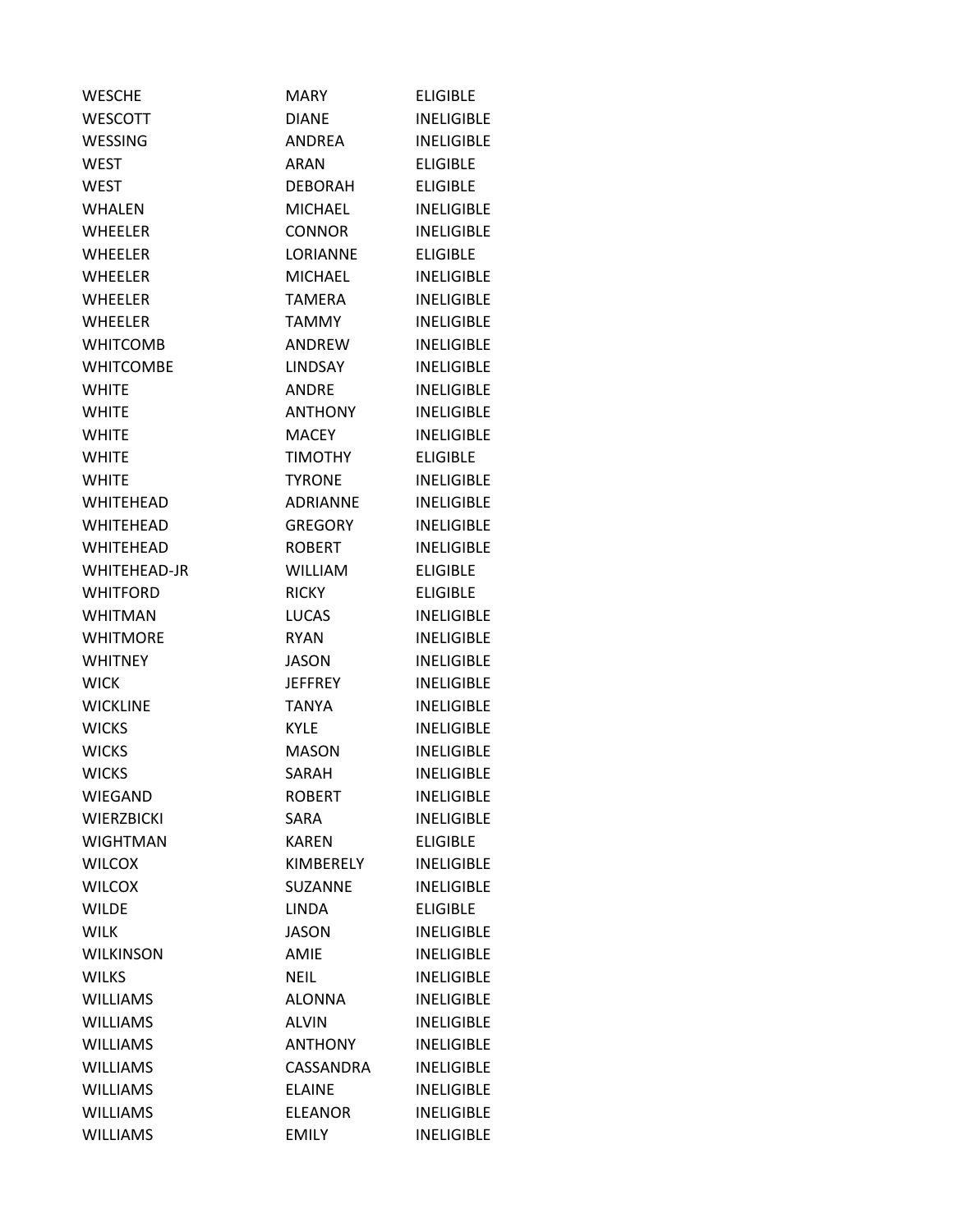| <b>WILLIAMS</b>    | <b>HYUN</b>        | <b>INELIGIBLE</b> |
|--------------------|--------------------|-------------------|
| <b>WILLIAMS</b>    | <b>JAMES</b>       | <b>ELIGIBLE</b>   |
| <b>WILLIAMS</b>    | KEITH              | <b>INELIGIBLE</b> |
| <b>WILLIAMS</b>    | <b>KENNETH</b>     | <b>ELIGIBLE</b>   |
| <b>WILLIAMS</b>    | <b>KEVIN</b>       | <b>ELIGIBLE</b>   |
| <b>WILLIAMS</b>    | KHARI              | <b>INELIGIBLE</b> |
| <b>WILLIAMS</b>    | KRISTEN            | <b>INELIGIBLE</b> |
| <b>WILLIAMS</b>    | <b>KYLE</b>        | <b>INELIGIBLE</b> |
| <b>WILLIAMS</b>    | <b>MICHAEL</b>     | <b>INELIGIBLE</b> |
| <b>WILLIAMS</b>    | <b>MICHELLE</b>    | <b>INELIGIBLE</b> |
| <b>WILLIAMS</b>    | <b>MONICA</b>      | <b>INELIGIBLE</b> |
| <b>WILLIAMS</b>    | NICOTIANNA         | <b>INELIGIBLE</b> |
| <b>WILLIAMS</b>    | <b>SHEDRICK</b>    | <b>INELIGIBLE</b> |
| <b>WILLIAMS</b>    | <b>SONYA</b>       | <b>INELIGIBLE</b> |
| <b>WILLIAMS</b>    | <b>WILLIE</b>      | <b>INELIGIBLE</b> |
| <b>WILLIAMS JR</b> | <b>VERNON</b>      | <b>INELIGIBLE</b> |
| WILLIAMS-III       | LONZA              | <b>INELIGIBLE</b> |
| <b>WILLIAMSON</b>  | <b>DANICA</b>      | <b>INELIGIBLE</b> |
| <b>WILLIS</b>      | <b>JAYUAN</b>      | <b>INELIGIBLE</b> |
| <b>WILLIS</b>      | <b>ODELL</b>       | <b>ELIGIBLE</b>   |
| <b>WILLS</b>       | <b>DONNA</b>       | <b>INELIGIBLE</b> |
| <b>WILSON</b>      | <b>CHRISTOPHER</b> | <b>INELIGIBLE</b> |
| <b>WILSON</b>      | COREY              | <b>ELIGIBLE</b>   |
| <b>WILSON</b>      | LAWRENCE           | <b>INELIGIBLE</b> |
| <b>WILSON</b>      | <b>MICHELE</b>     | <b>INELIGIBLE</b> |
| <b>WINDEY</b>      | <b>JEFFREY</b>     | <b>INELIGIBLE</b> |
| <b>WINDHAUSEN</b>  | <b>STEVEN</b>      | <b>ELIGIBLE</b>   |
| <b>WING</b>        | <b>JOYLYNN</b>     | <b>INELIGIBLE</b> |
| WITUSZYNSKI-JR     | <b>ROBERT</b>      | <b>INELIGIBLE</b> |
| WITZIGMAN-JR       | <b>JOHN</b>        | <b>INELIGIBLE</b> |
| WIXSON-JR          | <b>ARCHIE</b>      | <b>ELIGIBLE</b>   |
| WOJEWODZIC         | <b>CHRISTOPHER</b> | <b>INELIGIBLE</b> |
| <b>WOLFE</b>       | <b>STACY</b>       | <b>INELIGIBLE</b> |
| <b>WOLKEN</b>      | MARGARET           | <b>INELIGIBLE</b> |
| <b>WOLOSZYN</b>    | JULIAN             | <b>ELIGIBLE</b>   |
| <b>WOOD</b>        | <b>JACOB</b>       | <b>INELIGIBLE</b> |
| <b>WOOD</b>        | <b>MELISSA</b>     | <b>INELIGIBLE</b> |
| <b>WOOD</b>        | <b>RONALD</b>      | <b>ELIGIBLE</b>   |
| <b>WOODBURN</b>    | <b>ADAM</b>        | <b>INELIGIBLE</b> |
| <b>WOODFORK</b>    | <b>JARRETT</b>     | <b>INELIGIBLE</b> |
| <b>WOODS</b>       | <b>JACALYN</b>     | <b>ELIGIBLE</b>   |
| <b>WOODS</b>       | <b>JAMES</b>       | <b>ELIGIBLE</b>   |
| <b>WOODS</b>       | <b>RACHEL</b>      | <b>INELIGIBLE</b> |
| <b>WOODS</b>       | <b>TIMON</b>       | <b>INELIGIBLE</b> |
| <b>WOODS</b>       | <b>TIMOTHY</b>     | <b>INELIGIBLE</b> |
| <b>WOODS</b>       | <b>VERNICEA</b>    | <b>INELIGIBLE</b> |
| <b>WOODWORTH</b>   | <b>HEATHER</b>     | <b>INELIGIBLE</b> |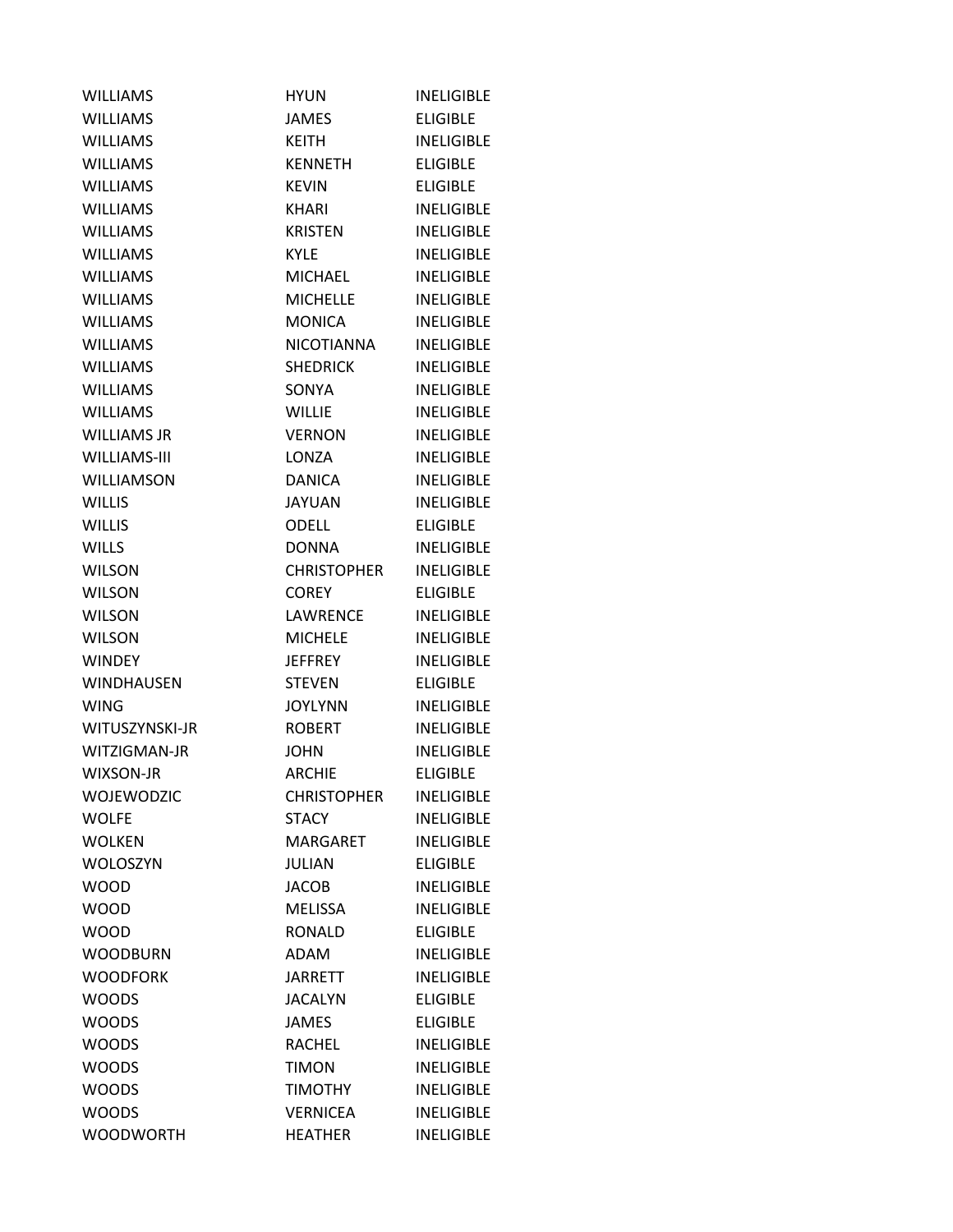| <b>WOODWORTH</b>   | <b>SELENA</b>      | <b>INELIGIBLE</b> |
|--------------------|--------------------|-------------------|
| <b>WOOLLEY</b>     | <b>RICHARD</b>     | <b>ELIGIBLE</b>   |
| WOOLSHLAGER        | <b>BRITTANY</b>    | <b>INELIGIBLE</b> |
| <b>WOOLSHLAGER</b> | MATTHEW            | <b>INELIGIBLE</b> |
| <b>WORKS</b>       | <b>TERRANCE</b>    | <b>INELIGIBLE</b> |
| <b>WRIGHT</b>      | <b>ALLISON</b>     | <b>INELIGIBLE</b> |
| <b>WRIGHT</b>      | DAMION             | <b>INELIGIBLE</b> |
| <b>WRIGHT</b>      | <b>ERIC</b>        | <b>INELIGIBLE</b> |
| <b>WRIGHT</b>      | JASON              | <b>INELIGIBLE</b> |
| <b>WRIGHT</b>      | <b>JEANINE</b>     | <b>INELIGIBLE</b> |
| <b>WRIGHT</b>      | <b>KEVIN</b>       | <b>INELIGIBLE</b> |
| <b>WRIGHT</b>      | MARSHA             | <b>INELIGIBLE</b> |
| <b>WROBEL</b>      | GARY               | <b>INELIGIBLE</b> |
| YAGER              | <b>DOROTHY</b>     | <b>ELIGIBLE</b>   |
| <b>YAGER</b>       | <b>JOLEEN</b>      | <b>INELIGIBLE</b> |
| YALE               | ELIZABETH          | <b>INELIGIBLE</b> |
| YALE               | <b>SARA</b>        | <b>INELIGIBLE</b> |
| <b>YARN</b>        | AVERY              | <b>INELIGIBLE</b> |
| YAUS               | <b>BENJAMIN</b>    | <b>INELIGIBLE</b> |
| <b>YEAGER</b>      | <b>BARBARA</b>     | <b>INELIGIBLE</b> |
| YELDON             | <b>MICHAEL</b>     | <b>INELIGIBLE</b> |
| YEMMA              | <b>DARREN</b>      | <b>INELIGIBLE</b> |
| YEMMA              | <b>PATRICK</b>     | <b>INELIGIBLE</b> |
| YOUNG              | ALAN               | <b>INELIGIBLE</b> |
| YOUNG              | <b>CHRISTOPHER</b> | <b>INELIGIBLE</b> |
| YOUNG              | <b>CONOR</b>       | <b>INELIGIBLE</b> |
| <b>YOUNG</b>       | <b>EMILY</b>       | <b>INELIGIBLE</b> |
| YOUNG              | JEREMY             | <b>INELIGIBLE</b> |
| <b>YOUNG</b>       | <b>MARY</b>        | <b>ELIGIBLE</b>   |
| YOUNG              | <b>MICHAEL</b>     | <b>ELIGIBLE</b>   |
| <b>YOUNG</b>       | <b>STEPHEN</b>     | <b>INELIGIBLE</b> |
| YUDIKAITIS         | ERIN               | <b>INELIGIBLE</b> |
| ZABRISKIE          | <b>CHRISTIAN</b>   | <b>INELIGIBLE</b> |
| ZACHOLL            | <b>ROBERT</b>      | <b>INELIGIBLE</b> |
| <b>ZAENGLE</b>     | <b>DEBRA</b>       | <b>ELIGIBLE</b>   |
| ZANONI             | <b>DAVID</b>       | <b>INELIGIBLE</b> |
| <b>ZEBROWSKI</b>   | <b>SHARON</b>      | <b>ELIGIBLE</b>   |
| <b>ZEPPETELLO</b>  | <b>ROSEMARIE</b>   | <b>ELIGIBLE</b>   |
| <b>ZHUSHMA</b>     | <b>ARTHUR</b>      | <b>INELIGIBLE</b> |
| <b>ZIEGLER</b>     | <b>NICOLE</b>      | <b>INELIGIBLE</b> |
| ZIEMANN            | <b>MARY</b>        | <b>INELIGIBLE</b> |
| <b>ZIMPEL</b>      | <b>APRIL</b>       | <b>INELIGIBLE</b> |
| <b>ZINSMEISTER</b> | <b>TORY</b>        | <b>INELIGIBLE</b> |
| <b>ZINSMEYER</b>   | <b>BRIAN</b>       | <b>INELIGIBLE</b> |
| ZUCKERMAN          | <b>JEANETTE</b>    | <b>INELIGIBLE</b> |
| <b>ZUK</b>         | <b>THERESA</b>     | <b>INELIGIBLE</b> |
| ZUK                | <b>VLADIMIR</b>    | <b>ELIGIBLE</b>   |